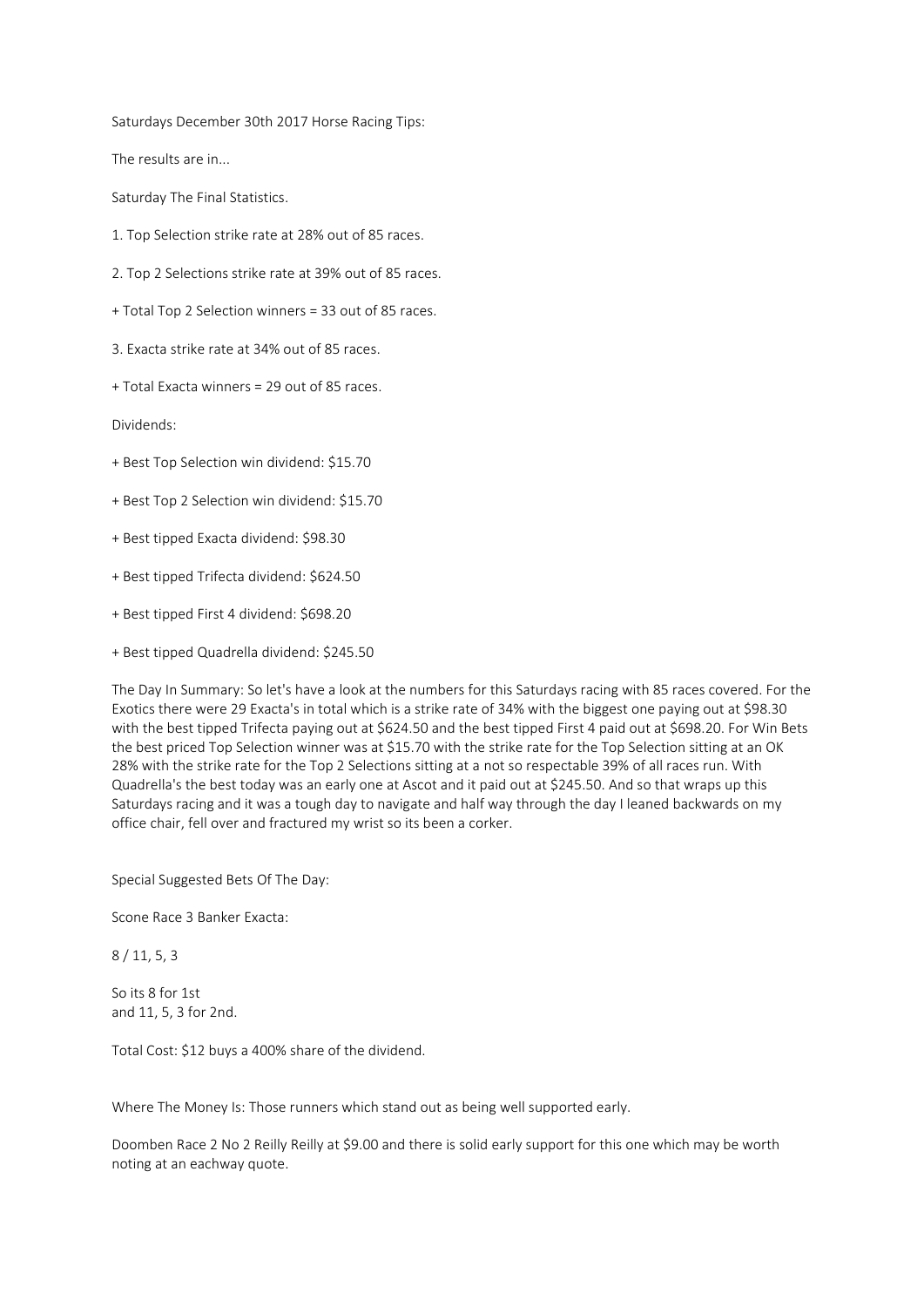Doomben Race 9 No 11 Invincibella at \$8.50 some support is flowing for this one early and is at a good price today.

Best Longshot's Of The Day:

Nothing to report today.

Best Quaddie Of The Day:

Sandown Quadrella:

Race 6: 7, 11, 1, 9 Race 7: 1, 6, 14, 13 Race 8: 3, 7, 5, 8 Race 9: 17, 10, 8, 14

Total Cost: \$13 buys a 5% share of the dividend.

Today's Race Tips:

Doomben Race Tips:

Race 1: 2, 3, 9, 12 - Winner (3) \$5.30 Race 2: 2, 5, 1, 8 - 2nd - Loss Race 3: 5, 4, 8, 13 - Winner (4) \$7.90 Race 4: 8, 2, 1, 13 - 3rd - Loss Race 5: 9, 1, 2, 4 - Winner (2) \$2.20 -- L/S no 9 Race 6: 13, 7, 11, 1 - Winner (1) \$3.70 Exacta \$16.30 Race 7: 5, 4, 14, 6 - Winner (1) \$3.20 Race 8: 3, 5, 6, 2 - 3rd - Loss Race 9: 11, 8, 1, 3 - 4th - Loss

Randwick Race Tips:

Race 1: 1, 14, 9, 7 - 2nd and 4th - Loss Race 2: 2, 1, 5, 3 - Winner (1) \$1.90 Race 3: 4, 5, 3, 6 - Winner (2) \$1.80 Exacta \$7.00 Trifecta \$32.90 First 4 \$68.60 Race 4: 5, 2, 8, 4 - Winner (3) \$3.20 Race 5: 6, 2, 4, 3 - Winner (1) \$1.40 Early Quadrella \$31.00 Race 6: 9, 7, 13, 5 - 2nd, 3rd and 4th - Loss Race 7: 1, 7, 8, 6 - Winner (1) \$3.20 Race 8: 6, 8, 10, 3 - 3rd and 4th - Loss Race 9: 10, 8, 3, 2 - Winner (1) \$4.10

Sandown Race Tips:

Race 1: 1, 8, 5, 4 - Winner (3) \$6.70 Race 2: 4, 1, 12, 6 - Winner (3) \$9.60 Race 3: 6, 5, 1, 2 - Winner (1) \$2.90 Exacta \$5.30 Race 4: 2, 3, 11, 6 - 2nd and 4th - Loss Race 5: 5, 6, 4, 12 - Winner (1) \$6.20 Race 6: 7, 11, 1, 9 - Winner (1) \$2.00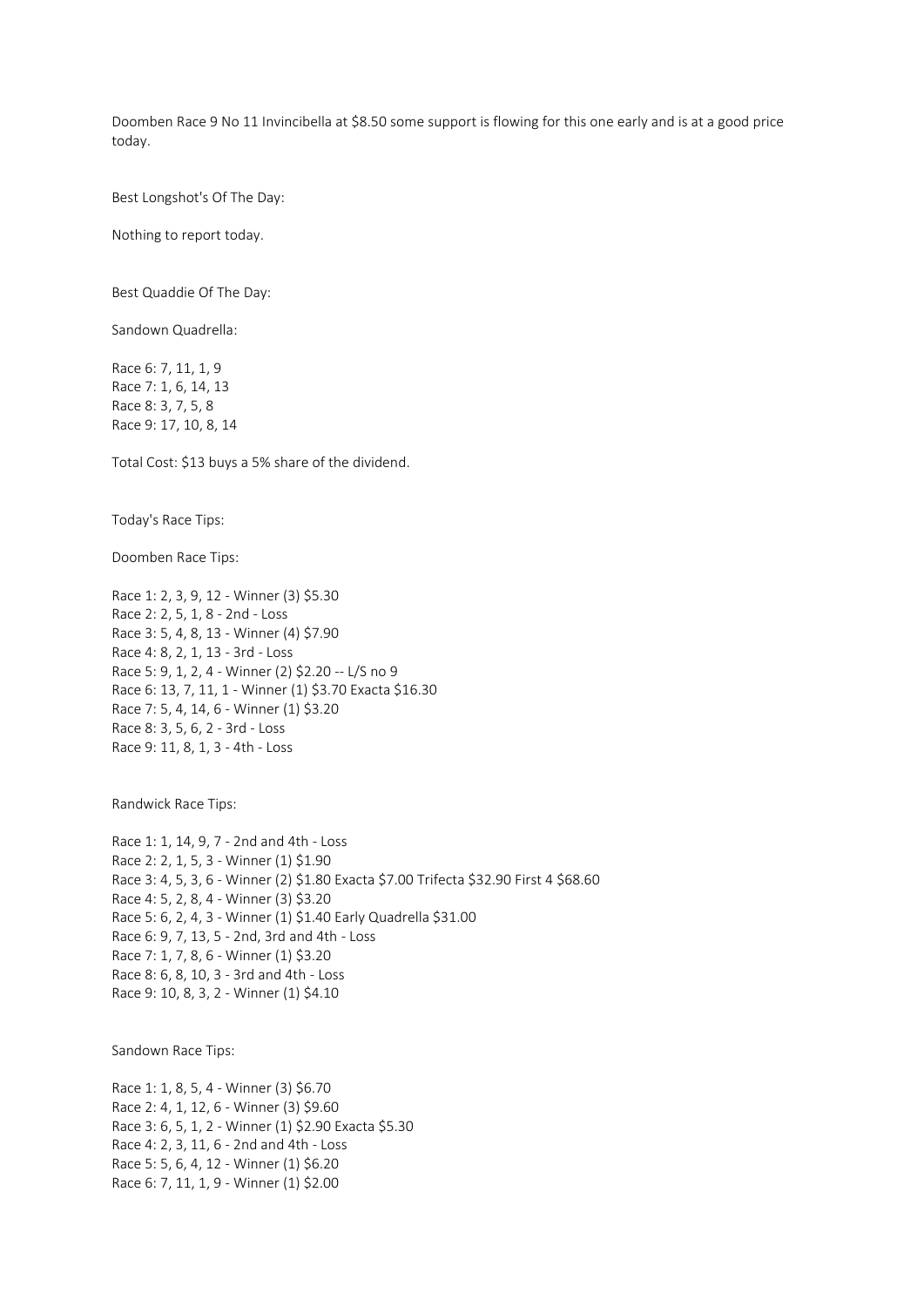Race 7: 1, 6, 14, 13 - 3rd - Loss Race 8: 3, 7, 5, 8 - 4th - Loss Race 9: 17, 10, 8, 14 - 3rd and 4th - Loss

Gold Coast Race Tips:

Race 1: 6, 1, 5, 2 - Winner (2) \$2.30 Exacta \$2.60 Race 2: 9, 4, 3, 7 - Winner (3) \$6.60 Exacta \$24.50 Race 3: 5, 1, 7, 8 - 4th - Loss Race 4: 4, 8, 11, 10 - 2nd and 3rd - Loss Race 5: 6, 1, 9, 13 - 3rd - Loss Race 6: 1, 2, 8, 7 - 3rd and 4th - Loss Race 7: 7, 2, 5, 6 - Winner (4) \$5.40 Exacta \$26.00 Race 8: 2, 5, 4, 10 - Winner (3) \$3.00

Scone Race Tips:

Race 1: 3, 14, 12, 13 - 2nd and 3rd - Loss Race 2: 5, 11, 10, 14 - 4th - Loss Race 3: 8, 11, 5, 3 - 2nd - Loss Race 4: 3, 4, 5, 1- Winner (2) \$3.90 Exacta \$12.60 Race 5: 3, 7, 4, 9 - Loss Race 6: 8, 7, 4, 3 - Winner (4) \$6.10 Exacta \$42.10 Trifecta \$228.90 Race 7: 10, 3, 5, 2 - Winner (1) \$1.80

Stony Creek Race Tips:

Race 1: 3, 4, 7, 1 - Winner (1) \$1.60 Exacta \$4.10 Trifecta \$10.80 Race 2: 4, 2, 5, 7 - Winner (4) \$14.80 Race 3: 3, 7, 6, 2 - 2nd and 3rd - Loss Race 4: 4, 1, 2, 6 - Winner (4) \$3.00 Exacta \$12.40 Trifecta \$19.60 First 4 \$42.20 Race 5: 1, 3, 6, 7 - 2nd - Loss Race 6: 4, 1, 2, 6 - Winner (1) \$3.80 Exacta \$20.40 Trifecta \$215.10 First 4 \$698.20 Race 7: 4, 1, 5, 6 - Winner (1) \$2.80 Exacta \$6.90 Trifecta \$54.40

Morphettville Race Tips:

Race 1: 4, 2, 3, 1 - Winner (1) \$1.70 Exacta \$4.10 Race 2: 1, 5, 4, 2 - Winner (1) \$1.40 Exacta \$2.90 Race 3: 8, 7, 5, 3 - 3rd - Loss Race 4: 7, 5, 4, 1 - Winner (1) \$3.90 Race 5: 5, 7, 1, 4 - 2nd, 3rd and 4th - Loss Race 6: 5, 3, 2, 6 - Winner (3) \$6.30 Exacta \$28.60 Race 7: 8, 9, 1, 2 - Winner (1) \$4.00 Race 8: 4, 7, 6, 3 - Winner (3) \$6.80 Exacta \$98.30 Trifecta \$170.80

Orange Race Tips:

Race 1: 2, 3, 5, 4 - 2nd, 3rd and 4th - Loss Race 2: 1, 5, 3, 4 - Winner (1) \$3.00 Exacta \$12.40 Trifecta \$51.40 Race 3: 5, 3, 2, 8 - Winner (2) \$5.60 Exacta \$13.10 Race 4: 7, 8, 11, 10 - 2nd, 3rd and 4th - Loss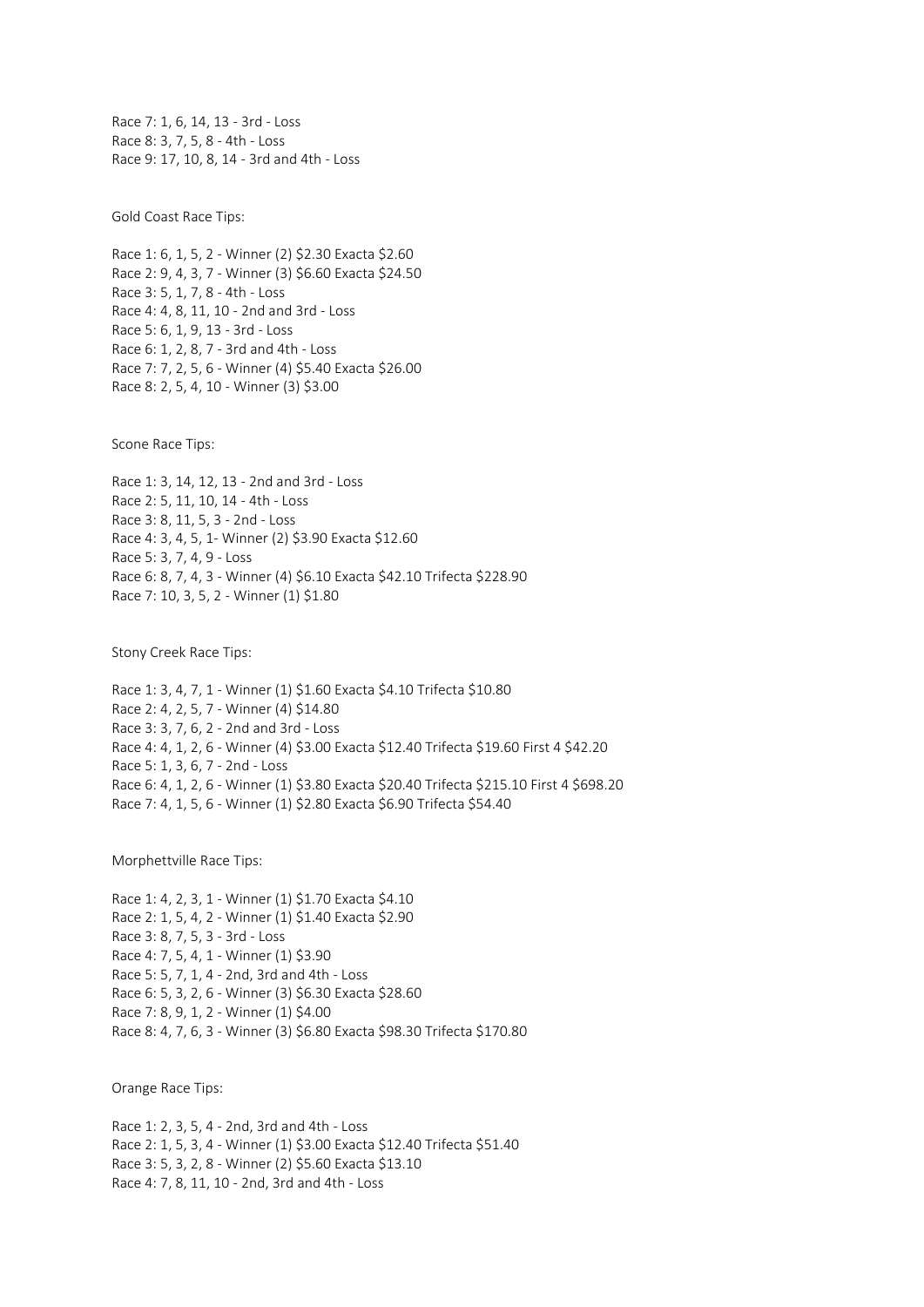Race 5: 4, 1, 6, 2 - Winner (2) \$2.50 Exacta \$7.00 Trifecta \$59.10 Race 6: 11, 3, 1, 4 - Winner (4) \$4.90 Exacta \$9.70 Trifecta \$67.70 Race 7: 2, 8, 9, 7 - 3rd - Loss

Rockhampton Race Tips:

Race 1: 2, 1, 5, 7 - 3rd and 4th - Loss Race 2: 5, 2, 7, 6 - 2nd and 3rd - Loss Race 3: 8, 9, 13, 4 - 2nd - Loss Race 4: 2, 5, 6, 7 - 2nd - Loss Race 5: 5, 2, 3, 1 - 2nd and 4th - Loss Race 6: 9, 8, 6, 7 - Winner (1) \$15.70 Exacta \$64.90 Trifecta \$624.50

Darwin Race Tips:

Race 1: 4, 1, 3, 2 - Winner (1) \$3.20 Exacta \$6.80 Trifecta \$72.60 First 4 \$82.60 Race 2: 3, 6, 1, 2 - Winner (4) \$5.00 Exacta \$17.20 Race 3: 5, 8, 4, 2 - Winner (1) \$3.90 Exacta \$63.80 Race 4: 8, 1, 6, 4 - Winner (4) \$14.80 Exacta \$19.50 Race 5: 4, 7, 2, 10 - 3rd and 4th - Loss Race 6: 1, 9, 7, 11 - Winner (4) \$12.00 Race 7: 3, 7, 2, 9 - Winner (2) \$4.40

Ascot Race Tips:

Race 1: 10, 1, 2, 13 - Winner (1) \$3.10 Exacta \$13.40 Race 2: 6, 13, 7, 11 - Winner (2) \$6.60 Exacta \$30.80 Race 3: 1, 7, 8, 2 - Winner (3) \$5.60 Race 4: 8, 1, 5, 6 - Winner (1) \$3.10 Exacta \$3.30 Trifecta \$35.90 First 4 \$131.60 Early Quadrella \$245.50 Race 5: 8, 4, 7, 5 - Winner (2) \$8.00 Race 6: 1, 5, 10, 7 - Winner (1) \$2.80 Exacta \$13.50 Race 7: 8, 7, 6, 12 - 2nd and 3rd - Loss Race 8: 4, 11, 9, 10 - 3rd - Loss

Saturdays December 23rd 2017 Horse Racing Tips:

The results are in...

Saturday The Final Statistics.

1. Top Selection strike rate at 27% out of 79 races.

2. Top 2 Selections strike rate at 43% out of 79 races.

+ Total Top 2 Selection winners = 34 out of 79 races.

3. Exacta strike rate at 39% out of 79 races.

+ Total Exacta winners = 31 out of 79 races.

Dividends:

+ Best Top Selection win dividend: \$5.20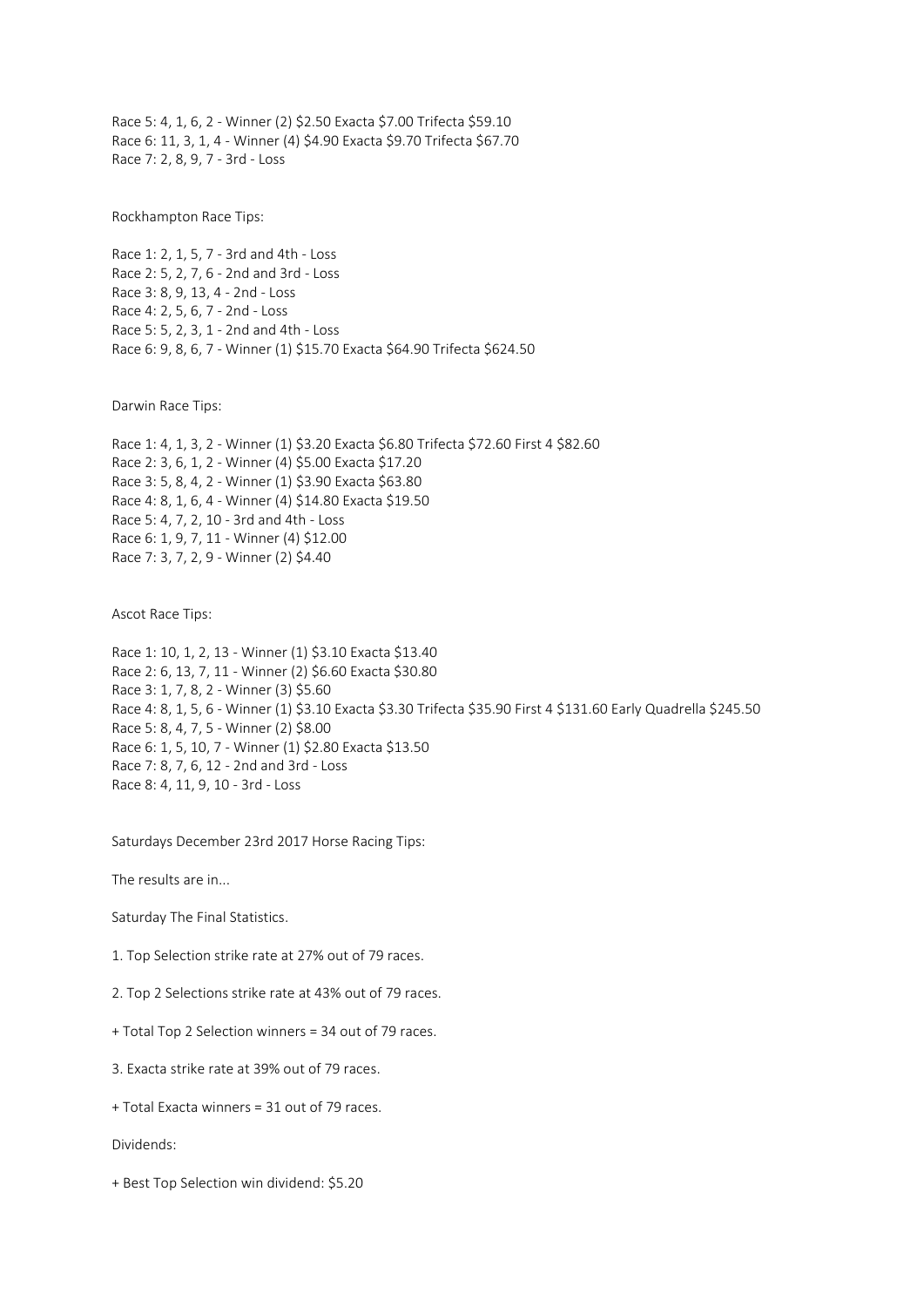- + Best Top 2 Selection win dividend: \$10.40
- + Best tipped Exacta dividend: \$139.00
- + Best tipped Trifecta dividend: \$623.30
- + Best tipped First 4 dividend: \$308.60
- + Best tipped Quadrella dividend: \$809.90

The Day In Summary: So let's have a look at the numbers for this Saturdays racing with 79 races covered. For the Exotics there were 31 Exacta's in total which is a strike rate of 39% with the biggest one paying out at \$139.00 with the best tipped Trifecta paying out at \$623.30 and the best tipped First 4 paid out at \$308.60. For Win Bets the best priced Top Selection winner was at \$5.20 with the strike rate for the Top Selection sitting at an OK 27% with the strike rate for the Top 2 Selections sitting at a respectable 43% of all races run. With Quadrella's the best today was a main one at Newcastle and it paid out at \$809.90. And so that wraps up this Saturdays racing.

Special Suggested Bets Of The Day:

Gold Coast Race 4 Banker Exacta:

 $6/5.4.8$ 

So its 6 for 1st and 5, 4, 8 for 2nd.

Total Cost: \$12 buys a 400% share of the dividend.

Result - A win and paid out at \$26.00 for 400%

Where The Money Is: Those runners which stand out as being well supported early.

Nothing to report.

Best Longshot's Of The Day:

Nothing to report.

Best Quaddie Of The Day:

Gawler Quadrella:

Race 5: 8, 5, 7, 3 Race 6: 5, 2, 3, 4 Race 7: 3, 10, 4, 7 Race 8: 4, 9, 2, 1

Total Cost: \$13 buys a 5% share of the dividend.

Today's Race Tips: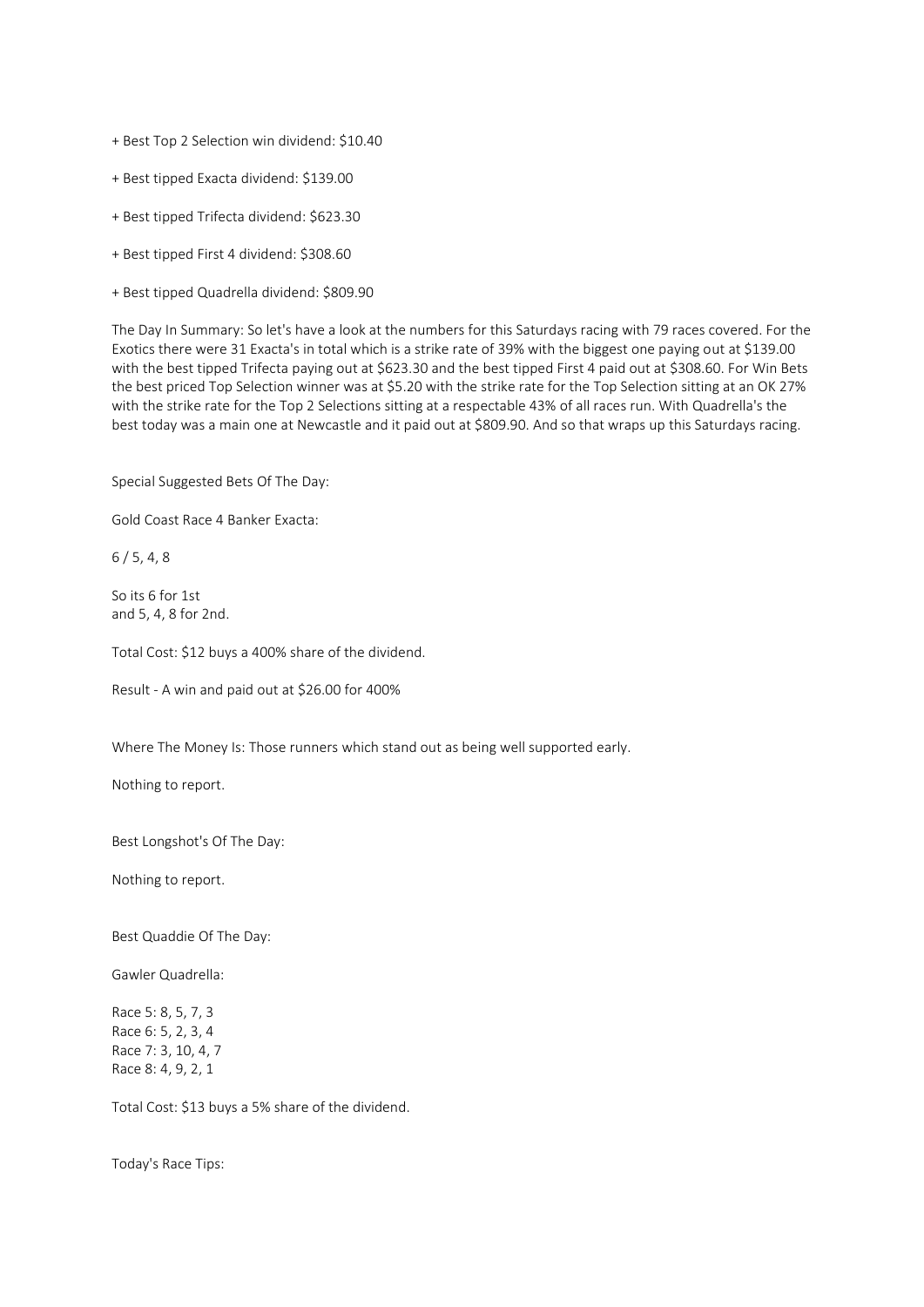Gold Coast Race Tips:

Race 1: 1, 2, 4, 3 - Winner (2) \$2.60 Exacta \$6.40 Race 2: 14, 12, 7, 1 - Winner (3) \$24.20 Race 3: 7, 4, 6, 2 - Winner(3) \$5.90 Exacta \$16.10 Trifecta \$82.30 Race 4: 6, 5, 4, 8 - Winner (1) \$1.40 Exacta \$6.50 Race 5: 11, 6, 1, 12 - 2nd and 3rd - Loss Race 6: 6, 7, 5, 11 - Winner (1) \$5.20 Exacta \$27.90 Race 7: 7, 5, 10, 1 - Winner (4) \$12.20 Race 8: 6, 1, 3, 11 - Winner (1) \$1.90 Race 9: 8, 6, 2, 9 - 2nd and 4th - Loss Race 10: 9, 3, 14, 5 - 2nd and 4th - Loss

Warwick Farm Race Tips:

Race 1: 2, 5, 1, 8 - Winner (2) \$4.90 Race 2: 3. 5, 4 - Winner (1) \$1.40 Exacta \$3.90 Trifecta \$3.40 Race 3: 4, 2, 5, 1 - Winner (1) \$2.40 Exacta \$10.40 Race 4: 1, 7, 3, 5 - 3rd and 4th - Loss Race 5: 5, 1, 3, 4 - 2nd and 4th - Loss Race 6: 1, 7, 4, 6 - Winner (4) \$14.80 Exacta \$75.90 Race 7: 5, 7, 8, 1 - 2nd, 3rd and 4th - Loss Race 8: 7, 5, 11, 4 - 2nd and 4th - Loss Race 9: 3, 7, 6, 2 - Winner (1) \$3.70 Exacta \$8.80

Moonee Valley Race Tips:

Race 1: 6, 8, 2, 7 - 2nd, 3rd and 4th - Loss Race 2: 10, 1, 2, 3 - 2nd and 3rd - Loss Race 3: 12, 6, 10, 3 - 2nd - Loss Race 4: 4, 8, 3, 2 - 4th - Loss Race 5: 2, 1, 5, 4 - Winner (4) \$6.70 Race 6: 5, 13, 6, 11 - 4th - Loss Race 7: 2, 1, 6, 4 - Winner (2) \$4.50 Race 8: 14, 7, 6, 10 - 2nd and 3rd - Loss Race 9: 5, 9, 8, 2 - Winner (2) \$1.90 Exacta \$7.50 Trifecta \$44.30

Gawler Race Tips:

Race 1: 6, 7, 3, 4 - Winner (2) \$2.10 Exacta \$5.70 Race 2: 6, 7, 3, 1 - Winner (4) \$4.10 Exacta \$21.80 Trifecta \$64.00 First 4 \$125.00 Race 3: 5, 1, 2, 3 - Winner (1) \$4.10 Exacta \$12.30 Trifecta \$16.60 First 4 \$38.20 Race 4: 4, 5, 2, 6 - Winner (3) \$3.20 Exacta \$15.50 Trifecta \$53.40 First 4 \$137.20 Early Quadrella \$234.10 Race 5: 8, 5, 7, 3 - Winner (2) \$6.20 Exacta \$30.60 Race 6: 5, 2, 3, 4 - Winner (1) \$2.70 Race 7: 3, 10, 4, 7 - 2nd and 3rd - Loss Race 8: 4, 9, 2, 1 - 2nd - Loss

Mackay Race Tips:

Race 1: 2, 4, 5, 6 - 2nd, 3rd and 4th - Loss Race 2: 1, 3, 4, 2 - Winner (4) \$7.90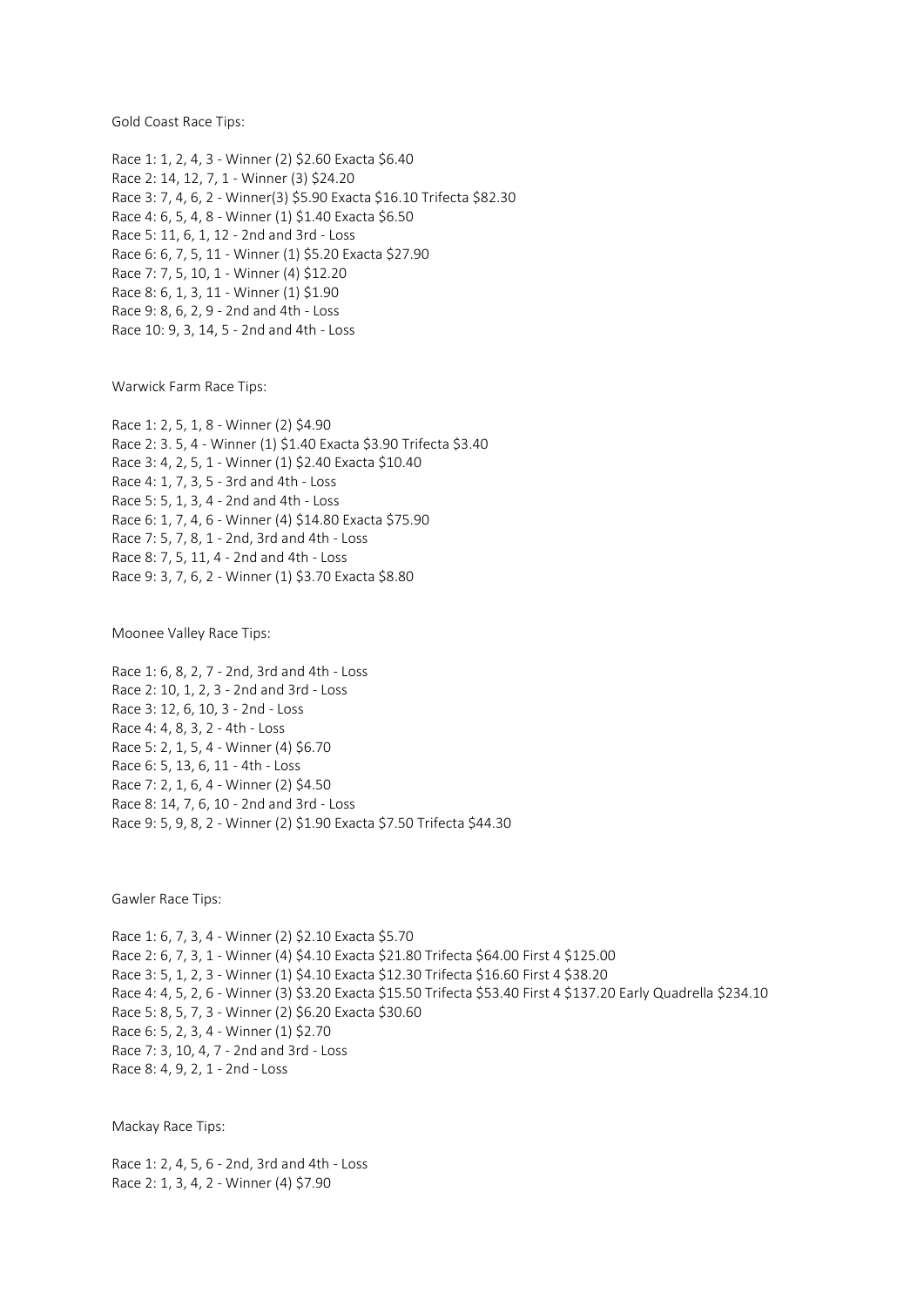Race 3: 1, 6, 9, 7 - Winner (1) \$1.90 Race 4: 3, 1, 4, 6 - 2nd and 3rd - Loss Race 5: 6, 1, 3, 8 - 3rd and 4th - Loss Race 6: 2, 7, 6, 4 - Winner (1) \$3.30

Newcastle Race Tips:

Race 1: 2, 4, 5, 7 - Winner (1) \$2.30 Exacta \$7.20 Race 2: 1, 2, 3, 4 - Winner (4) \$11.40 Exacta \$66.40 Trifecta \$200.10 Race 3: 5, 2, 7, 3 - 3rd and 4th - Loss Race 4: 7, 9, 4, 5 - Winner (4) \$15.30 Exacta \$34.90 Race 5: 2, 1, 4, 3 - Winner (1) \$1.80 Exacta \$2.70 Race 6: 8, 9, 6, 7 - Winner (1) \$3.40 Exacta \$43.00 Race 7: 3, 1, 5, 8 - Winner (2) \$4.40 Quadrella \$809.90

Kyneton Race Tips:

Race 1: 7, 6, 2, 3 - Winner (1) \$2.00 Exacta \$4.00 Trifecta \$12.70 First 4 \$26.40 Race 2: 2, 9, 3, 8 - Winner (4) \$10.00 Exacta \$139.00 Trifecta \$623.30 Race 3: 2, 1, 12, 3 - Winner (1) \$4.10 - L/S No 2 Race 4: 5, 6, 7, 2 - Winner (1) \$4.80 Early Quadrella \$502.50 Race 5: 3, 2, 6, 10 - 3rd and 4th - Loss Race 6: 7, 10, 1, 5 - Winner (2) \$4.90 Race 7: 5, 10, 4, 3 - Winner (2) \$3.70 Exacta \$42.90

Bathurst Race Tips:

Race 1: 1, 2, 4, 3 - Winner (1) \$1.30 Exacta \$14.30 Trifecta \$33.80 First 4 \$39.40 Race 2: 1, 5, 4, 2 - Winner (2) \$7.30 Exacta \$50.80 Trifecta \$47.40 First 4 \$308.60 Race 3: 3, 5, 2, 1 - Winner (3) \$2.80 Exacta \$6.80 Trifecta \$29.50 First 4 \$22.40 Race 4: 3, 5, 1, 4 - 2nd, 3rd and 4th - Loss Race 5: 2, 1, 9, 6 - Winner (1) \$2.40 Race 6: 1, 5, 6, 8 - Winner (2) \$5.90

Toowoomba Race Tips:

Race 1: 4, 11, 7, 12 - 2nd - Loss Race 2: 3, 6, 7, 2 - Winner (4) \$6.00 Exacta \$39.80 Trifecta \$67.00 Race 3: 10, 9, 4, 2 - 2nd and 4th - Loss Race 4: 13, 5, 1, 3 - 2nd and 4th - Loss Race 5: 1, 6, 3, 2 - 2nd and 3rd - Loss Race 6: 13, 12, 11, 6 - Winner (3) \$4.60 Exacta \$15.80 Trifecta \$39.70 Race 7: 5, 2, 1, 3 - Winner (2) \$4.50 Exacta \$9.30 Trifecta \$42.10 Race 8: 3, 10, 8, 6 - 4th - Loss Race 9: 1, 3, 2, 8 - Winner (2) \$10.40 Exacta \$22.20

Ascot Race Tips:

Race 1: 2, 1, 5, 6 - 2nd, 3rd and 4th - Loss Race 2: 2, 5, 4, 3 - 2nd, 3rd and 4th - Loss Race 3: 7, 2, 5, 1 - 2nd and 3rd - Loss Race 4: 1, 3, 7, 4 - Winner (1) \$2.10 Exacta \$10.70 Trifecta \$25.10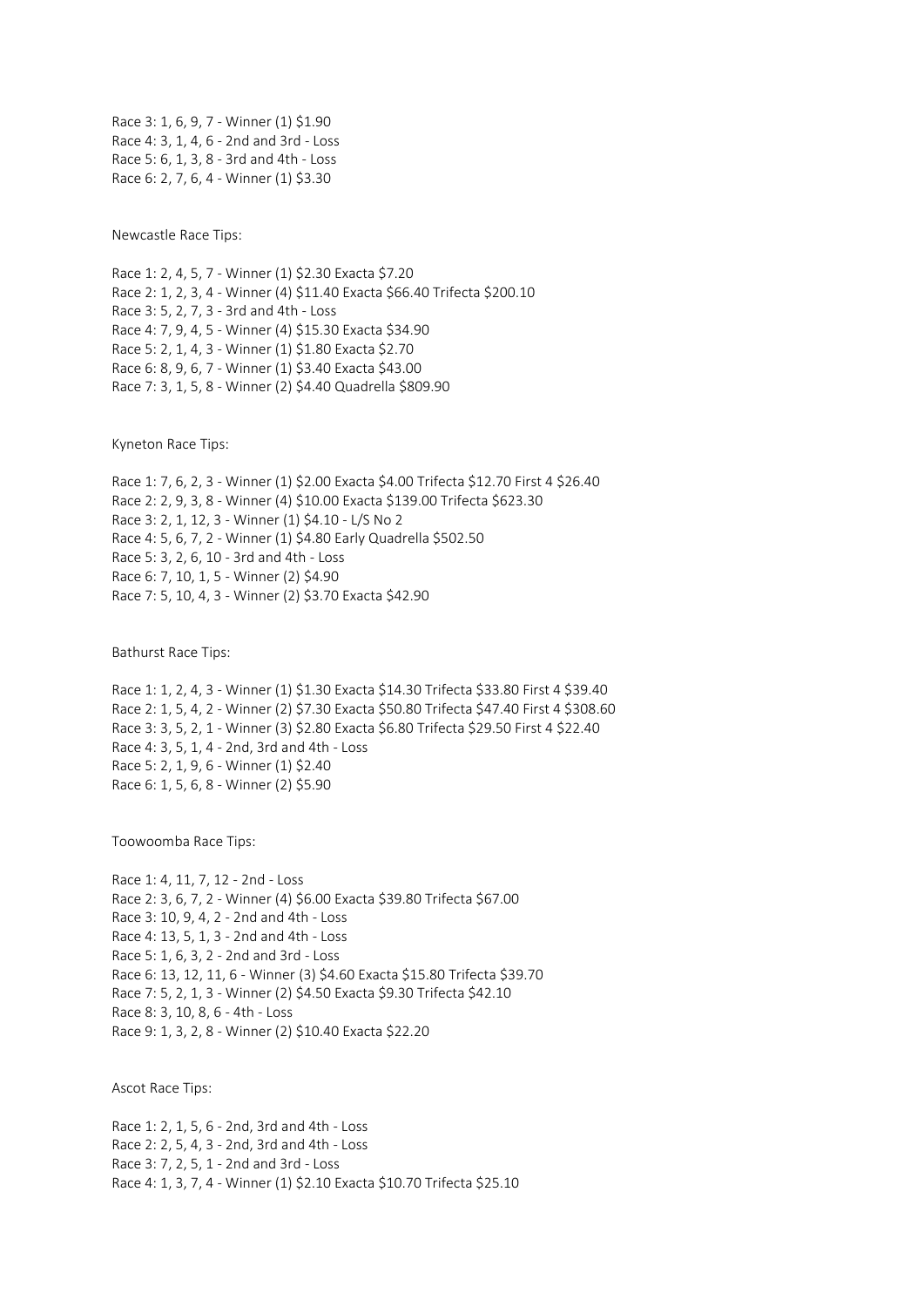Race 5: 7, 1, 9, 5 - Winner (1) \$4.60 Race 6: 1, 2, 7, 3 - Winner (1) \$2.40 Exacta \$3.40 Trifecta \$9.20 First 4 \$15.00 Race 7: 10, 1, 5, 11 - 3rd - Loss Race 8: 5, 16, 7, 11 - Loss

Saturdays December 16th 2017 Horse Racing Tips:

The results are in...

Saturday The Final Statistics.

1. Top Selection strike rate at 31% out of 117 races.

2. Top 2 Selections strike rate at 52% out of 117 races.

+ Total Top 2 Selection winners = 61 out of 117 races.

3. Exacta strike rate at 47% out of 117 races.

+ Total Exacta winners = 55 out of 117 races.

Dividends:

- + Best Top Selection win dividend: \$11.30
- + Best Top 2 Selection win dividend: \$11.30
- + Best tipped Exacta dividend: \$112.30
- + Best tipped Trifecta dividend: \$776.80
- + Best tipped First 4 dividend: \$243.00
- + Best tipped Quadrella dividend: \$1982.00

The Day In Summary: So let's have a look at the numbers for this Saturdays racing with 117 races covered. For the Exotics there were 55 Exacta's in total which is a strike rate of 47% with the biggest one paying out at \$112.30 with the best tipped Trifecta paying out at \$776.80 and the best tipped First 4 paid out at \$243.00. For Win Bets the best priced Top Selection winner was at \$11.30 with the strike rate for the Top Selection sitting at an OK 31% with the strike rate for the Top 2 Selections sitting at a respectable 52% of all races run. With Quadrella's the best today was a main one at Albury and it paid out at \$1982.00. And so that wraps up this Saturdays racing on what was an OK day and it was a long day with 16 meetings running in total.

Special Suggested Bets Of The Day:

Ascot Race 4 Banker Exacta:

9 / 1, 5, 4

So its 9 for 1st and 1, 5, 4 for 2nd.

Total Cost: \$12 buys a 400% share of the dividend.

Result - A win and paid out at \$77.20 for 400%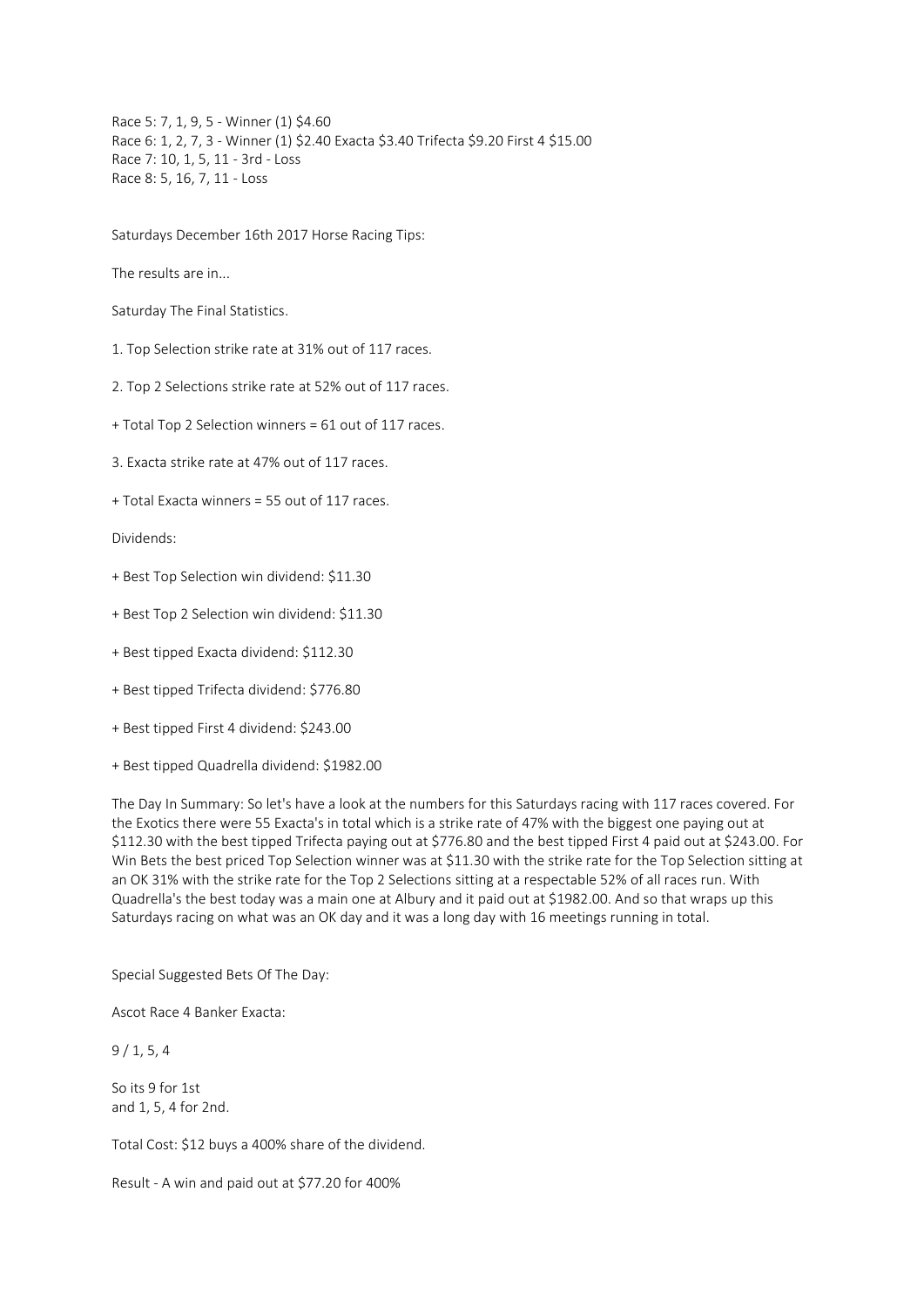Where The Money Is: Those runners which stand out as being well supported early.

Nothing to report.

Best Longshot's Of The Day:

Toowoomba Race 3 No 5 Prince Silence at \$31.00 and there is some money around for this one early and is 2nd up from a spell today so might surprise.

Best Quaddie Of The Day:

Doomben Quadrella:

Race 6: 1, 7, 11, 8 Race 7: 3, 6, 2, 9 Race 8: 7, 10, 2, 5 Race 9: 9, 18, 13, 5

Total Cost: \$13 buys a 5% share of the dividend.

Today's Race Tips:

Doomben Race Tips:

Race 1: 3, 10, 9, 16 - 2nd and 4th - Loss Race 2: 4, 14, 9, 11 - Winner (2) \$3.80 Exacta \$28.60 Race 3: 2, 1, 4, 3 - Winner (2) \$1.90 Exacta \$3.00 Trifecta \$6.60 Race 4: 9, 18, 12, 14 - Winner (3) \$8.50 Race 5: 2, 5, 1, 3 - Winner (4) \$5.60 Exacta \$38.20 Trifecta \$57.60 First 4 \$232.80 Early Quadrella \$383.60 Race 6: 1, 7, 11, 8 - Winner (1) \$8.60 Exacta \$32.00 Race 7: 3, 6, 2, 9 - Winner (2) \$6.30 Exacta \$17.50 Race 8: 7, 10, 2, 5 - Loss Race 9: 9, 18, 13, 5 - 4th - Loss

Randwick Race Tips:

Race 1: 5, 4, 1, 7 - Winner (2) \$5.80 Exacta \$22.60 Trifecta \$43.00 Race 2: 6, 9, 5, 12 - Winner (1) \$1.90 Race 3: 1, 4, 3, 5 - Winner (2) \$5.10 Exacta \$10.50 Trifecta \$38.00 Race 4: 10, 5, 3, 9 - Winner (2) \$5.10 Race 5: 12, 3, 4, 10 - Loss Race 6: 2, 3, 8, 6 - Winner (1) \$2.50 Exacta \$18.20 Race 7: 8, 7, 11, 5 - Winner (2) \$5.90 Exacta \$34.80 Trifecta \$148.00 Race 8: 7, 9, 5, 11 - 4th - Loss Race 9: 9, 4, 14, 6 - Winner (2) \$5.70

Caulfield Race Tips:

Race 1: 11, 3, 5, 1 - Winner (3) \$9.30 Race 2: 5, 11, 10, 13 - Winner (3) \$11.10 Exacta \$112.30 Trifecta \$776.80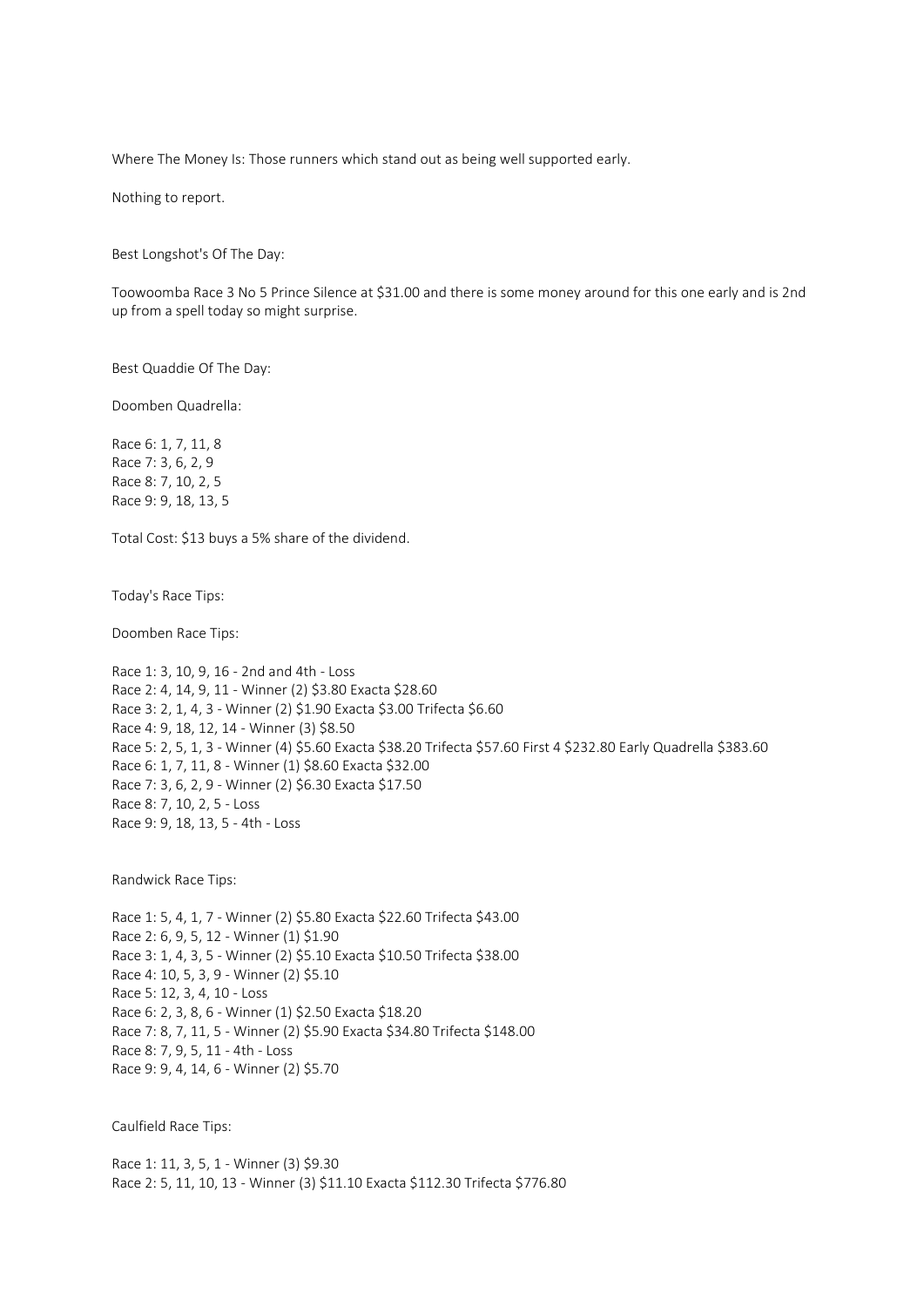Race 3: 3, 11, 4, 5 - Winner (4) \$6.30 Race 4: 6, 3, 10, 11 - 2nd, 3rd and 4th - Loss Race 5: 1, 5, 6, 7 - 2nd and 4th - Loss Race 6: 6, 5, 8, 10 - Winner (1) \$4.90 Race 7: 10, 8, 5, 9 - Winner (2) \$3.20 Exacta \$22.00 Race 8: 1, 2, 13, 6 - Winner (1) \$3.00 Race 9: 13, 11, 10, 8 - Winner (1) \$2.50 Quadrella \$164.20

Gold Coast Race Tips:

Race 1: 3, 1, 2, 5 - Winner (3) \$5.30 Race 2: 6, 2, 7, 5 - Winner (1) \$1.40 Race 3: 1, 2, 5, 3 - Winner (1) \$1.80 Exacta \$11.00 Trifecta \$55.30 Race 4: 2, 3, 7, 9 - Winner (1) \$2.10 Early Quadrella \$41.90 Race 5: 8, 5, 3, 9 - 3rd and 4th - Loss Race 6: 2, 4, 1, 6 - Winner (1) \$2.50 Exacta \$26.20 Trifecta \$79.70 First 4 \$174.20 Race 7: 2, 3, 4, 6 - 2nd and 3rd - Loss Race 8: 2, 1, 8, 5 - Winner (1) \$3.00 Exacta \$10.10

Kembla Grange Race Tips:

Race 1: 5, 3, 6, 4 - Winner (4) \$2.60 Exacta \$22.10 Race 2: 2, 4, 6, 3 - Winner (1) \$1.30 Exacta \$3.50 Trifecta \$16.50 First 4 \$36.20 Race 3: 1, 5, 8, 6 - 2nd and 4th - Loss Race 4: 5, 11, 3, 6 - Winner (4) \$3.20 Exacta \$10.10 Race 5: 4, 11, 6, 7 - Winner (1) \$2.50 Exacta \$27.70 Race 6: 6, 1, 8, 5 - Winner (2) \$4.10 Race 7: 6, 3, 4, 7 - Winner (1) \$11.30 Quadrella \$422.80

Colac Race Tips:

Race 1: 7, 9, 2, 6 - Winner (1) \$2.40 Exacta \$16.70 Trifecta \$52.50 Race 2: 6, 2, 5, 8 - Winner (4) \$5.40 Race 3: 9, 1, 10, 5 - Winner (4) \$3.80 Race 4: 1, 5, 7, 2 - Winner (2) \$5.70 Early Quadrella \$844.90 Race 5: 6, 1, 3, 8 - Winner (4) \$27.40 Exacta \$98.40 Race 6: 1, 5, 2, 3 - Loss Race 7: 1, 5, 8, 4 - Winner (2) \$3.30

Morphettville Race Tips:

Race 1: 1, 5, 7, 6 - Winner (1) \$2.00 Exacta \$18.70 Trifecta \$59.50 Race 2: 8, 5, 1, 3 -3rd and 4th - Loss Race 3: 3, 1, 8, 5 - Winner (4) \$2.80 Exacta \$11.00 Race 4: 1, 4, 3, 2 - Winner (2) \$3.50 Exacta \$6.70 Race 5: 7, 1, 4, 5 - Winner (3) \$3.30 Exacta \$5.50 Race 6: 2, 1, 9, 8 - 2nd, 3rd and 4th - Loss Race 7: 4, 13, 7, 6 - Winner (4) \$5.60 Race 8: 12, 2, 8, 6 - Winner (2) \$2.60 Exacta \$16.00 Trifecta \$73.20

Albury Race Tips: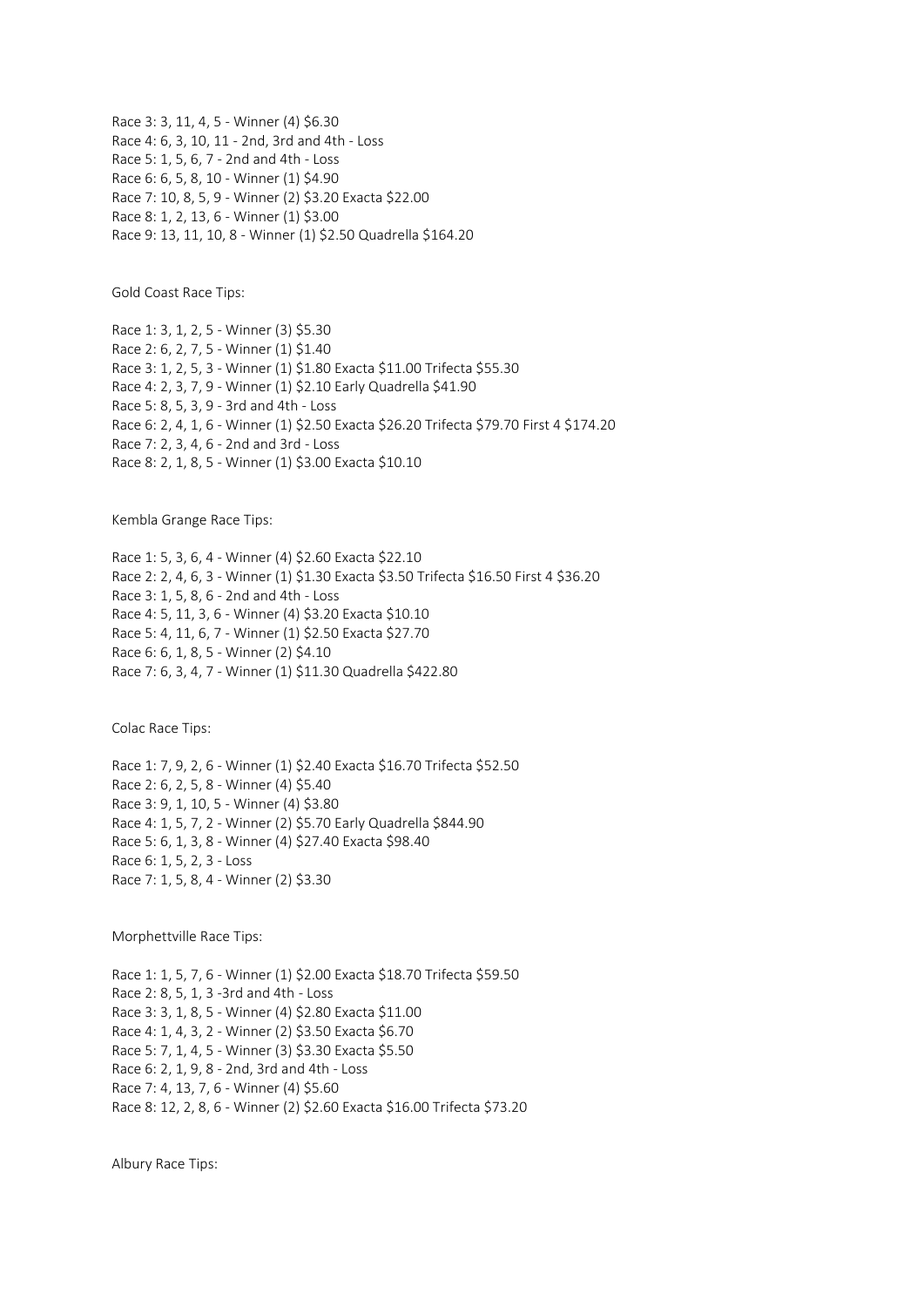Race 1: 2, 7, 4, 9 - 2nd, 3rd and 4th - Loss Race 2: 1, 4, 3, 11 - Winner (1) \$3.10 Race 3: 3, 2, 6, 12 - Winner (2) \$4.00 Race 4: 8, 5, 4, 10 - Winner (2) \$3.50 Race 5: 5, 7, 1, 9 - Winner (1) \$2.10 Race 6: 1, 11, 5, 10 - Winner (3) \$8.50 Exacta \$43.60 Trifecta \$439.70 Race 7: 2, 5, 3, 9 - Winner (2) \$8.40 Quadrella \$1982.00

Moree Race Tips:

Race 1: 4, 5, 8, 2 - 2nd, 3rd and 4th - Loss Race 2: 1, 4, 5, 7 - Winner (3) \$6.70 Race 3: 4, 5, 6, 9 - 2nd and 4th - Loss Race 4: 10, 3, 2, 7 - Winner (2) \$2.90 Exacta \$8.60 Race 5: 8, 3, 11, 12 - 2nd - Loss Race 6: 10, 2, 5, 9 - Winner (2) \$8.60 Exacta \$28.30

Townsville Race Tips:

Race 1: 3, 5, 7, 2 - 2nd, 3rd and 4th - Loss Race 2: 9, 7, 16, 3 - Winner (1) \$3.90 Exacta \$21.30 Race 3: 10, 1, 5, 13 - Winner (1) \$2.60 Exacta \$14.50 Race 4: 2, 5, 7, 11 - Winner (1) \$1.90 Race 5: 5, 1, 4, 6 - Winner (3) \$3.10 Exacta \$9.50 Trifecta \$30.00 Race 6: 15, 7, 6, 11 - 2nd and 4th - Loss

Narrogin Race Tips:

Race 1: 8, 1, 3, 4 - Winner (1) \$2.40 Exacta \$11.30 Trifecta \$23.70 Race 2: 3, 8, 1, 9 - 2nd, 3rd and 4th - Loss Race 3: 6, 1, 2, 5 - Winner (1) \$4.60 Race 4: 4, 3, 9, 1 - Winner (1) \$2.50 Exacta \$8.30 Race 5: 2, 1, 3, 5 - 3rd and 4th - Loss Race 6: 3, 1, 5, 8 - Winner (3) \$5.70 Exacta \$34.80 Race 7: 3, 2, 5, 6 - 3rd - Loss Race 8: 3, 1, 6, 7 - Winner (3) \$3.20

Darwin Race Tips:

Race 1: 10, 3, 2, 6 - Winner (4) \$11.30 Exacta \$67.40 Race 2: 5, 7, 3, 1 - 3rd - Loss Race 3: 5, 4, 2, 3 - Winner (3) \$8.00 Exacta \$36.40 Trifecta \$136.90 Race 4: 5, 7, 1, 2 - Winner (2) \$9.00 Exacta \$42.70 Race 5: 1, 5, 9, 2 - 2nd and 4th - Loss

Wangaratta Race Tips:

Race 1: 4, 1, 8, 2 - Winner (1) \$2.00 Exacta \$7.60 Trifecta \$60.30 First 4 \$243.00 Race 2: 9, 6, 12, 1 - 3rd and 4th - Loss Race 3: 1, 4, 3, 6 - Winner (2) \$1.90 Exacta \$4.10 Trifecta \$11.90 First 4 \$46.00 Race 4: 1, 3, 2, 8 - Winner (1) \$1.80 Exacta \$5.30 Race 5: 5, 9, 1, 11 - 4th - Loss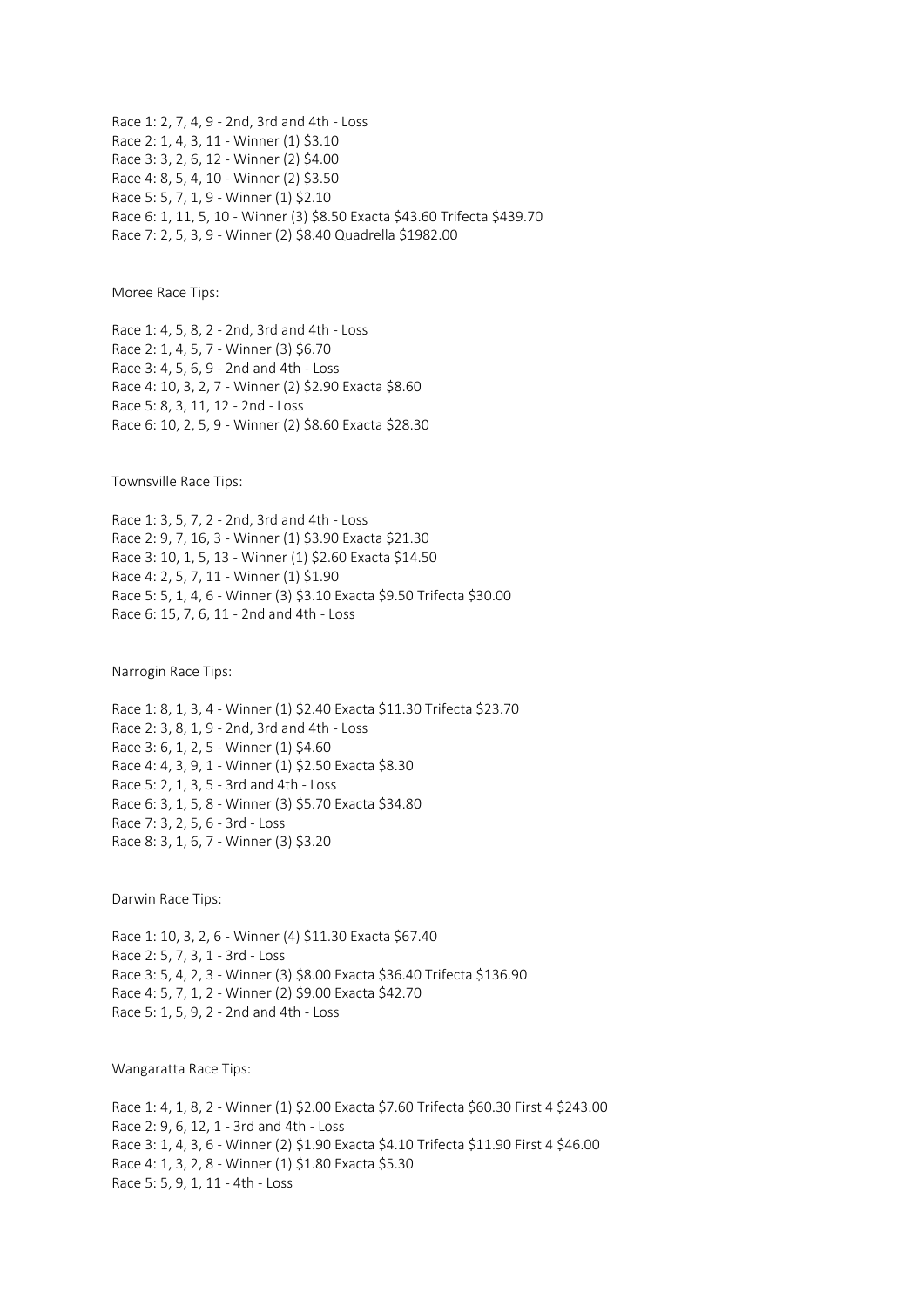Race 6: 1, 12, 9, 2 - 3rd and 4th - Loss

Cranbourne Race Tips:

Race 1: 7, 3, 6, 5 - Winner (1) \$2.50 Exacta \$12.10 Trifecta \$48.80 Race 2: 9, 6, 1, 8 - Winner (4) \$10.50 Exacta \$56.70 Trifecta \$224.40 Race 3: 4, 6, 11, 8 - Winner (2) \$2.10 Exacta \$5.80 Trifecta \$12.00 Race 4: 2, 3, 5, 4 - 2nd, 3rd and 4th - Loss Race 5: 3, 9, 4, 1 - Winner (1) \$3.30 Exacta \$19.70 Race 6: 3, 1, 7, 5 - Winner (3) \$5.70 Race 7: 5, 1, 4, 6 - Winner (2) \$1.90

Toowoomba Race Tips:

Race 1: 2, 1, 3, 7 - Winner (1) \$1.30 Exacta \$2.20 Trifecta \$3.80 - L/S No 2 Race 2: 1, 2, 6, 7 - Winner (1) \$2.50 Race 3: 1, 3, 6, 5 - Winner (3) \$3.90 Race 4: 8, 3, 2, 4 - Winner (1) \$2.00 Exacta \$11.20 Race 5: 4, 6, 2, 1 - Winner (4) \$9.50 Exacta \$10.10 Race 6: 2, 6, 1, 3 - Winner (1) \$2.00 Exacta \$19.10 Trifecta \$12.90 Race 7: 5, 3, 2, 6 - Winner (1) \$2.00 Exacta \$6.50 Trifecta \$6.80 First 4 \$28.60 Quadrella \$125.10

Ascot Race Tips:

Race 1: 7, 6, 1, 2 - Winner (4) \$4.60 Exacta \$14.90 Trifecta \$32.70 Race 2: 2, 5, 1, 3 - Winner (1) \$1.60 Exacta \$7.00 Trifecta \$40.80 Race 3: 1, 5, 4, 2 - Winner (2) \$2.20 Exacta \$3.20 Trifecta \$5.80 First 4 \$3.60 Race 4: 9, 1, 5, 4 - Winner (1) \$3.10 Exacta \$19.30 Early Quadrella \$46.20 Race 5: 3, 2, 4, 6 - Winner (1) \$2.90 Exacta \$10.70 Trifecta \$38.20 First 4 \$102.40 Race 6: 3, 2, 6, 7 - Winner (4) \$3.00 Exacta \$20.00 Trifecta \$55.60 Race 7: 2, 6, 9, 5 - Winner (3) \$6.60 Race 8: 5, 3, 7, 9 - Winner (2) \$3.30 Quadrella \$412.60

Saturdays December 9th 2017 Horse Racing Tips:

The results are in...

Saturday The Final Statistics.

1. Top Selection strike rate at 30% out of 105 races.

2. Top 2 Selections strike rate at 48% out of 105 races.

+ Total Top 2 Selection winners = 50 out of 105 races.

3. Exacta strike rate at 32% out of 105 races.

+ Total Exacta winners = 34 out of 105 races.

Dividends:

+ Best Top Selection win dividend: \$4.90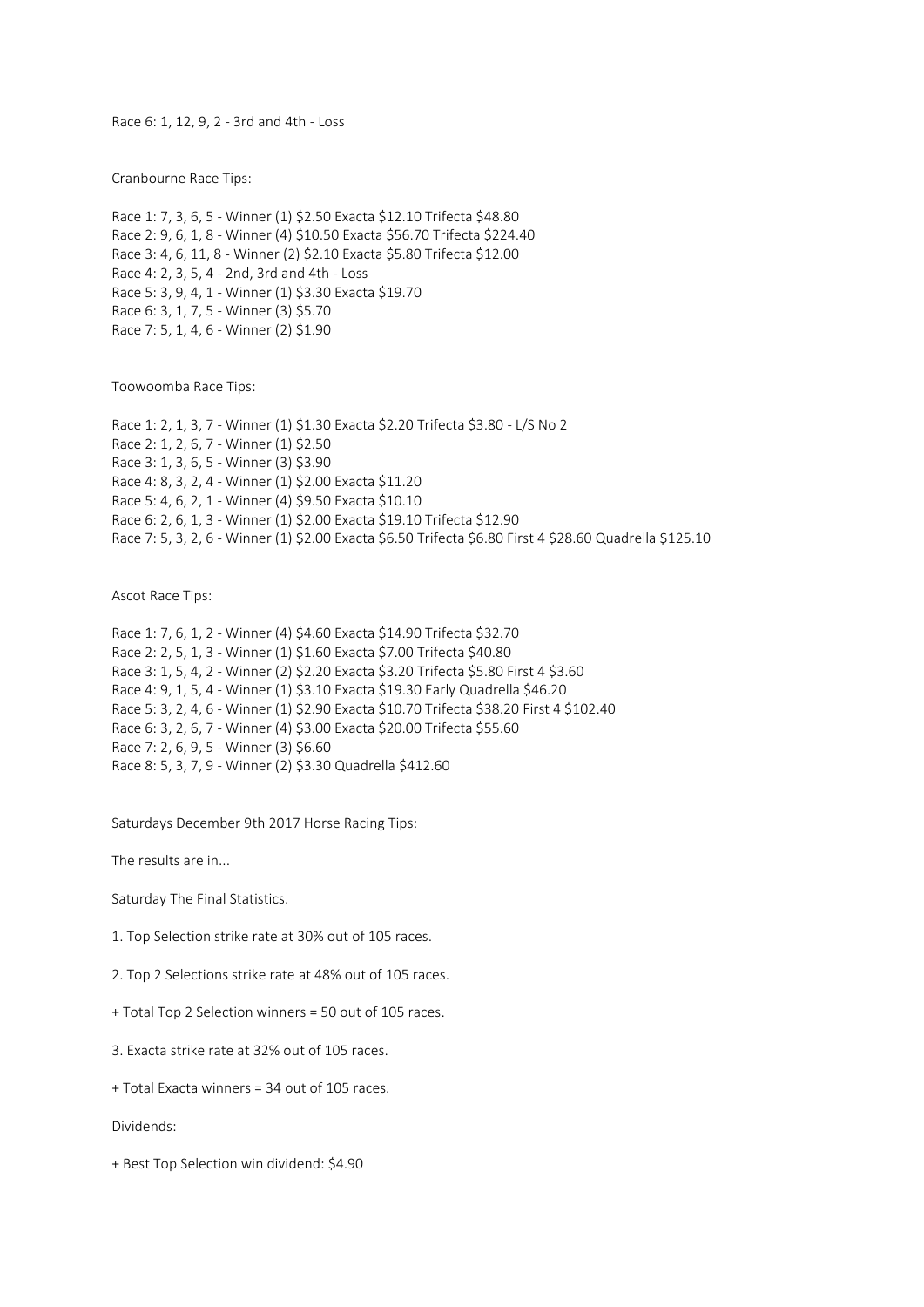+ Best Top 2 Selection win dividend: \$10.80

- + Best tipped Exacta dividend: \$63.50
- + Best tipped Trifecta dividend: \$231.50
- + Best tipped First 4 dividend: \$173.00
- + Best tipped Quadrella dividend: \$108.50

The Day In Summary: So let's have a look at the numbers for this Saturdays racing with 105 races covered. For the Exotics there were 34 Exacta's in total which is a strike rate of 32% with the biggest one paying out at \$63.50 with the best tipped Trifecta paying out at \$231.50 and the best tipped First 4 paid out at \$173.00. For Win Bets the best priced Top Selection winner was at \$4.90 with the strike rate for the Top Selection sitting at 30% with the strike rate for the Top 2 Selections sitting at 48% of all races run. With Quadrella's the best today paid out at \$108.50. And so that wraps up this Saturdays racing on what was a long and grinding day at best.

Special Suggested Bets Of The Day:

Ascot Race 3 Banker Exacta:

 $1/4, 5, 3$ 

So its 1 for 1st and 4, 5, 3 for 2nd.

Total Cost: \$12 buys a 400% share of the dividend.

Where The Money Is: Those runners which stand out as being well supported early.

Doomben Race 5 No 6 Casino Thoughts at \$9.00 and there is enough early betting support to give this one some respect today.

Best Longshot's Of The Day:

Nothing to report today.

Best Quaddie Of The Day:

Rosehill Quadrella:

Race 6: 9, 2, 8, 1 Race 7: 13, 11, 12, 6 Race 8: 6, 9, 2, 8 Race 9: 5, 14, 9, 13

Total Cost: \$13 buys a 5% share of the dividend.

Today's Race Tips:

Doomben Race Tips: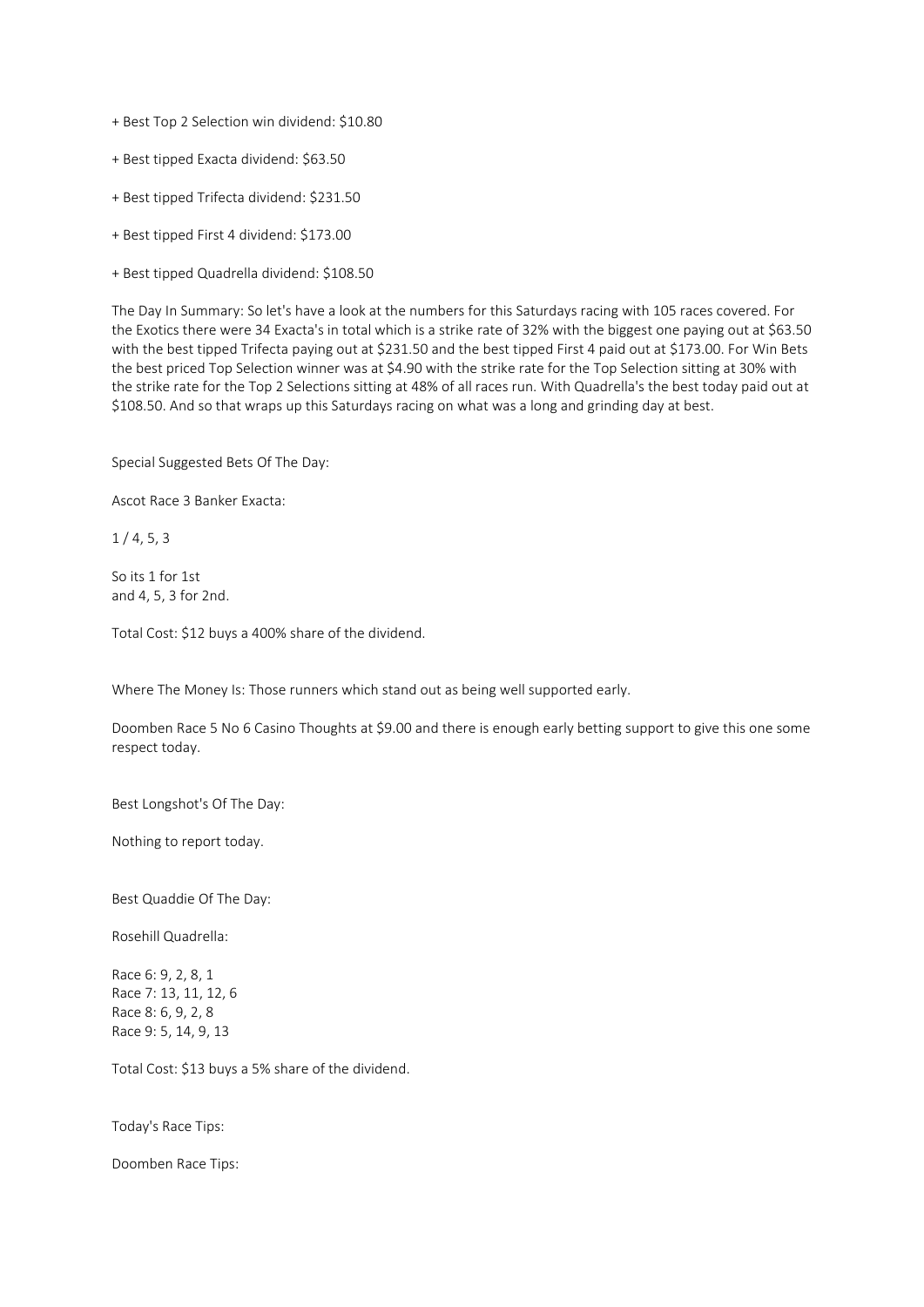Race 1: 2, 1, 6, 3 - Winner (2) \$3.40 Exacta \$6.50 Trifecta \$21.40 Race 2: 3, 11, 12, 13 - Winner (3) \$7.00 Exacta \$40.10 Race 3: 4, 3, 1, 2 - Winner (4) \$7.60 Exacta \$31.10 Trifecta \$61.20 First 4 \$173.00 Race 4: 2, 6, 11, 14 - Winner (2) \$4.00 Exacta \$8.70 Race 5: 5, 4, 16, 8 - Loss Race 6: 9, 4, 6, 5 - Winner (3) \$9.90 Race 7: 7, 4, 10, 3 - 3rd - Loss Race 8: 4, 7, 2, 12 - 2nd, 3rd and 4th - Loss Race 9: 14, 5, 13, 3 - Winner (2) \$2.30 Exacta \$8.50

Rosehill Race Tips:

Race 1: 1, 3, 2, 8 - Winner (1) \$1.40 Exacta \$3.30 Trifecta \$11.50 First 4 \$41.00 Race 2: 2, 4, 6, 3 - Winner (4) \$4.40 Exacta \$12.50 Trifecta \$45.00 Race 3: 5, 4, 3, 6 - 4th - Loss Race 4: 3, 4, 2, 7 - Winner (1) \$2.70 Exacta \$18.60 Trifecta \$74.90 Race 5: 10, 6, 5, 2 - Winner (2) \$3.70 Race 6: 9, 2, 8, 1 - Winner (4) \$12.60 Race 7: 13, 11, 12, 6 - Winner (2) \$4.70 Exacta \$10.30 Race 8: 6, 9, 2, 8 - Winner (1) \$4.90 Exacta \$25.70 Trifecta \$132.70 Race 9: 5, 14, 9, 13 - 2nd, 3rd and 4th - Loss

Pakenham Race Tips:

Race 1: 8, 6, 13, 11 - 2nd and 4th - Loss Race 2: 5, 2, 9, 3 - 4th - Loss Race 3: 7, 9, 8, 4 - 2nd and 4th - Loss Race 4: 3, 2, 9, 1 - 2nd and 3rd - Loss Race 5: 1, 8, 4, 5 - Winner (4) \$8.70 Exacta \$63.50 Trifecta \$111.70 Race 6: 3, 9, 11, 8 - 2nd - Loss Race 7: 2, 3, 1, 9 - 3rd - Loss Race 8: 1, 3, 8, 7 - 2nd, 3rd and 4th - Loss Race 9: 1, 11, 12, 2 - 3rd and 4th - Loss

Gold Coast Race Tips:

Race 1: 4, 2, 5, 1 - Winner (1) \$3.70 Race 2: 1, 2, 7, 4 - Winner (1) \$2.40 Exacta \$13.40 Trifecta \$33.40 First 4 \$122.80 Race 3: 3, 2, 5, 4 - Winner (4) \$5.30 Race 4: 11, 3, 1, 5 - Winner (2) \$3.60 Exacta \$16.70 Race 5: 3, 7, 6, 1 - Winner (1) \$3.30 Race 6: 7, 5, 8, 1 - 2nd - Loss Race 7 onwards abandoned.

Newcastle Race Tips:

Race 1: 3, 2, 1, 5 - Winner (1) \$2.50 Exacta \$14.80 Trifecta \$34.20 Race 2: 2, 3, 1, 5 - Winner (3) \$4.90 Exacta \$13.90 Race 3: 2, 6, 1, 4 - Winner (2) \$5.50 Exacta \$16.30 Race 4: 1, 7, 4, 5 - Winner (1) \$1.70 Exacta \$2.30 Early Quadrella \$108.50 Race 5: 2, 1, 5, 6 - 2nd, 3rd and 4th - Loss Race 6: 7, 5, 1, 6 - Winner (1) \$2.90 Race 7: 7, 2, 5, 6 - Winner (4) \$2.30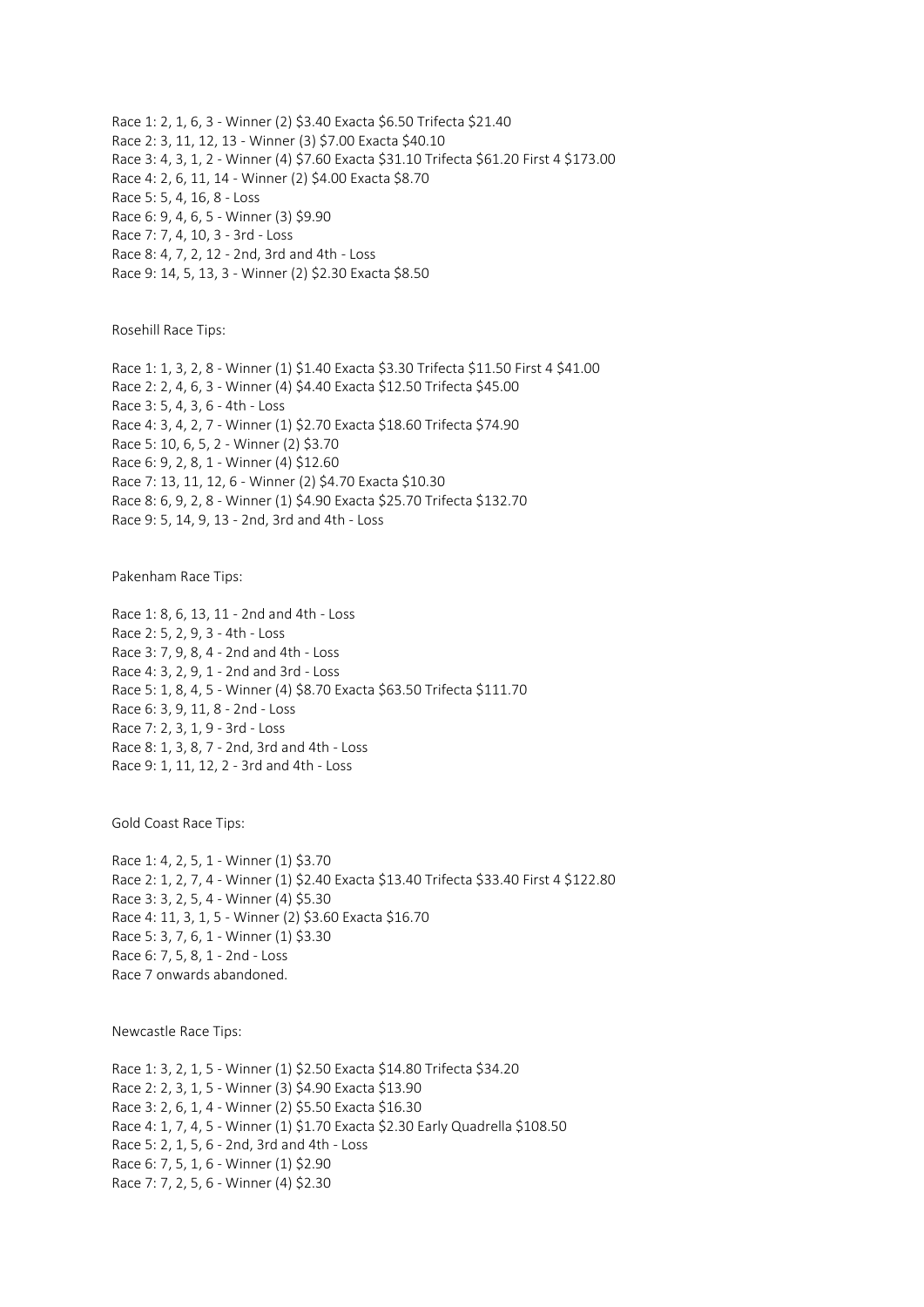Race 8: 2, 7, 6, 1 - Winner (2) \$3.90 Exacta \$22.90 Trifecta \$97.40

Stawell Race Tips:

Race 1: 5, 9, 8, 4 - Winner (1) \$1.80 Exacta \$7.90 Trifecta \$18.50 Race 2: 12, 3, 4, 9 - 2nd and 4th - Loss Race 3: 10, 3, 12, 1 - Winner (1) \$3.30 Race 4: 2, 5, 3, 1 - Winner (3) \$2.10 Race 5: 10, 8, 3, 9 - 3rd - Loss Race 6: 4, 3, 7, 16 - Winner (2) \$2.20 Exacta \$10.00 Race 7: 1, 2, 9, 6 - Winner (1) \$3.90

Morphettville Race Tips:

Race 1: 4, 1, 2, 5 - Winner (3) \$3.90 Exacta \$12.10 Race 2: 2, 4, 1, 7 - Winner (4) \$14.40 Race 3: 2, 3, 4, 6 - 2nd, 3rd and 4th - Loss Race 4: 4, 1, 6, 5 - Winner (4) \$5.30 Race 5: 3, 8, 1, 10 - Winner (4) \$12.20 Race 6: 7, 5, 8, 4 - 2nd and 3rd - Loss Race 7: 7, 14, 1, 5 - Winner (1) \$3.20 Exacta \$23.50 Race 8: 7, 9, 11, 1 - Winner (1) \$2.60

Gunnedah Race Tips:

Race 1: 3, 5, 1, 10 - Winner (1) \$2.80 Exacta \$5.20 Race 2: 8, 2, 5, 15 - Unplaced - Loss Race 3: 2, 1, 8, 9 - Winner (2) \$3.20 Race 4: 5, 4, 3, 10 - Winner (1) \$2.90 Race 5: 9, 11, 4, 6 - 2nd - Loss Race 6: 1, 3, 2, 8 - Winner (2) \$6.10 Race 7: 2, 8, 4, 11 - 2nd and 3rd - Loss Race 8: 14, 5, 12, 8 - Loss

Albury Race Tips:

Race 1: 10, 4, 6, 11 - Winner (1) \$1.60 Race 2: 10, 13, 3, 9 - 3rd - Loss Race 3: 11, 9, 10, 7 - 2nd - Loss Race 4: 1, 5, 6, 8 - Winner (1) \$3.50 Race 5: 4, 1, 7, 5 - Winner (1) \$3.70 Race 6: 5, 1, 4, 7 - Winner (3) \$34.50

Rockhampton Race Tips:

Race 1: 4, 1, 2, 5 - Winner (2) \$2.60 Exacta \$15.50 Trifecta \$231.50 Race 2: 1, 5, 2, 6 - Winner (1) \$1.70 Race 3: 7, 6, 11, 12 - Winner (1) \$2.30 Exacta \$8.20 Trifecta \$24.50 Race 4: 1, 8, 7, 2 - 2nd - Loss Race 5: 10, 11, 1, 8 - Winner (2) \$5.10 Exacta \$21.40 Race 6: 1, 14, 8, 9 - Winner (2) \$10.80 Race 7: 6, 4, 12, 9 - Winner (1) \$3.70 Exacta \$49.00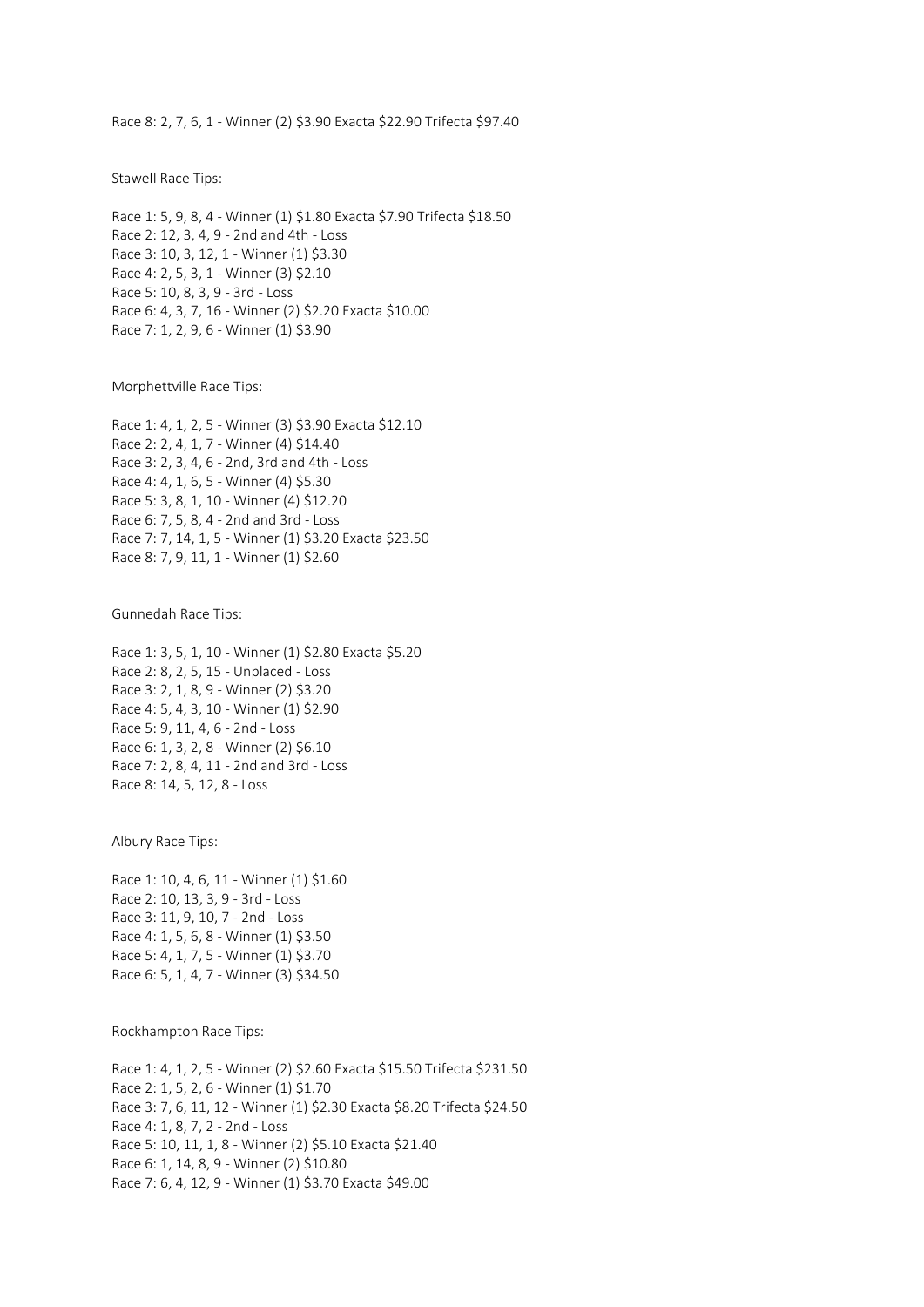Benalla Race Tips:

Race 1: 7, 1, 5, 9 - Winner (3) \$3.60 Race 2: 14, 13, 5, 11 - 4th - Loss Race 3: 5, 10, 9, 8 - 2nd, 3rd and 4th - Loss Race 4: 8, 2, 4, 9 - Winner (1) \$3.00 Race 5: 5, 4, 6, 8 - 4th - Loss Race 6: 2, 6, 3, 4 - Winner (1) \$1.80 Race 7: 2, 8, 5, 13 - 2nd and 4th - Loss

Darwin Race Tips:

Race 1: 7, 3, 4, 2 - 2nd, 3rd and 4th - Loss Race 2: 5, 4, 1, 2 - Winner (1) \$3.80 Exacta \$18.60 Trifecta \$29.40 First 4 \$47.00 Race 3: 3, 2, 6, 8 - 2nd and 4th - Loss Race 4: 2, 10, 8, 4 - 2nd and 3rd - Loss Race 5: 6, 1, 5, 3 - Winner (2) \$4.70 Exacta \$27.70

Toowoomba Race Tips:

Race 1: 3, 1, 5, 8 - Winner (1) \$3.80 Race 2: 7, 1, 4, 9 - Winner (2) \$6.10 Exacta \$15.60 Race 3: 5, 6, 4, 9 - Winner (2) \$5.80 Race 4: 3, 1, 2, 5 - 3rd and 4th - Loss Race 5: 2, 4, 5, 1 - Winner (4) \$11.30 Exacta \$51.10 Race 6: 4, 7, 11, 9 - Winner (2) \$3.90 Exacta \$14.40 Race 7: 3, 1, 5, 2 - Winner (1) \$1.40

Ascot Race Tips:

Race 1: 10, 1, 5, 3 - Winner (2) \$7.30 Race 2: 3, 5, 6, 9 - 2nd , 3rd and 4th - Loss Race 3: 1, 4, 5, 3 - Winner (1) \$1.30 Race 4: 8, 1, 7, 6 - Winner (4) \$7.50 Exacta \$21.20 Race 5: 7, 6, 4, 1 - Winner (2) \$2.90 Exacta \$14.90 Race 6: 3, 14, 9, 15 - 2nd - Loss Race 7: 8, 2, 9, 5 - Winner (1) \$2.30 Race 8: 1, 4, 15, 2 - 4th - Loss Race 9: 2, 9, 11, 3 - Winner (1) \$4.90

Saturdays December 2nd 2017 Horse Racing Tips:

The results are in...

Saturday The Final Statistics.

1. Top Selection strike rate at 29% out of 84 races.

2. Top 2 Selections strike rate at 40% out of 84 races.

+ Total Top 2 Selection winners = 34 out of 84 races.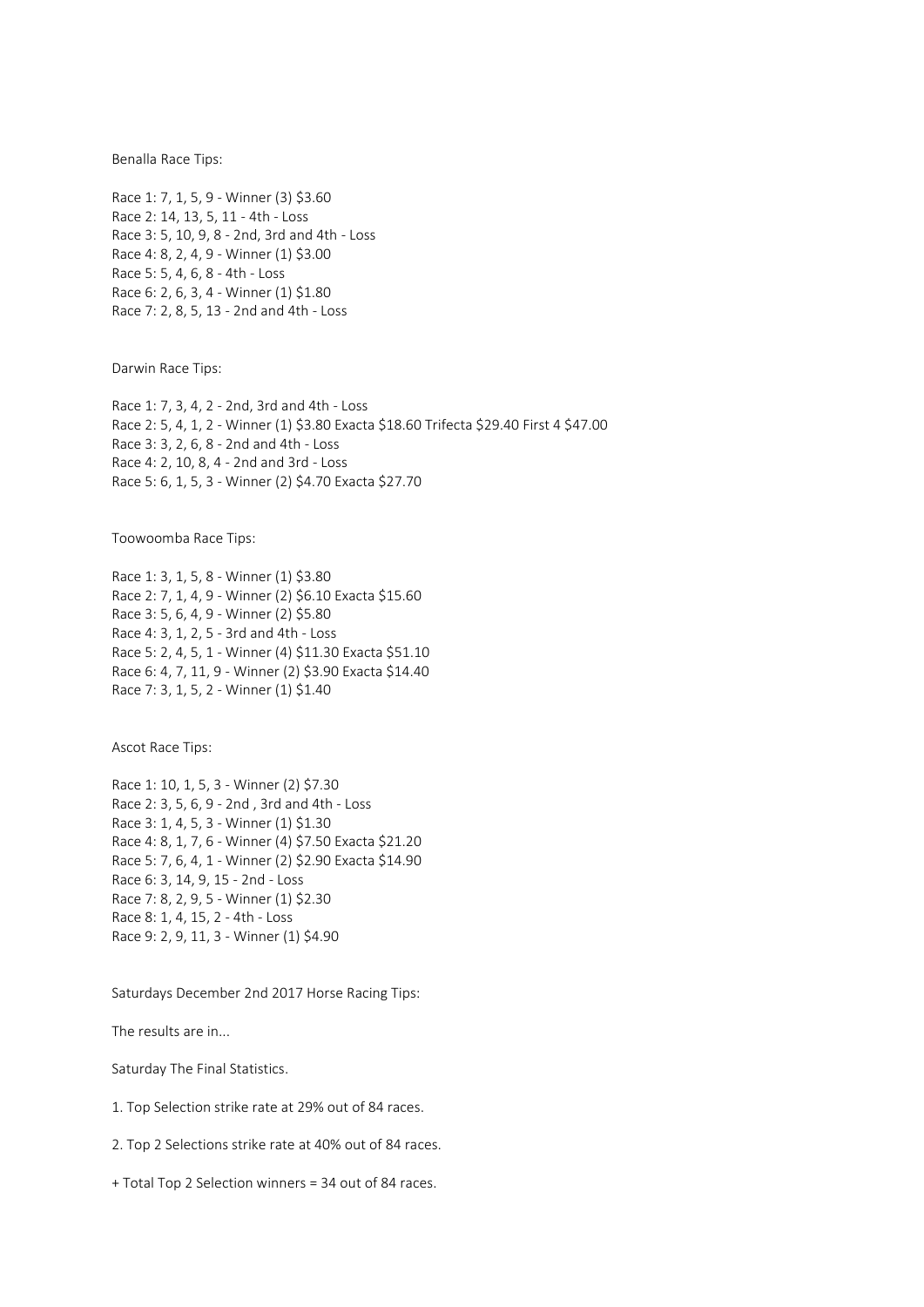3. Exacta strike rate at 44% out of 84 races.

+ Total Exacta winners = 37 out of 84 races.

Dividends:

- + Best Top Selection win dividend: \$5.00
- + Best Top 2 Selection win dividend: \$5.50
- + Best tipped Exacta dividend: \$51.80
- + Best tipped Trifecta dividend: \$164.80
- + Best tipped First 4 dividend: \$372.60
- + Best tipped Quadrella dividend: \$366.30

The Day In Summary: So let's have a look at the numbers for this Saturdays racing with 84 races covered. For the Exotics there were 37 Exacta's in total which is a strike rate of 44% with the biggest one paying out at \$51.80 with the best tipped Trifecta paying out at \$164.80 and the best tipped First 4 paid out at \$372.60. For Win Bets the best priced Top Selection winner was at \$5.00 with the strike rate for the Top Selection sitting at 29% with the strike rate for the Top 2 Selections sitting at 40% of all races run. With Quadrella's the best today paid out at \$366.30. And so that wraps up this Saturdays racing on what was an OK day but one which could have turned out a little better.

Special Suggested Bets Of The Day:

Rosehill Race 5 Banker Exacta:

6 / 2, 5, 1

So its 6 for 1st and 2, 5, 1 for 2nd.

Total Cost: \$12 buys a 400% share of the dividend.

Gold Coast Race 1 Banker Exacta:

4 / 5, 8, 11

So its 4 for 1st and 5, 8, 11 for 2nd.

Total Cost: \$12 buys a 400% share of the dividend.

Where The Money Is: Those runners which stand out as being well supported early.

Doomben Race 9 No 4 I'm A Rippa at \$8.50 some money around for this one early so might be worth noting for later today.

Morphettville Race 6 No 9 Super Swoop at \$7.50 and there is enough early money support to bring this one under a certain degree of notice.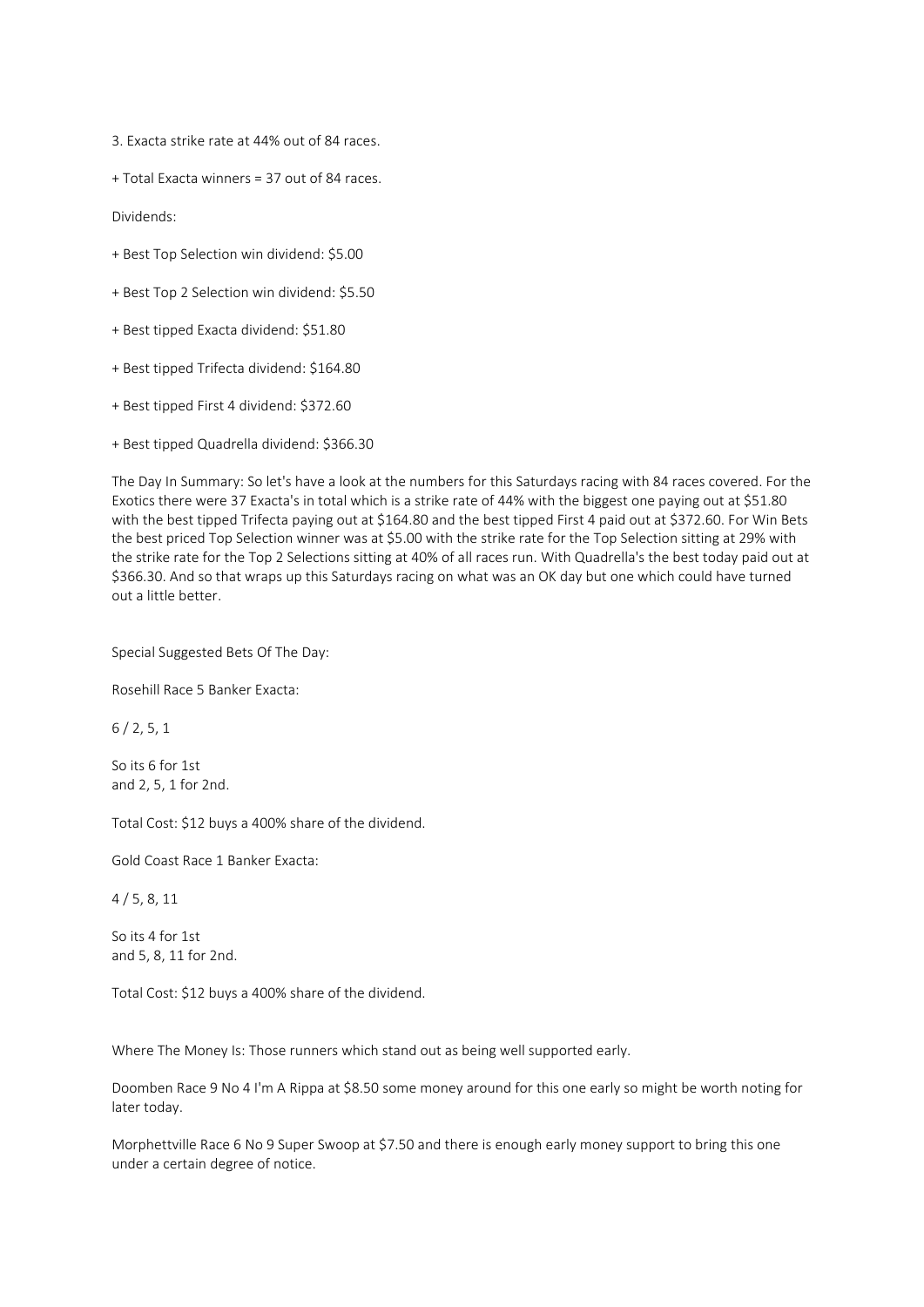Best Longshot's Of The Day:

Nothing to report today.

Best Quaddie Of The Day:

Doomben Quadrella:

Race 6: 15, 2, 12, 9 Race 7: 2, 6, 4, 1 Race 8: 5, 2, 14, 10 Race 9: 4, 6, 9, 11

Total Cost: \$13 buys a 5% share of the dividend.

Today's Race Tips:

Doomben Race Tips:

Race 1: 1, 4, 2, 3 - Winner (1) \$2.60 Exacta \$5.80 Trifecta \$18.30 Race 2: 1, 4, 7, 8 - 3rd and 4th - Loss Race 3: 3, 6, 7, 12 - 3rd - Loss Race 4: 6, 7, 1, 8 - Winner (4) \$6.20 Race 5: 3, 1, 4, 2 - Winner (1) \$2.00 Exacta \$9.20 Trifecta \$46.10 Race 6: 15, 2, 12, 9 - 2nd and 3rd - Loss Race 7: 2, 6, 4, 1 - Winner (2) \$3.10 Exacta \$8.90 Race 8: 5, 2, 14, 10 - Winner (2) \$4.70 Exacta \$12.40 Trifecta \$76.50 Race 9: 4, 6, 9, 11 - Winner (3) \$5.60 Exacta \$38.70

Rosehill Race Tips:

Race 1: 7, 8, 1, 2 - 2nd and 4th - Loss Race 2: 6, 2, 4, 1 - Winner (1) \$2.10 Exacta \$6.40 Trifecta \$13.20 First 4 \$13.20 Race 3: 3, 4, 5, 2 - Winner (1) \$2.40 Exacta \$7.50 Race 4: 7, 1, 8, 16 - 2nd - Loss Race 5: 6, 2, 5, 1 - Winner (1) \$2.50 Race 6: 4, 7, 2, 1 - Winner (3) \$6.80 Race 7: 4, 8, 2, 9 - 2nd - Loss Race 8: 12, 15, 5, 8 - Winner (3) \$4.50 Exacta \$27.10 Race 9: 6, 11, 8, 7 - 3rd - Loss

Sandown Race Tips:

Race 1: 5, 2, 6, 9 - 2nd and 3rd - Loss Race 2: 5, 1, 3, 4 - Winner (3) \$7.10 Exacta \$28.70 - L/S No 4 Race 3: 1, 3, 4, 6 - Winner (1) \$2.20 Exacta \$9.80 Trifecta \$39.00 Race 4: 6, 1, 7, 5 - Winner (1) \$2.80 Exacta \$11.70 Race 5: 13, 16, 17, 7 - Winner (1) \$4.10 Early Quadrella \$240.40 Race 6: 8, 6, 9, 2 - Winner (2) \$4.70 Exacta \$10.10 Race 7: 2, 1, 5, 4 - Winner (2) \$2.30 Race 8: 9, 3, 8, 4 - Winner (1) \$2.80 Race 9: 13, 9, 1, 11 - 2nd and 4th - Loss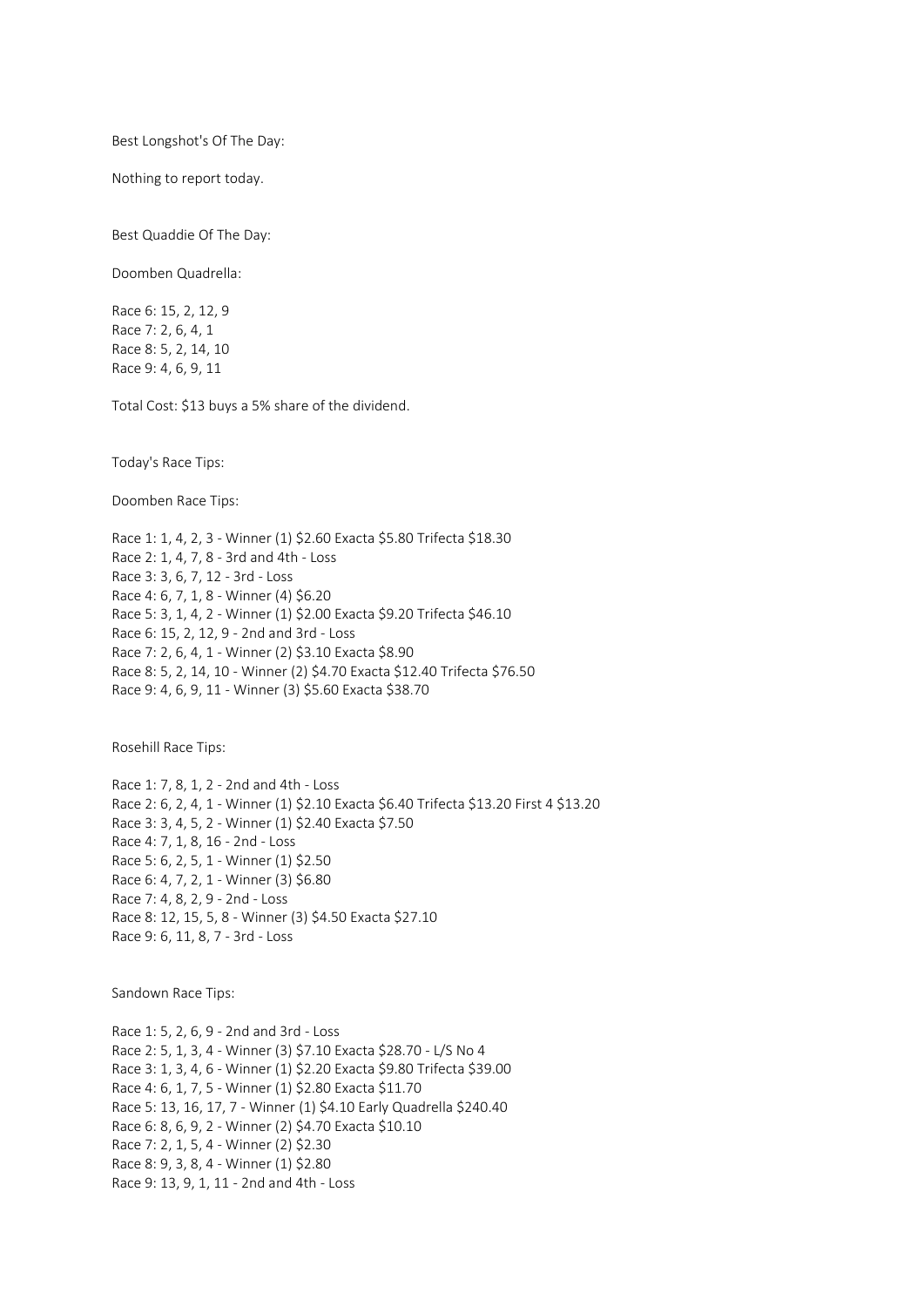Gold Coast Race Tips:

Race 1: 4, 5, 8, 11 - 2nd - Loss Race 2: 3, 11, 9, 6 - 4th - Loss Race 3: 3, 5, 1, 6 - 2nd and 3rd - Loss Race 4: 1, 2, 8, 3 - 2nd, 3rd and 4th - Loss Race 5: 5, 1, 8, 7 - 2nd and 3rd - Loss Race 6: 2, 1, 3, 7 - Winner (1) \$1.60 Exacta \$47.50 Race 7: 2, 5, 8, 1 - Winner (3) \$23.50 Race 8: 5, 6, 4, 2 - Winner (3) \$5.20 Exacta \$51.80

Kembla Grange Race Tips:

Race 1: 3, 1, 4, 2 - Winner (4) \$5.60 Race 2: 1, 3, 10, 8 - 2nd and 3rd - Loss Race 3: 3, 6, 1, 5 - Winner (2) \$5.50 Race 4: 10, 12, 6, 8 - Winner (3) \$5.80 Exacta \$38.10 Trifecta \$164.80 Race 5: 2, 9, 7, 6 - Winner (3) \$5.90 Exacta \$48.60 Trifecta \$79.50 Race 6: 2, 9, 7, 1 - Winner (1) \$1.70 Race 7: 1, 3, 9, 10 - 4th - Loss Race 8: 3, 8, 5, 6 - Winner (2) \$2.20 Exacta \$5.10

Morphettville Race Tips:

Race 1: 3, 1, 2, 4 - Winner (3) \$7.00 Exacta \$32.90 Trifecta \$23.20 First 4 \$30.60 Race 2: 3, 2, 7, 8 - Winner (1) \$1.50 Exacta \$3.30 Race 3: 3, 2, 4, 1 - Winner (3) \$4.20 Exacta \$11.60 Race 4: 1, 3, 4, 6 - Winner (1) \$1.80 Exacta \$15.40 Trifecta \$73.70 Early Quadrella \$244.60 Race 5: 1, 4, 7, 6 - Winner (2) \$3.70 Exacta \$13.90 Trifecta \$43.60 Race 6: 9, 10, 3, 1 - Winner (3) \$2.90 Race 7: 6, 9, 11, 7 - Winner (4) \$7.90 Race 8: 6, 3, 9, 13 - Winner (1) \$2.00 Exacta \$13.10 Quadrella \$366.30

Kilcoy Race Tips:

Race 1: 3, 6, 2, 4 - 2nd and 3rd - Loss Race 2: 5, 3, 6, 2 - Winner (1) \$2.60 Race 3: 3, 8, 6, 1 - Winner (3) \$5.60 Race 4: 11, 12, 9, 5 - 2nd and 3rd - Loss Race 5: 1, 4, 7, 5 - Winner (3) \$8.20 Race 6: 7, 5, 2, 6 - Winner (1) \$5.00 Exacta \$48.30

Alice Springs Race Tips:

Race 1: 4, 3, 5, 2 - Winner (3) \$3.60 Exacta \$6.60 Trifecta \$9.60 First 4 \$11.80 Race 2: 2, 3, 4, 1 - Winner (3) \$2.90 Exacta \$8.50 Trifecta \$11.30 First 4 \$15.80 Race 3: 3, 8, 5, 6 - Winner (1) \$2.20 Race 4: 1, 4, 5, 2 - Winner (1) \$2.30 Exacta \$12.30 Trifecta \$69.80 First 4 \$372.60 Race 5: 1, 5, 2, 4 - 2nd, 3rd and 4th - Loss Race 6: 2, 3, 1, 4 - Winner (1) \$2.10 Exacta \$11.40 Trifecta \$11.90 First 4 \$27.00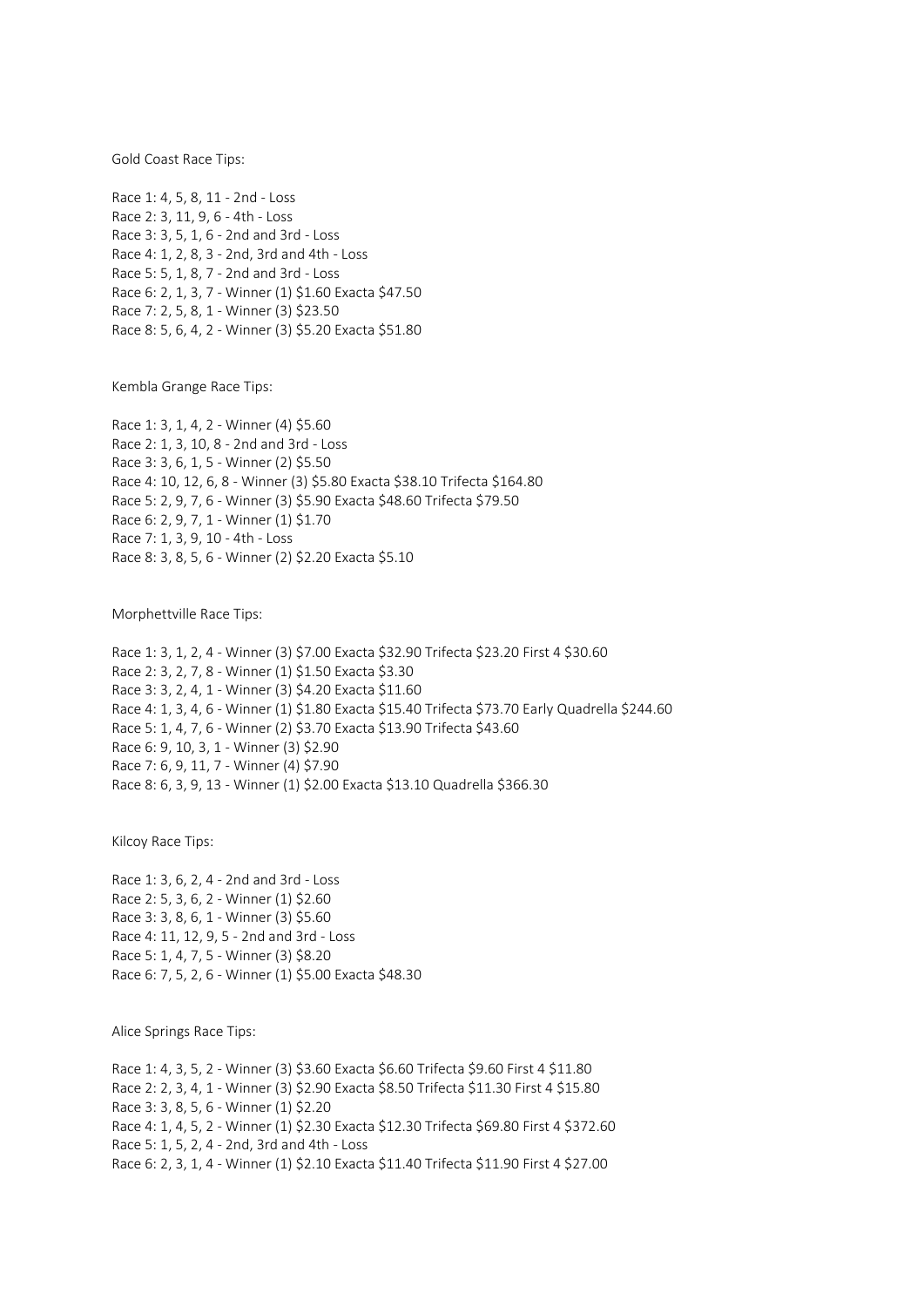Esperance Race Tips:

Race 1: 5, 2, 1, 4 - 2nd and 4th - Loss Race 2: 6, 8, 2, 5 - Winner (3) \$4.80 Exacta \$42.70 Trifecta \$117.40 Race 3: 1, 5, 4, 7 - 4th - Loss Race 4: 3, 1, 7, 5 - 2nd - Loss Race 5: 3, 2, 4, 1 - 3rd and 4th - Loss Race 6: 9, 10, 8, 6 - 2nd and 4th - Loss

Toowoomba Race Tips:

Race 1: 3, 1, 8, 6 - Winner (2) \$4.30 Race 2: 1, 2, 6, 7 - Winner (2) \$2.70 Race 3: 3, 4, 5, 2 - Winner (1) \$1.20 Exacta \$5.00 Trifecta \$6.50 First 4 \$6.20 Race 4: 3, 1, 5, 4 - Winner (4) \$3.00 Exacta \$7.50 Race 5: 4, 6, 7, 3 - Winner (3) \$7.20 Exacta \$10.70 Race 6: 4, 5, 2, 3 - Winner (3) \$3.20 Race 7: 2, 1, 4, 5 - Winner (1) \$2.60 Exacta \$9.70

Ascot Race Tips:

Race 1: 2, 1, 8, 3 - Winner (1) \$3.20 Exacta \$11.00 Trifecta \$33.60 Race 2: 2, 6, 7, 5 - Winner (2) \$3.80 Exacta \$6.40 Trifecta \$35.70 Race 3: 6, 4, 7, 2 - 2nd and 3rd - Loss Race 4: 3, 6, 7, 10 - Winner (1) \$1.80 Exacta \$8.60 Trifecta \$50.30 Race 5: 7, 3, 5, 8 - Winner (3) \$4.50 Race 6: 1, 9, 13, 6 - 2nd - Loss Race 7: 9, 8, 2, 12 - Winner (1) \$4.90 Exacta \$45.00 Race 8: 8, 9, 10, 14 - 3rd and 4th - Loss

Saturdays November 25th 2017 Horse Racing Tips:

The results are in...

Saturday The Final Statistics.

1. Top Selection strike rate at 24% out of 100 races.

2. Top 2 Selections strike rate at 43% out of 100 races.

- + Total Top 2 Selection winners = 43 out of 100 races.
- 3. Exacta strike rate at 40% out of 100 races.
- + Total Exacta winners = 40 out of 100 races.

Dividends:

- + Best Top Selection win dividend: \$5.40
- + Best Top 2 Selection win dividend: \$8.20
- + Best tipped Exacta dividend: \$394.00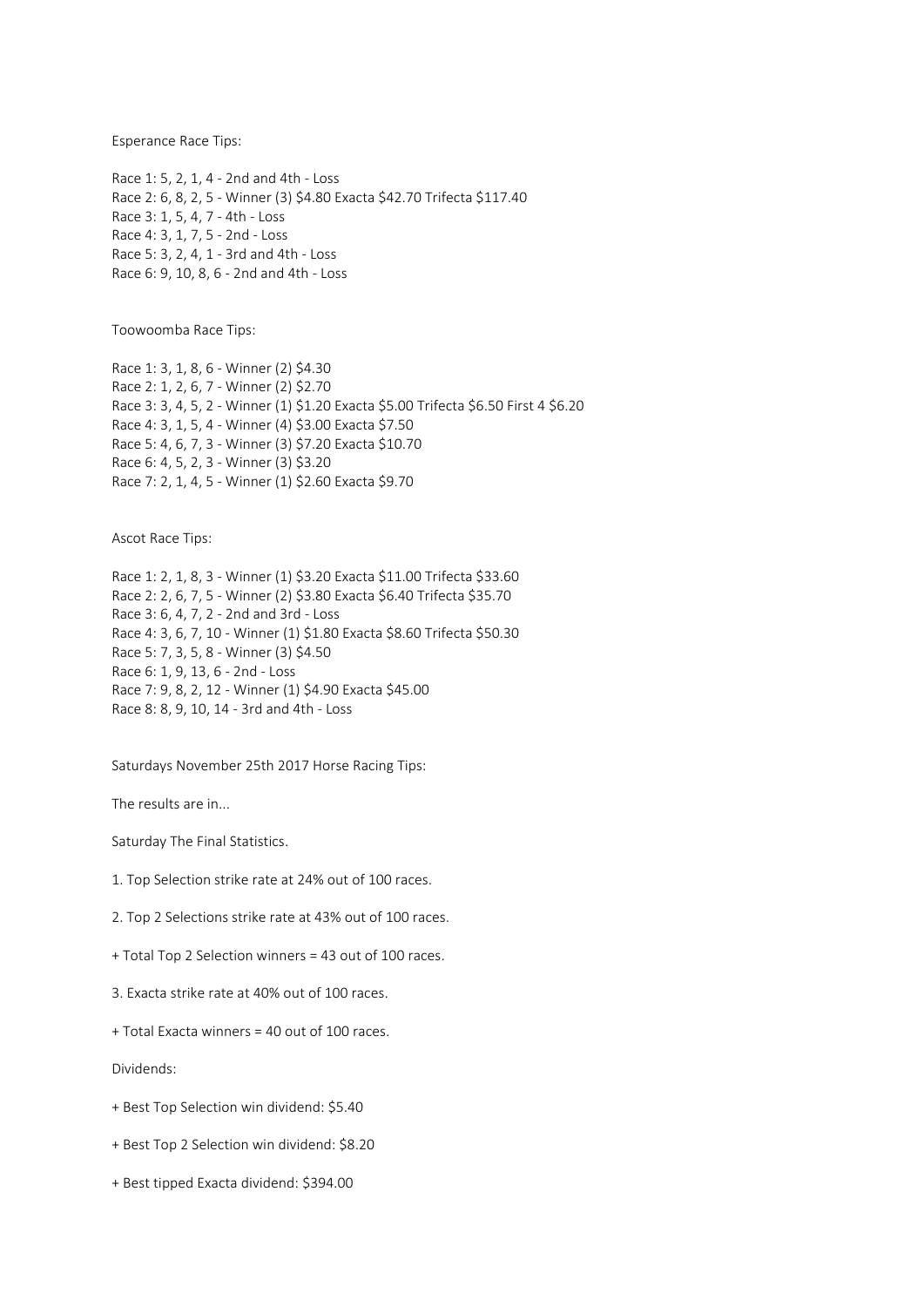+ Best tipped Trifecta dividend: \$965.40

+ Best tipped First 4 dividend: \$301.60

+ Best tipped Quadrella dividend: \$3116.40

The Day In Summary: So let's have a look at the numbers for this Saturdays racing with 100 races covered. For the Exotics there were 40 Exacta's in total which is a strike rate of 40% with the biggest one paying out at \$394.00 with the best tipped Trifecta paying out at \$965.40 and the best tipped First 4 paid out at \$301.60. For Win Bets the best priced Top Selection winner was at \$5.40 with the strike rate for the Top Selection sitting at little low today at 24% with the strike rate for the Top 2 Selections sitting at a reasonable 43% of all races run. With Quadrella the best today was at Yarra Valley and paid out at \$3116.40. And so that wraps up this Saturdays racing and there was a decent mix of both ups and downs today which made the day a lot more than interesting.

Special Suggested Bets Of The Day:

Gold Coast Race 3 Banker Exacta:

 $1/6, 2, 4$ 

So its 1 for 1st and 6, 2, 4 for 2nd.

Total Cost: \$12 buys a 400% share of the dividend.

Result - Loss

Yarra Valley Race 3 Banker Exacta:

7 / 2, 8, 3

So its 7 for 1st and 2, 8, 3 for 2nd.

Total Cost: \$12 buys a 400% share of the dividend.

Result - A win and paid out at \$18.40 for 400%

Where The Money Is: Those runners which stand out as being well supported early.

Doomben Race 9 No 4 Ringo's A Rockstar at \$8.50 and there is solid support for this one early so might be worth keeping a little note of.

Result - Finished 4th

Best Longshot's Of The Day:

Gold Coast Race 7 No 12 Emvepee at \$12.00 not a huge priced outsider but one at decent odds that is being supported early so might be worth a watch.

Result - Finished 2nd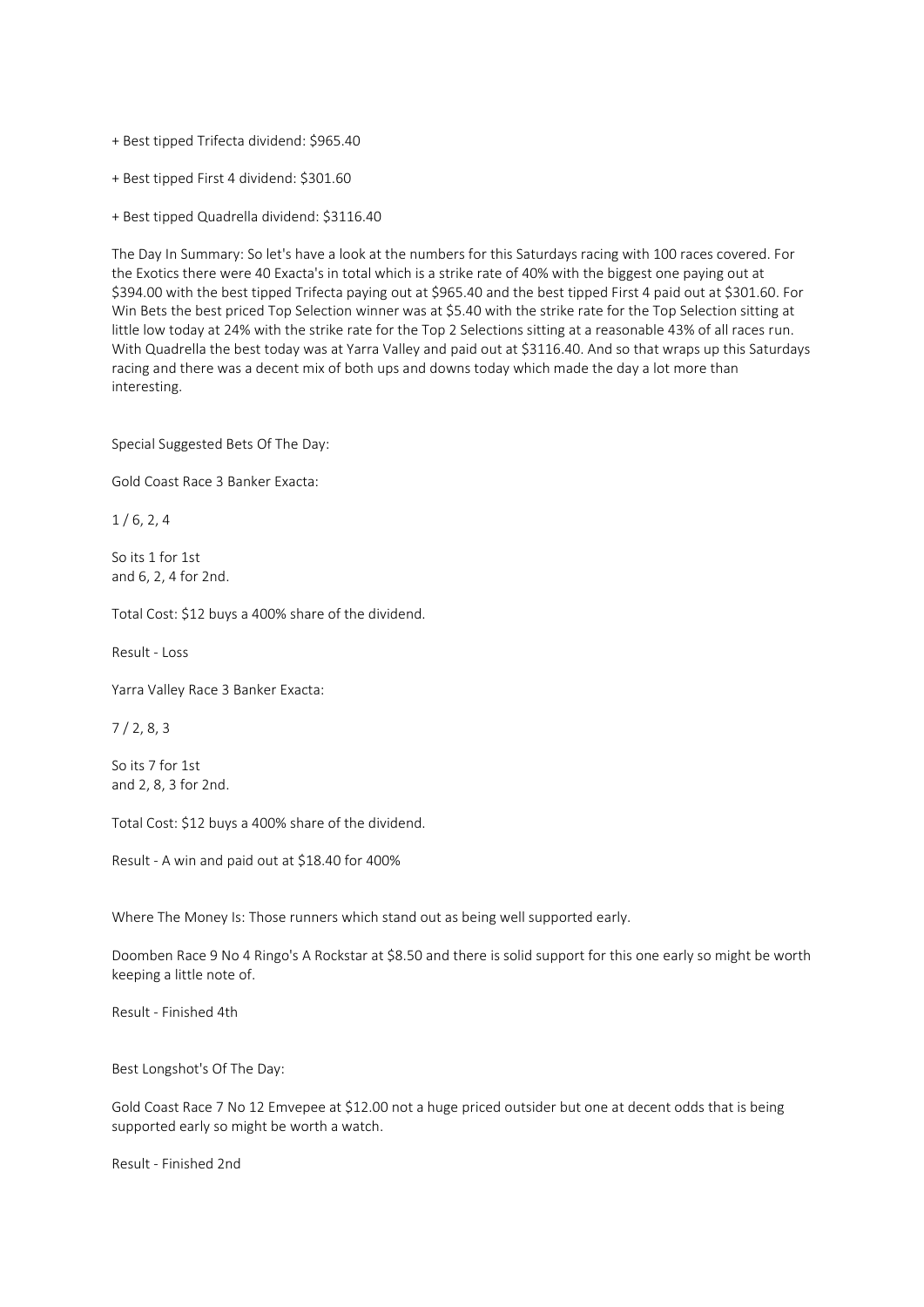Best Quaddie Of The Day:

Ballarat Quadrella:

Race 7: 14, 7, 10, 17 Race 8: 7, 5, 1, 10 Race 9: 11, 7, 5, 10 Race 10: 12, 2, 14, 5

Total Cost: \$13 buys a 5% share of the dividend.

Today's Race Tips:

Doomben Race Tips:

Race 1: 1, 7, 2, 4 - Winner (1) \$1.90 Exacta \$6.60 Trifecta \$26.70 First 4 \$67.00 Race 2: 14, 8, 5, 7 - Winner (2) \$6.50 Exacta \$16.80 Race 3: 6, 13, 18, 8 - 2nd, 3rd and 4th - Loss Race 4: 3, 9, 1, 6 - 2nd and 3rd - Loss Race 5: 12, 2, 10, 3 - Winner (3) \$7.60 Race 6: 4, 3, 10, 16 - Winner (4) \$10.30 Race 7: 6, 2, 1, 8 - 2nd and 3rd - Loss Race 8: 9, 3, 5, 12 - Winner (1) \$2.80 Exacta \$22.90 Race 9: 4, 8, 14, 1 - Winner (4) \$4.20

Rosehill Race Tips:

Race 1: 4, 1, 8, 7 - Winner (4) \$7.20 Exacta \$6.30 Race 2: 4, 5, 1, 6 - 2nd and 3rd - Loss Race 3: 8, 1, 5, 4 - Winner (4) \$5.90 Race 4: 7, 9, 4, 1 - 4th - Loss Race 5: 1, 2, 3, 8 - Winner (2) \$8.20 Exacta \$56.80 Trifecta \$128.00 First 4 \$301.60 Race 6: 6, 2, 5, 9 - 2nd and 4th - Loss Race 7: 17, 12, 13, 18 - Winner (1) \$4.80 Race 8: 9, 6, 5, 2 - 2nd - Loss Race 9: 6, 4, 7, 2 - Winner (2) \$3.60 Exacta \$20.70 Trifecta \$40.50 First 4 \$224.80

Ballarat Race Tips:

Race 1: 4, 9, 2, 5 - Winner (3) \$8.40 Exacta \$38.20 Trifecta \$165.40 Race 2: 9, 17, 11, 15 - Winner (2) \$7.50 Race 3: 6, 10, 13, 7 - Winner (2) \$5.10 Exacta \$29.70 Race 4: 10, 6, 9, 4 - Winner (3) \$5.30 Race 5: 9, 6, 3, 8 - 3rd - Loss Race 6: 3, 10, 12, 5 - Winner (1) \$4.20 Race 7: 14, 7, 10, 17 - Winner (2) \$4.10 - L/S No 14 Race 8: 7, 5, 1, 10 - 2nd and 3rd - Loss Race 9: 11, 7, 5, 10 - Winner (1) \$4.40 Exacta \$12.00 Race 10: 12, 2, 14, 5 - Loss - L/S No's 12 & 14

Gold Coast Race Tips: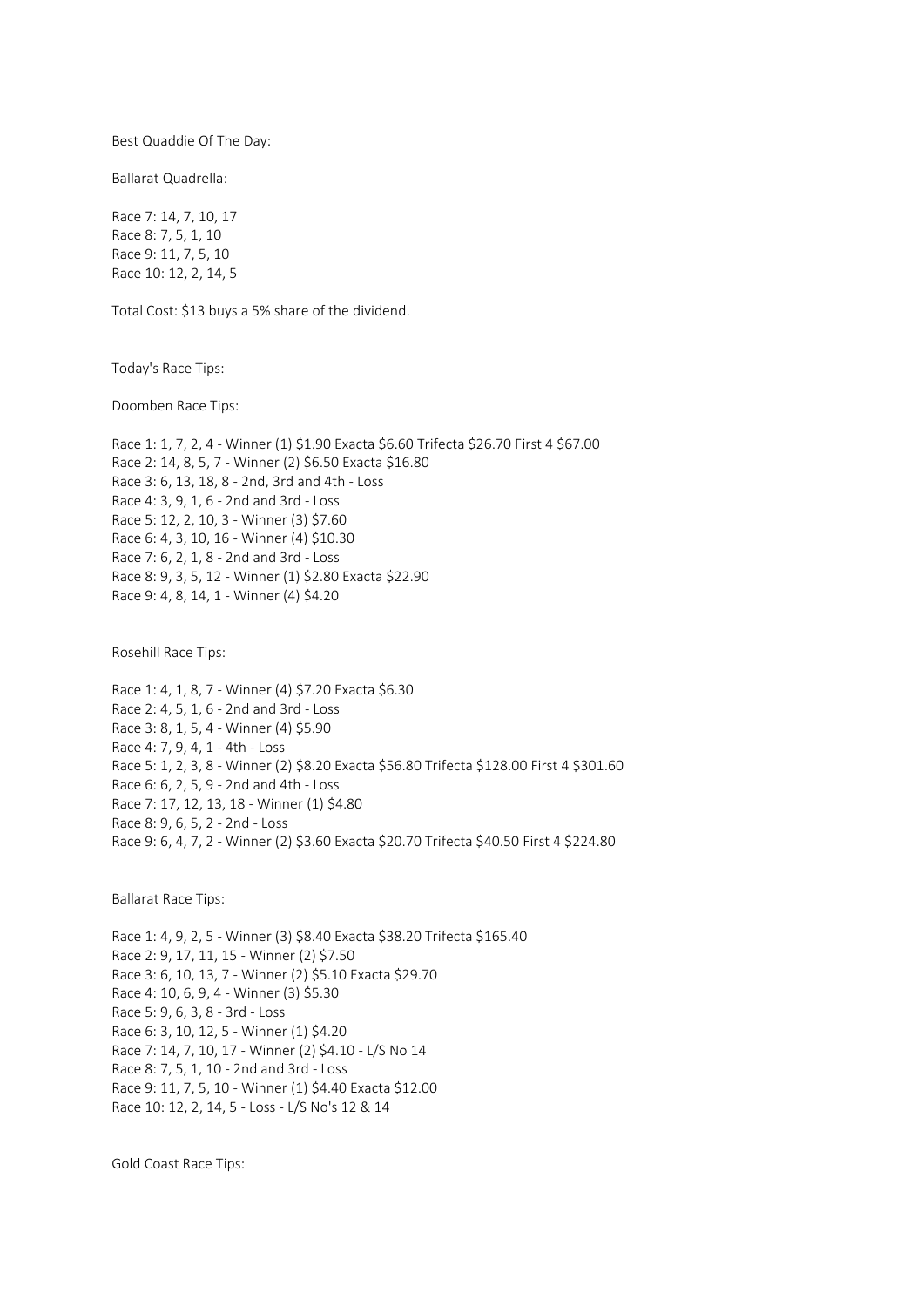Race 1: 2, 1, 3, 5 - Winner (1) \$1.90 Exacta \$10.10 Trifecta \$39.30 First 4 \$40.00 Race 2: 2, 15, 12, 3 - 2nd and 3rd - Loss Race 3: 1, 6, 2, 4 - 2nd and 4th - Loss Race 4: 8, 5, 4, 3 - Winner (4) \$3.20 Race 5: 4, 3, 8, 7 - Winner (3) \$6.90 Exacta \$72.20 Race 6: 9, 2, 4, 5 - Winner (1) \$2.70 Exacta \$18.50 Trifecta \$51.60 Race 7: 12, 4, 1, 9 - Winner (3) \$7.50 Exacta \$46.00 Race 8: 5, 7, 3, 8 - Loss

Gosford Race Tips:

Race 1: 4, 5, 8, 6 - Winner (1) \$5.40 Exacta \$18.00 Trifecta \$82.50 First 4 \$193.20 Race 2: 2, 5, 8, 6 - 2nd and 4th - Loss Race 3: 5, 7, 1, 8 - Winner (4) \$3.00 Exacta \$5.80 Trifecta \$26.00 First 4 \$117.00 Race 4: 1, 6, 7, 10 - Winner (3) \$4.00 Race 5: 1, 9, 3, 13 - Winner (3) \$15.30 Race 6: 3, 12, 1, 14 - Winner (4) \$53.30 Exacta \$394.00 Trifecta \$965.40 Race 7: 2, 7, 6, 5 - Winner (1) \$3.00 Race 8: 9, 5, 10, 3 - 3rd - Loss

Yarra Valley Race Tips:

Race 1: 8, 4, 5, 6 - 2nd, 3rd and 4th - Loss Race 2: 8, 13, 16, 11 - Winner (2) \$4.20 Exacta \$9.10 Trifecta \$35.10 Race 3: 7, 2, 8, 3 - Winner (1) \$1.40 Exacta \$4.60 Trifecta \$17.20 First 4 \$63.40 Race 4: 2, 1, 8, 9 - Winner (3) \$18.30 Exacta \$115.70 Trifecta \$371.70 Race 5: 8, 1, 2, 7 - Winner (3) \$3.90 Race 6: 7, 3, 1, 8 - WInner (4) \$2.90 Race 7: 1, 7, 10, 3 - Winner (4) \$6.70 Quadrella \$3116.40

Morphettville Race Tips:

Race 1: 3, 1, 5, 4 - Winner (2) \$3.10 Exacta \$8.50 Trifecta \$30.40 First 4 \$23.80 Race 2: 7, 4, 11, 3 - Winner (2) \$5.90 Exacta \$29.90 Trifecta \$110.20 Race 3: 2, 3, 8, 6 - Winner (1) \$2.70 Race 4: 3, 2, 1, 7 - Winner (3) \$3.40 Exacta \$13.30 Trifecta \$27.30 First 4 \$61.40 Early Quadrella \$197.20 Race 5: 7, 6, 4, 1 - Winner (1) \$3.60 Exacta \$10.40 Race 6: 2, 6, 8, 9 - Winner (2) \$4.90 Race 7: 6, 3, 4, 7 - Winner (4) \$8.90 Race 8: 4, 5, 9, 3 - Winner (3) \$4.10 Exacta \$28.10 Quadrella \$1219.90

Casino Race Tips:

Race 1: 11, 10, 6, 5 - Winner (1) \$1.80 Race 2: 2, 1, 3, 9 - 4th - Loss Race 3: 5, 7, 6, 2 - Winner (1) \$4.70 Race 4: 6, 11, 10, 14 - Winner (1) \$4.80 Race 5: 8, 1, 2, 13 - Loss Race 6: 6, 8, 13, 5 - Winner (2) \$6.10 Exacta \$34.30 Trifecta \$113.90

Cairns Race Tips: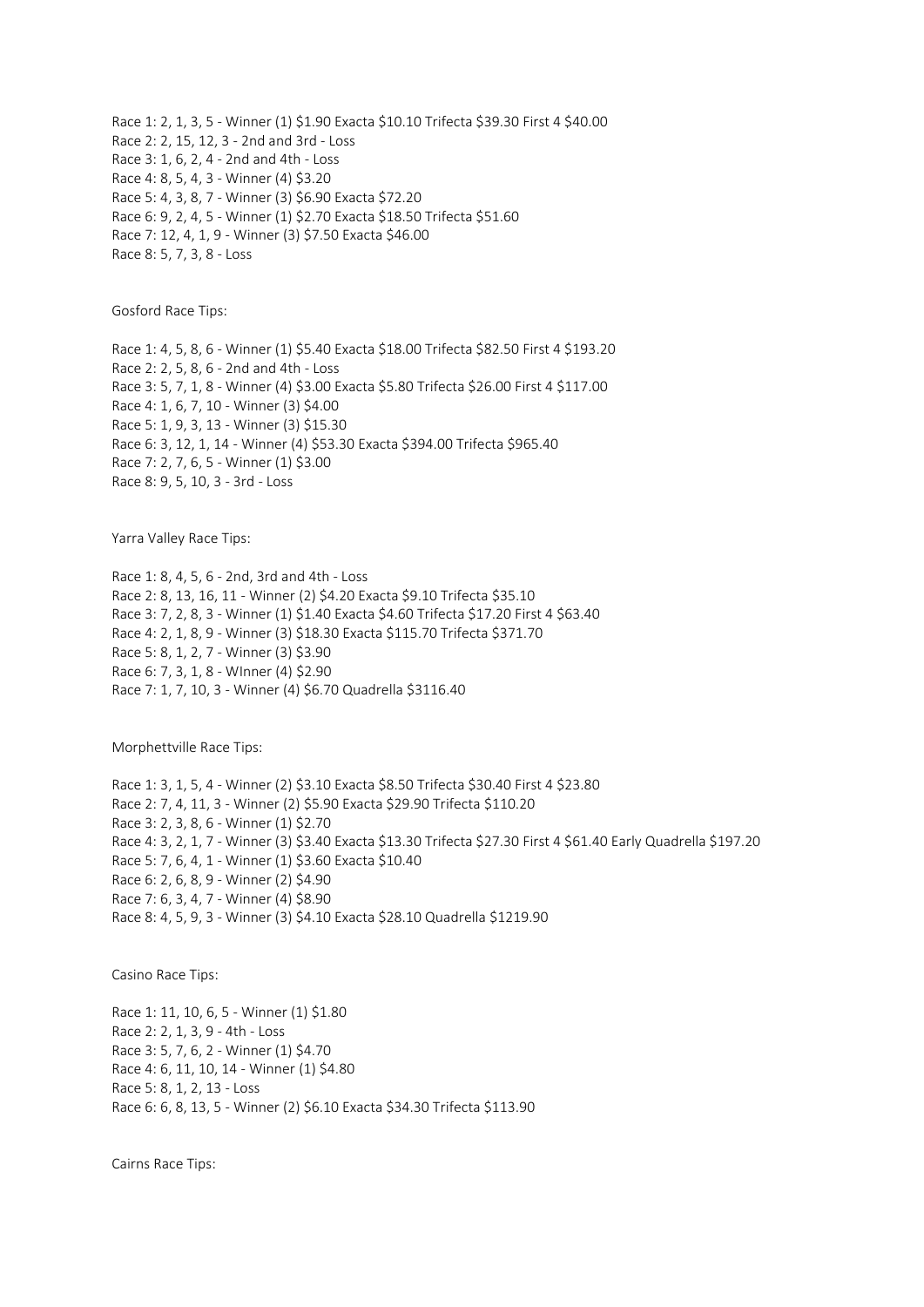Race 1: 2, 1, 3, 7 - Winner (1) \$2.20 Exacta \$20.70 Race 2: 3, 6, 2, 5 - Winner (1) \$3.40 Exacta \$19.30 Trifecta \$44.30 Race 3: 3, 5, 6, 1 - Winner (1) \$2.00 Exacta \$7.60 Trifecta \$32.30 Race 4: 2, 1, 3, 5 - Winner (3) \$6.60 Race 5: 5, 2, 4, 3 - 2nd - Loss Race 6: 10, 1, 8, 11 - 2nd - Loss

Darwin Race Tips:

Race 1: 2, 4, 5, 6 - 2nd, 3rd and 4th - Loss Race 2: 2, 1, 4, 5 - Winner (3) \$2.10 Exacta \$3.20 Trifecta \$5.80 First 4 \$2.40 Race 3: 1, 7, 2, 10 - Winner (1) \$2.50 Exacta \$5.10 Race 4: 2, 3, 1, 4 - 2nd and 3rd - Loss Race 5: 2, 7, 9, 5 - Winner (1) \$4.30

Geraldton Race Tips:

Race 1: 1, 3, 4, 10 - Winner (2) \$4.50 Race 2: 3, 1, 4, 5 - Winner (4) \$5.60 Exacta \$12.10 Race 3: 2, 1, 5, 3 - Winner (2) \$3.00 Exacta \$3.50 Trifecta \$20.40 Race 4: 3, 1, 2, 6 - Winner (2) \$3.30 Race 5: 1, 4, 6, 10 - 4th - Loss Race 6: 8, 11, 1, 7 - 2nd - Loss Race 7: 2, 6, 1, 11 - 4th - Loss

Toowoomba Race Tips:

Race 1: 1, 7, 6, 3 - Winner (2) \$4.50 Exacta \$9.30 Trifecta \$91.20 Race 2: 2, 3, 8, 7 - Winner (1) \$2.00 Race 3: 6, 5, 1, 8 - Winner (4) \$11.40 Race 4: 8, 4, 5, 6 - Winner (1) \$1.90 Race 5: 4, 6, 1, 5 - Winner (1) \$1.60 Exacta \$3.20 Trifecta \$13.00 Race 6: 5, 1, 7, 9 - Winner (2) \$4.20 Exacta \$17.70 Trifecta \$43.00 First 4 \$113.60 Race 7: 2, 5, 7, 10 - Winner (2) \$4.50 Exacta \$7.40 Race 8: 7, 4, 8, 1 - 2nd, 3rd and 4th - Loss

Ascot Race Tips:

Race 1: 5, 9, 7, 6 - Winner (2) \$3.60 Exacta \$33.80 Race 2: 5, 2, 1, 7 - Winner (4) \$4.10 Race 3: 6, 3, 1, 2 - 3rd and 4th - Loss Race 4: 7, 4, 10, 2 - Winner (2) \$4.20 Exacta \$16.80 Trifecta \$104.30 Race 5: 11, 5, 8, 6 - Winner (4) \$3.40 Exacta \$15.80 Race 6: 8, 7, 6, 3 - Winner (1) \$2.40 Exacta \$19.50 - L/S No 8 Race 7: 3, 13, 14, 9 - Winner (3) \$5.80 Race 8: 3, 1, 4, 5 - 2nd and 3rd - Loss Race 9: 5, 9, 12, 4 - 2nd - Loss

Saturdays November 18th 2017 Horse Racing Tips:

The results are in...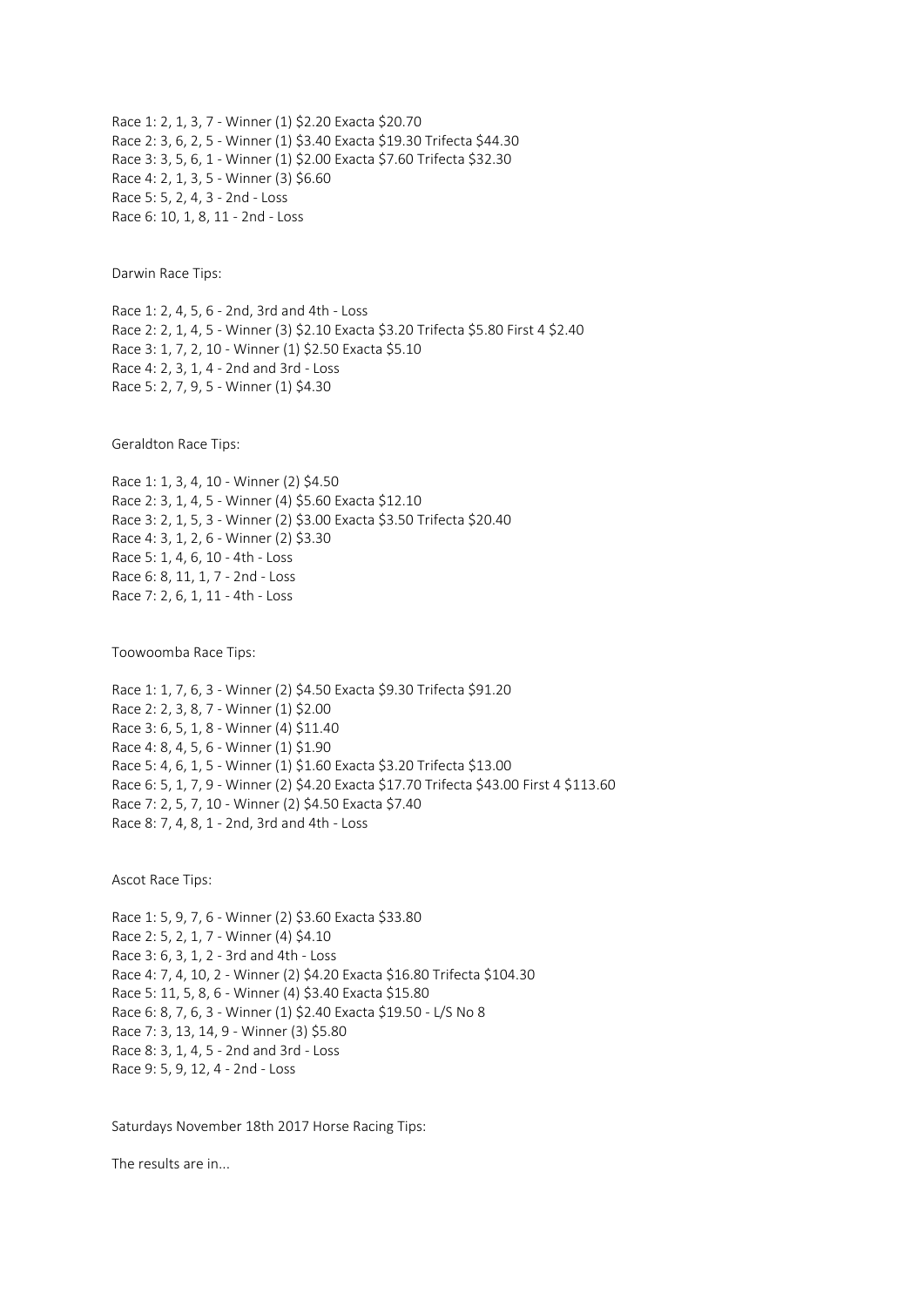Saturday The Final Statistics.

- 1. Top Selection strike rate at 27% out of 91 races.
- 2. Top 2 Selections strike rate at 46% out of 91 races.
- + Total Top 2 Selection winners = 42 out of 91 races.
- 3. Exacta strike rate at 43% out of 91 races.
- + Total Exacta winners = 39 out of 91 races.

Dividends:

- + Best Top Selection win dividend: \$5.70
- + Best Top 2 Selection win dividend: \$13.60
- + Best tipped Exacta dividend: \$96.80
- + Best tipped Trifecta dividend: \$212.30
- + Best tipped First 4 dividend: \$893.00
- + Best tipped Quadrella dividend: n/a

The Day In Summary: So let's have a look at the numbers for this Saturdays racing with 91 races covered. For the Exotics there were 39 Exacta's in total which is a strike rate of 43% with the biggest one paying out at \$96.80 with the best tipped Trifecta paying out at \$212.30 and the best tipped First 4 paid out at \$893.00. For Win Bets the best priced Top Selection winner was at \$5.70 with the strike rate for the Top Selection sitting at 27% with the strike rate for the Top 2 Selections sitting at 46% of all races run. And so that wraps up this Saturdays racing on what was a cold and rainy day where I am in Toowoomba.

Special Suggested Bets Of The Day:

Hobart Race 3 Banker Exacta:

3 / 13, 11, 8

So its 3 for 1st and 13, 11, 8 for 2nd.

Total Coist: \$12 buys a 400% share of the dividend.

Where The Money Is: Those runners which stand out as being well supported early.

Nothing to report today.

Best Longshot's Of The Day:

Hobart Race 6 No 6 PontyPaul at \$34.00 and someone really like this one early in betting so may be worth keeping a little eye on.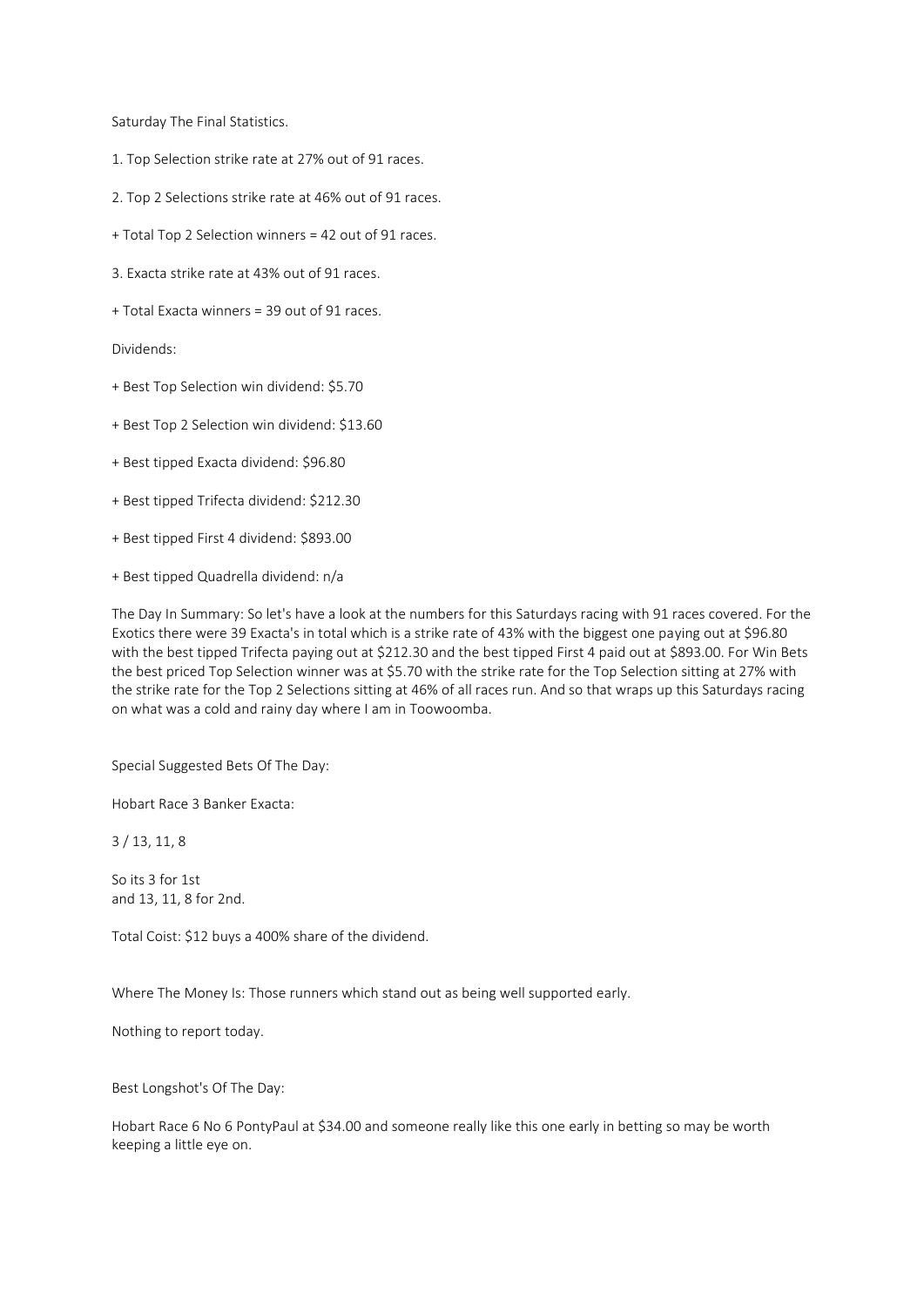Best Quaddie Of The Day:

Morphettville Quadrella:

Race 6: 2, 8, 11, 5 Race 7: 5, 1, 7, 10 Race 8: 5, 14, 6, 10 Race 9: 3, 6, 13, 12

Total Cost: \$13 buys a 5% share of the dividend.

Today's Race Tips:

Doomben Race Tips:

Race 1: 6, 3, 1, 5 - Winner (1) \$4.40 - L/S No 6 Race 2: 1, 5, 4, 6 - Winner (2) \$2.40 Race 3: 14, 5, 11, 7 - Winner (1) \$2.90 Exacta \$21.40 - L/S No 5 Race 4: 4, 1, 2, 3 - 2nd and 3rd - L/S No's 2 & 3 Race 5: 3, 1, 2, 4 - Winner (1) \$2.10 Exacta \$8.70 Trifecta \$17.30 - L/S No 3 Race 6 onwards abandoned due to the state of the track.

Rosehill Race Tips:

Race 1: 4, 3, 6, 5 - Winner (3) \$6.20 Exacta \$22.70 Trifecta \$55.60 First 4 \$112.20 Race 2: 5, 1, 4, 7 - Winner (1) \$4.70 Exacta \$21.10 Race 3: 4, 2, 1, 6 - 3rd and 4th - Loss Race 4: 3, 9, 7, 12 - 2nd and 3rd - Loss Race 5: 5, 7, 3, 2 - Winner (1) \$3.20 Exacta \$7.10 Trifecta \$26.20 Race 6: 6, 8, 4, 3 - Winner (1) \$1.40 Exacta \$2.10 Race 7: 6, 1, 4, 9 - Winner (1) \$1.90 - L/S No 1 Race 8: 4, 2, 3, 12 - Winner (3) \$4.20 Exacta \$14.60 Trifecta \$49.10 Race 9: 9, 4, 10, 13 - 2nd - Loss

Sandown Race Tips:

Race 1: 1, 7, 5, 2 - Winner (1) \$3.90 Exacta \$13.10 Trifecta \$48.50 First 4 \$208.40 Race 2: 3, 5, 1, 9 - Winner (2) \$5.50 Race 3: 2, 3, 4, 1 - Winner (2) \$3.80 Exacta \$10.60 Trifecta \$22.10 Race 4: 1, 8, 3, 7 - 3rd and 4th - Loss Race 5: 6, 2, 1, 3 - Winner (1) \$4.40 Exacta \$25.50 Trifecta \$51.00 Race 6: 3, 6, 2, 1 - Winner (1) \$2.90 Race 7: 1, 2, 8, 3 - Winner (3) \$4.80 Exacta \$16.70 Trifecta \$28.40 Race 8: 3, 2, 1, 6 - 3rd and 4th - Loss Race 9: 6, 10, 11, 3 - Winner (2) \$6.60 Race 10: 8, 5, 10, 6 - 2nd - Loss

Gold Coast Race Tips:

Race 1: 8, 4, 7, 9 - Winner (3) \$8.90 Race 2: 4, 3, 1, 6 - Winner (3) \$2.40 Race 3: 3, 6, 9, 2 - Winner (2) \$1.40 Exacta \$5.80 - L/S No's 3 & 6 Race 4: 2, 8, 1, 3 - Winner (1) \$1.70 Exacta \$6.30 Trifecta \$45.60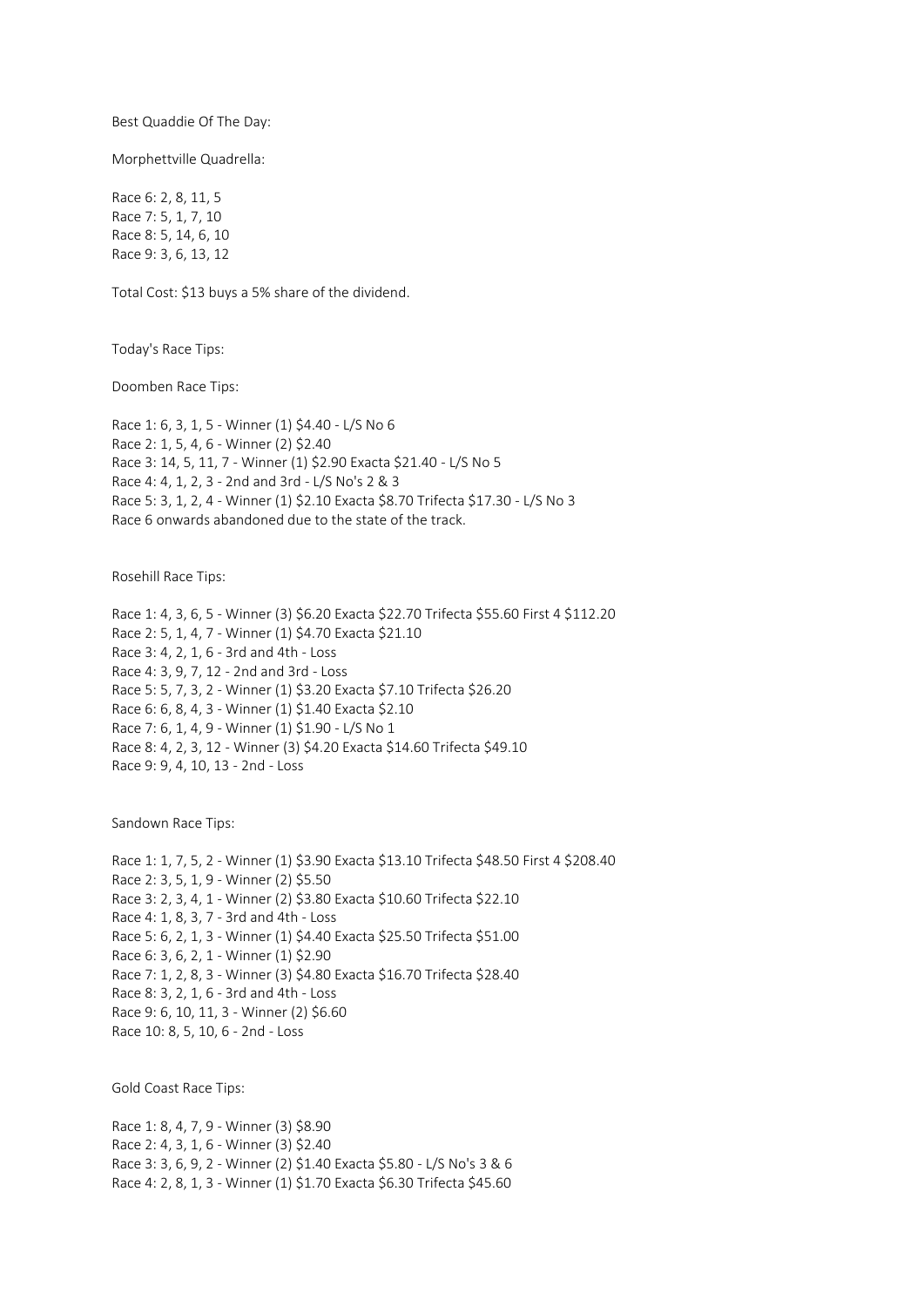Race 5: 2, 11, 1, 16 - Winner (1) \$2.30 Race 6: 5, 1, 4, 2 - 2nd, 3rd and 4th - Loss Race 7: 3, 8, 2, 9 - Winner (3) \$3.40 Race 8: 8, 6, 4, 7 - 3rd - Loss

Dunkeld Race Tips:

Race 1: 9, 8, 5, 6 - Winner (2) \$3.80 Exacta \$13.90 Race 2: 7, 3, 4, 11 - Winner (1) \$3.10 Exacta \$42.50 Trifecta \$178.30 Race 3: 7, 3, 5, 1 - 2nd and 3rd - Loss Race 4: 4, 5, 3, 2 - 3rd and 4th - Loss Race 5: 6, 7, 10, 4 - Winner (1) \$1.80 Exacta \$5.40 Race 6: 6, 3, 4, 8 - 2nd and 4th - Loss Race 7: 7, 11, 2, 5 - Winner (2) \$8.30 Exacta \$22.50 Trifecta \$141.10 First 4 \$893.00 Race 8: 1, 8, 2, 3 - Winner (1) \$5.70

Morphettville Race Tips:

Race 1: 5, 3, 1, 6 - 2nd, 3rd and 4th - Loss Race 2: 2, 1, 3, 4 - Winner (3) \$4.10 Exacta \$14.90 Trifecta \$54.00 Race 3: 2, 7, 3, 9 - 2nd and 3rd - Loss Race 4: 4, 1, 3, 5 - Winner (2) \$2.10 Exacta \$4.50 Race 5: 3, 2, 1, 5 - Winner (2) \$2.40 Exacta \$3.10 Race 6: 2, 8, 11, 5 - 2nd, 3rd and 4th - Loss Race 7: 5, 1, 7, 10 - Winner (3) \$9.90 Exacta \$42.50 Race 8: 5, 14, 6, 10 - 2nd - Loss Race 9: 3, 6, 13, 12 - Winner (2) \$5.70 Exacta \$96.80 Trifecta \$212.30

Hobart Race Tips:

Race 1: 4, 3, 9, 2 - Winner (3) \$3.10 Race 2: 6, 4, 9, 5 - Winner (2) \$3.50 Exacta \$4.40 Race 3: 3, 13, 11, 8 - Winner (2) \$5.30 Exacta \$9.70 - L/S No 11 Race 4: 1, 5, 3, 7 - Winner (1) \$2.60 Exacta \$5.90 Race 5: 6, 8, 11, 4 - Winner (3) \$6.40 Exacta \$59.50 Race 6: 6, 2, 3, 1 - Winner (3) \$3.50 Exacta \$10.20 Trifecta \$26.30 Race 7: 14, 7, 5, 6 - 3rd and 4th - Loss Race 8: 1, 6, 4, 3 - 2nd, 3rd and 4th - Loss

Roma Race Tips:

Race 1: 7, 12, 1, 13 - Loss Race 2: 1, 11, 4, 10 - Winner (2) \$13.60 Race 3: 6, 12, 2, 8 - 4th - Loss Race 4: 14, 2, 13, 12 - Winner (4) \$12.80 Race 5: 10, 8, 11, 1 - Loss Race 6: 6, 4, 3, 2 - Winner (2) \$5.70 Exacta \$30.80 Race 7: 3, 1, 2, 8 - Winner (3) \$3.80 Race 8: 8, 7, 1, 5 - Race abandoned.

Darwin Race Tips: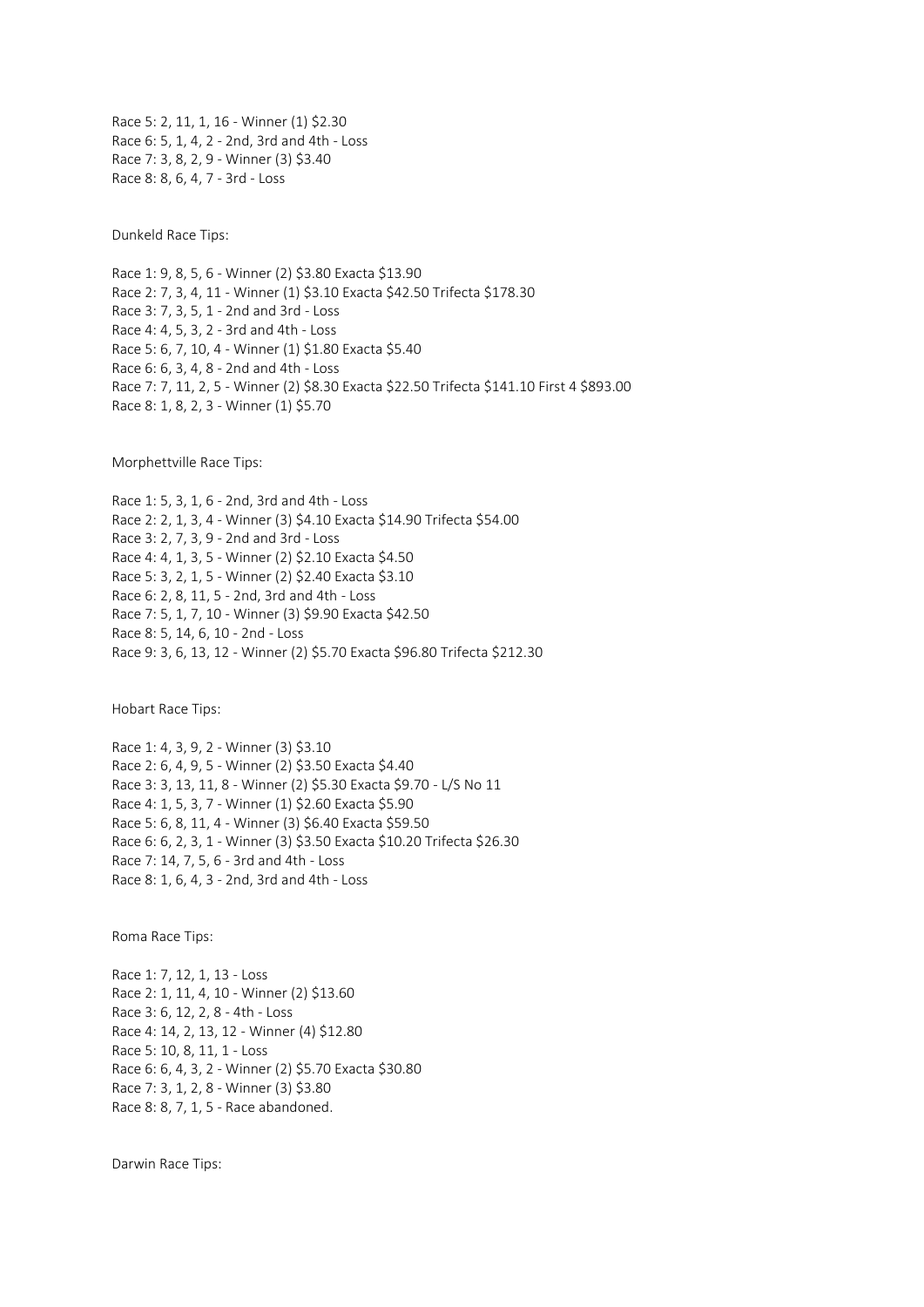Race 1: 3, 9, 5, 2 - 3rd and 4th - Loss Race 2: 1, 4, 3, 2 - Winner (4) \$4.40 Exacta \$47.20 Trifecta \$48.40 First 4 \$42.20 Race 3: 3, 8, 2, 6 - Winner (1) \$3.10 Race 4: 1, 7, 9, 8 - Winner (3) \$5.30 Exacta \$12.40 Trifecta \$61.90 Race 5: 1, 7, 5, 6 - 2nd and 3rd - Loss

Toowoomba Race Tips:

Race 1: 2, 5, 7, 4 - 3rd and 4th - Loss Race 2: 1, 9, 3, 8 - 2nd and 4th - Loss Race 3: 2, 7, 4, 1 - Winner (4) \$6.30 Exacta \$24.70 Trifecta \$67.80 Race 4: 4, 2, 3, 9 - 2nd and 3rd - Loss Race 5: 1, 5, 2, 7 - Winner (1) \$2.90 Exacta \$12.00 Trifecta \$38.60 First 4 \$276.60 Race 6: 4, 5, 3, 1 - Winner (2) \$5.60 Exacta \$55.20 Race 7: 1, 2, 5, 4 - Winner (2) \$3.40 Exacta \$5.00 Trifecta \$12.10 First 4 \$10.00

Ascot Race Tips:

Race 1: 11, 3, 1, 5 - 4th - Loss Race 2: 8, 4, 6, 2 - Winner (1) \$2.10 Exacta \$6.40 Race 3: 6, 1, 4, 5 - Winner (1) \$2.60 Exacta \$8.20 Race 4: 2, 4, 12, 6 - 4th - Loss Race 5: 7, 3, 9, 1 - 2nd, 3rd and 4th - Loss Race 6: 8, 6, 10, 4 - Winner (1) \$1.30 Race 7: 4, 2, 1, 10 - Winner (2) \$6.50 Race 8: 6, 10, 4, 5 - 3rd - Loss

Cranbourne Race Tips:

Race 1: 7, 8, 1, 2 - 2nd - Loss Race 2: 5, 6, 3, 8 - Winner (1) \$1.20 Race 3: 8, 1, 12, 6 - Winner (1) \$1.70 Exacta \$19.80 Trifecta \$103.50 Race 4: 1, 2, 10, 4 - Winner (1) \$3.50 Exacta \$22.10 Trifecta \$180.40 First 4 \$889.60 Race 5: 2, 4, 6, 5 - 2nd and 3rd - Loss Race 6: 3, 5, 9, 4 - Winner (4) \$6.10 Exacta \$39.00 Trifecta \$148.80 First 4 \$384.00 Race 7: 2, 6, 4, 9 - Winner (1) \$3.50

Saturdays November 11th 2017 Horse Racing Tips:

The results are in...

Saturday The Final Statistics.

1. Top Selection strike rate at 29% out of 79 races.

2. Top 2 Selections strike rate at 56% out of 79 races.

+ Total Top 2 Selection winners = 44 out of 79 races.

3. Exacta strike rate at 49% out of 79 races.

+ Total Exacta winners = 39 out of 79 races.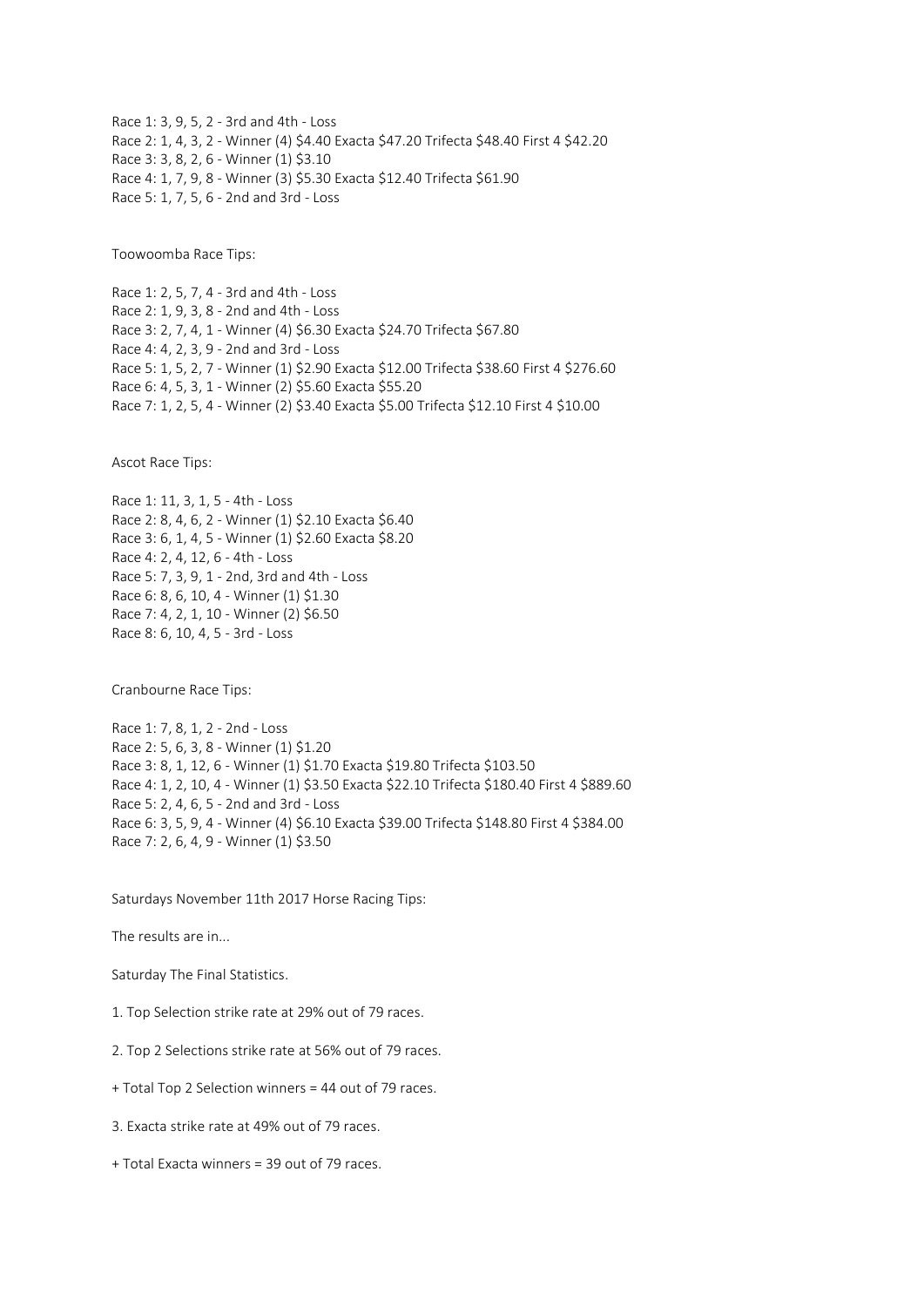## Dividends:

- + Best Top Selection win dividend: \$4.40
- + Best Top 2 Selection win dividend: \$6.40
- + Best tipped Exacta dividend: \$123.30
- + Best tipped Trifecta dividend: \$339.90
- + Best tipped First 4 dividend: \$349.00
- + Best tipped Quadrella dividend: \$997.90

The Day In Summary: So let's have a look at the numbers for this Saturdays racing with 79 races covered. For the Exotics there were 39 Exacta's in total which is a strike rate of 49% with the biggest one paying out at \$123.30 with the best tipped Trifecta paying out at \$339.90 and the best tipped First 4 paid out at \$349.00. For Win Bets the best priced Top Selection winner was at \$4.40 with the strike rate for the Top Selection sitting at 29% with the strike rate for the Top 2 Selections sitting at 56% of all races run. With Quadrella's the best today paid out at \$997.90. And so that wraps up this Saturdays racing on what was an OK day on a very busy week of racing.

Special Suggested Bets Of The Day:

Rosehill Race 2 Banker Exacta:

 $2/5.6.3$ 

So its 2 for 1st and 5, 6, 3 for 2nd.

Total Cost: \$12 buys a 400% share of the dividend.

Result - A win and paid out at \$66.40 for 400%

Where The Money Is: Those runners which stand out as being well supported early.

Nothing to report today.

Best Longshot's Of The Day:

Nothing to report today.

Best Quaddie Of The Day:

Flemington Quadrella:

Race 6: 2, 10, 7, 1 Race 7: 1, 2, 7, 6 Race 8: 10, 7, 3, 15 Race 9: 4, 5, 3, 2

Total Cost: \$13 buys a 5% share of the dividend.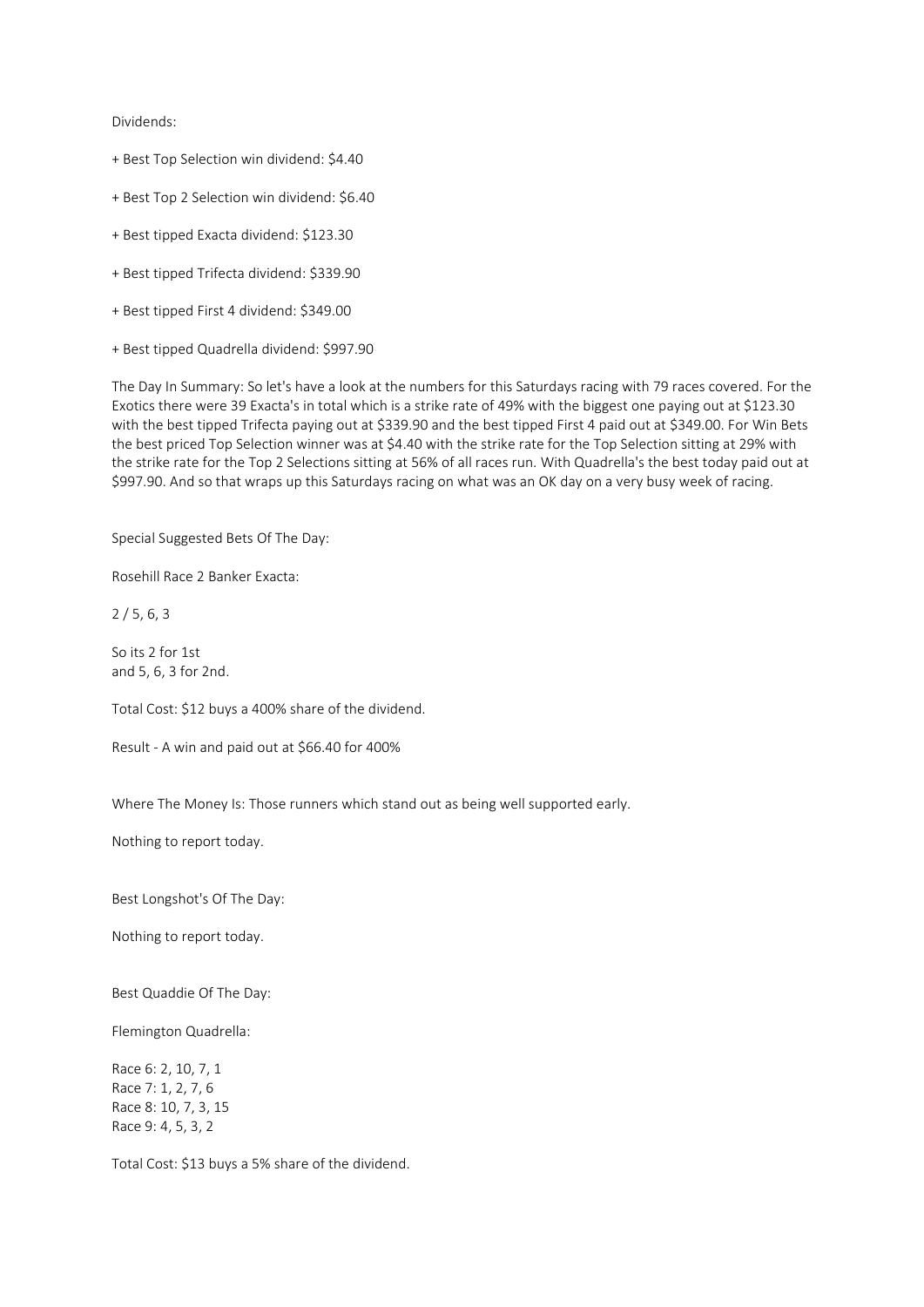Today's Race Tips:

Doomben Race Tips:

Race 1: 13, 9, 10, 15 - 2nd, 3rd and 4th - Loss Race 2: 1, 4, 7, 5 - Winner (2) \$5.90 Exacta \$11.90 Race 3: 15, 8, 13, 16 - 2nd - Loss Race 4: 7, 4, 6, 10 - 2nd and 4th - Loss Race 5: 6, 10, 8, 5 - Winner (3) \$8.50 - L/S No 6 Race 6: 14, 10, 9, 5 - Winner (1) \$2.20 Exacta \$13.90 Race 7: 5, 9, 8, 12 - Winner (3) \$3.50 Exacta \$30.20 Trifecta \$98.70 Race 8: 2, 1, 7, 3 - Winner (2) \$5.80 Race 9: 13, 8, 6, 11 - Winner (3) \$3.30 Exacta \$12.80 Quadrella \$362.40

Rosehill Race Tips:

Race 1: 8, 5, 7, 1 - Winner (4) \$4.40 Exacta \$14.60 Race 2: 2, 5, 6, 3 - Winner (1) \$1.40 Exacta \$16.60 Trifecta \$50.10 First 4 \$101.40 Race 3: 3, 6, 5, 1 - Winner (4) \$9.90 Exacta \$38.30 Trifecta \$188.80 First 4 \$349.00 Race 4: 6, 3, 2, 7 - Winner (1) \$1.40 Exacta \$4.10 Race 5: 7, 6, 5, 1 - Winner (2) \$4.40 Exacta \$13.90 Trifecta \$45.30 First 4 \$101.00 Early Quadrella \$87.60 Race 6: 2, 8, 9, 7 - Winner (4) \$19.70 Exacta \$116.20 Race 7: 4, 5, 6, 9 - Winner (2) \$4.40 Exacta \$16.90 Race 8: 9, 5, 3, 8 - 2nd, 3rd and 4th - Loss Race 9: 3, 1, 8, 4 - 2nd and 3rd - Loss

Flemington Race Tips:

Race 1: 6, 1, 4, 7 - 2nd and 4th - Loss Race 2: 2, 8, 6, 5 - 3rd - Loss Race 3: 1, 4, 3, 2 - Winner (1) \$2.70 Exacta \$17.40 Trifecta \$52.00 Race 4: 7, 2, 10, 3 - 3rd - Loss Race 5: 1, 3, 6, 7 - 2nd - Loss Race 6: 2, 10, 7, 1 - Winner (2) \$4.60 Race 7: 1, 2, 7, 6 - Winner (2) \$3.60 Race 8: 10, 7, 3, 15 - Loss Race 9: 4, 5, 3, 2 - 2nd - Loss

Gold Coast Race Tips:

Race 1: 1, 6, 7, 5 - Winner (1) \$1.90 Race 2: 8, 11, 4, 7 - Winner (1) \$2.60 Exacta \$13.70 Trifecta \$36.90 Race 3: 6, 1, 11, 5 - Winner (1) \$2.00 Race 4: 4, 5, 3, 6 - Winner (2) \$5.10 Exacta \$20.20 Trifecta \$58.10 First 4 \$199.00 Race 5: 9, 10, 7, 8 - Winner (1) \$4.40 Race 6: 2, 4, 8, 1 - Winner (2) \$3.60 Exacta \$5.90 Race 7: 2, 3, 6, 8 - Winner (2) \$3.90 Race 8: 1, 9, 4, 3 - Winner (1) \$1.50 Exacta \$6.20 Quadrella \$115.50

Morphettville Race Tips:

Race 1: 2, 1, 3, 4 - Winner (3) \$5.40 Exacta \$13.60 Trifecta \$41.60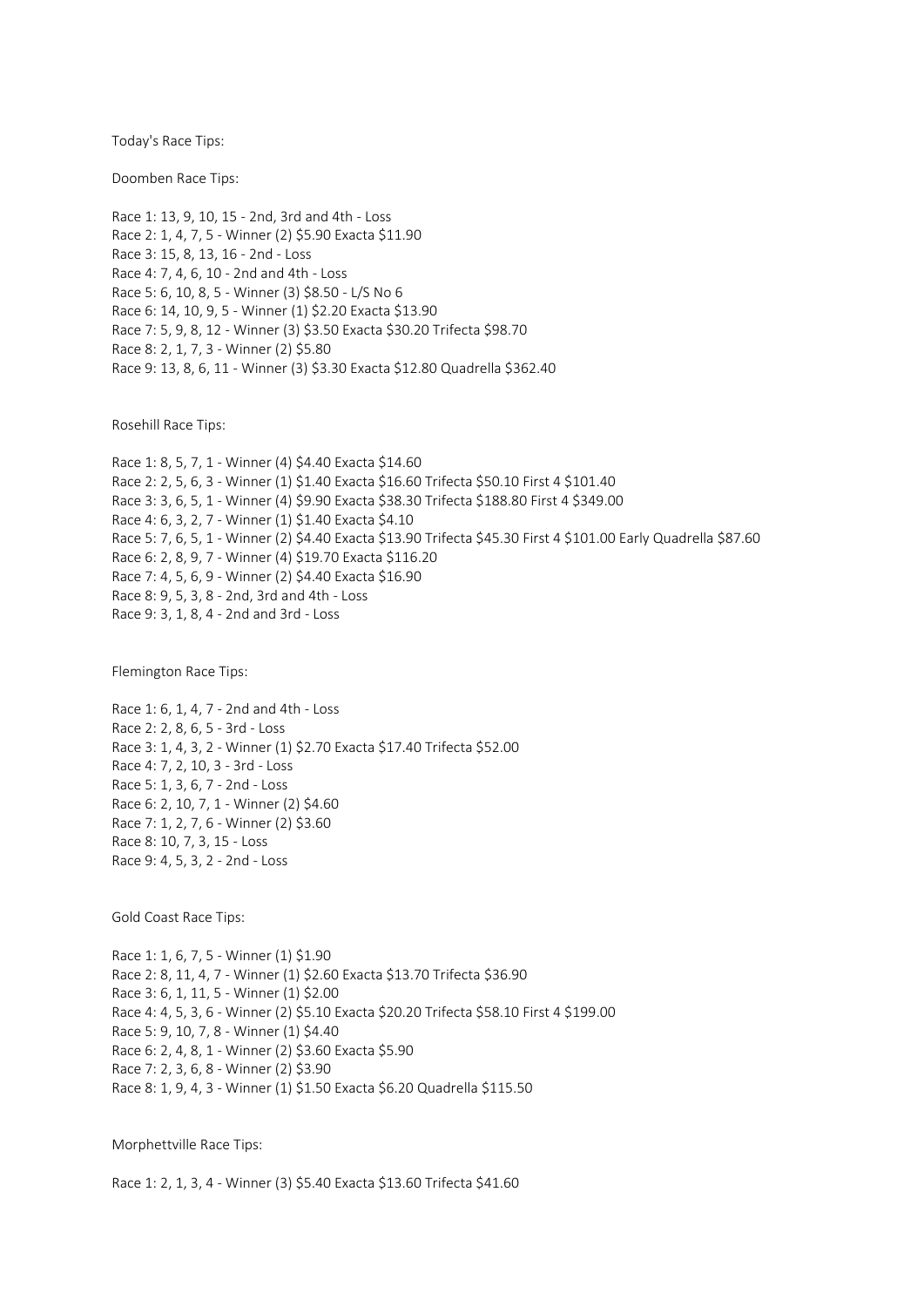Race 2: 4, 3, 1, 2 - Winner (3) \$8.00 Exacta \$30.50 Trifecta \$36.30 - L/S No 3 Race 3: 4, 1, 6, 5 - 2nd, 3rd and 4th - Loss Race 4: 5, 7, 4, 8 - Winner (2) \$2.90 Race 5: 1, 2, 4, 6 - Winner (1) \$3.00 Exacta \$21.90 Trifecta \$94.70 First 4 \$250.20 Race 6: 1, 7, 4, 9 - Winner (2) \$3.70 Exacta \$8.40 Trifecta \$34.70 Race 7: 7, 3, 4, 2 - Winner (2) \$6.40 Exacta \$11.30 Trifecta \$43.20 Race 8: 8, 5, 3, 9 - Winner (3) \$2.10 Exacta \$11.40 Quadrella \$211.90

Newcastle Race Tips:

Race 1: 4, 3, 2, 1 - Winner (2) \$5.40 Exacta \$14.70 Race 2: 2, 5, 6, 1 - Winner (2) \$3.60 Race 3: 3, 6, 4, 2 - Winner (4) \$15.70 Race 4: 2, 7, 4, 1 - Winner (1) \$3.10 Exacta \$6.70 Trifecta \$27.80 First 4 \$113.20 Early Quadrella \$452.40 Race 5: 3, 8, 2, 6 - Winner (1) \$1.50 Exacta \$2.10 Trifecta \$5.50 Race 6: 2, 5, 3, 8 - 3rd and 4th - Loss Race 7: 1, 2, 9, 6 - 2nd and 3rd - Loss

Geelong Race Tips:

Race 1: 9, 10, 2, 12 - Winner (1) \$3.70 Race 2: 11, 13, 5, 8 - Winner (3) \$15.60 Exacta \$55.00 Trifecta \$339.90 Race 3: 5, 3, 4, 1 - Winner (2) \$4.20 Race 4: 2, 5, 4, 6 - Winner (2) \$2.40 Exacta \$10.10 Trifecta \$26.70 Early Quadrella \$997.90 Race 5: 1, 5, 6, 2 - Winner (1) \$1.70 Race 6: 5, 3, 7, 6 - Winner (1) \$3.20 Exacta \$26.90 Race 7: 5, 8, 9, 2 - 2nd and 4th - Loss Race 8: 1, 5, 7, 6 - 3rd and 4th - Loss

Goulburn Race Tips:

Race 1: 1, 3, 2, 4 - Winner (2) \$2.50 Exacta \$7.40 Trifecta \$11.60 Race 2: 3, 1, 5, 2 - Winner (4) \$4.00 Exacta \$55.80 Race 3: 2, 1, 3, 6 - Winner (2) \$2.60 Exacta \$9.30 Trifecta \$15.00 Race 4: 3, 6, 2, 1 - 2nd and 3rd - Loss Race 5: 4, 6, 2, 3 - Winner (2) \$6.40 Exacta \$123.30 Race 6: 7, 1, 5, 2 - 2nd, 3rd and 4th - Loss Race 7: 1, 2, 8, 3 - Winner (1) \$4.40 Exacta \$37.90

Alice Springs Race Tips:

Meeting abandoned due to state of the track.

Toowoomba Race Tips:

Race 1: 1, 2, 4, 8 - 2nd and 4th - Loss Race 2: 1, 3, 6, 9 - Winner (1) \$2.00 Exacta \$35.20 Race 3: 3, 5, 10, 2 - Winner (1) \$2.70 Exacta \$3.10 Race 4: 8, 2, 5, 1 - 2nd - Loss Race 5: 2, 1, 4, 5 - Winner (1) \$1.90 Exacta \$3.20 Trifecta \$5.20 First 4 \$6.60 Race 6: 3, 4, 2, 6 - Winner (1) \$4.20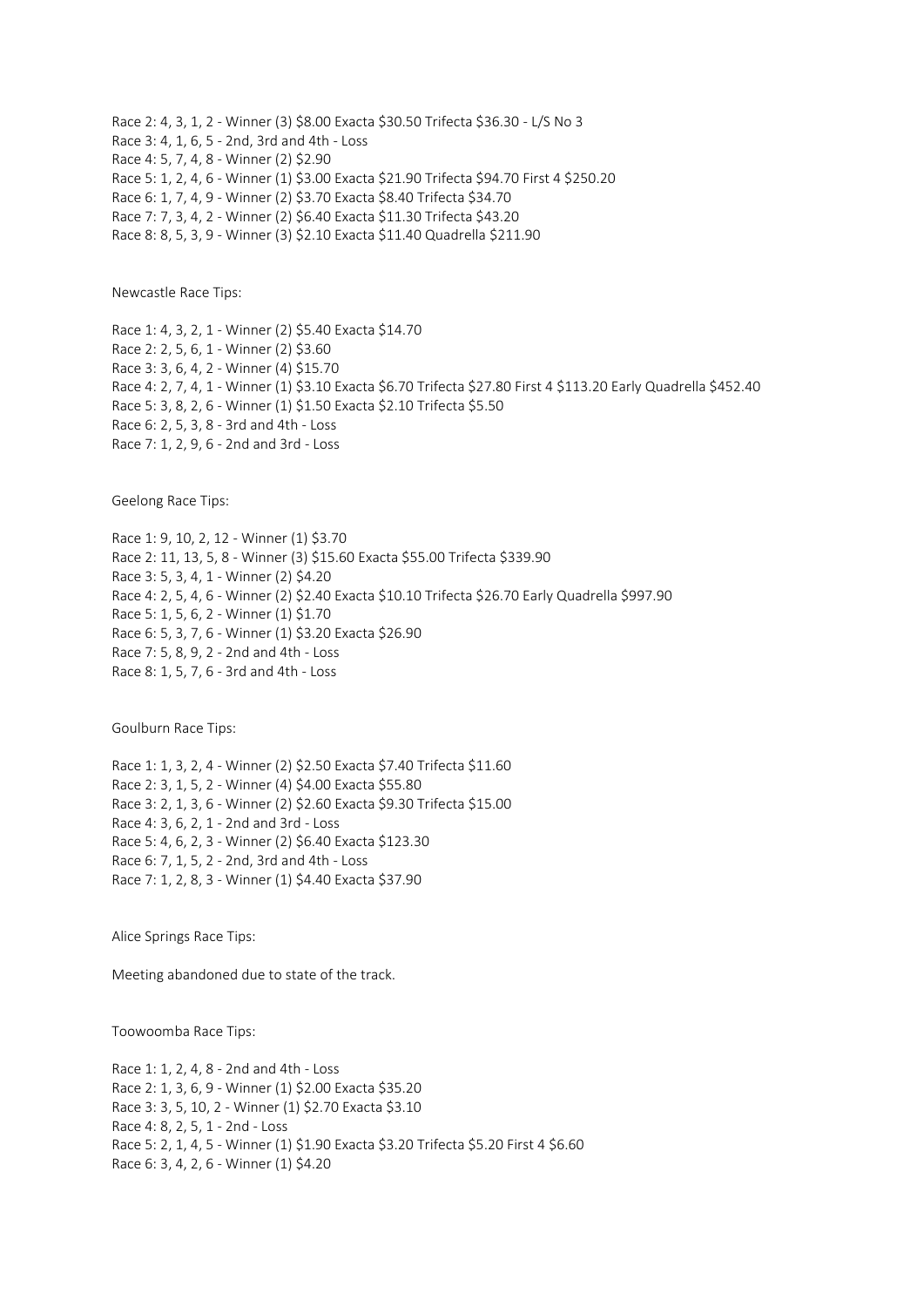Ascot Race Tips:

Race 1: 2, 7, 1, 6 - Winner (2) \$3.20 Race 2: 5, 7, 2, 1 - 3rd and 4th - Loss Race 3: 8, 3, 10, 5 - Winner (1) \$1.70 Exacta \$5.10 Race 4: 2, 4, 7, 3 - Winner (1) \$2.90 Race 5: 7, 2, 3, 9 - 2nd and 4th - Loss Race 6: 1, 8, 4, 5 - Winner (2) \$4.70 Exacta \$45.00 Trifecta \$53.70 Race 7: 4, 7, 3, 6 - Winner (1) \$2.10 Exacta \$20.30 Race 8: 9, 3, 13, 8 - 2nd and 3rd - Loss

Saturdays November 4th 2017 Horse Racing Tips:

The results are in...

Saturday The Final Statistics.

1. Top Selection strike rate at 35% out of 86 races.

2. Top 2 Selections strike rate at 55% out of 86 races.

+ Total Top 2 Selection winners = 47 out of 86 races.

3. Exacta strike rate at 33% out of 86 races.

+ Total Exacta winners = 28 out of 86 races.

Dividends:

- + Best Top Selection win dividend: \$5.60
- + Best Top 2 Selection win dividend: \$14.70
- + Best tipped Exacta dividend: \$80.40
- + Best tipped Trifecta dividend: \$183.90
- + Best tipped First 4 dividend: \$337.20
- + Best tipped Quadrella dividend: \$457.50

The Day In Summary: So let's have a look at the numbers for this Saturday with 86 races covered. For the Exotics there were 28 Exacta's in total which is a strike rate of 33% with the biggest one paying out at \$80.40 with the best tipped Trifecta paying out at \$183.90 and the best tipped First 4 paid out at \$337.20. For Win Bets the best priced Top Selection winner was at \$5.60 with the strike rate for the Top Selection sitting at 35% with the strike rate for the Top 2 Selections sitting at 55% of all races run. With Quadrella's the best today paid out at \$457.50. And so that wraps up this Saturdays racing on what was a pretty enjoyable and entertaining Derby Day.

Special Suggested Bets Of The Day:

Ascot Race 5 Banker Exacta:

7 / 5, 11, 3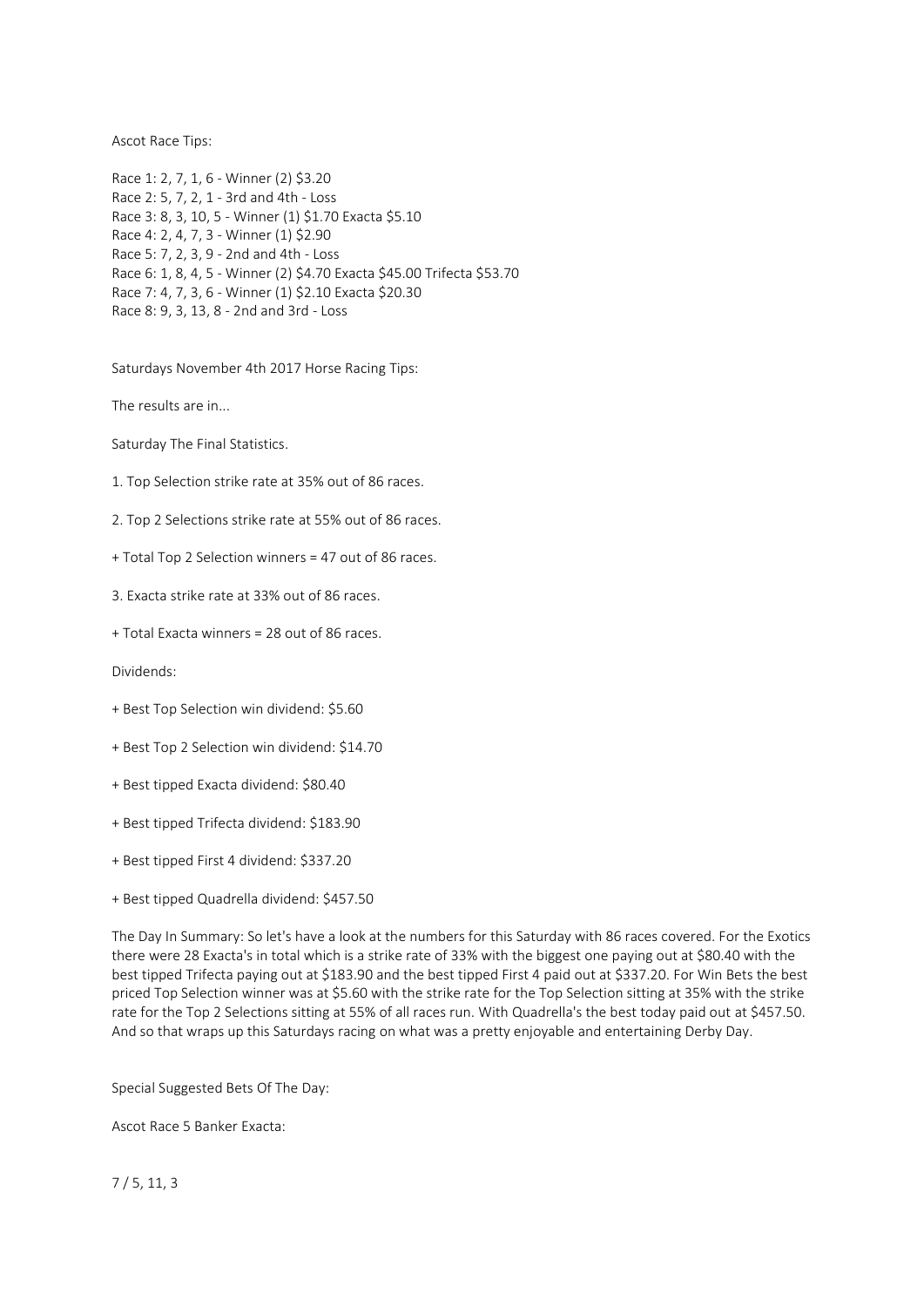So its 7 for 1st and 5, 11, 3 for 2nd.

Total Cost: \$12 buys a 400% share of the dividend.

Where The Money Is: Those runners which stand out as being well supported early.

Doomben Race 9 No 2 Brotherly Secret at \$7.50 and there is money early for this one which might be worth noticing.

Result - Finished 3rd

Best Longshot's Of The Day:

Nothing to report today.

Best Quaddie Of The Day:

Doomben Quadrella:

Race 6: 9, 4, 3, 10 Race 7: 1, 9, 5, 4 Race 8: 1, 3, 5, 4 Race 9: 2, 11, 12, 6

Total Cost: \$13 buys a 5% share of the dividend.

Today's Race Tips:

Doomben Race Tips:

Race 1: 1, 3, 2, 6 - Winner (2) \$2.20 Race 2: 3, 1, 5, 11 - Winner (3) \$7.50 Exacta \$43.20 Race 3: 5, 6, 3, 8 - Winner (2) \$6.50 Exacta \$50.50 Trifecta \$183.90 First 4 \$337.20 Race 4: 7, 3, 5, 10 - Winner (2) \$3,60 Exacta \$11.30 Trifecta \$34.50 First 4 \$100.40 Race 5: 6, 1, 9, 7 - Winner (3) \$3.60 Early Quadrella \$457.50 - L/S No 6 Race 6: 9, 4, 3, 10 - Winner (1) \$3.00 Exacta \$30.20 Trifecta \$133.70 Race 7: 1, 9, 5, 4 - 2nd, 3rd and 4th - Loss Race 8: 1, 3, 5, 4 - 3rd - Loss Race 9: 2, 11, 12, 6 - 3rd and 4th - Loss

Rosehill Race Tips:

Race 1: 4, 5, 2, 3 - Winner (1) \$2.40 Exacta \$7.30 Race 2: 7, 1, 2, 8 - Winner (1) \$4.30 Exacta \$20.40 Trifecta \$43.60 First 4 \$93.20 Race 3: 2, 4, 7, 8 - 2nd, 3rd and 4th - Loss Race 4: 6, 2, 5, 1 - Winner (1) \$2.50 Race 5: 3, 7, 14, 6 - Winner (3) \$15.40 Race 6 : 4, 2, 3, 8 - Winner (1) \$5.60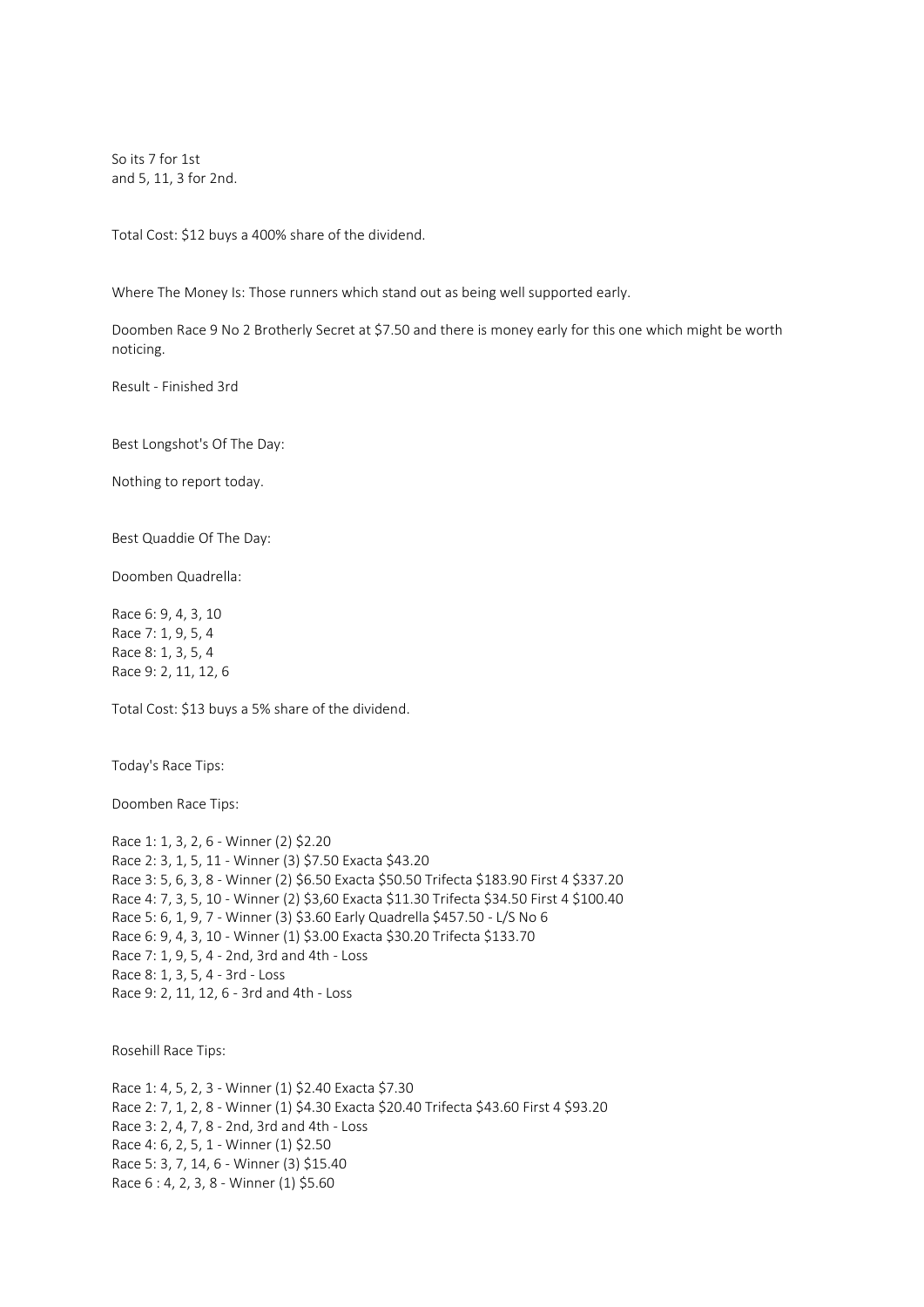Race 7: 2, 6, 8, 5 - Winner (2) \$2.40 Race 8: 2, 9, 10, 5 - Winner (2) \$3.30 Exacta \$9.90 Race 9: 1, 7, 13, 10 - 2nd and 4th - Loss

Flemington Race Tips:

Race 1: 7, 1, 11, 2 - Winner (1) \$3.80 Race 2: 1, 10, 6, 7 - Winner (4) \$4.80 Exacta \$64.00 Race 3: 1, 5, 7, 4 - 4th - Loss Race 4: 2, 10, 6, 4 - 2nd - Loss Race 5: 16, 19, 5, 10 - 2nd - Loss Race 6: 16, 2, 3, 5 - Winner (1) \$4.50 Race 7: 7, 1, 5, 6 - Winner (2) \$6.60 Exacta \$37.40 Race 8: 1, 6, 5, 10 - 2nd - Loss Race 9: 11, 8, 15, 9 - Winner (1) \$5.00

Morphettville Race Tips:

Race 1: 2, 6, 1, 5 - Winner (4) \$12.60 Exacta \$80.40 Trifecta \$114.80 First 4 \$140.60 Race 2: 4, 1, 2, 3 - Winner (1) \$1.50 Exacta \$4.30 Trifecta \$6.50 First 4 \$12.80 Race 3: 3, 1, 5, 6 - Winner (1) \$1.90 Exacta \$6.90 Trifecta \$24.00 First 4 \$43.60 Race 4: 7, 2, 10, 4 - Winner (2) \$3.70 Early Quadrella \$226.90 Race 5: 1, 3, 6, 5 - 3rd - Loss Race 6: 2, 8, 9, 5 - Winner (1) \$3.30 Race 7: 11, 8, 7, 4 - Winner (2) \$7.50 Exacta \$21.30 Trifecta \$97.10 Race 8: 14, 9, 2, 6 - Winner (3) \$4.20

Gold Coast Race Tips:

Race 1: 2, 3, 5, 4 - Winner (1) \$1.60 Race 2: 3, 1, 4, 5 - Winner (1) \$2.30 Race 3: 7, 2, 5, 6 - 3rd - Loss Race 4: 5, 3, 1, 2 - Winner (1) \$2.70 Exacta \$9.20 Trifecta \$29.70 Race 5: 1, 7, 5, 3 - Winner (1) \$2.30 Exacta \$6.90 Trifecta \$48.90 Race 6: 2, 7, 11, 6 - 2nd - Loss Race 7: 2, 4, 5, 7 - Winner (3) \$5.40 Exacta \$29.30 Race 8: 2, 6, 1, 4 - Winner (1) \$3.40

Newcastle Race Tips:

Race 1: 7, 6, 4, 1 - Winner (2) \$7.30 Exacta \$24.80 Race 2: 1, 3, 4, 5 - Winner (1) \$1.70 Exacta \$10.60 Trifecta \$31.90 Race 3: 8, 3, 7, 6 - 2nd and 4th - Loss Race 4: 1, 8, 5, 2 - Winner (3) \$3.60 Exacta \$24.70 Trifecta \$63.80 Race 5: 7, 5, 1, 3 - Winner (4) \$5.60 Exacta \$20.80 Trifecta \$39.10 First 4 \$49.80 Race 6: 4, 1, 5, 7 - 2nd, 3rd and 4th - Loss Race 7: 1, 3, 6, 10 - 2nd and 3rd - Loss Race 8: 5, 4, 8, 9 - Winner (1) \$1.50

Traralgon Race Tips:

Race 1: 5, 6, 4, 11 - 3rd and 4th - Loss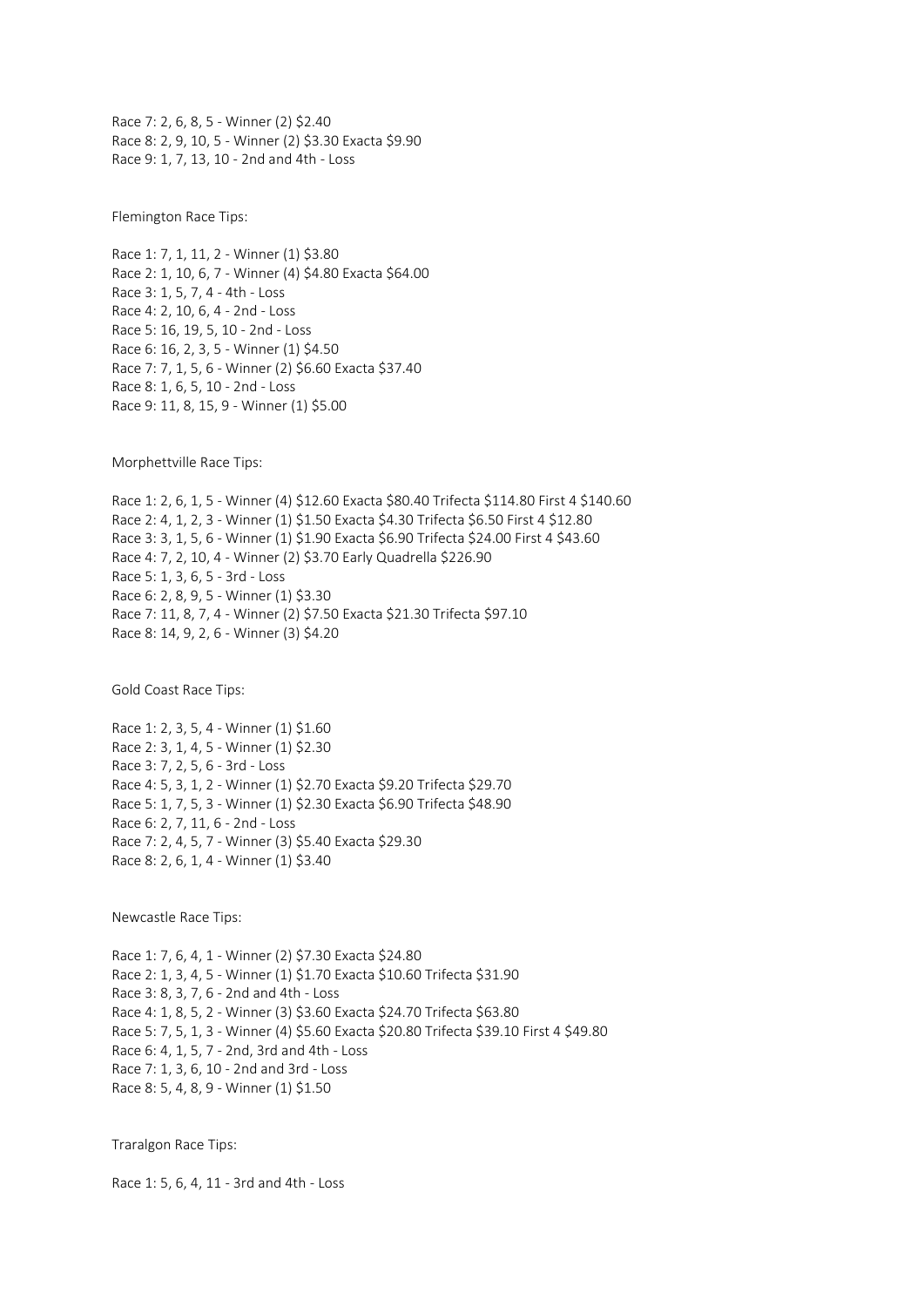Race 2: 3, 4, 9, 1 - Winner (1) \$2.40 Race 3: 5, 8, 10, 3 - 2nd - Loss Race 4: 4, 3, 7, 6 - 3rd and 4th - Loss Race 5: 3, 4, 6, 8 - Winner (2) \$6.90 Race 6: 3, 4, 1, 2 - Winner (2) \$3.80 Race 7: 9, 10, 11, 2 - 4th - Loss

Dubbo Race Tips:

Race 1: 8, 1, 5, 12 - Winner (1) \$2.00 Exacta \$6.50 Race 2: 6, 14, 7, 15 - 4th - Loss Race 3: 4, 1, 7, 9 - Winner (2) \$3.30 Race 4: 1, 14, 10, 4 - Loss Race 5: 1, 5, 6, 9 - Winner (2) \$3.10 Race 6: 2, 1, 11, 12 - Winner (1) \$2.20 Race 7: 2, 7, 10, 1 - Winner (2) \$14.70

Mortlake Race Tips:

Race 1: 6, 4, 5, 8 - Winner (1) \$1.20 Exacta \$11.90 Trifecta \$75.20 Race 2: 10, 3, 6, 1 - Winner (1) \$2.70 Race 3: 1, 2, 3, 6 - Winner (1) \$2.10 Exacta \$8.30 Trifecta \$10.40 Race 4: 10, 6, 7, 2 - Loss Race 5: 6, 10, 9, 3 - 3rd and 4th - Loss Race 6: 5, 6, 3, 2 - Winner (4) \$9.50 Race 7: 4, 1, 7, 8 - Winner (1) \$4.20

Toowoomba Race Tips:

Race 1: 8, 3, 5, 4 - 2nd and 4th - Loss Race 2: 5, 2, 3, 6 - Winner (4) \$8.90 Exacta \$22.90 Race 3: 4, 1, 8, 5 - Winner (1) \$2.20 Exacta \$5.20 Race 4: 5, 1, 2, 3 - Winner (2) \$6.00 Exacta \$23.50 Trifecta \$66.10 First 4 \$223.40 Race 5: 7, 1, 6, 5 - Winner (1) \$1.70 Exacta \$2.40 Trifecta \$6.10 Race 6: 1, 2, 4, 5 - Winner (1) \$1.70 Quadrella \$49.50

Ascot Race Tips:

Race 1: 13, 1, 8, 3 - Winner (2) \$15.30 Race 2: 9, 4, 7, 10 - Winner (4) \$3.60 Race 3: 2, 5, 8, 1 - 3rd - Loss Race 4: 8, 1, 7, 6 - Winner (2) \$4.00 Race 5: 7, 5, 11, 3 - Winner (1) \$1.60 Race 6: 10, 2, 3, 5 - 2nd and 3rd - Loss Race 7: 9, 6, 3, 5 - Winner (1) \$3.10 Exacta \$15.20 Trifecta \$106.90 Race 8: 4, 1, 6, 10 - 2nd and 3rd - Loss

Saturdays October 28th 2017 Horse Racing Tips:

The results are in...

Saturday The Final Statistics.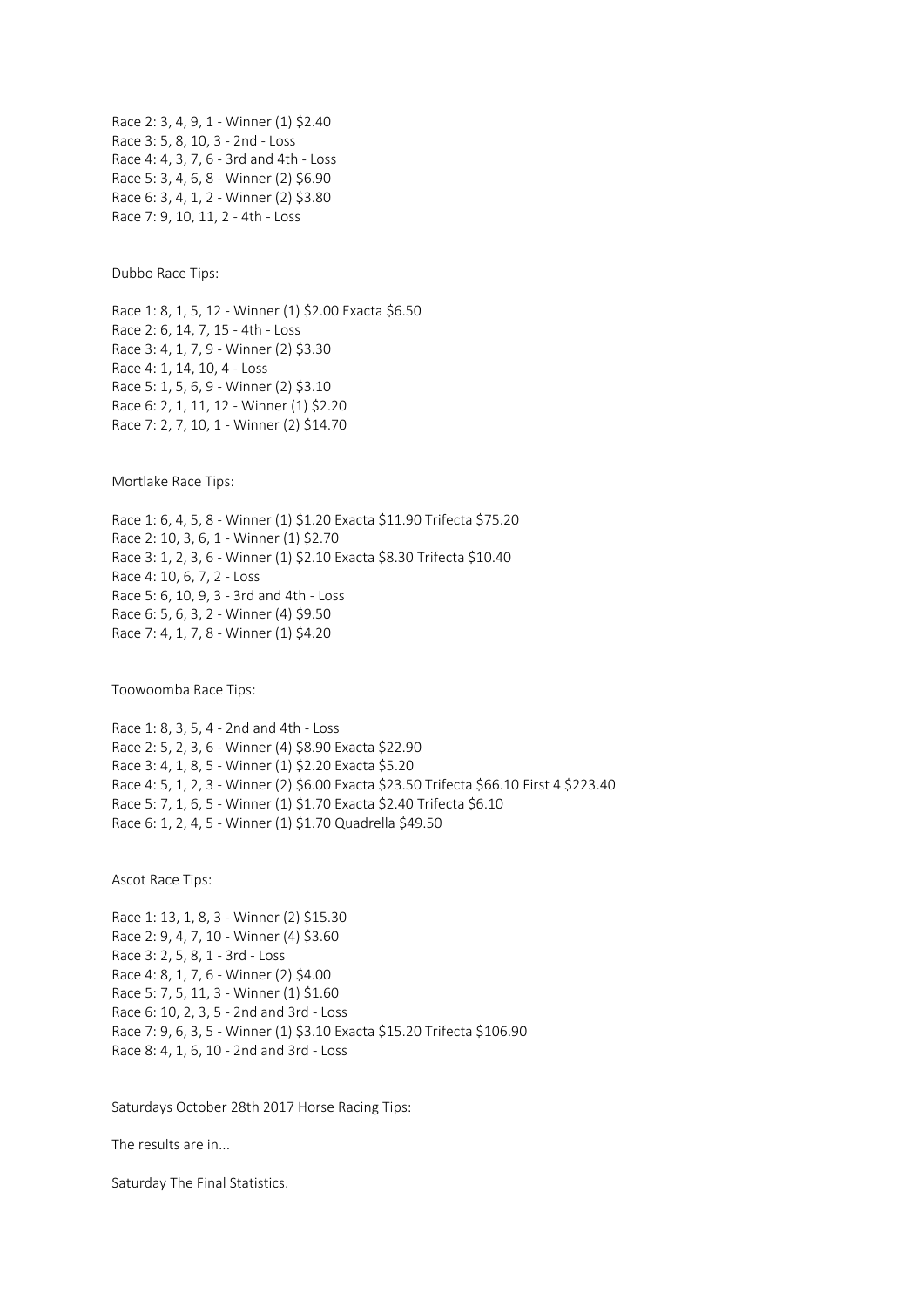- 1. Top Selection strike rate at 30% out of 105 races.
- 2. Top 2 Selections strike rate at 41% out of 105 races.
- + Total Top 2 Selection winners = 43 out of 105 races.
- 3. Exacta strike rate at 32% out of 105 races.
- + Total Exacta winners = 34 out of 105 races.

Dividends:

- + Best Top Selection win dividend: \$9.90
- + Best Top 2 Selection win dividend: \$17.90
- + Best tipped Exacta dividend: \$193.30
- + Best tipped Trifecta dividend: \$636.50
- + Best tipped First 4 dividend: \$1334.00
- + Best tipped Quadrella dividend: \$490.50

The Day In Summary: So let's have a look at the numbers for this Saturdays racing with 105 races covered. For the Exotics there were 34 Exacta's in total which is a strike rate of 32% with the biggest one paying out at \$193.30 with the best tipped Trifecta paying out at \$636.50 and the best tipped First 4 paid out at \$1334.00. For Win Bets the best priced Top Selection winner was at \$9.90 with the strike rate for the Top Selection sitting at 30% with the strike rate for the Top 2 Selections sitting at 41% of all races run. With Quadrella's the best today paid out at \$490.50. And so that wraps up this Saturdays racing and it was a really interesting day with plenty of pleasant and not so pleasant surprises.

Special Suggested Bets Of The Day:

Doomben Race 5 Banker Exacta:

9 / 15, 8, 5

So its 9 for 1st and 15, 8, 5 for 2nd.

Total Cost: \$12 buys a 400% share of the dividend.

Result - A win and paid out at \$20.40 for 400%

Where The Money Is: Those runners which stand out as being well supported early.

Doomben Race 7 No 11 Hi I'm Back at \$10.00 nice early support for this one which may be worth noting.

Result - Finished 1st

Doomben Race 10 No 12 Live Fast at \$12.00 another one with nice support early so might be worth keeping safe.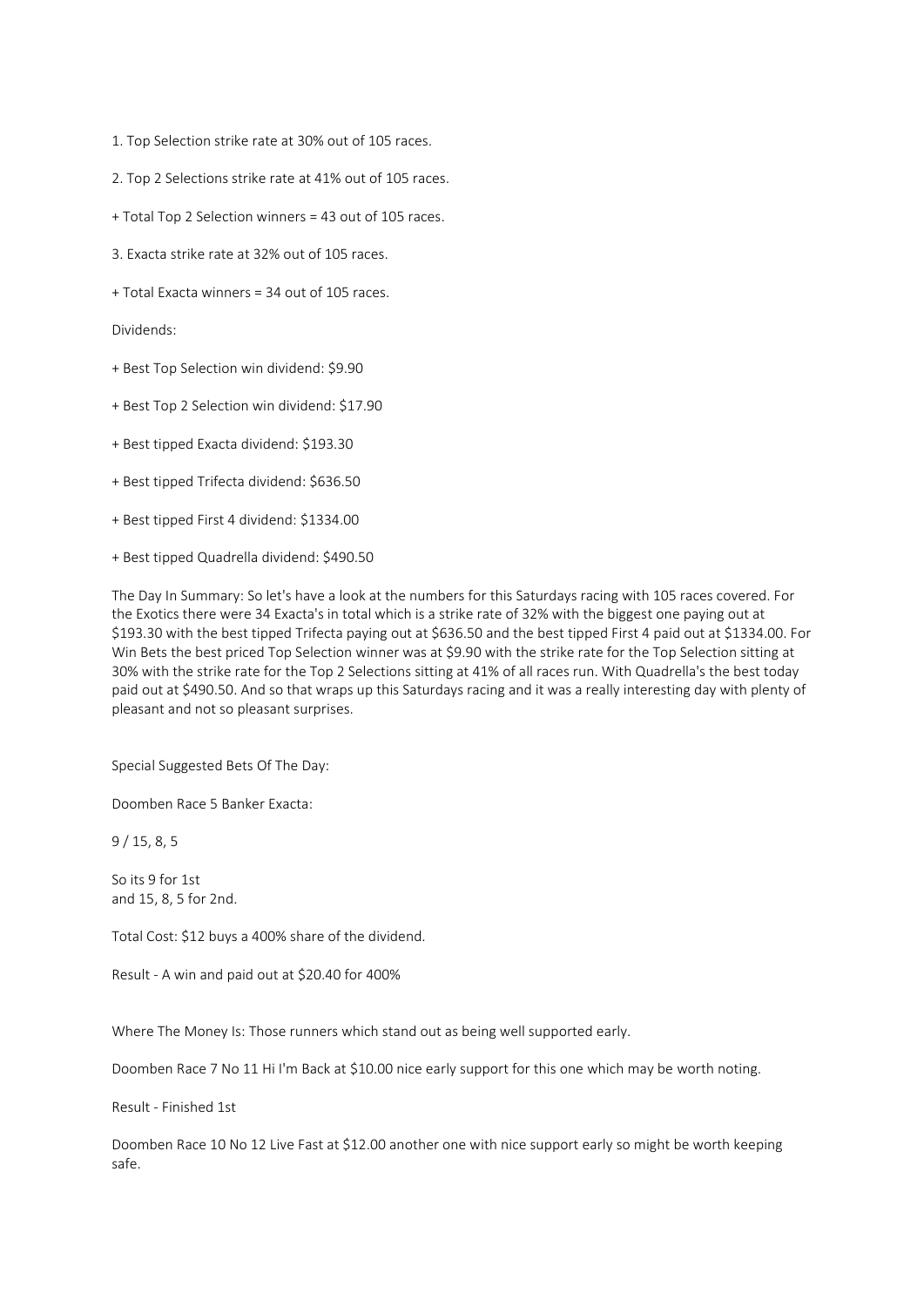Best Longshot's Of The Day:

Randwick Race 5 No 11 Dart Away at \$21.00 solid support early and might make a good place bet.

Result - Finished 4th

Gold Coast Race 7 No 14 Our Boy Ben at \$41.00 a little interest at the longs odds and may sneak a place.

Best Quaddie Of The Day:

Doomben Quadrella:

Race 7: 11, 7, 6, 1 Race 8: 9, 12, 1, 10 Race 9: 13, 9, 11, 7 Race 10: 12, 11, 8, 15

Total Cost: \$13 buys a 5% share of the dividend.

Today's Race Tips:

Doomben Race Tips:

Race 1: 3, 6, 7, 4 - 4th - Loss Race 2: 2, 6, 11, 17 - Winner (3) \$5.80 Exacta \$18.90 Trifecta \$76.10 Race 3: 1, 4, 5, 9 - Winner (3) \$7.10 - L/S No 4 Race 4: 9, 11, 8, 6 - Winner (4) \$4.30 Exacta \$25.70 Trifecta \$165.20 Race 5: 9, 15, 8, 5 - Winner (1) \$2.50 Exacta \$5.10 Race 6: 14, 11, 5, 3 - 3rd and 4th - Loss Race 7: 11, 7, 6, 1 - Winner (1) \$9.90 Race 8: 9, 12, 1, 10 - Winner (4) \$3.70 Exacta \$10.90 Trifecta \$43.70 First 4 \$126.60 Race 9: 13, 9, 11, 7 - Winner (1) \$6.40 Race 10: 12, 11, 8, 15 - 3rd - Loss

Randwick Race Tips:

Race 1: 2, 7, 5, 8 - Winner (2) \$4.00 Exacta \$13,50 Trifecta \$49.10 First 4 \$95.40 Race 2: 9, 1, 3, 2 - Winner (1) \$2.40 Exacta \$14.90 Trifecta \$64.80 Race 3: 1, 3, 4, 7 - 2nd, 3rd and 4th - Loss Race 4: 10, 8, 14, 6 - Winner (1) \$5.50 Race 5: 2, 11, 8, 3 - Winner (3) \$4.00 Exacta \$7.20 Race 6: 4, 10, 5, 8 - Winner (1) \$5.00 Race 7: 7, 4, 6, 8 - Winner (1) \$3.70 Exacta \$19.90 Race 8: 12, 13, 5, 6 - Loss Race 9: 8, 2, 10, 5 - Winner (1) \$1.50

Moonee Valley Race Tips:

Race 1: 6, 5, 1, 10 - Winner (1) \$3.70 Race 2: 2, 3, 4, 1 - Winner (4) \$9.10 Race 3: 4, 1, 2, 6 - 2nd, 3rd and 4th - Loss Race 4: 8, 7, 2, 4 - 3rd and 4th - Loss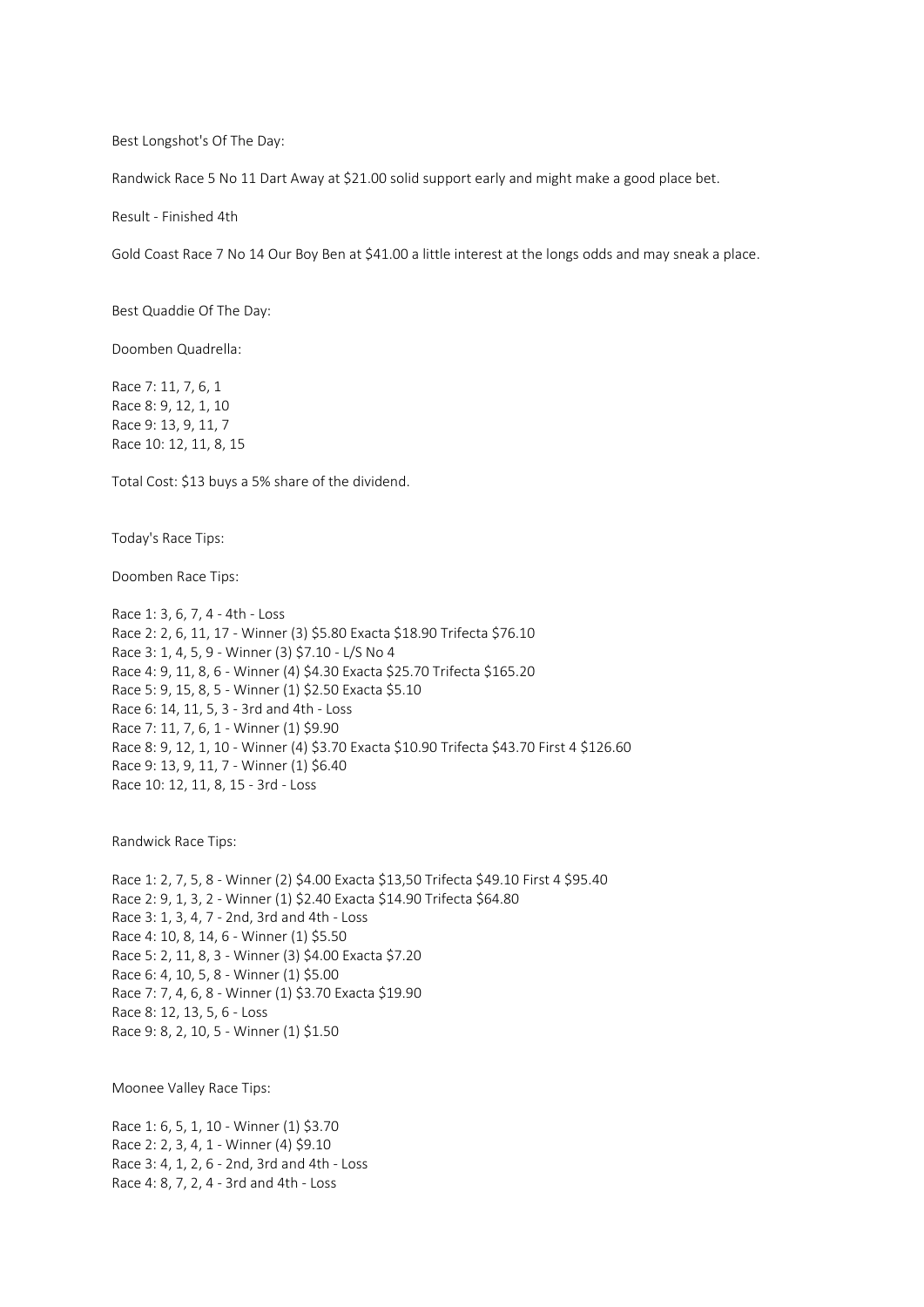Race 5: 5, 6, 8, 7 - 2nd and 3rd - Loss Race 6: 1, 3, 5, 2 - Winner (3) \$7.40 Exacta \$114.70 Race 7: 2, 5, 4, 3 - Winner (1) \$6.80 Race 8: 3, 4, 1, 6 - 2nd and 3rd - Loss Race 9: 8, 9, 5, 1 - Winner (1) \$1.10 Race 10: 1, 9, 5, 2 - Winner (2) \$3.00 Exacta \$5.30

Morphettville Race Tips:

Race 1: 2, 1, 4, 5 - 2nd, 3rd and 4th - Loss Race 2: 7, 5, 4, 9 - Winner (3) \$2.90 Race 3: 8, 10, 3, 5 - Winner (2) \$17.90 Race 4: 7, 9, 1, 2 - Winner (3) \$4.70 Race 5: 6, 9, 5, 7 - Winner (3) \$7.80 Exacta \$19.00 Race 6: 5, 1, 2, 7 - Winner (2) \$4.10 Exacta \$11.60 Race 7: 1, 7, 13, 9 - 3rd - Loss

Gold Coast Race Tips:

Race 1: 1, 4, 5, 2 - Winner (3) \$5.10 Exacta \$33.50 Trifecta \$106.60 First 4 \$102.60 Race 2: 7, 4, 6, 10 - 3rd and 4th - Loss Race 3: 8, 1, 4, 7 - Winner (3) \$9.20 Race 4: 7, 3, 4, 12 - 2nd - Loss Race 5: 6, 10, 1, 2 - 2nd - Loss Race 6: 3, 14, 6, 16 - Winner (2) \$12.50 Race 7: 6, 2, 3, 14 - Winner (3) \$7.20 Race 8: 13, 14, 15, 7 - Loss

Kembla Grange Race Tips:

Race 1: 4, 3, 1, 6 - Winner (3) \$7.70 Exacta \$19.30 Race 2: 1, 4, 5, 2 - Winner (1) \$1.80 Exacta \$4.80 Trifecta \$8.60 First 4 \$15.40 Race 3: 5, 1, 2, 4 - Winner (2) \$3.30 Exacta \$18.40 Trifecta \$15.70 First 4 \$16.00 Race 4: 2, 7, 5, 1 - Winner (2) \$4.30 Early Quadrella \$312.50 Race 5: 3, 4, 2, 1 - Winner (2) \$3.00 Exacta \$25.80 Trifecta \$70.30 First 4 \$92.80 Race 6: 1, 2, 5, 6 - Winner (3) \$12.20 Exacta \$54.60 Race 7: 9, 8, 4, 7 - Winner (4) \$20.10 Exacta \$193.30 Trifecta \$266.20 Race 8: 5, 3, 7, 6 - 2nd and 3rd - Loss

Yarra Valley Race Tips:

Race 1: 6, 4, 1, 7 - Winner (1) \$2.60 Race 2:10, 5, 4, 6 - 2nd - Loss Race 3: 10, 3, 8, 11 - Winner (1) \$4.90 Race 4: 12, 8, 11, 5 - 3rd and 4th - Loss Race 5: 7, 10, 5, 8 - Winner (1) \$3.30 Exacta \$28.10 Race 6: 8, 7, 6, 2 - Winner (1) \$2.60 Race 7: 3, 5, 11, 1 - 2nd, 3rd and 4th - Loss

Armidale Race Tips:

Race 1: 11, 2, 5, 12 - Winner (1) \$1.60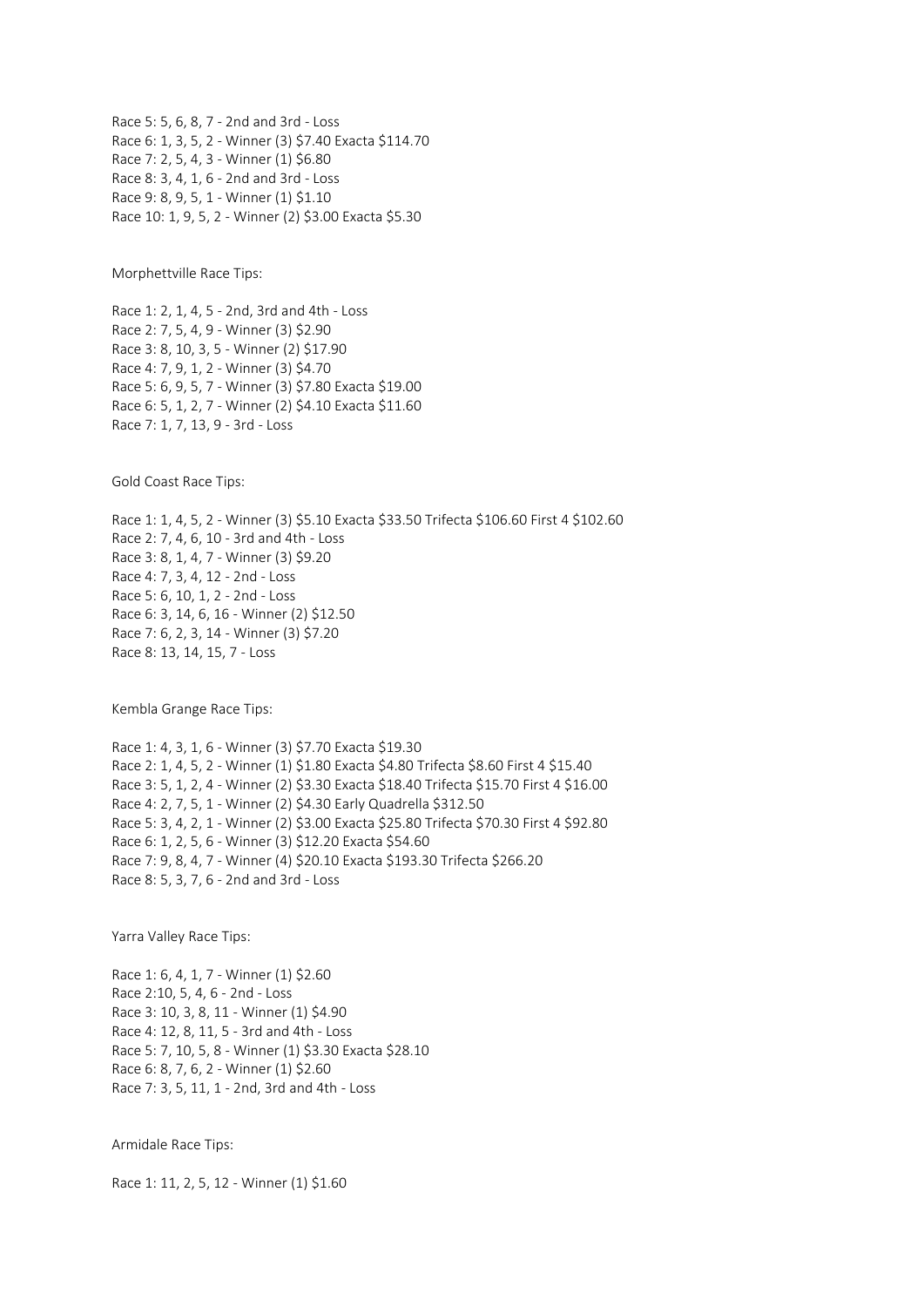Race 2: 1, 7, 6, 14 - Winner (1) \$3.60 Race 3: 2, 3, 4, 10 - 3rd - Loss Race 4: 7, 4, 9, 5 - 2nd and 4th - Loss Race 5: 4, 3, 12, 14 - Loss Race 6: 1, 7, 3, 12 - Winner (3) \$7.90

Albury Race Tips:

Race 1: 8, 11, 4, 6 - Winner (1) \$1.60 Exacta \$17.60 Race 2: 6, 11, 10, 3 - Winner (1) \$1.90 Race 3: 4, 8, 5, 1 - 4th - Loss Race 4: 1, 4, 2, 6 - Winner (3) \$4.30 Exacta \$14.20 Trifecta \$28.00 Race 5: 1, 3, 11, 7 - Winner (1) \$1.90 Exacta \$11.40 Race 6: 1, 3, 6, 7 - 4th - Loss Race 7: 1, 2, 5, 11 - 4th - Loss

St Arnaud Race Tips:

Race 1: 2, 9, 3, 5 - 2nd and 3rd - Loss Race 2: 2, 6, 5, 3 - Winner (1) \$1.90 Race 3: 3, 1, 6, 5 - Winner (1) \$3.40 Exacta \$8.50 Trifecta \$60.10 Race 4: 11, 7, 2, 4 - Winner (3) \$8.30 Race 5: 2, 8, 6, 1 - Winner (1) \$8.30 Exacta \$34.10 Race 6: 2, 3, 8, 4 - 3rd and 4th - Loss Race 7: 5, 1, 6, 3 - Winner (4) \$3.60 Exacta \$11.90

Townsville Race Tips:

Race 1: 2, 3, 6, 4 - Winner (4) \$2.50 Exacta \$8.80 Trifecta \$11.20 First 4 \$16.60 Race 2: 6, 5, 2, 1 - 2nd and 4th - Loss Race 3: 8, 1, 7, 4 - Winner (1) \$2.80 Exacta \$25.40 Race 4: 1, 3, 12, 9 - Winner (1) \$2.20 Race 5: 5, 7, 6, 10 - Winner (3) \$4.30 Race 6: 10, 5, 7, 1 - Winner (1) \$3.50 Exacta \$22.10 Quadrella \$320.90

Darwin Race Tips:

Race 1: 4, 3, 1, 6 - Winner (1) \$2.10 Race 2: 2, 1, 4, 3 - 4th - Loss Race 3: 4, 6, 3, 5 - Winner (3) \$4.70 Exacta \$8.60 Trifecta \$103.40 Race 4: 6, 3, 5, 4 - 2nd, 3rd and 4th - Loss Race 5: 2, 7, 3, 6 - Winner (1) \$2.00 Exacta \$10.80

Toowoomba Race Tips:

Race 1: 1, 3, 4, 8 - Winner (1) \$1.30 Exacta \$2.40 Race 2: 2, 1, 3, 5 - 2nd and 3rd - Loss Race 3: 5, 6, 1, 4 - Winner (2) \$9.80 Race 4: 1, 7, 3, 4 - 3rd and 4th - Loss Race 5: 3, 4, 8, 7 - 2nd, 3rd and 4th - Loss Race 6: 1, 4, 6, 8 - Winner (1) \$1.30 Race 7: 3, 6, 5, 2 - Winner (3) \$4.40 Exacta \$9.00 Trifecta \$21.00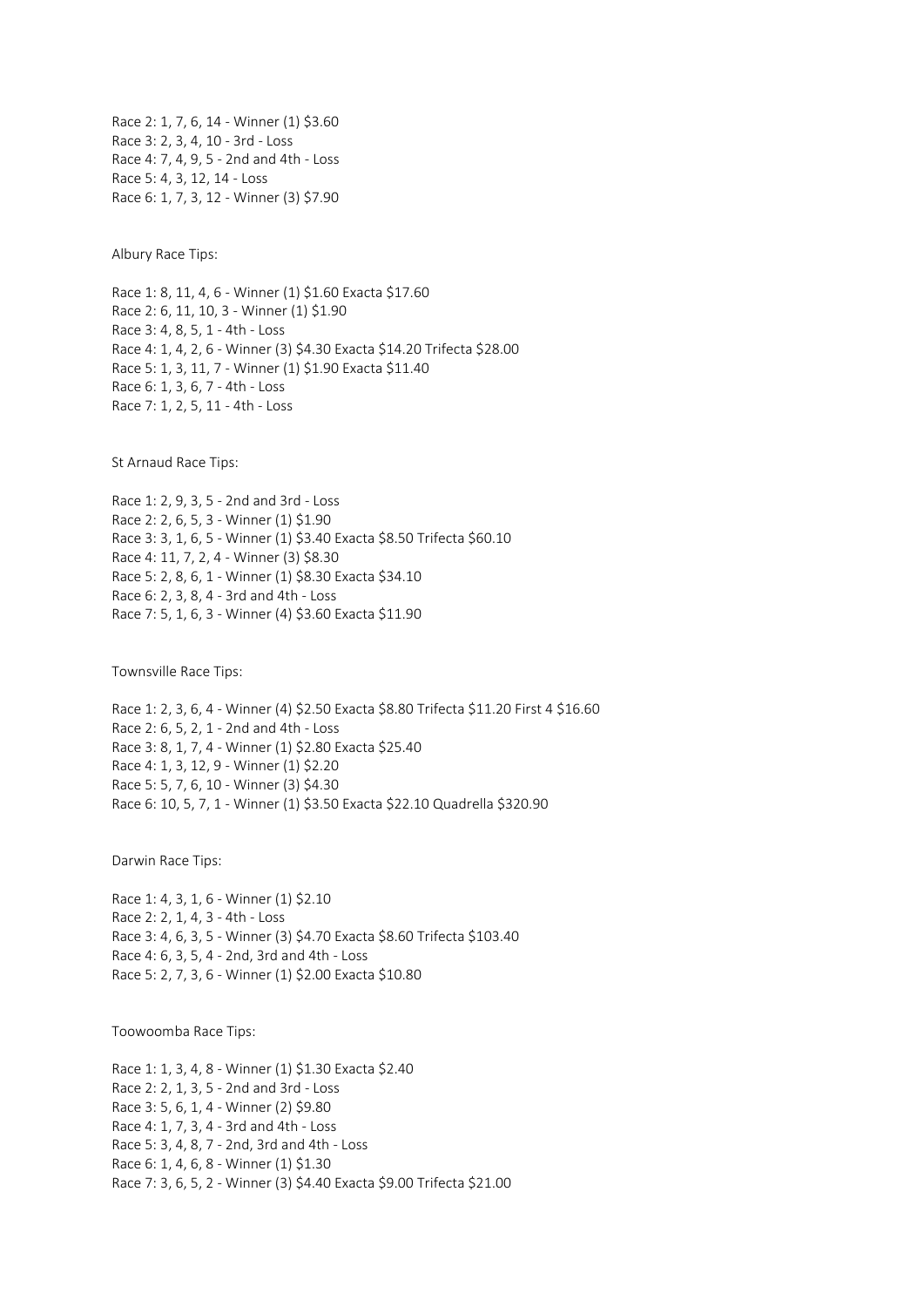## Ascot Race Tips:

Race 1: 1, 7, 8, 3 - Winner (3) \$5.40 Exacta \$14.10 Trifecta \$46.20 First 4 \$187.00 Race 2: 2, 7, 9, 3 - Winner (2) \$2.70 Race 3: 10, 9, 6, 3 - Winner (3) \$9.30 Exacta \$61.50 Trifecta \$121.90 Race 4: 4, 9, 2, 3 - 3rd and 4th - Loss Race 5: 11, 3, 9, 4 - Winner (3) \$4.30 Race 6: 6, 9, 10, 2 - Winner (2) \$2.50 Exacta \$12.80 Race 7: 14, 7, 9, 1 - Winner (1) \$2.20 Exacta \$11.60 Race 8: 11, 7, 4, 5 - Winner (3) \$14.50 Exacta \$81.70 Trifecta \$636.50 First 4 \$1334.00 Quadrella \$490.50

Saturdays October 21st 2017 Horse Racing Tips:

The results are in...

Saturday The Final Statistics.

1. Top Selection strike rate at 27% out of 103 races.

2. Top 2 Selections strike rate at 37% out of 103 races.

+ Total Top 2 Selection winners = 38 out of 103 races.

3. Exacta strike rate at 45% out of 103 races.

+ Total Exacta winners = 46 out of 103 races.

Dividends:

+ Best Top Selection win dividend: \$4.70

+ Best Top 2 Selection win dividend: \$21.60

+ Best tipped Exacta dividend: \$128.20

+ Best tipped Trifecta dividend: \$562.00

+ Best tipped First 4 dividend: \$581.80

+ Best tipped Quadrella dividend: \$4092.10

Please note the last 3 races at Toowoomba have not been included in the final results as yet.

The Day In Summary: So let's have a look at the numbers for this Saturdays racing with 103 races covered. For the Exotics there were 46 Exacta's in total which is a strike rate of 45% with the biggest one paying out at \$128.20 with the best tipped Trifecta paying out at \$562.00 and the best tipped First 4 paid out at \$581.80. For Win Bets the best priced Top Selection winner was at \$4.70 with the strike rate for the Top Selection sitting at 27% with the strike rate for the Top 2 Selections sitting at 37% of all races run. With Quadrella's the best today paid out at \$4092.10. And so that wraps up this Caulfield Cup Saturday and it was an interesting day, but the results were a little mixed.

Special Suggested Bets Of The Day: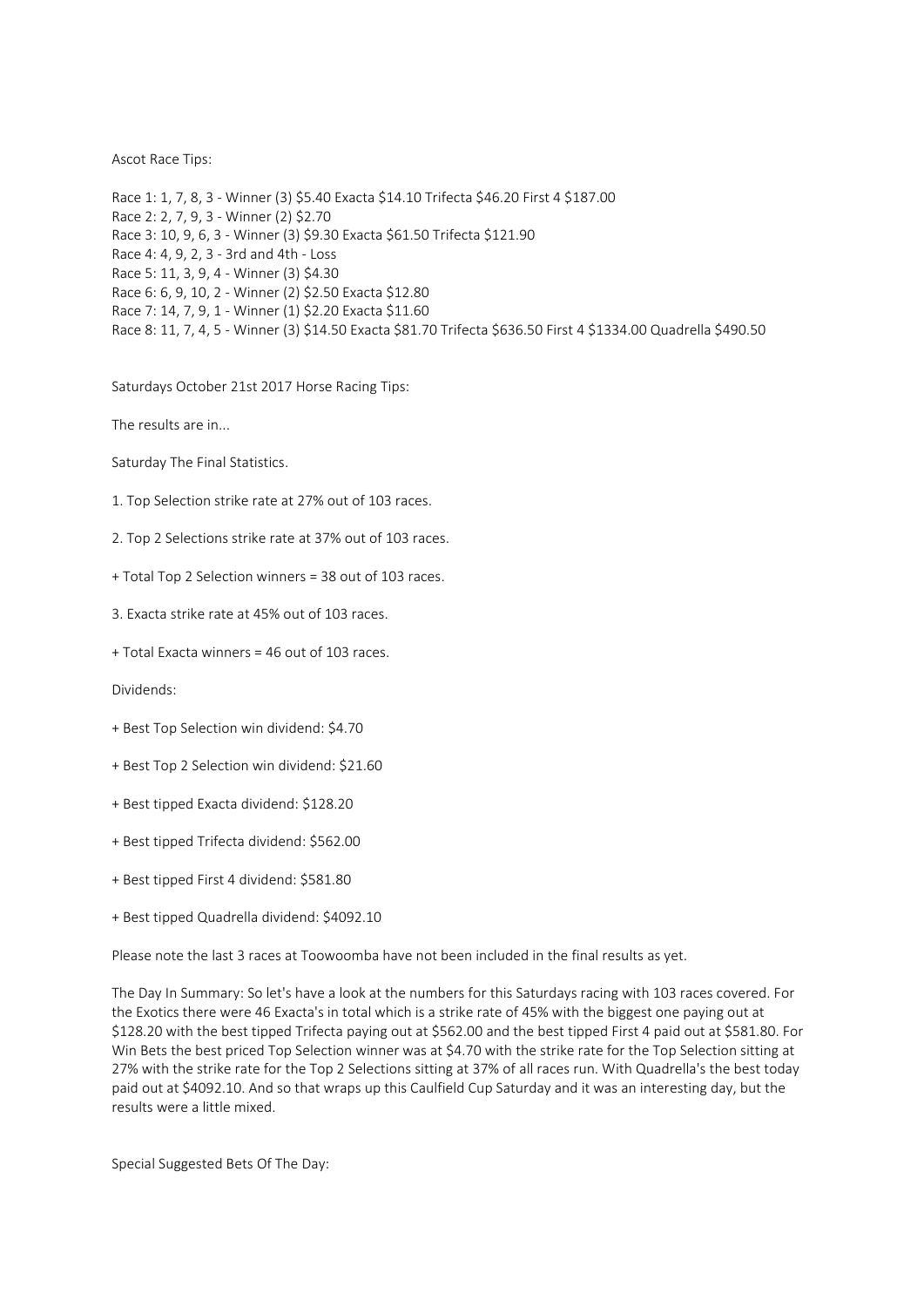Morphettville Race 4 Banker Exacta:

 $1/3, 6, 2$ 

So its 1 for 1st and 3. 6. 2 for 2nd.

Total Cost: \$12 buys a 400% share of the dividend.

Where The Money Is: Those runners which stand out as being well supported early.

Darwin Race 3 No 3 Dark Whirlwind at \$4.00 well someone really likes this runner early in betting so watch.

Best Longshot's Of The Day:

Bendigo Race 7 No 11 Ventura Highway at \$17.00 and there is a little interest in this one early.

Best Quaddie Of The Day:

Randwick Quadrella:

Race 6: 3, 7, 6, 5 Race 7: 3, 6, 8, 4 Race 8: 9, 3, 6, 8 Race 9: 11, 10, 4, 5

Total Cost: \$13 buys a 5% share of the dividend.

Today's Race Tips:

Doomben Race Tips:

Race 1: 9, 12, 1, 11 - 3rd and 4th - Loss Race 2: 9, 10, 13, 14 - Winner (4) \$11.60 Race 3: 6, 3, 7, 1 - 2nd and 4th - Loss Race 4 onwards abandoned.

Randwick Race Tips:

Race 1: 7, 8, 1, 4 - 2nd, 3rd and 4th - Loss Race 2: 6, 4, 2, 10 - Winner (1) \$3.40 Exacta \$22.90 Race 3: 11, 4, 1, 7 - Winner (1) \$4.60 Exacta \$23.80 Race 4: 4, 5, 1, 3 - Winner (3) \$4.50 Exacta \$7.90 Trifecta \$20.90 First 4 \$20.60 Race 5: 9, 7, 5, 3 - 3rd and 4th - Loss Race 6: 3, 7, 6, 5 - Winner (1) \$2.30 Exacta \$11.90 Trifecta \$40.80 First 4 \$100.80 Race 7: 3, 6, 8, 4 - 3rd - Loss Race 8: 9, 3, 6, 8 - 2nd, 3rd and 4th - Loss Race 9: 11, 10, 4, 5 - 2nd and 3rd - Loss

Caulfield Race Tips: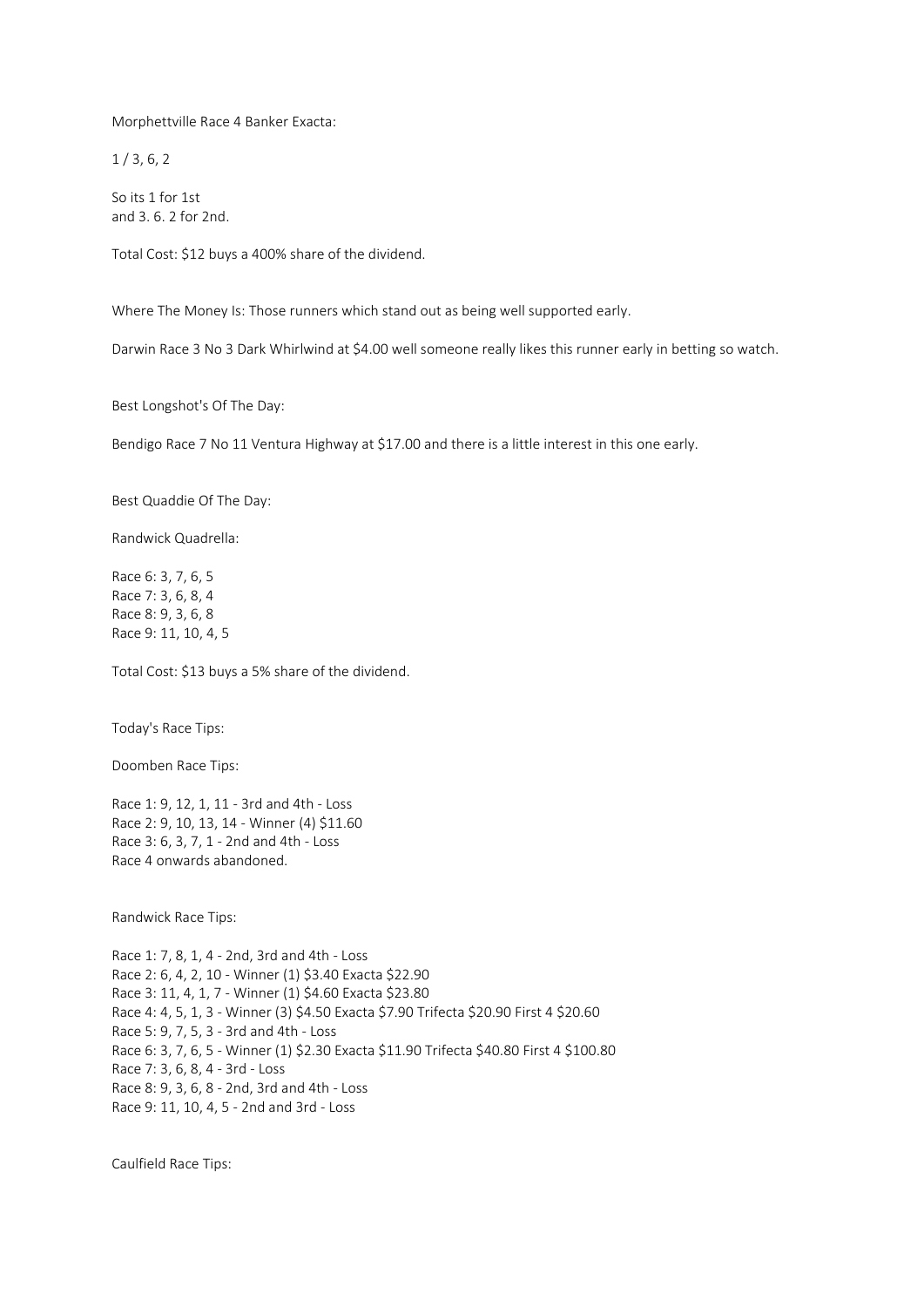Race 1: 6, 11, 10, 3 - Winner (1) \$2.30 Exacta \$9.10 Trifecta \$42.80 Race 2: 2, 3, 8, 5 - 2nd and 4th - Loss Race 3: 12, 5, 6, 4 - Winner (3) \$5.50 Race 4: 4, 1, 7, 2 - Winner (4) \$3.30 Exacta \$14.50 Trifecta \$46.00 Race 5: 8, 1, 5, 10 - Winner (4) \$5.30 Exacta \$13.00 Race 6: 6, 11, 2, 5 - Winner (4) \$9.90 Exacta \$45.90 Race 7: 10, 8, 1, 9 - Winner (2) \$3.40 Exacta \$21.90 Trifecta \$88.10 First 4 \$168.80 Race 8: 3, 11, 16, 7 - 3rd - Loss Race 9: 1. 7, 15, 13 - 3rd - Loss Race 10: 3, 1, 8, 6 - Winner (2) \$4.50

Morphettville Race Tips:

Race 1: 5, 4, 3, 2 - Winner (1) \$3.90 Exacta \$6.40 Trifecta \$9.00 First 4 \$14.80 Race 2: 1, 4, 5, 3 - Winner (4) \$5.80 Exacta \$11.10 Trifecta \$32.70 Race 3: 2, 5, 4, 1 - Winner (1) \$1.30 Exacta \$2.90 Trifecta \$4.20 First 4 \$3.00 Race 4: 1, 3, 6, 2 - Winner (1) \$1.40 Exacta \$3.70 Early Quadrella \$126.80 Race 5: 12, 2, 4, 7 - Winner (1) \$2.20 Exacta \$4.90 Trifecta \$18.70 Race 6: 7, 1, 3, 8 - Winner (1) \$3.00 Race 7: 1, 2, 3, 4 - 2nd and 3rd - Loss Race 8: 7, 2, 1, 9 - 3rd and 4th - Loss

Gold Coast Race Tips:

Race 1: 5, 1, 3, 4 - 2nd and 3rd - Loss Race 2: 2, 1, 4, 7 - Winner (1) \$2.20 Exacta \$25.80 Trifecta \$84.40 First 4 \$93.00 Race 3: 1, 6, 5, 4 - Winner (4) \$3.70 Exacta \$26.70 Trifecta \$56.10 Race 4: 13, 10, 8, 14 - Winner (4) \$7.90 Exacta \$65.50 Race 5: 13, 3, 9, 12 - Winner (4) \$6.00 Race 6: 6, 4, 5, 1 - Winner (4) \$2.70 Exacta \$6.20 Trifecta \$21.70 Race 7: 5, 8, 3, 2 - 2nd and 3rd - Loss Race 8: 4, 6, 11, 8 - Winner (3) \$9.40 Exacta \$38.10 Trifecta \$197.40

Newcastle Race Tips:

Race 1: 5, 4, 3, 7 - Winner (1) \$1.80 Exacta \$13.30 Race 2: 8, 1, 6, 4 - Winner (1) \$1.60 Exacta \$2.30 Trifecta \$23.00 First 4 \$85.60 Race 3: 2, 3, 4, 1 - Winner (1) \$1.70 Exacta \$3.70 Trifecta \$10.70 Race 4: 1, 3, 7, 4 - Winner (3) \$6.90 Exacta \$16.70 Trifecta \$38.10 Early Quadrella \$51.10 Race 5: 9, 8, 2, 7 - Winner (1) \$1.80 Race 6: 2, 4, 10, 9 - Winner (2) \$1.50 Exacta \$2.40 Race 7: 7, 2, 4, 9 - Winner (3) \$4.30 Race 8: 3, 6, 9, 5 - Winner (1) \$2.30 Exacta \$10.10 Trifecta \$20.90 First 4 \$281.00 Quadrella \$44.00

Bendigo Race Tips:

Race 1: 5, 2, 4, 1 - Winner (3) \$4.10 Exacta \$14.60 Race 2: 6, 2, 7, 1 - Winner (3) \$9.10 Exacta \$40.60 Trifecta \$142.30 First 4 \$581.80 Race 3: 4, 3, 6, 5 - Winner (4) \$3.10 Exacta \$8.00 Race 4: 5, 6, 1, 7 - Winner (3) \$5.90 Early Quadrella \$521.40 Race 5: 2, 7, 1, 6 - 2nd - Loss Race 6: 5, 7, 6, 4 - Loss Race 7: 11, 7, 10, 9 - 2nd and 4th - Loss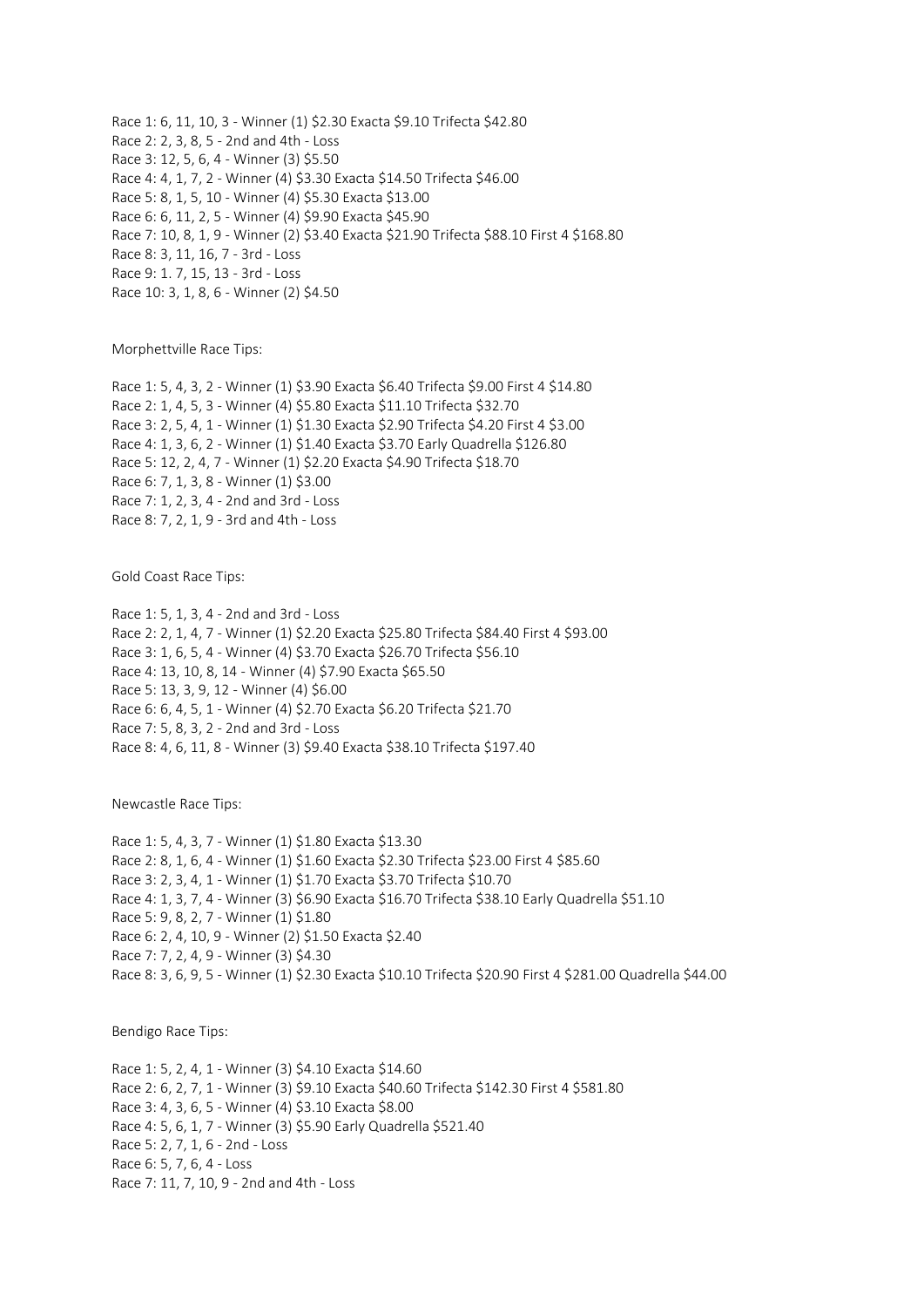Narromine Race Tips:

Race 1: 7, 5, 6, 3 - Winner (1) \$2.10 Exacta \$5.70 Race 2: 1, 4, 14, 8 - Winner (1) \$2.10 Race 3: 14, 2, 4, 5 - Winner (4) \$15.60 Race 4: 5, 8, 9, 11 - Winner (4) \$2.60 Exacta \$9.10 Race 5: 5, 8, 7, 17 - Winner (2) \$21.60 Race 6: 7, 9, 5, 14 - 4th - Loss Race 7: 2, 12, 11, 8 - 4th - Loss

Wagga Race Tips:

Race 1: 13, 14, 4, 2 - Winner (1) \$2.80 Race 2: 8, 11, 2, 6 - Winner (1) \$3.30 Race 3: 3, 13, 9, 10 - Winner (3) \$12.00 Exacta \$34.00 Trifecta \$233.50 Race 4: 7, 3, 6, 1 - 2nd and 4th - Loss Race 5: 11, 9, 4, 13 - Winner (2) \$5.50 Race 6: 6, 5, 17, 8 - 3rd - Loss Race 7: 1, 5, 7, 10 - Winner (1) \$2.30

Wodonga Race Tips:

Race 1: 3, 4, 6, 9 - Winner (1) \$4.70 Exacta \$35.50 Trifecta \$112.20 Race 2: 10, 3, 11, 6 - Winner (2) \$5.90 Race 3: 3, 2, 6, 8 - Winner (2) \$7.60 Race 4: 5, 7, 3, 2 - Winner (3) \$3.60 Race 5: 2, 1, 6, 7 - Winner (4) \$6.40 Race 6: 9, 2, 6, 8 - Winner (1) \$2.70 Exacta \$56.70 Quadrella \$2104.90

Hobart Race Tips:

Race 1: 6, 13, 4, 11 - 3rd - Loss Race 2: 2, 6, 7, 1 - 2nd - Loss Race 3: 5, 3, 6, 9 - Winner (3) \$9.20 Exacta \$75.30 Race 4: 7, 1, 4, 5 - Winner (4) \$4.00 Exacta \$18.40 Race 5: 10, 9, 6, 2 - Winner (4) \$8.90 Race 6: 2, 3, 5, 4 - 3rd - Loss Race 7: 6, 1, 2, 3 - 2nd, 3rd and 4th - Loss

Rockhampton Race Tips:

Race 1: 5, 1, 6, 3 - Winner (4) \$10.20 Race 2: 2, 4, 1, 5 - Winner (1) \$2.90 Exacta \$9.20 Trifecta \$72.40 First 4 \$96.60 Race 3: 1, 3, 7, 6 - Winner (3) \$15.40 Race 4: 5, 1, 2, 3 - Winner (2) \$4.70 Exacta \$10.10 Race 5: 3, 1, 9, 6 - Winner (3) \$16.10 Exacta \$68.80 Race 6: 1, 3, 4, 11 - Winner (1) \$1.80 Quadrella \$4092.10

Darwin Race Tips: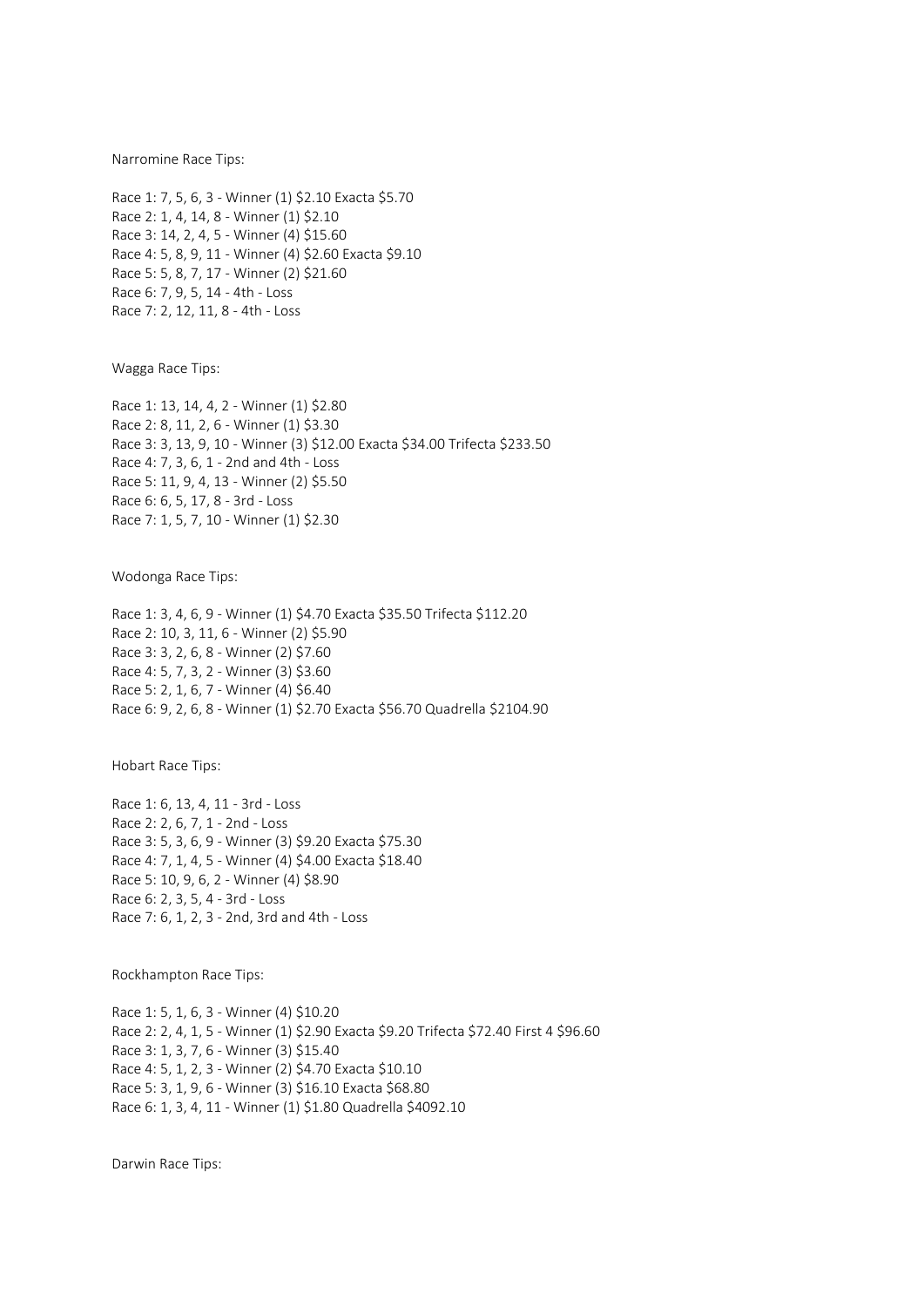Race 1: 6, 2, 5, 3 - 3rd and 4th - Loss Race 2: 2, 4, 3, 6 - 2nd and 4th - Loss Race 3: 3, 4, 6, 7 - 3rd - Loss Race 4: 6, 2, 1, 4 - Winner (4) \$4.50 Exacta \$31.00 Trifecta \$93.10 First 4 \$168.80 Race 5: 2, 6, 5, 4 - Winner (1) \$1.80 Exacta \$6.50 Trifecta \$28.10

Toowoomba Race Tips:

Race 1: 3, 1, 2, 6 - Winner (1) \$2.20 Exacta \$21.40 Trifecta \$60.00 First 4 \$142.00 Race 2: 1, 5, 7, 6 - Winner (4) \$9.90 Exacta \$128.20 Trifecta \$562.00 Race 3: 3, 5, 6, 7 - Winner (2) \$3.90 Exacta \$23.40 Trifecta \$50.10 First 4 \$88.00 Race 4: 5, 10, 3, 7 - 2nd, 3rd and 4th - Loss Race 5: 7, 8, 2, 5 Race 6: 5, 3, 2, 7 Race 7: 1, 3, 5, 2

Ascot Race Tips:

Race 1: 1, 6, 9, 3 - 3rd - Loss Race 2: 1, 4, 3, 5 - Winner (3) \$8.20 Exacta \$29.40 Trifecta \$70.20 Race 3: 5, 9, 2, 7 - Winner (1) \$3.60 Exacta \$6.70 Race 4: 2, 1, 4, 5 - Winner (1) \$2.30 Exacta \$8.20 Trifecta \$28.60 Race 5: 7, 11, 4, 3 - Winner (2) \$2.90 Race 6: 3, 1, 10, 7 - Winner (3) \$3.80 Race 7: 8, 4, 11, 12 - Winner (4) \$7.00 Race 8: 10, 4, 9, 1 - 4th - Loss

Saturdays October 14th 2017 Horse Racing Tips:

The results are in...

Saturday The Final Statistics.

- 1. Top Selection strike rate at 28% out of 100 races.
- 2. Top 2 Selections strike rate at 38% out of 100 races.
- + Total Top 2 Selection winners = 38 out of 100 races.
- 3. Exacta strike rate at 34% out of 100 races.
- + Total Exacta winners = 34 out of 100 races.

Dividends:

- + Best Top Selection win dividend: \$6.00
- + Best Top 2 Selection win dividend: \$6.90
- + Best tipped Exacta dividend: \$48.20
- + Best tipped Trifecta dividend: \$627.70
- + Best tipped First 4 dividend: \$211.00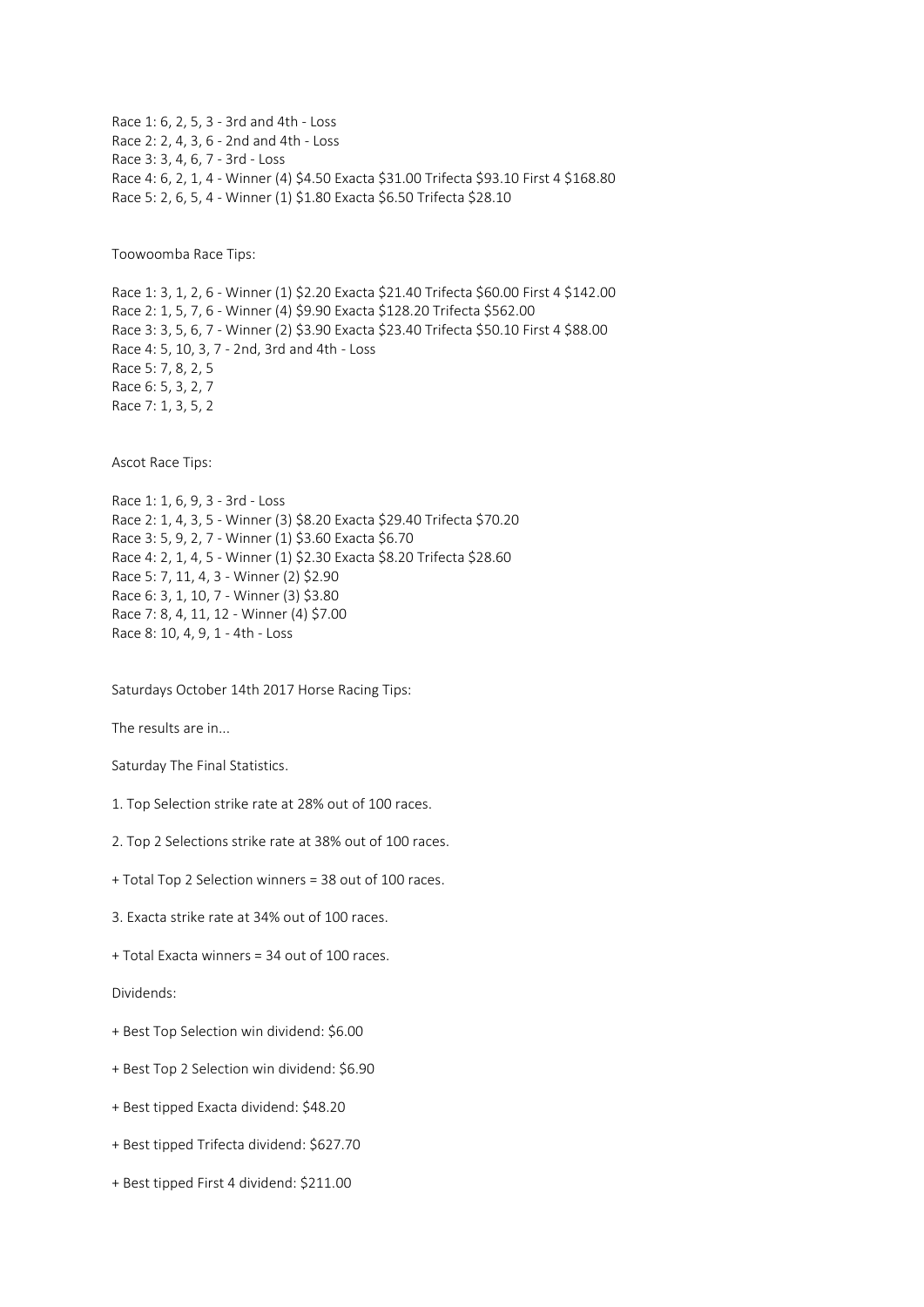## + Best tipped Quadrella dividend: \$329.50

The Day In Summary: So let's have a look at the numbers for this Saturdays racing with 100 races covered. For the Exotics there were 34 Exacta's in total which is a strike rate of 34% with the biggest one paying out at \$48.20 with the best tipped Trifecta paying out at \$627.70 and the best tipped First 4 paid out at \$211.00. For Win Bets the best priced Top Selection winner was at \$6.00 with the strike rate for the Top Selection sitting at 28% (there were 28 Top Selection winners out of the 100 races run) with the strike rate for the Top 2 Selections sitting at 38% of all races run (there were 38 Top 2 Selection winners out of the 100 races run). With Quadrella's the best today paid out at \$329.50. And so that wraps up this Saturdays racing on what was a rough an tumble kind of day.

Special Suggested Bets Of The Day:

Randwick Race 1 Banker Exacta:

12 / 5, 3, 13

So its 12 for 1st and 5, 3, 13 for 2nd.

Total Cost: \$12 buys a 400% share of the dividend.

Result - A win and paid out at \$70.40 for 400%

Where The Money Is: Those runners which stand out as being well supported early.

Randwick Race 5 No 8 Oklahoma Girl at \$6.00 and there is a bit of a strong move with this one early against the even money favorite in the race so might be worth keeping a little safe.

Doomben Race 9 No 11 Time To Torque at \$8.50 and this is another one today which is attracting a good deal of support early.

Result - Finished 1st

Best Longshot's Of The Day:

Nothing to report today.

Best Quaddie Of The Day:

Randwick Quadrella:

Race 7: 12, 3, 1, 7 Race 8: 1, 10, 2, 9 Race 9: 1, 6, 4, 7 Race 10: 8, 6, 10, 7

Total Cost: \$12 buys a 5% share of the dividend.

Today's Race Tips: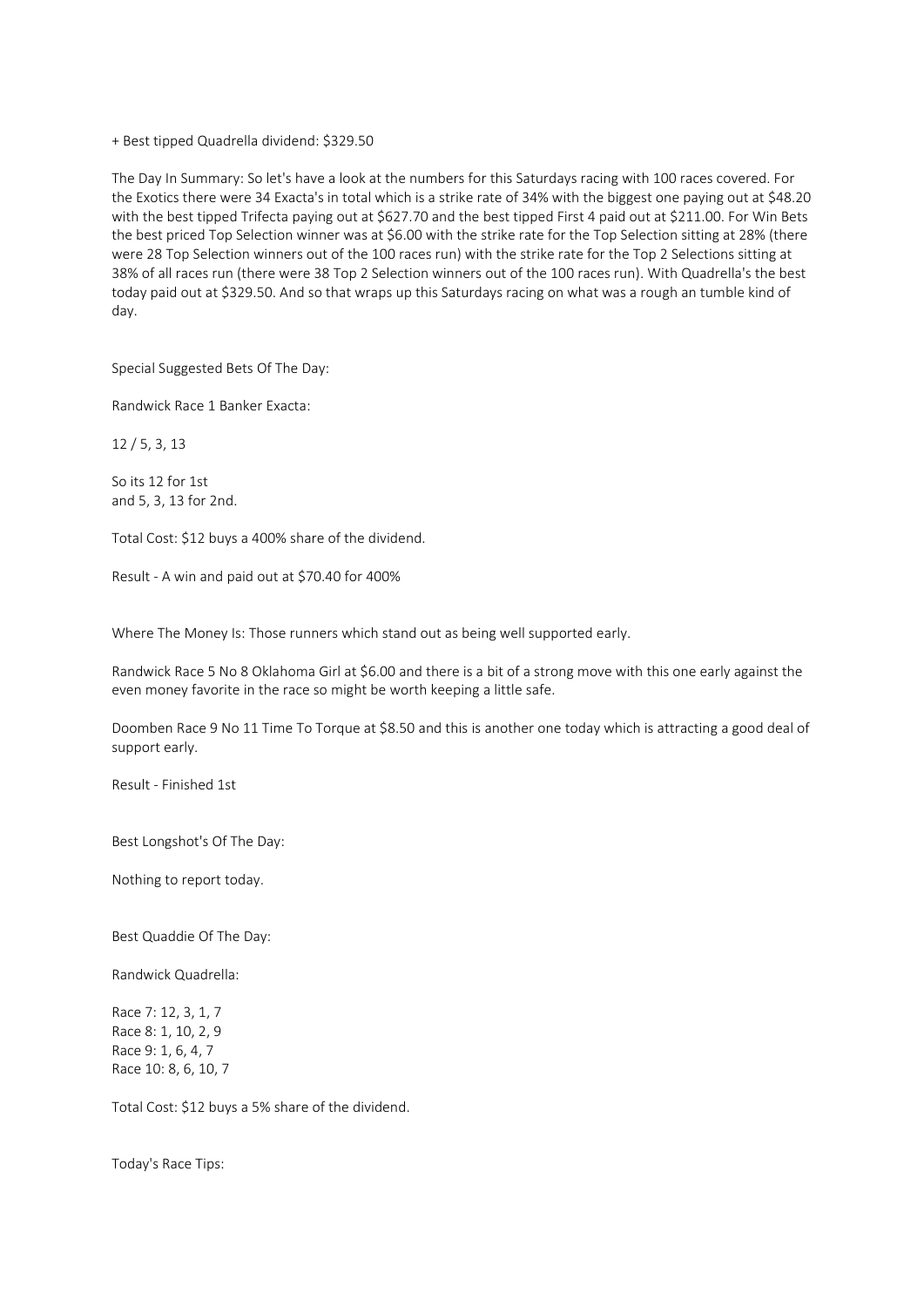Doomben Race Tips:

Race 1: 1, 2, 8, 10 - Winner (1) \$2.00 Exacta \$2.50 Trifecta \$7.60 Race 2: 4, 5, 1, 9 - Winner (1) \$3.70 Exacta \$10.30 Trifecta \$40.20 Race 3: 10, 8, 4, 9 - Winner (3) \$2.70 Exacta \$8.70 Trifecta \$29.30 Race 4: 10, 11, 4, 14 - Winner (4) \$4.10 Exacta \$17.60 Race 5: 2, 10, 5, 14 - Winner (4) \$6.00 Early Quadrella \$329.50 Race 6: 9, 7, 10, 14 - 2nd and 4th - Loss Race 7: 1, 9, 3, 6 - 2nd - Loss Race 8: 4, 11, 5, 1 - Winner (4) \$9.90 Exacta \$39.10 Race 9: 11, 14, 13, 9 - Winner (1) \$6.00 Exacta \$15.20

Randwick Race Tips:

Race 1: 12, 5, 3, 13 - Winner (1) \$1.60 Exacta \$17.60 Race 2: 2, 8, 7, 1 - Winner (3) \$4.90 Exacta \$19.40 Race 3: 1, 7, 8, 4 - 3rd and 4th - Loss Race 4: 8, 11, 6, 9 - Winner (3) \$10.30 Exacta \$44.00 Race 5: 8, 11, 10, 6 - Winner (2) \$2.40 Race 6: 2, 4, 1, 3 - Winner (1) \$1.90 Race 7: 12, 3, 1, 7 - Winner (1) \$2.30 Exacta \$13.30 Trifecta \$93.80 Race 8: 1, 10, 2, 9 - 2nd and 4th - Loss Race 9: 1, 6, 4, 7 - 2nd, 3rd and 4th - Loss Race 10: 8, 6, 10, 7 - Loss

Caulfield Race Tips:

Race 1: 12, 9, 5, 7 - Winner (1) \$4.80 Exacta \$29.10 Trifecta \$135.60 Race 2: 3, 2, 9, 13 - 3rd and 4th - Loss Race 3: 1, 3, 2, 8 - 2nd and 4th - Loss Race 4: 5, 8, 2, 3 - 3rd and 4th - Loss Race 5: 2, 13, 5, 8 - 2nd - Loss Race 6: 2, 1, 6, 3 - 2nd and 3rd - Loss Race 7: 11, 1, 6, 2 - Winner (4) \$4.80 Race 8: 6, 16, 11, 7 - 2nd, 3rd and 4th - Loss Race 9: 9, 4, 1, 15 - Winner (3) \$10.30 Race 10: 9, 11, 2, 6 - Winner (2) \$4.80

Morphettville Race Tips:

Race 1: 3, 2, 4, 1 - Winner (1) \$1.70 Exacta \$18.90 Trifecta \$70.20 First 4 \$87.00 Race 2: 5, 3, 9, 6 - Winner (2) \$3.10 Exacta \$5.10 Race 3: 10, 3, 1, 8 - Winner (3) \$3.00 Exacta \$14.20 Trifecta \$68.10 Race 4: 8, 7, 3, 9 - 2nd and 3rd - Loss Race 5: 1, 13, 11, 4 - Winner (2) \$3.70 Exacta \$15.60 Race 6: 4, 5, 10, 6 - Winner (1) \$1.70 Exacta \$9.90 Race 7: 1, 3, 2, 5 - Winner (4) \$3.90 Exacta \$11.00 Trifecta \$44.60 Race 8: 8, 4, 12, 3 - Winner (2) \$3.20 Quadrella \$184.60

Gold Coast Race Tips:

Race 1: 3, 9, 7, 5 - Winner (3) \$11.60 Race 2: 8, 3, 4, 5 - Winner (1) \$2.60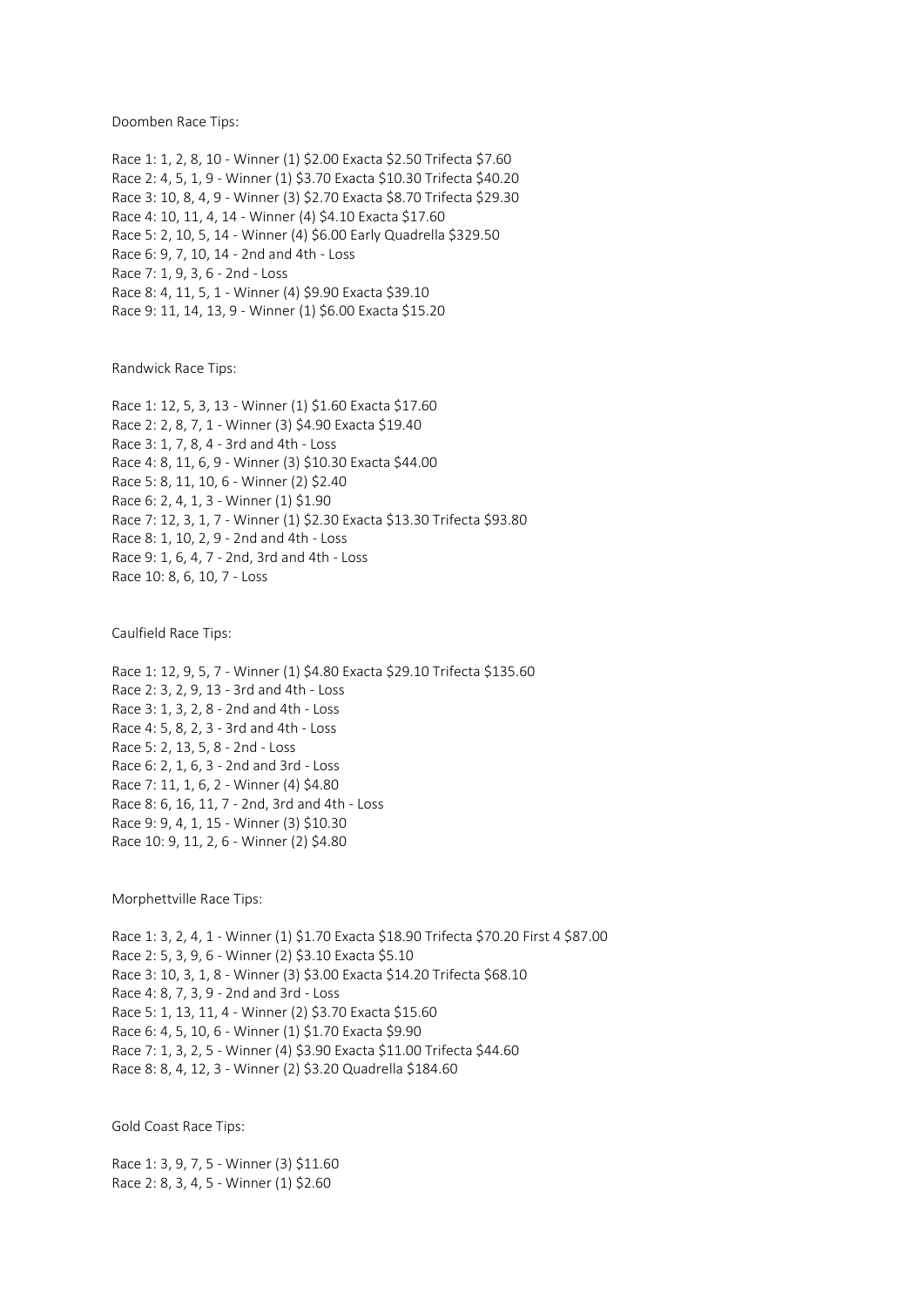Race 3: 3, 8, 7, 1 - Winner (3) \$4.80 Race 4: 7, 11, 5, 9 - Winner (2) \$2.30 Race 5: 3, 4, 2, 9 - Winner (3) \$5.10 Exacta \$48.20 Race 6: 9, 10, 1, 5 - 2nd and 4th - Loss Race 7: 2, 6, 11, 4 - 2nd and 3rd - Loss Race 8: 2, 4, 1, 8 - Winner (3) \$2.80

Kembla Grange Race Tips:

Race 1: 1, 3, 4, 2 - Winner (1) \$1.40 Exacta \$2.00 Trifecta \$2.50 First 4 \$2.60 Race 2: 2, 3, 1 - Winner (3) \$2.40 Exacta \$5.40 Trifecta \$2.10 Race 3: 1, 5, 6, 4 - Winner (4) \$7.00 Exacta \$20.50 Trifecta \$39.10 Race 4: 5, 4, 3, 2 - Winner (4) \$8.40 Exacta \$19.80 Trifecta \$55.70 First 4 \$211.00 Early Quadrella \$93.90 Race 5: 6, 5, 9, 8 - Winner (1) \$3.70 Race 6: 2, 6, 7, 8 - Winner (3) \$3.40 Exacta \$9.00 Trifecta \$79.50 Race 7: 2, 12, 9, 5 - Loss

Pakenham Race Tips:

Race 1: 3, 2, 7, 9 - Winner (4) \$8.50 Exacta \$30.40 Race 2: 16, 2, 9, 15 - 2nd and 3rd - Loss Race 3: 13, 15, 5, 11 - Winner (1) \$2.00 Race 4: 6, 8, 2, 3 - Winner (1) \$2.60 Exacta \$16.40 Race 5: 5, 9, 3, 13 - Winner (3) \$3.50 Exacta \$25.00 Tirfecta \$627.70 Race 6: 4, 12, 13, 10 - 2nd - Loss Race 7: 14, 6, 2, 13 - Winner (1) \$4.80 Exacta \$19.50

Forbes Race Tips:

Race 1: 1, 9, 6, 5 - Winner (2) \$3.20 Race 2: 2, 1, 4, 11 - Loss Race 3: 5, 6, 1, 3 - Winner (1) \$2.50 Exacta \$5.70 Race 4: 5, 9, 4, 7 - 2nd and 3rd - Loss Race 5: 4, 3, 6, 1 - Winner (3) \$6.60 Race 6: 11, 14, 5, 13 - 4th - Loss

Warwick Race Tips:

Race 1: 1, 7, 4, 2 - Winner (1) \$1.30 Exacta \$3.70 Trifecta \$13.30 Race 2: 6, 9, 4, 5 - Winner (2) \$6.90 Race 3: 13, 3, 11, 7 - Winner (3) \$16.80 Race 4: 7, 10, 4, 13 - Winner (4) \$5.70 Race 5: 5, 3, 13, 10 - 2nd - Loss Race 6: 1, 2, 7, 9 - Loss Race 7: 5, 1, 3, 6 - Winner (2) \$3.00 Race 8: 3, 9, 17, 13 - Winner (2) \$4.80

Albury Race Tips:

Race 1: 7, 6, 4, 11 - Winner (1) \$2.60 Race 2: 6, 2, 12, 14 - 2nd, 3rd and 4th - Loss Race 3: 7, 3, 2, 6 - Winner (3) \$5.00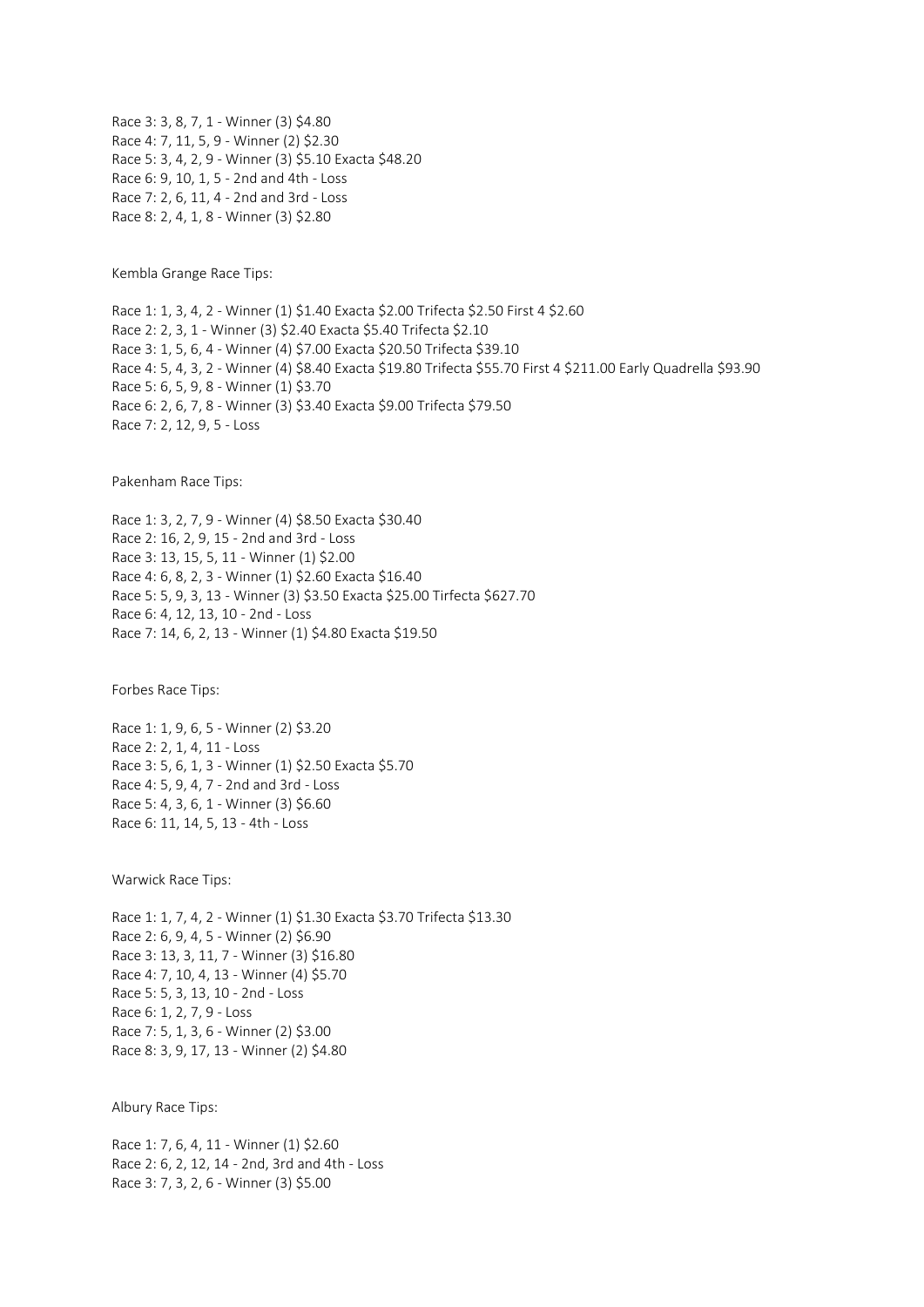Race 4: 9, 5, 11, 1 - 2nd and 3rd - Loss Race 5: 1, 7, 3, 5 - Winner (4) \$3.70 Race 6: 5, 11, 8, 10 - Loss Race 7: 1, 4, 8, 3 - 2nd - Loss

Manangatang Race Tips:

Race 1: 2, 6, 9, 10 - Winner (1) \$3.20 Race 2: 2, 1, 4, 5 - Winner (1) \$2.90 Race 3: 2, 10, 7, 3 - Winner (1) \$4.10 Exacta \$23.10 Trifecta \$90.90 Race 4: 3, 4, 2, 8 - Winner (1) \$2.20 Exacta \$10.20 Trifecta \$26.50 Early Quadrella \$173.40 Race 5: 5, 2, 1, 4 - 2nd and 4th - Loss Race 6: 1, 2, 5, 6 - Winner (1) \$5.10 Race 7: 2, 4, 6, 5 - Winner (1) \$4.40

Alice Springs Race Tips:

Race 1: 2, 4, 8, 7 - Winner (3) \$6.20 Race 2: 2, 1, 4, 5 - Winner (1) \$1.80 Exacta \$4.20 Trifecta \$3.90 First 4 \$3.00 Race 3: 1, 4, 2, 6 - Winner (3) \$4.20 Exacta \$3.60 Trifecta \$25.20 Race 4: 6, 4, 2, 5 - Winner (4) \$2.10 Race 5: 3, 4, 1, 5 - 2nd, 3rd and 4th - Loss

Bunbury Race Tips:

Race 1: 16. 4, 3, 8 - Winner (4) \$7.60 Race 2: 1, 6, 9, 7 - Winner (1) \$4.20 Exacta \$9.40 Trifecta \$74.00 Race 3: 9, 2, 5, 3 - Winner (1) \$2.70 Race 4: 9, 6, 3, 4 - 2nd and 3rd - Loss Race 5: 3, 11, 15, 12 - Winner (3) \$5.50 Race 6: 10, 6, 1, 8 - Winner (3) \$15.40 Race 7: 9, 2, 3, 7 - 2nd - Loss Race 8: 11, 2, 6, 9 - Winner (1) \$2.00

Saturdays October 7th 2017 Horse Racing Tips:

The results are in...

Saturday The Final Statistics.

1. Top Selection strike rate at 38% out of 101 races.

2. Top 2 Selections strike rate at 54% out of 101 races.

3. Exacta strike rate at 45% out of 101 races.

+ Best Top Selection win dividend: \$7.30

+ Best tipped Exacta dividend: \$68.30

+ Best Trifecta dividend: \$257.90

+ Best First 4 dividend: \$543.00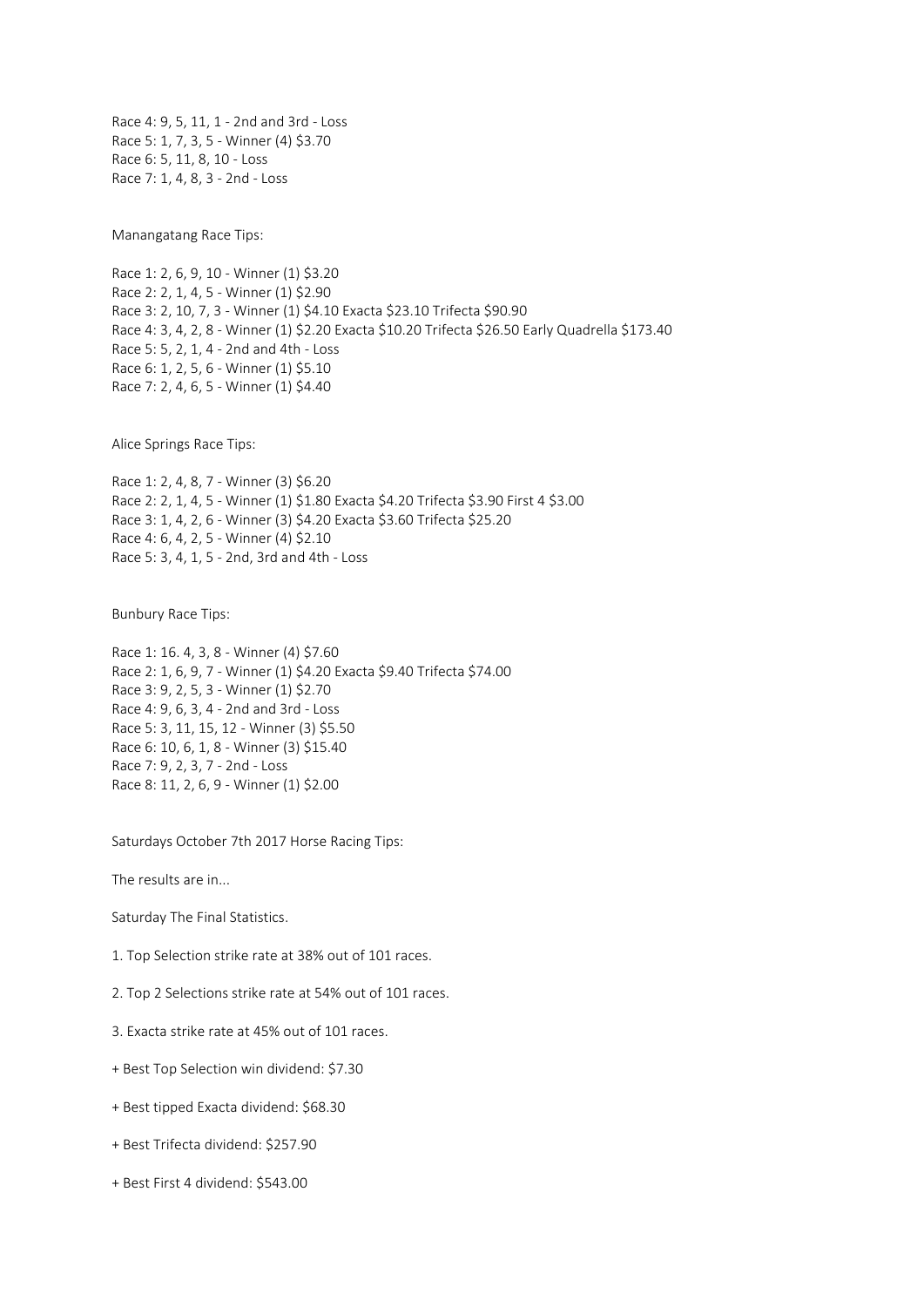+ Best Quadrella dividend: \$429.00

The Day In Summary: So let's have a look at the numbers for this Saturdays racing with 101 races covered. For the Exotics there were 45 Exacta's in total which is a strike rate of 45% with the biggest one paying out at \$68.30 with the best tipped Trifecta paying out at \$257.90 and the best tipped First 4 paid out at \$543.00. For Win Bets the best priced Top Selection winner was at \$7.30 with the strike rate for the Top Selection sitting at 38% with the strike rate for the Top 2 Selections sitting at 54% of all races run. With Quadrella's the best today paid out at \$429.00. And that wraps up this Saturdays racing on what proved to be a somewhat interesting and intriguing day.

Special Suggested Bet Of The Day:

Morphettville Race 1 Banker Exacta:

 $1/5, 6, 2$ 

So its 1 for 1st and 5, 6, 2 for 2nd.

Total Cost: \$12 buys a 400% share of the dividend.

Where The Money Is: Those runners which stand out as being well supported early.

Morphettville Race 8 No 5 Wasabi Bob at \$6.00 and there is a good deal of support for this one early so might be worth noticing.

Gold Coast Race 10 No 7 Hi I'm Back at \$7.00 and this is another one with some good support early today.

Best Longshot's Of The Day:

Mackay Race 7 No 4 Under The Weather at \$16.00 and there is good money around for this one early.

Best Quaddie Of The Day:

Flemington Quadrella:

Race 6: 4, 12, 3, 8 Race 7: 1, 4, 3, 11 Race 8: 16, 9, 10, 7 Race 9: 4, 8, 11, 12

Total Cost: \$13 buys a 5% share of the dividend.

Today's Race Tips:

Gold Coast Race Tips:

Race 1: 3, 4, 2, 6 - Winner (4) \$18.10 Exacta \$31.50 Trifecta \$83.40 Race 2: 3, 10, 2, 4 - Winner (2) \$3.50 Race 3: 12, 3, 13, 2 - Winner (1) \$2.00 Exacta \$16.30 Race 4: 2, 4, 1, 3 - Winner (2) \$6.80 Exacta \$11.00 Trifecta \$48.40 First 4 \$101.20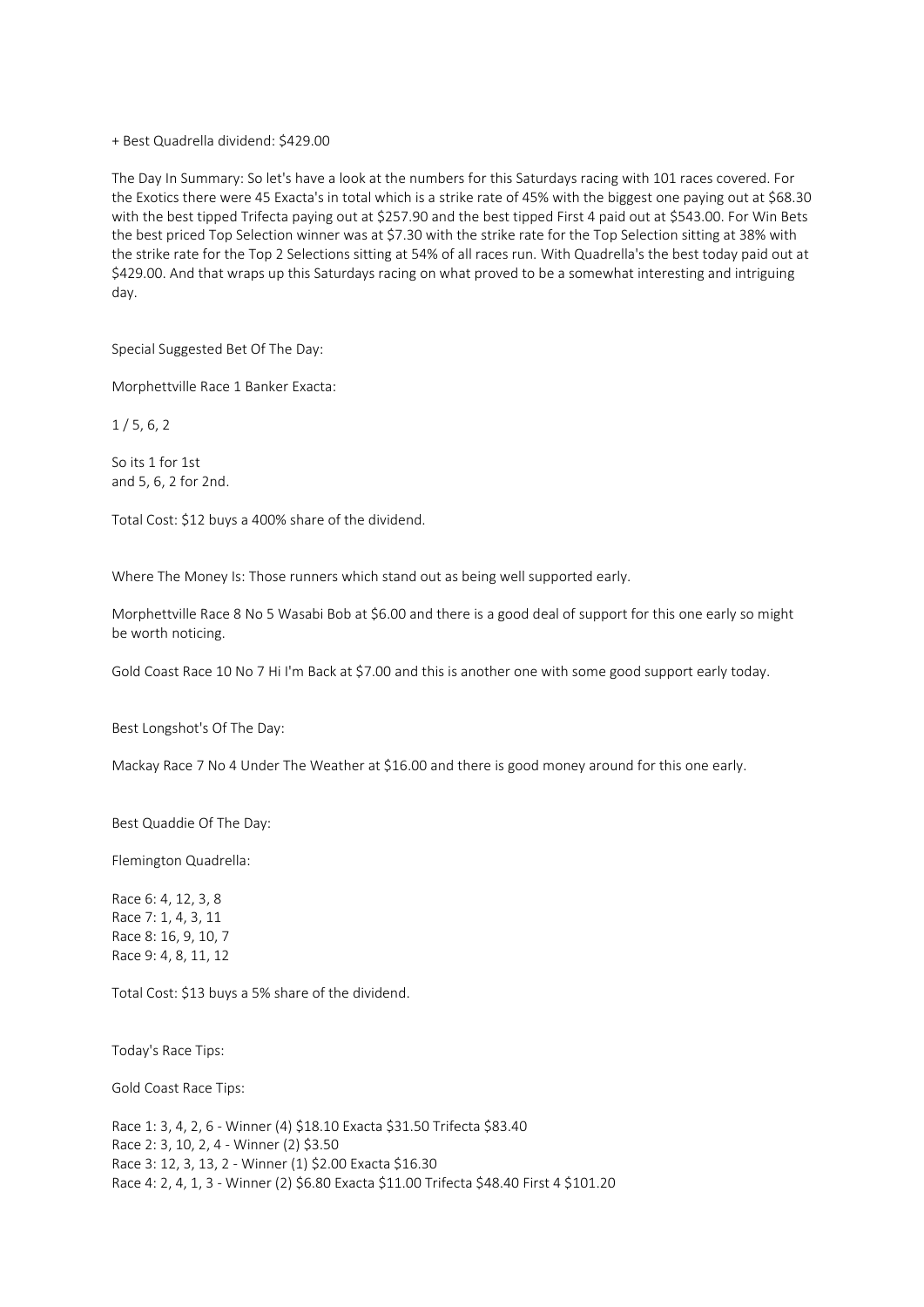Race 5: 2, 9, 5, 4 - 2nd, 3rd and 4th - Loss Race 6: 3, 8, 2, 10 - Winner (1) \$4.40 Exacta \$11.70 Trifecta \$91.70 Race 7: 10, 4, 11, 5 - 3rd - Loss Race 8: 13, 15, 12, 10 - Winner (3) \$7.40 Exacta \$29.70 Race 9: 6, 14, 8, 9 - 2nd - Loss Race 10: 7, 3, 11, 12 - Winner (3) \$9.70 Exacta \$58.10

Randwick Race Tips:

Race 1: 2, 6, 7, 4 - 2nd and 3rd - Loss Race 2: 4, 2, 3 - Winner (2) \$2.90 Exacta \$4.90 Trifecta \$4.30 Race 3: 3, 1, 6, 5 - Winner (1) \$2.60 Exacta \$8.50 Trifecta \$24.50 First 4 \$74.80 Race 4: 4, 3, 10, 7 - Winner (4) \$12.40 Exacta \$46.50 Trifecta \$257.90 Race 5: 9, 1, 8, 2 - Winner (1) \$1.90 Exacta \$17.10 Early Quadrella \$429.00 Race 6: 3, 1, 5, 2 - Winner (1) \$2.30 Exacta \$6.40 Trifecta \$19.50 Race 7: 1, 4, 3, 2 - Winner (1) \$2.90 Exacta \$10.60 Race 8: 2, 4, 1, 6 - Winner (1) \$2.60 Exacta \$6.20 Trifecta \$97.90 Race 9: 10, 12, 4, 3 - 2nd, 3rd and 4th - Loss

Flemington Race Tips:

Race 1: 11, 3, 9, 5 - Winner (3) \$5.00 Race 2: 7, 10, 6, 2 - 3rd - Loss Race 3: 6, 3, 9, 11 - Winner (3) \$7.50 Race 4: 4, 7, 1, 6 - 4th - Loss Race 5: 2, 1, 6, 4 - Winner (1) \$1.20 Race 6: 4, 12, 3, 8 - Winner (2) \$12.60 Race 7: 1, 4, 3, 11 - Winner (2) \$4.60 Race 8: 16, 9, 10, 7 - 4th - Loss Race 9: 4, 8, 11, 12 - 2nd - Loss

Morphettville Race Tips:

Race 1: 1, 5, 6, 2 - Winner (1) \$1.60 Exacta \$5.70 Trifecta \$21.00 Race 2: 3, 7, 2, 1 - Winner (1) \$2.10 Exacta \$5.40 Trifecta \$13.10 Race 3: 9, 2, 4, 6 - 2nd, 3rd and 4th - Loss Race 4: 5, 8, 3, 7 - 2nd and 3rd - Loss Race 5: 2, 9, 8, 5 - Winner (2) \$2.80 Race 6: 2, 1, 3, 8 - Winner (1) \$2.30 Exacta \$6.30 Trifecta \$23.00 First 4 \$48.80 Race 7: 4, 2, 3, 9 - Winner (2) \$1.70 Exacta \$6.20 Race 8: 5, 10, 3, 12 - 3rd - Loss

Mackay Race Tips:

Race 1: 1, 8, 2, 6 - 4th - Loss Race 2: 2, 7, 8, 3 - Winner (2) \$3.60 Race 3: 8, 10, 2, 7 - 3rd - Loss Race 4: 2, 1, 6, 4 - 2nd, 3rd and 4th - Loss Race 5: 5, 1, 2, 8 - Winner (1) \$5.00 Exacta \$35.70 Race 6: 2, 5, 3, 8 - Winner (1) \$1.80 Race 7: 4, 7, 5, 9 - 4th -Loss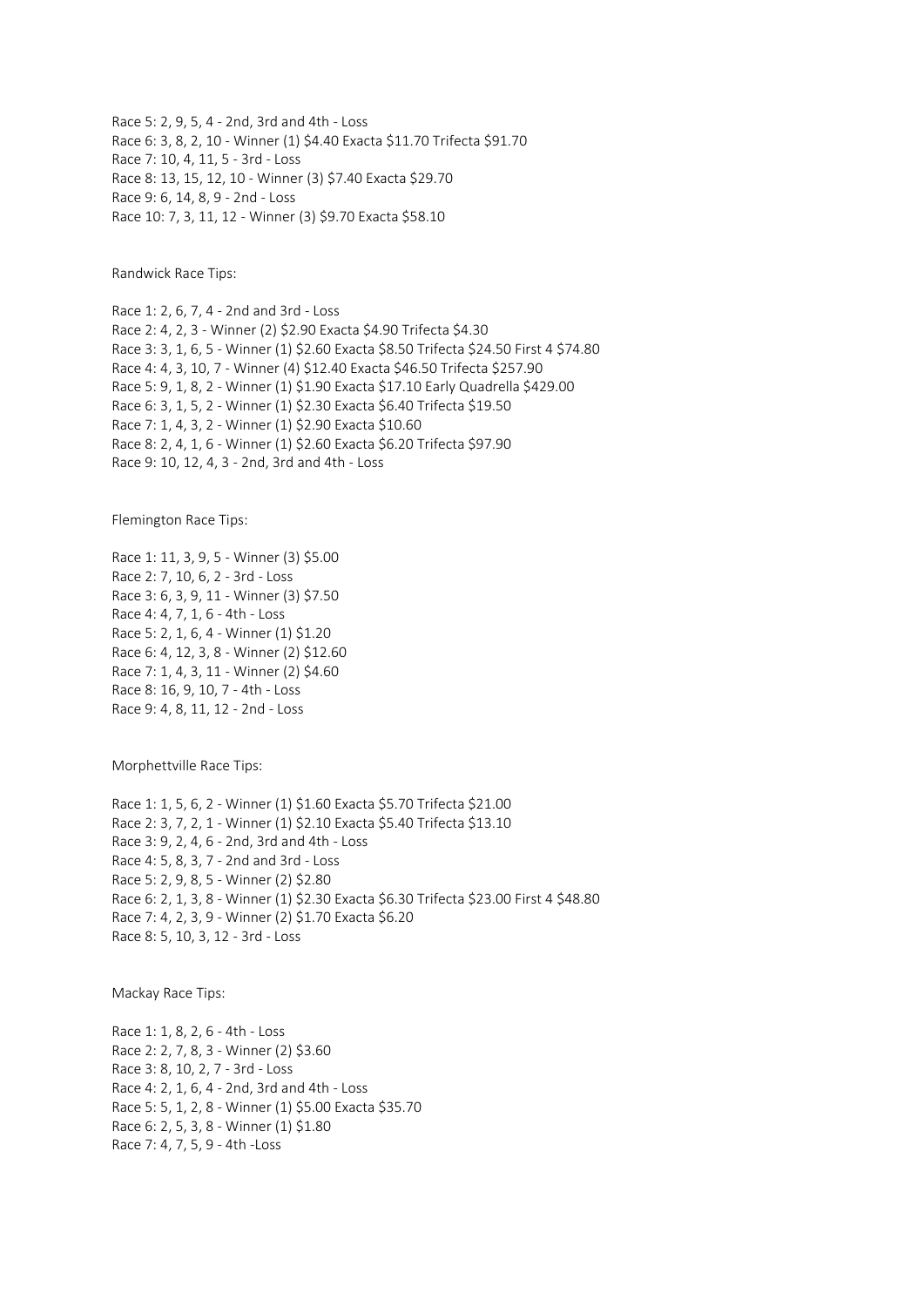Newcastle Race Tips:

Race 1: 2, 6, 5, 3 - Winner (1) \$1.80 Exacta \$15.90 Trifecta \$101.70 First 4 \$248.80 Race 2: 1, 8, 4, 3 - Winner (1) \$3.10 Exacta \$9.10 Race 3: 2, 6, 4, 5 - Winner (2) \$4.50 Exacta \$8.80 Race 4: 5, 7, 4, 3 - Winner (1) \$5.50 Early Quadrella \$224.60 Race 5: 7, 6, 4, 8 - Winner (3) \$2.30 Race 6: 5, 7, 4, 1 - Winner (1) \$3.60 Exacta \$14.40 Race 7: 7, 3, 5, 2 - 2nd and 3rd - Loss Race 8: 1, 2, 6, 4 - 4th - Loss

Murtoa Race Tips:

Race 1: 10, 11, 7, 5 - Winner (2) \$7.40 Race 2: 6, 9, 7, 4 - Winner (3) \$4.10 Exacta \$63.80 Trifecta \$221.30 First 4 \$543.00 Race 3: 10, 9, 1, 4 - 2nd and 4th - Loss Race 4: 4, 2, 7, 5 - Winner (2) \$2.30 Exacta \$6.60 Trifecta \$16.40 Race 5: 10, 5, 4, 3 - Winner (1) \$1.90 Race 6: 2, 6, 3, 5 - Winner (4) \$7.30 Exacta \$54.20 Trifecta \$183.90 Race 7: 10, 8, 11, 6 - 3rd - Loss Race 8: 3, 6, 5, 12 - Winner (1) \$7.30

Pt Macquarie Race Tips:

Race 1: 6, 12, 3, 9 - 2nd, 3rd and 4th - Loss Race 2: 11, 9, 2, 6 - Winner (1) \$1.90 Exacta \$8.80 Trifecta \$40.80 Race 3: 4, 3, 9, 5 - 2nd and 3rd - Loss Race 4: 6, 1, 4, 11 - Winner (1) \$1.60 Race 5: 2, 1, 5, 9 - Winner (1) \$3.50 Race 6: 9, 6, 8, 7 - Winner (3) \$5.00 Exacta \$13.00 Race 7: 8, 1, 7, 5 - 2nd and 4th - Loss Race 8: 6, 3, 5, 9 - Winner (1) \$2.20 Exacta \$18.80 Trifecta \$52.50

Gunnedah Race Tips:

Race 1: 3, 2, 10, 5 - Winner (1) \$3.00 Race 2: 1, 3, 2, 5 - Winner (1) \$1.60 Exacta \$11.30 Race 3: 8, 3, 5, 12 - Winner (2) \$2.90 Exacta \$23.40 Race 4: 2, 3, 5, 10 - 3rd and 4th - Loss Race 5: 4, 6, 1, 5 - Winner (2) \$2.70 Exacta \$9.40 Race 6: 3, 1, 2, 7 - Winner (4) \$6.10

Gunbower Race Tips:

Race 1: 3, 2, 10, 7 - Winner (1) \$1.70 Exacta \$4.80 Race 2: 3, 9, 11, 8 - Winner (1) \$4.00 Exacta \$11.60 Trifecta \$43.70 Race 3: 3, 2, 11, 4 - 2nd and 3rd - Loss Race 4: 2, 8, 10, 7 - Loss Race 5: 4, 7, 5, 9 - 3rd and 4th - Loss Race 6: 3, 4, 2, 5 - Winner (1) \$2.00 Race 7: 6, 3, 4, 2 - Winner (3) \$7.40 Exacta \$25.80 Race 8: 10, 3, 7, 5 - Winner (2) \$4.70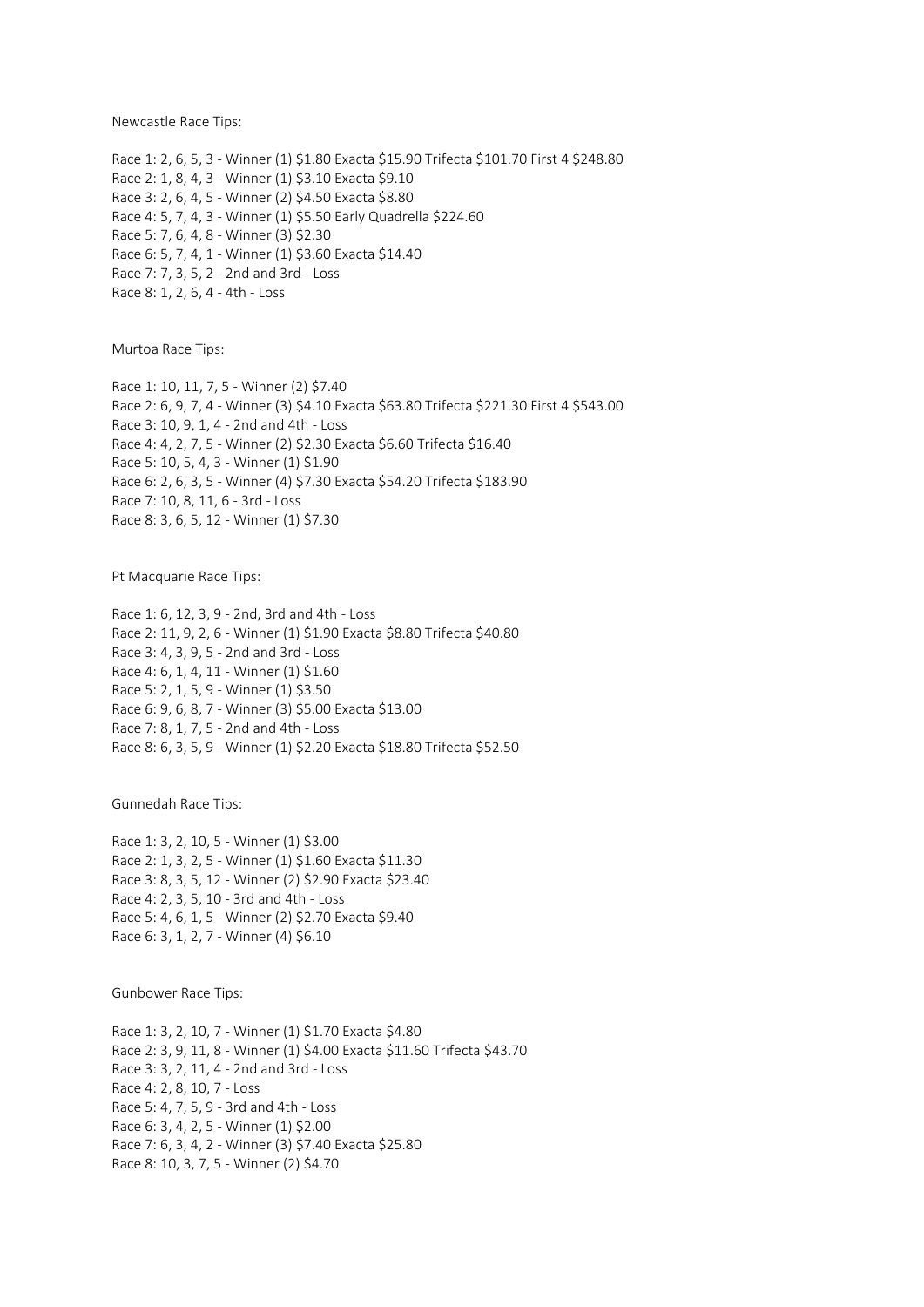Darwin Race Tips:

Race 1: 4, 2, 6, 5 - Winner (1) \$1.80 Exacta \$7.10 Trifecta \$40.30 Race 2: 3, 6, 1, 8 - Winner (3) \$11.70 Race 3: 6, 3, 9, 2 - Winner (4) \$9.90 Exacta \$68.30 Race 4: 7, 9, 3, 5 - Winner (3) \$8.90 Exacta \$30.70 Trifecta \$156.80 Race 5: 1, 2, 4, 9 - 3rd - Loss

Toowoomba Race Tips:

Race 1: 6, 1, 9, 8 - Winner (1) \$2.10 Exacta \$6.40 Trifecta \$40.10 Race 2: 1, 8, 2, 3 - Winner (1) \$2.80 Exacta \$23.60 Trifecta \$41.50 Race 3: 9, 12, 2, 11 - Winner (2) \$2.70 Exacta \$10.90 Race 4: 3, 11, 9, 4 - Winner (1) \$1.30 Exacta \$6.20 Trifecta \$15.80 Race 5: 1, 3, 14, 10 - Winner (1) \$1.80 Race 6: 2, 1, 6, 8 - Winner (1) \$1.60 Race 7: 4, 1, 2, 3 - Winner (1) \$3.40 Exacta \$12.30 Quadrella \$13.10

Belmont Race Tips:

Race 1: 1, 2, 11, 3 - 4th - Loss Race 2: 1, 2, 6, 3 - Winner (2) \$3.40 Exacta \$25.00 Trifecta \$88.00 Race 3: 3, 4, 7, 6 - Winner (3) \$2.60 Race 4: 4, 1, 2, 10 - Winner (1) \$6.60 Race 5: 1, 6, 5, 2 - 2nd and 3rd - Loss Race 6: 2, 7, 6, 4 - Winner (2) \$1.90 Exacta \$16.40 Race 7: 3, 8, 2, 12 - Winner (1) \$3.40 Exacta \$28.20 Trifecta \$96.40 First 4 \$526.80 Race 8: 7, 5, 11, 2 - Winner (4) \$3.20

Saturdays September 30th 2017 Horse Racing Tips:

The results are in...

Saturday The Final Statistics.

- 1. Top Selection strike rate at 25% out of 65 races.
- 2. Top 2 Selections strike rate at 45% out of 65 races.
- 3. Exacta strike rate at 32% out of 65 races.
- + Best Top Selection win dividend: \$7.10
- + Best tipped Exacta dividend: \$121.60
- + Best Trifecta dividend: \$832.40
- + Best First 4 dividend: \$1088.40
- + Best Quadrella dividend: n/a

The Day In Summary: So let's have a look at the numbers for this Saturdays racing with 65 races covered. For the Exotics there were 21 Exacta's in total which is a strike rate of 32% with the biggest one paying out at \$121.60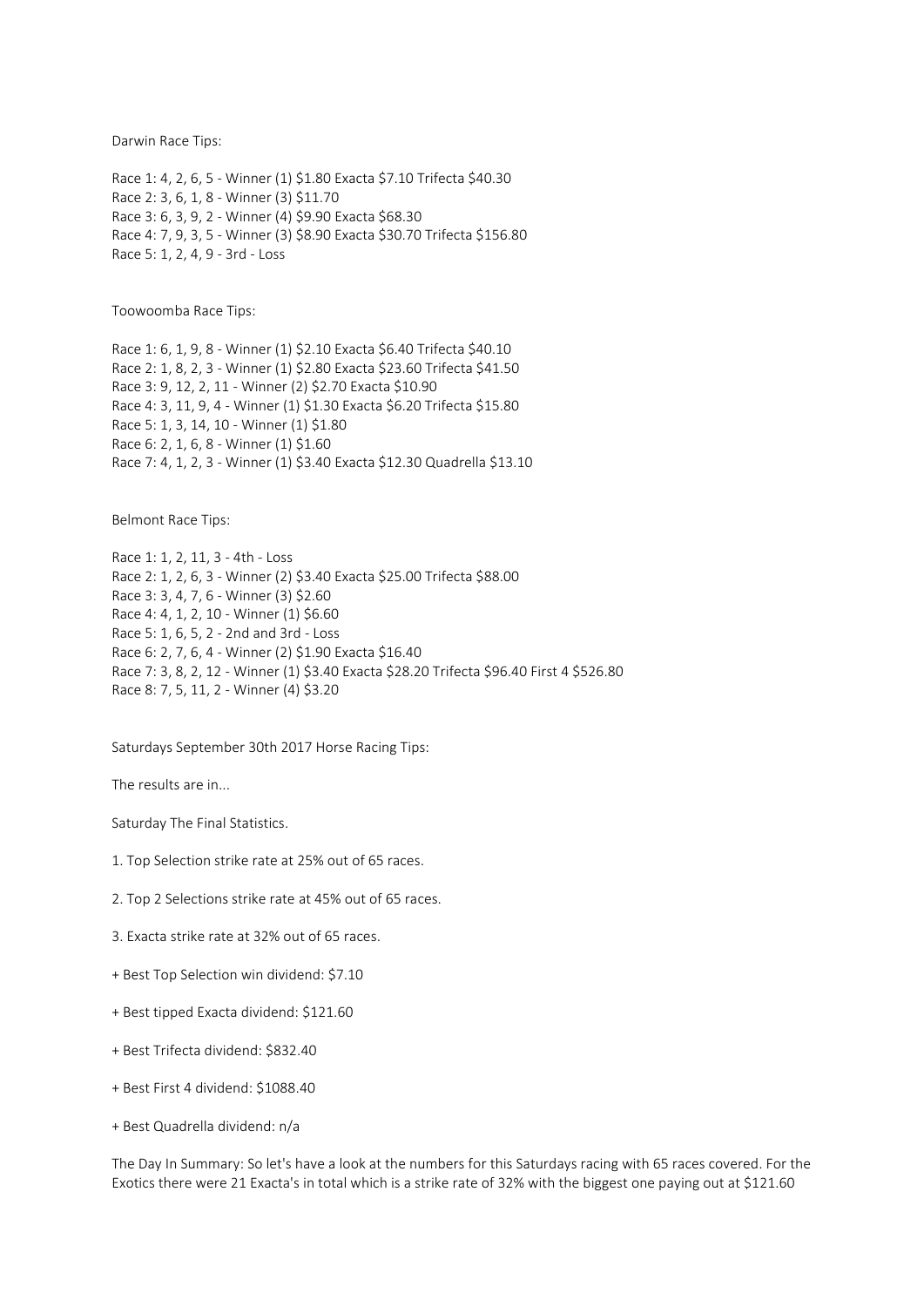with the best tipped Trifecta paying out at \$832.40 and the best tipped First 4 paid out at \$1088.40. For Win Bets the best priced Top Selection winner was at \$7.10 with the strike rate for the Top Selection sitting at 25% with the strike rate for the Top 2 Selections siting at 45% of all races run. With Quadrella's none were successfully selected today. And so that wraps up this Saturdays racing on the AFL grand final day which did take a shine off the betting interest and it was just an OK day at best overall with not a lot of action occurring although there were a few highlight moments.

Special Suggested Bet Of The Day:

Gold Coast Race 2 Banker Exacta:

3 / 12, 5, 6

So its 3 for 1st and 12, 5, 6 for 2nd.

Total Cost: \$12 buys a 400% share of the dividend.

Where The Money Is: Those runners which stand out as being well supported early.

Absolutely nothing to report today.

Best Longshot's Of The Day:

Sunshine Coast Race 9 No 17 Gregory at \$21.00 and there is some support around for this one early in betting so just might well be worth keeping a little safe.

Best Quaddie Of The Day:

Sunshine Coast Quadrella:

Race 7: 9, 3, 1, 11 Race 8: 9, 8, 12, 6 Race 9: 14, 17, 15, 7 Race 10: 5, 2, 10, 12

Total Cost: \$13 buys a 5% share of the dividend.

Today's Race Tips:

Sunshine Coast Race Tips:

Race 1: 2, 4, 5, 7 - Winner (4) \$6.40 Exacta \$25.30 Race 2: 1, 2, 6, 11 - Winner (3) \$7.40 Race 3: 13, 9, 3, 11 - 2nd - Loss Race 4: 4, 2, 6, 8 - Winner (2) \$2.40 Race 5: 1, 2, 5, 3 - 2nd - Loss Race 6: 5, 6, 14, 9 - Winner (2) \$6.00 Race 7: 9, 3, 1, 11 - Winner (3) \$5.40 Exacta \$14.70 Race 8: 9, 8, 12, 6 - Winner (4) \$16.30 Exacta \$121.60 Trifecta \$832.40 Race 9: 14, 17, 15, 7 - Winner (1) \$7.10 Race 10: 5, 2, 10, 12 - 4th - Loss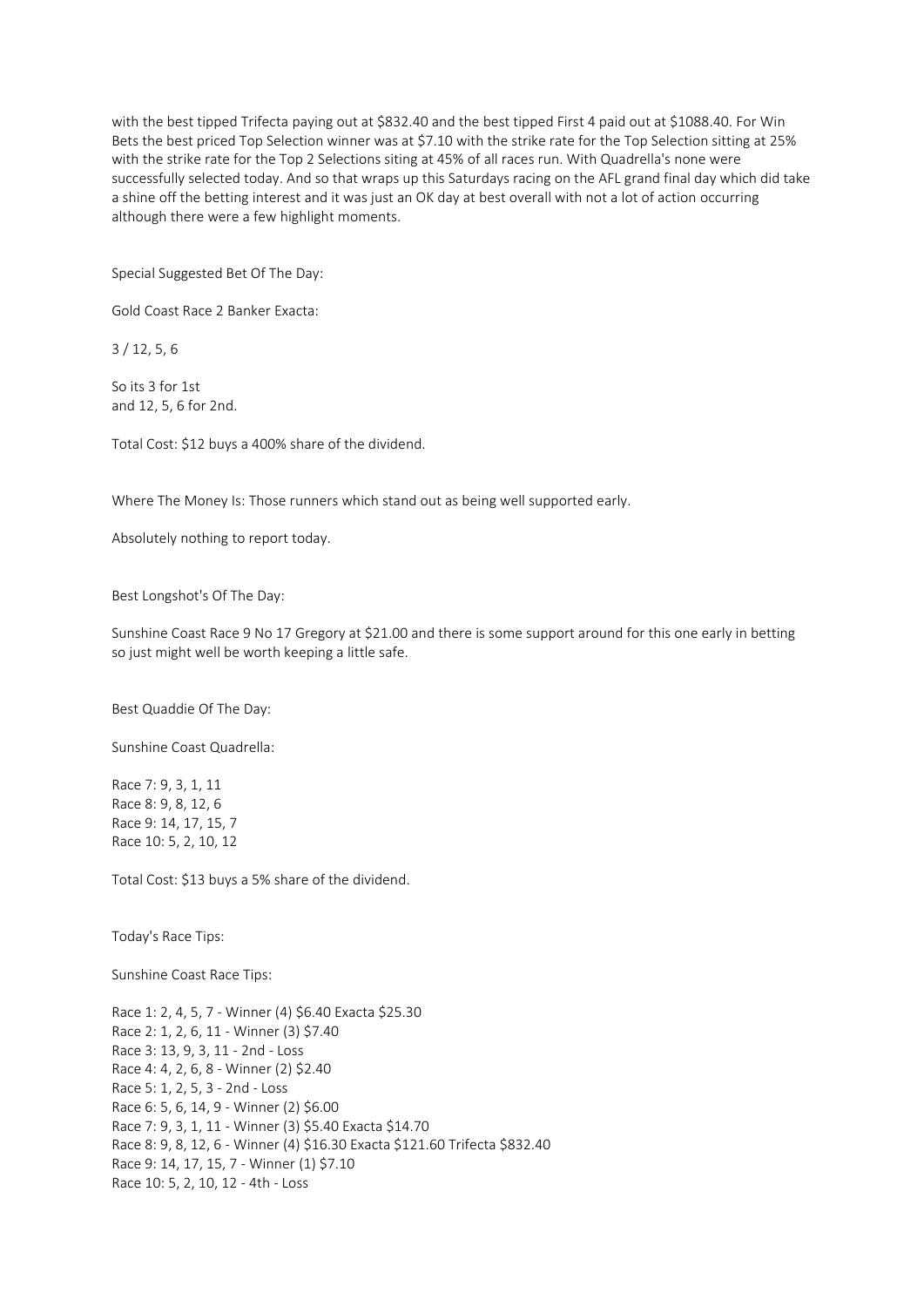Randwick Race Tips:

Race 1: 3, 1, 5, 9 - Winner (3) \$5.50 Exacta \$21.70 Race 2: 6, 10, 2, 5 - Winner (4) \$7.10 Race 3: 2, 7, 6, 1 - Winner (2) \$8.20 Race 4: 10, 4, 6, 8 - 2nd and 3rd - Loss Race 5: 2, 1, 4, 8 - Winner (1) \$2.90 Exacta \$8.40 Trifecta \$53.20 Race 6: 1, 10, 9, 2 - Winner (2) \$4.50 Exacta \$19.80 Trifecta \$112.90 Race 7: 1, 9, 11, 2 - Winner (1) \$2.40 Exacta \$13.80 Race 8: 6, 5, 2, 9 - 4th - Loss Race 9: 10, 4, 12, 8 - 2nd and 3rd - Loss

Mornington Race Tips:

Race 1: 4, 1, 7, 10 - 2nd and 4th - Loss Race 2: 4, 7, 8, 5 - Winner (1) \$2.20 Race 3: 2, 5, 4, 1 - 2nd, 3rd and 4th - Loss Race 4: 5, 3, 1, 2 - 2nd and 3rd - Loss Race 5: 9, 2, 1, 10 - Winner (4) \$12.00 Exacta \$28.10 Trifecta \$92.60 First 4 \$316.80 Race 6: 4, 5, 8, 6 - 2nd and 3rd - Loss Race 7: 1, 2, 6, 9 - Winner (2) \$3.80 Race 8: 7, 10, 5, 6 - 3rd and 4th - Loss

Gold Coast Race Tips:

Race 1: 3, 4, 1, 7 - Winner (2) \$3.10 Exacta \$5.50 Race 2: 3, 12, 5, 6 - Winner (1) \$2.70 Race 3: 6, 7, 4, 2 - Winner (1) \$4.00 Exacta \$12.50 Trifecta \$52.60 Race 4: 7, 6, 4, 12 - Winner (1) \$1.90 Race 5: 3, 7, 2, 9 - Winner (2) \$2.70 Race 6: 7, 1, 2, 6 - 2nd, 3rd and 4th - Loss Race 7: 5, 8, 6, 3 - Winner (1) \$2.30 Exacta \$12.50 Trifecta \$30.30 Race 8: 1, 2, 4, 5 - Winner (3) \$2.80 - L/S No 1

Kembla Grange Race Tips:

Race 1: 1, 4, 2, 3 - Winner (2) \$2.20 Exacta \$9.50 Trifecta \$15.20 First 4 \$8.00 Race 2: 3, 4, 2, 1 - Winner (1) \$1.80 Exacta \$3.10 Trifecta \$7.60 First 4 \$4.60 Race 3: 7, 2, 6, 4 - 2nd, 3rd and 4th - Loss Race 4: 3, 9, 4, 7 - 2nd, 3rd and 4th - Loss Race 5: 2, 1, 11, 9 - 2nd, 3rd and 4th - Loss Race 6: 5, 10, 7, 3 - Winner (3) \$4.40 Exacta \$19.90 Race 7: 2, 3, 6, 5 - Winner (2) \$2.70 Race 8: 4, 3, 8, 7 - Winner (2) \$4.10

Morphettville Race Tips:

Race 1: 2, 3, 6, 5 - Winner (3) \$16.10 Race 2: 4, 2, 3, 1 - 2nd and 3rd - Loss Race 3: 1, 2, 6, 4 - Winner (3) \$2.10 Exacta \$20.20 Race 4: 1, 11, 12, 3 - 2nd, 3rd and 4th - Loss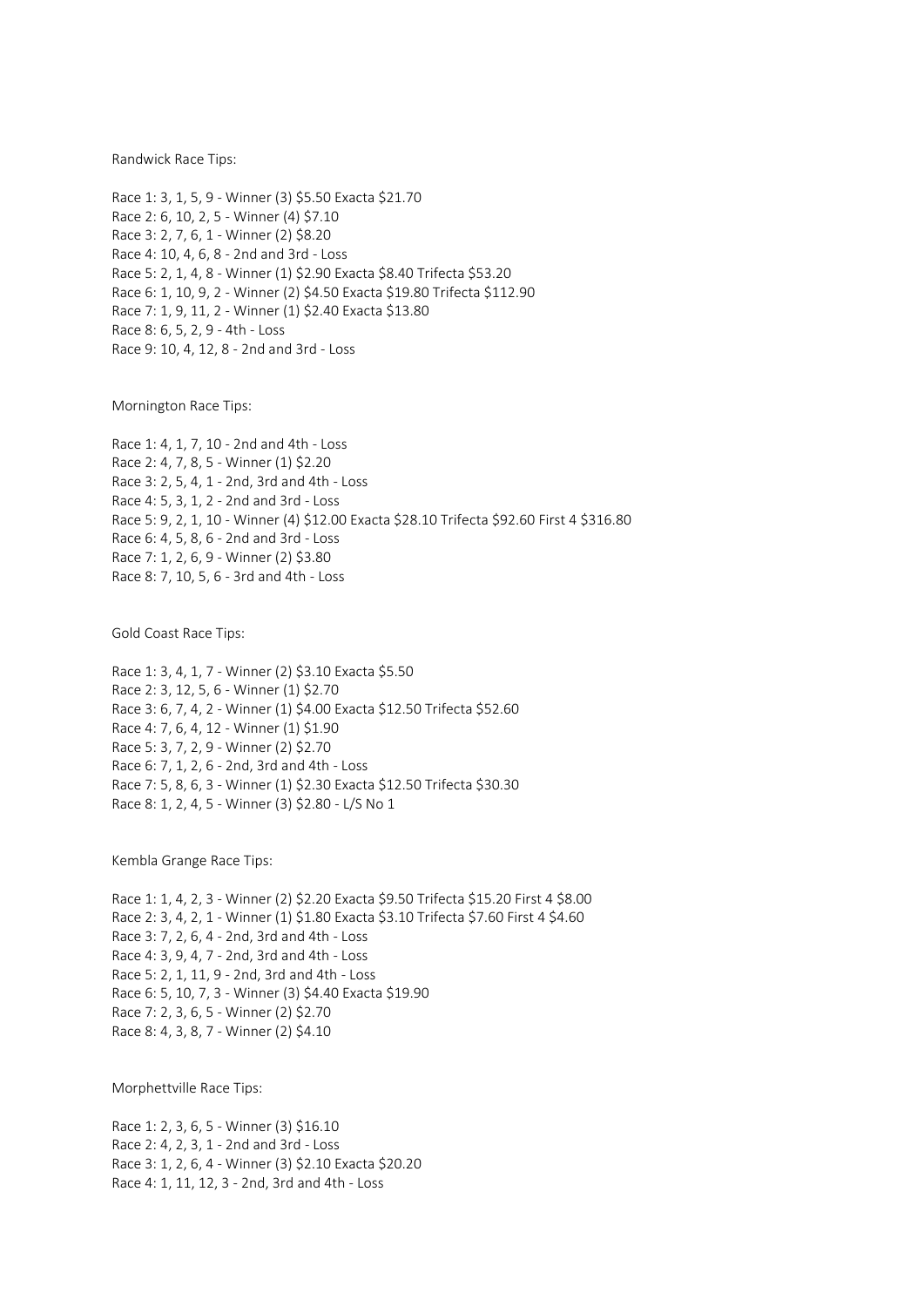Race 5: 2, 7, 1, 4 - Winner (2) \$4.70 Exacta \$43.10 Race 6: 3, 5, 4, 12 - 3rd and 4th - Loss Race 7: 8, 9, 1, 5 - 2nd and 4th - Loss Race 8: 13, 10, 11, 2 - 3rd and 4th - Loss

Wagga Race Tips:

Race 1: 3, 11, 10, 6 - Winner (1) \$1.70 Exacta \$18.30 Race 2: 1, 2, 5, 10 - 2nd, 3rd and 4th - Loss Race 3: 4, 8, 5, 12 - 4th - Loss Race 4: 2, 4, 5, 7 - Winner (1) \$2.30 Race 5: 8, 7, 6, 10 - Winner (4) \$8.70 Exacta \$51.70 Trifecta \$231.90 First 4 \$1088.40 Race 6: 1, 11, 4, 12 - Winner (1) \$2.30

Belmont Race Tips:

```
Race 1: 9. 4. 5. 1 - Winner (1) $1.90
Race 2: 12, 2, 4, 10 - Winner (1) $3.60 Exacta $20.30
Race 3: 4, 3, 1, 5 - 2nd, 3rd and 4th - Loss
Race 4: 9, 2, 7, 4 - Winner (2) $2.60 Exacta $24.50 Trifecta $78.00
Race 5: 4, 8, 5, 6 - Winner (2) $3.10 Exacta $31.00
Race 6: 7, 4, 8, 1 - 2nd - Loss
Race 7: 6, 3, 5, 4 - Winner (1) $1.80 Exacta $10.60 Trifecta $63.20 First 4 $293.80
Race 8: 6, 7, 5, 8 - Winner (1) $3.80
```
Saturdays September 23rd 2017 Horse Racing Tips:

The results are in...

Saturday The Final Statistics.

- 1. Top Selection strike rate at 25% out of 95 races.
- 2. Top 2 Selections strike rate at 47% out of 95 races.
- 3. Exacta strike rate at 42% out of 95 races.
- + Best Top Selection win dividend: \$5.70
- + Best tipped Exacta dividend: \$146.80
- + Best Trifecta dividend: \$157.20
- + Best First 4 dividend: \$334.40
- + Best Quadrella dividend: \$470.90

The Day In Summary: So let's have a look at the numbers for this Saturdays racing with 95 races covered. For the Exotics there were 40 Exacta's in total which is a strike rate of 42% with the biggest one paying out at \$146.80 with the best tipped Trifecta paying out at \$157.20 and the best tipped First 4 paid out at \$334.40. For Win Bets the best priced Top Selection winner was at \$5.70 with the strike rate for the Top Selection sitting at 25% with the strike rate for the Top 2 Selections sitting at 47% of all races run. With Quadrella's the best today paid out at \$470.90. And so that wraps up this Saturdays racing and it was a hard fought day.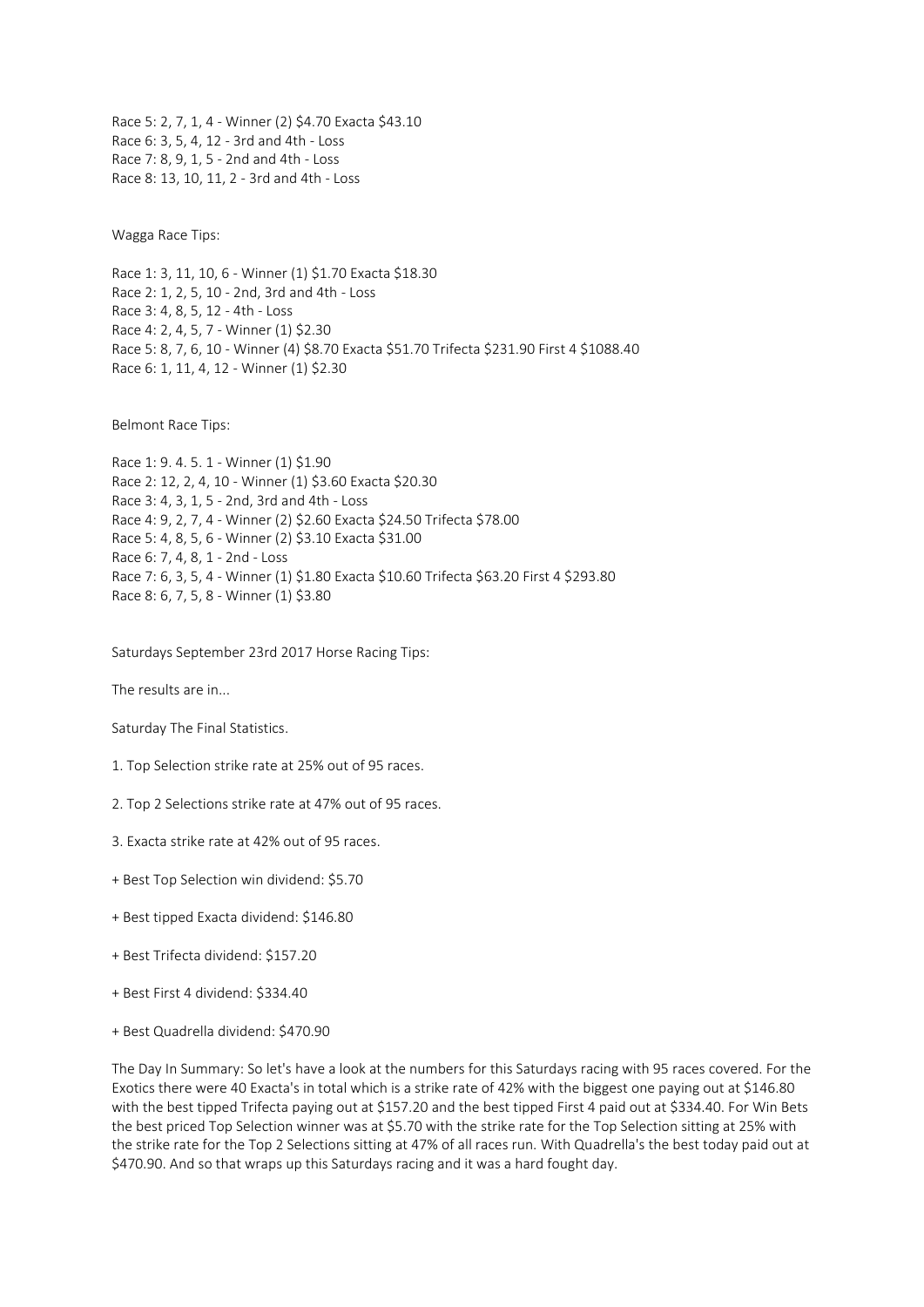## Special Suggested Bet Of The Day:

Caulfield Race 3 Banker Exacta:

11 / 8, 4, 10

So its 1 for 1st and 8, 4, 10 for 2nd.

Total Cost: \$12 buys a 400% share of the dividend.

Where The Money Is: Those runners which stand out as being well supported early.

Nothing to report today.

Best Longshot's Of The Day:

Nothing to report today.

Best Quaddie Of The Day:

Rosehill Quadrella:

Race 6: 1, 3, 5, 2 Race 7: 2, 7, 3, 4 Race 8: 4, 7, 2, 5 Race 9: 5, 7, 3, 2

Total Cost: \$13 buys a 5% share of the dividend.

Today's Race Tips:

Ipswich Race Tips:

| Race 1: 1, 2, 4, 5 - Winner (1) \$1.90 Exacta \$23.80                                    |
|------------------------------------------------------------------------------------------|
| Race 2: 5, 4, 3, 7 - Winner (3) \$6.10                                                   |
| Race 3: 3, 4, 1, 2 - Winner (3) \$7.80 Exacta \$29.90 Trifecta \$124.60 First 4 \$215.40 |
| Race 4: 4, 2, 6, 5 - Winner (3) \$5.70 Exacta \$17.30                                    |
| Race 5: 8, 10, 11, 5 - 2nd and 3rd - Loss                                                |
| Race 6: 9, 3, 6, 5 - Winner (4) \$16.60                                                  |
| Race 7: 9, 13, 12, 19 - 2nd - Loss                                                       |
| Race 8: 2, 13, 7, 9 - Winner (4) \$8.80 Exacta \$59.80                                   |
| Race 9: 12, 6, 3, 11 - Winner (2) \$4.90                                                 |
|                                                                                          |

Rosehill Race Tips:

Race 1: 5, 2, 3, 7 - Winner (2) \$2.20 Race 2: 1, 3, 4, 2 - Winner (2) \$3.20 Exacta \$6.00 Trifecta \$12.60 First 4 \$18.20 Race 3: 2, 3, 4, 10 - Winner (1) \$1.60 Exacta \$11.20 Race 4: 3, 2, 4, 5 - Winner (2) \$4.30 Exacta \$8.20 Race 5: 9, 4, 5, 11 - Winner (3) \$4.70 Early Quadrella \$105.80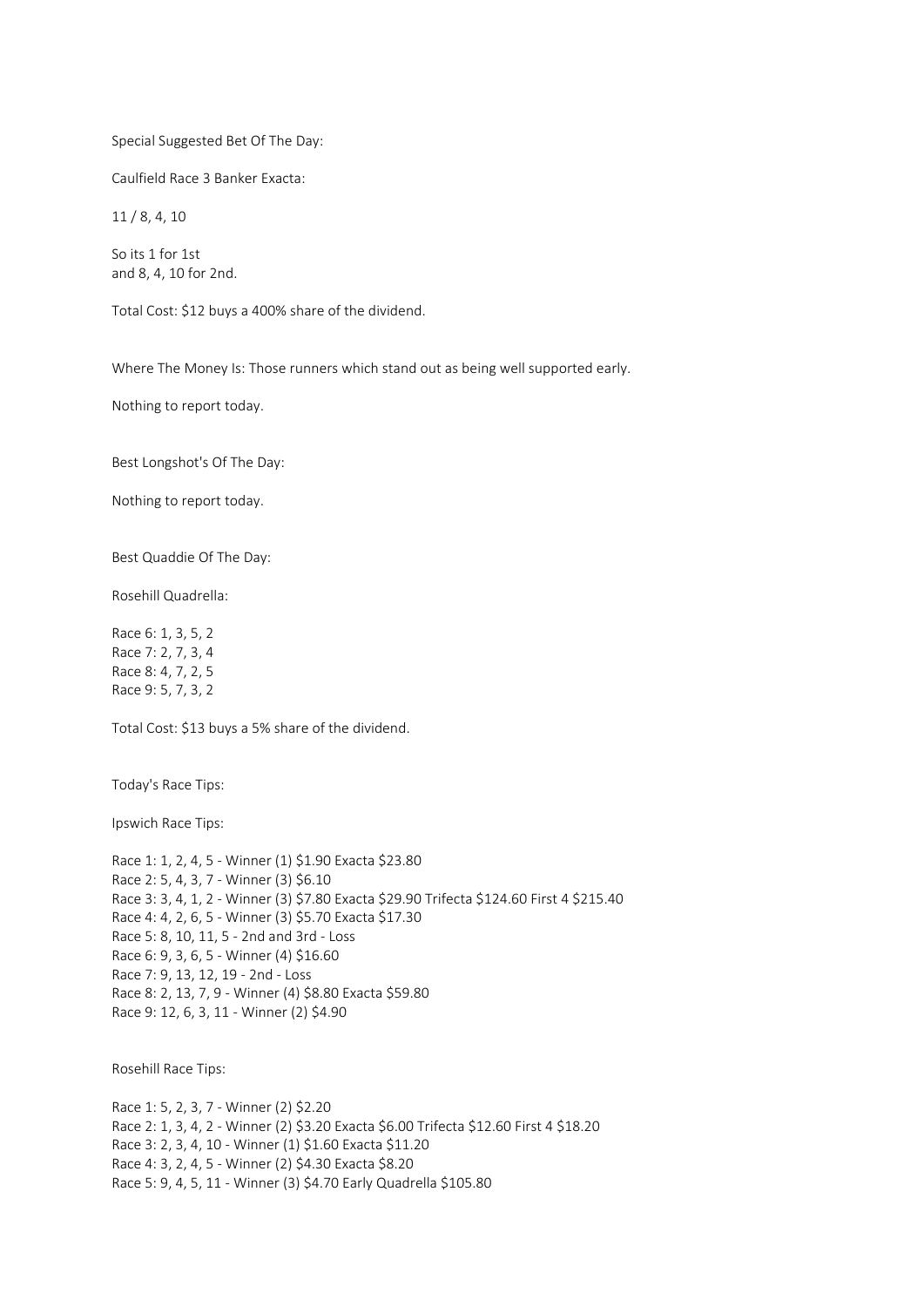Race 6: 1, 3, 5, 2 - Winner (4) \$9.20 Exacta \$37.80 Race 7: 2, 7, 3, 4 - 3rd and 4th - Loss Race 8: 4, 7, 2, 5 - Winner (1) \$5.70 Race 9: 5, 7, 3, 2 - 2nd, 3rd and 4th - Loss

Caulfield Race Tips:

Race 1: 4, 5, 9, 6 - Winner (3) \$4.40 Race 2: 1, 6, 2, 4 - Winner (3) \$3.70 Exacta \$22.40 Race 3: 11, 8, 4, 10 - Winner (3) \$9.00 Exacta \$23.10 Trifecta \$85.80 Race 4: 4, 6, 1, 12 - Winner (3) \$5.10 Exacta \$10.20 Race 5: 2, 3, 6, 4 - 3rd and 4th - Loss Race 6: 3, 1, 6, 5 - 2nd and 4th - Loss Race 7: 6, 10, 9, 3 - 3rd and 4th - Loss Race 8: 5, 3, 7, 6 - Winner (2) \$13.20 Race 9: 13, 11, 7, 9 - Winner (3) \$5.00 Exacta \$21.50 Trifecta \$117.60 First 4 \$246.00

Morphettville Race Tips:

Race 1: 2, 3, 4, 1 - Winner (1) \$1.90 Race 2: 4, 6, 5, 1 - Winner (4) \$10.40 Race 3: 1, 9, 6, 7 - 2nd and 3rd - Loss Race 4: 1, 6, 5, 10 - Winner (2) \$4.70 Race 5: 4, 7, 6, 1 - Winner (2) \$4.90 Race 6: 5, 1, 2, 3 - Winner (4) \$4.50 Exacta \$17.50 Trifecta \$56.30 Race 7: 6, 4, 1, 2 - Winner (1) \$2.60 Exacta \$10.30 Trifecta \$92.70 First 4 \$213.00 Race 8: 3, 1, 8, 6 - 3rd and 4th - Loss

Gold Coast Race Tips:

Race 1: 3, 6, 1, 5 - Winner (1) \$2.50 Race 2: 9, 11, 4, 7 - 3rd and 4th - Loss Race 3: 4, 2, 9, 8 - Winner (1) \$1.40 Exacta \$11.00 Race 4: 5, 4, 2, 6 - Winner (1) \$1.60 Race 5: 3, 7, 2, 4 - Winner (1) \$1.30 Race 6: 10, 8, 7, 3 - DH Winner (1) \$2.10 & (2) \$1.60 Exacta \$12.40 Trifecta \$157.20 Race 7: 1, 8, 10, 9 - Winner (1) \$2.80 Exacta \$11.20 Race 8: 3, 2, 4, 5 - Winner (1) \$2.30 Exacta \$9.80 Trifecta \$25.30 Quadrella \$19.60 & \$19.90

Kembla Grange Race Tips:

Race 1: 2, 5, 1 - Winner (1) \$1.30 Exacta \$3.90 Trifecta \$3.00 Race 2: 1, 5, 2, 3 - Winner (2) \$1.70 Exacta \$3.40 Race 3: 5, 8, 7, 6 - Winner (3) \$3.00 Exacta \$8.20 Race 4: 8, 9, 11, 14 - Winner (2) \$4.50 Early Quadrella \$93.40 Race 5: 2, 1, 4, 6 - Winner (3) \$3.20 Exacta \$9.30 Trifecta \$16.10 Race 6: 6, 5, 2, 4 - 3rd and 4th - Loss Race 7: 3, 4, 1, 5 - Winner (1) \$1.30 Exacta \$3.30 Race 8: 4, 10, 7, 1 - Winner (4) \$7.10

Tatura Race Tips: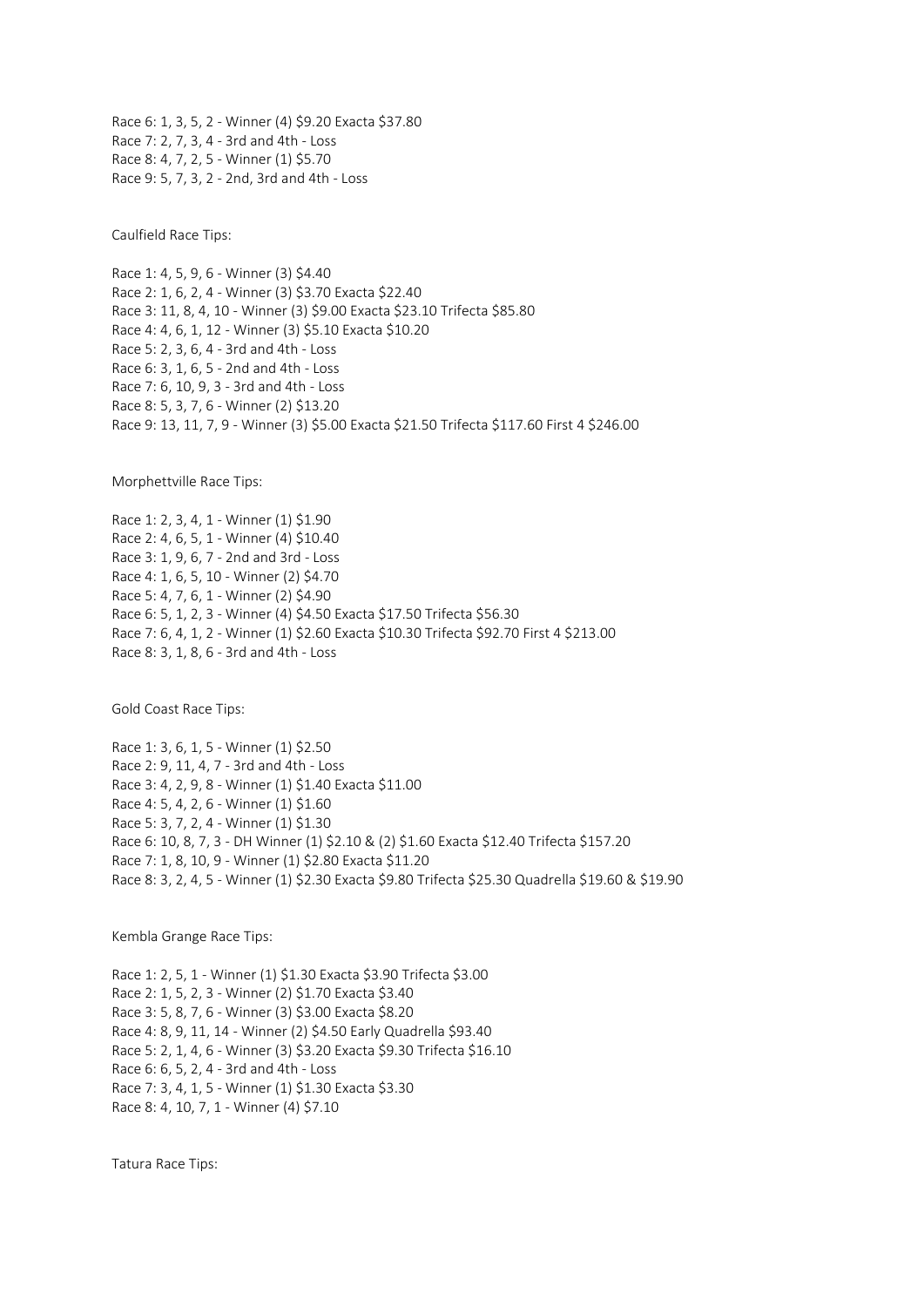Race 1: 3, 9, 14, 4 - Winner (1) \$1.70 Exacta \$4.70 Trifecta \$29.90 First 4 \$82.00 Race 2: 3, 7, 10, 9 - 3rd and 4th - Loss Race 3: 3, 8, 12, 4 - 2nd and 4th - Loss Race 4: 11, 10, 5, 1 - Winner (2) \$8.10 Race 5: 9, 12, 6, 10 - Winner (2) \$4.30 Exacta \$19.90 Trifecta \$94.60 Race 6: 2, 3, 1, 7 - 2nd and 3rd - Loss Race 7: 3, 6, 1, 8 - Winner (3) \$3.10 Race 8: 1, 7, 6, 5 - Winner (3) \$5.10 Race 9: 13, 1, 4, 6 - Winner (1) \$4.40 Exacta \$26.30 Trifecta \$89.70 Race 10: 3, 13, 8, 6 - Winner (2) \$5.60 Quadrella \$470.90

Bowraville Race Tips:

Race 1: 7, 1, 6, 5 - Winner (1) \$1.50 Exacta \$2.50 Trifecta \$8.90 First 4 \$23.20 Race 2: 1, 4, 3, 2 - Winner (1) \$2.50 Exacta \$6.80 Trifecta \$17.40 First 4 \$40.20 Race 3: 2, 3, 5, 6 - Winner (3) \$4.00 Exacta \$6.30 Trifecta \$31.90 First 4 \$46.80 Race 4: 4, 1, 6, 7 - Winner (3) \$2.40 Exacfta \$18.90 Race 5: 3, 4, 5, 1 - 3rd and 4th - Loss Race 6: 5, 2, 9, 10 - Winner (3) \$2.40 Race 7: 6, 3, 8, 7 - Winner (1) \$2.90

Toodyay Race Tips:

Race 1: 2, 3, 1, 6 - Winner (1) \$3.10 Race 2: 7, 8, 10, 1 - Winner (2) \$5.20 Exacta \$9.50 Trifecta \$44.70 Race 3: 5, 6, 1, 2 - Winner (2) \$7.50 Race 4: 2, 1, 8, 6 - 3rd - Loss Race 5: 5, 2, 3, 8 - Winner (2) \$5.00 Race 6: 3, 1, 2, 6 - Winner (3) \$4.70 Exacta \$34.20 Trifecta \$44.10 First 4 \$334.40 Race 7: 1, 9, 5, 7 - 3rd and 4th - Loss

Gatton Race Tips:

Race 1: 4, 10, 3, 5 - Winner (1) \$2.60 Exacta \$5.50 Trifecta \$71.90 Race 2: 5, 13, 1, 10 - Winner (1) \$4.40 Race 3: 3, 1, 2, 4 - Winner (4) \$6.70 Race 4: 1, 7, 2, 8 - Winner (2) \$3.60 Exacta \$10.30 Race 5: 2, 1, 3, 4 - Winner (1) \$2.20 Exacta \$8.90 Race 6: 11, 7, 3, 8 - 3rd and 4th - Loss Race 7: 1, 9, 3, 5 - 3rd and 4th - Loss

Darwin Race Tips:

Race 1: 1, 2, 3, 5 - Winner (2) \$2.20 Exacta \$6.00 Race 2: 2, 3, 1, 5 - Winner (2) \$2.30 Race 3: 3, 1, 8, 6 - 2nd and 3rd - Loss Race 4: 5, 2, 3, 6 - Winner (1) \$3.50 Exacta \$20.00 Trifecta \$73.10 Race 5: 4, 8, 5, 6 - Winner (4) \$14.60 Exacta \$86.50

Belmont Race Tips:

Race 1: 1, 9, 10, 7 - Winner (2) \$5.50 Exacta \$14.30 Trifecta \$128.70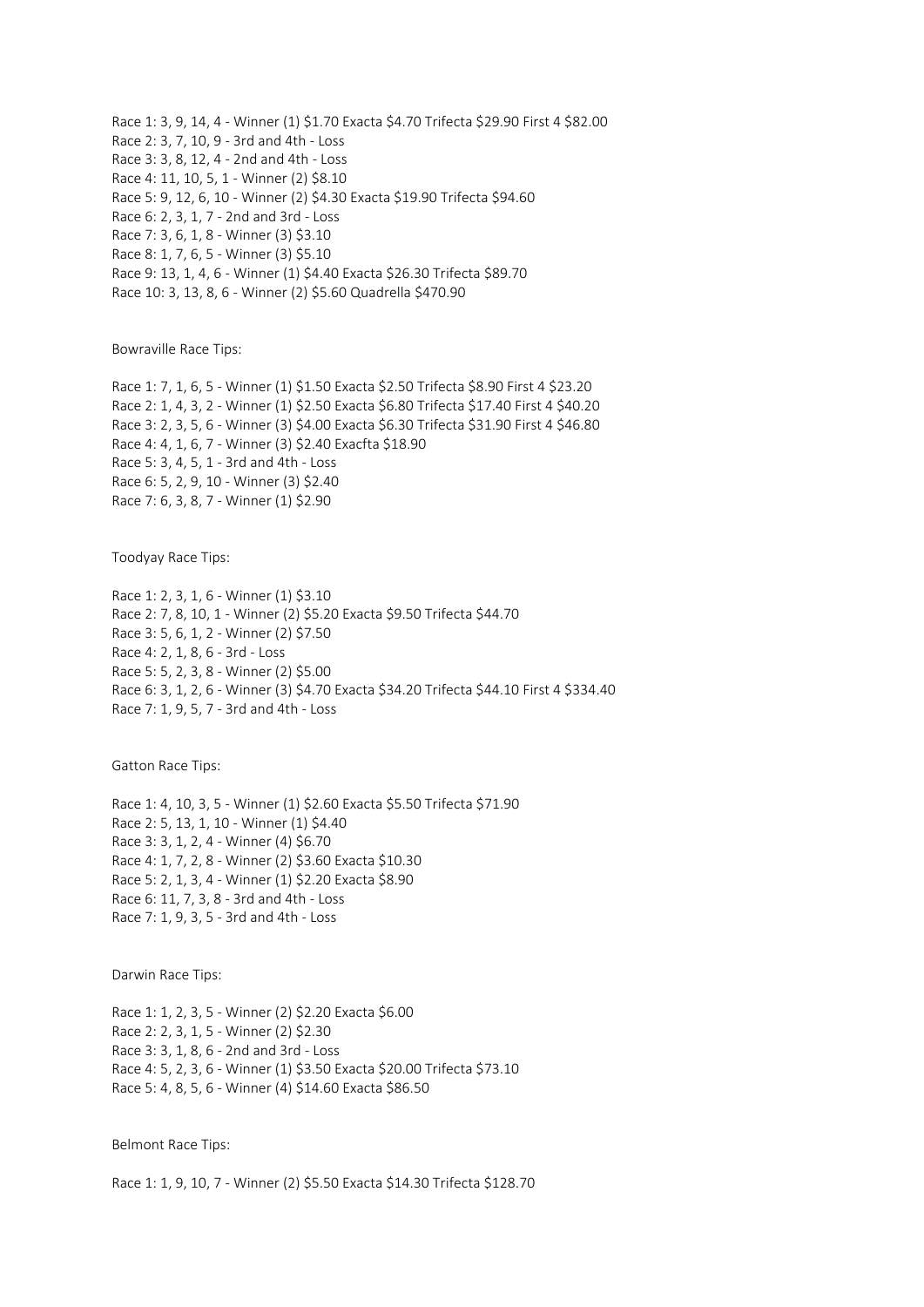Race 2: 1, 5, 3, 2 - 2nd and 3rd - Loss Race 3: 4, 3, 6, 7 - 2nd and 3rd - Loss Race 4: 7, 1, 9, 4 - 4th - Loss Race 5: 2, 9, 5, 3 - Winner (4) \$17.50 Exacta \$146.80 Race 6: 5, 3, 8, 7 - 3rd - Loss Race 7: 11, 10, 5, 7 - Winner (2) \$3.70 Race 8: 7, 5, 8, 10 - Winner (2) \$4.60

Saturdays September 16th 2017 Horse Racing Tips:

The results are in...

Saturday The Final Statistics.

1. Top Selection strike rate at 42% out of 85 races.

2. Top 2 Selections strike rate at 52% out of 85 races.

3. Exacta strike rate at 36% out of 85 races.

+ Best Top Selection win dividend: \$5.30

+ Best tipped Exacta dividend: \$59.50

+ Best Trifecta dividend: \$234.40

+ Best First 4 dividend: \$864.80

+ Best Quadrella dividend: \$865.80

The Day In Summary: So let's have a look at the numbers for this Saturdays racing with 85 races covered. For the Exotics there were 31 Exacta's in total which is a strike rate of 36% with the biggest one paying out at \$59.50 with the best tipped Trifecta paying out at \$234.40 and the best tipped First 4 paid out at \$864.80. For Win Bets the best priced Top Selection winner was at \$5.30 with the strike rate for the Top Selection sitting at 42% of all races run with the strike rate for the Top 2 Selections sitting at 52% of all races run. With Quadrella's the best today paid out at \$865.80. And so that wraps up this Saturdays racing on what was a fun and mostly enjoyable afternoon.

Special Suggested Bet Of The Day:

Doomben Race 6 Banker Exacta:

11 / 3, 7, 5

So its 11 for 1st and 3, 7, 5 for 2nd.

Total Cost: \$12 buys a 400% share of the dividend.

Result - A win and paid out at \$45.20 for 400%

Where The Money Is: Those runners which stand out as being well supported early.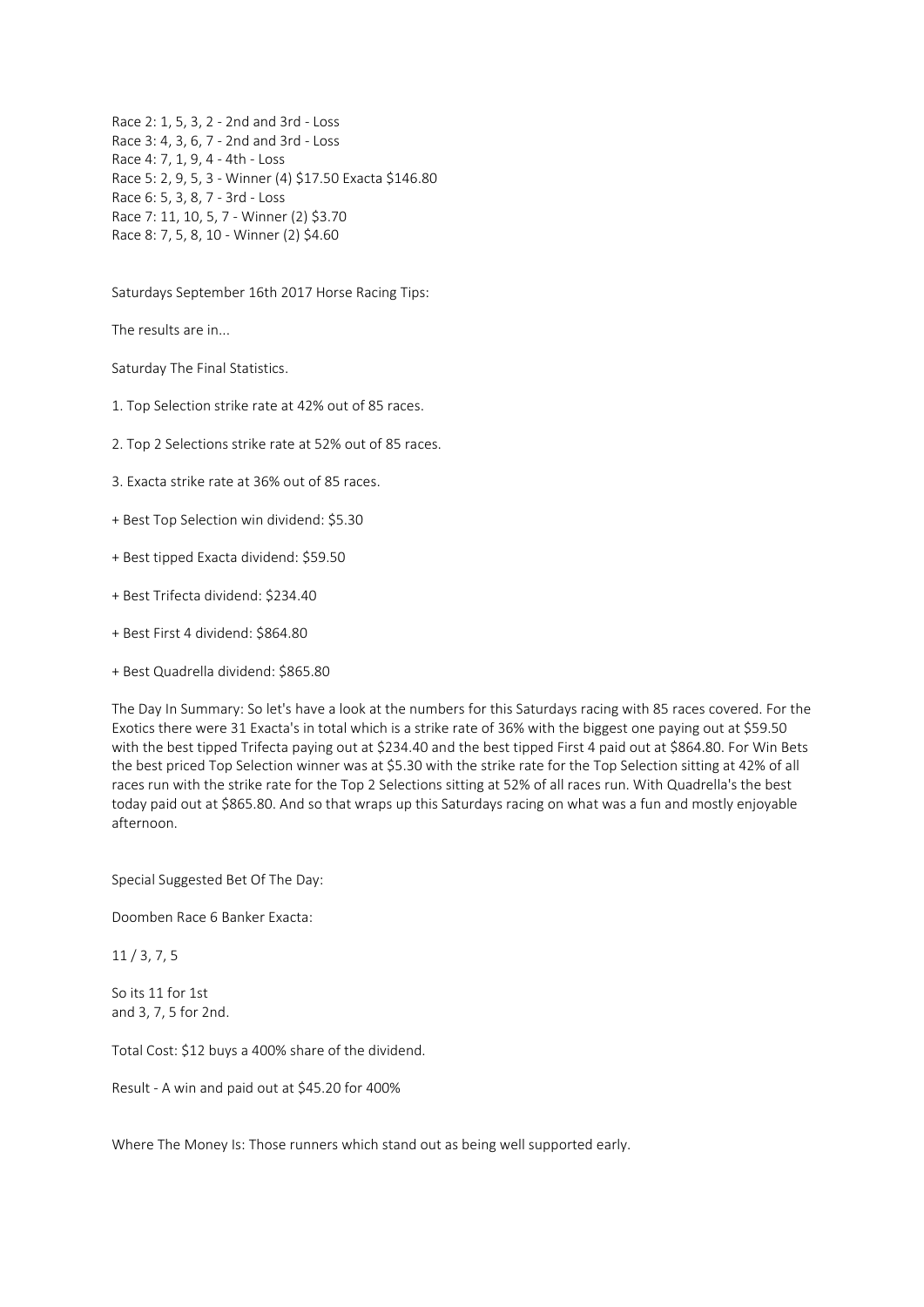Gold Coast Race 1 No 5 Let's Go Champ at \$4.60 and there is a very strong push for this one early and is worth noting.

Result - Finished 4th

Best Longshot's Of The Day:

Newcastle Race 8 No 6 Nadacheva at \$41.00 and unusually there is some money for this one at the very long odds.

Belmont Race 7 No 11 Gold Invader at \$31.00 another runner today with interest at the long odds early.

Best Quaddie Of The Day:

Doomben Quadrella:

Race 6: 11, 3, 7, 5 Race 7: 6, 14, 5, 10 Race 8: 14, 3, 4, 7 Race 9: 5, 17, 11, 3

Total Cost: \$13 buys a 5% share of the dividend.

Today's Race Tips:

Doomben Race Tips:

Race 1: 1, 2, 5, 3 - 2nd and 3rd - Loss Race 2: 2, 5, 4, 6 - Winner (1) \$3.30 Race 3: 8, 1, 13, 9 - Winner (3) \$2.90 Exacta \$7.00 Trifecta \$40.50 First 4 \$103.00 Race 4: 4, 13, 7, 14 - Winner (1) \$2.40 Race 5: 2, 10, 1, 8 - Winner (1) \$1.40 Exacta \$21.10 Trifecfta \$49.80 First 4 \$125.60 Early Quadrella \$58.60 Race 6: 11, 3, 7, 5 - Winner (1) \$2.50 Exacta \$11.30 Race 7: 6, 14, 5, 10 - 2nd and 3rd - Loss Race 8: 14, 3, 4, 7 - Winner (4) \$6.80 Exacta \$22.30 Race 9: 5, 17, 11, 3 - Winner (3) \$9.80

Randwick Race Tips:

Race 1: 4, 10, 2, 5 - Winner (1) \$4.60 Exacta \$29.40 Trifecta \$234.40 First 4 \$864.80 Race 2: 10, 7, 3, 4 - Winner (3) \$6.20 Race 3: 7, 2, 1, 6 - Winner (2) \$6.60 Exacta \$28.50 Race 4: 7, 3, 4, 9 - Winner (1) \$2.10 Exacta \$4.60 Trifecta \$13.80 Race 5: 2, 1, 6, 9 - Winner (3) \$9.90 Exacta \$42.30 Early Quadrella \$865.80 Race 6: 7, 1, 9, 2 - Winner (1) \$1.10 Exacta \$2.70 Trifecta \$8.10 Race 7: 2, 5, 1, 9 - Winner (1) \$2.60 Race 8: 11, 6, 3, 8 - 2nd and 3rd - Loss Race 9: 15, 8, 5, 11 - 2nd and 4th - Loss

Flemington Race Tips:

Race 1: 1, 5, 13, 3 - Loss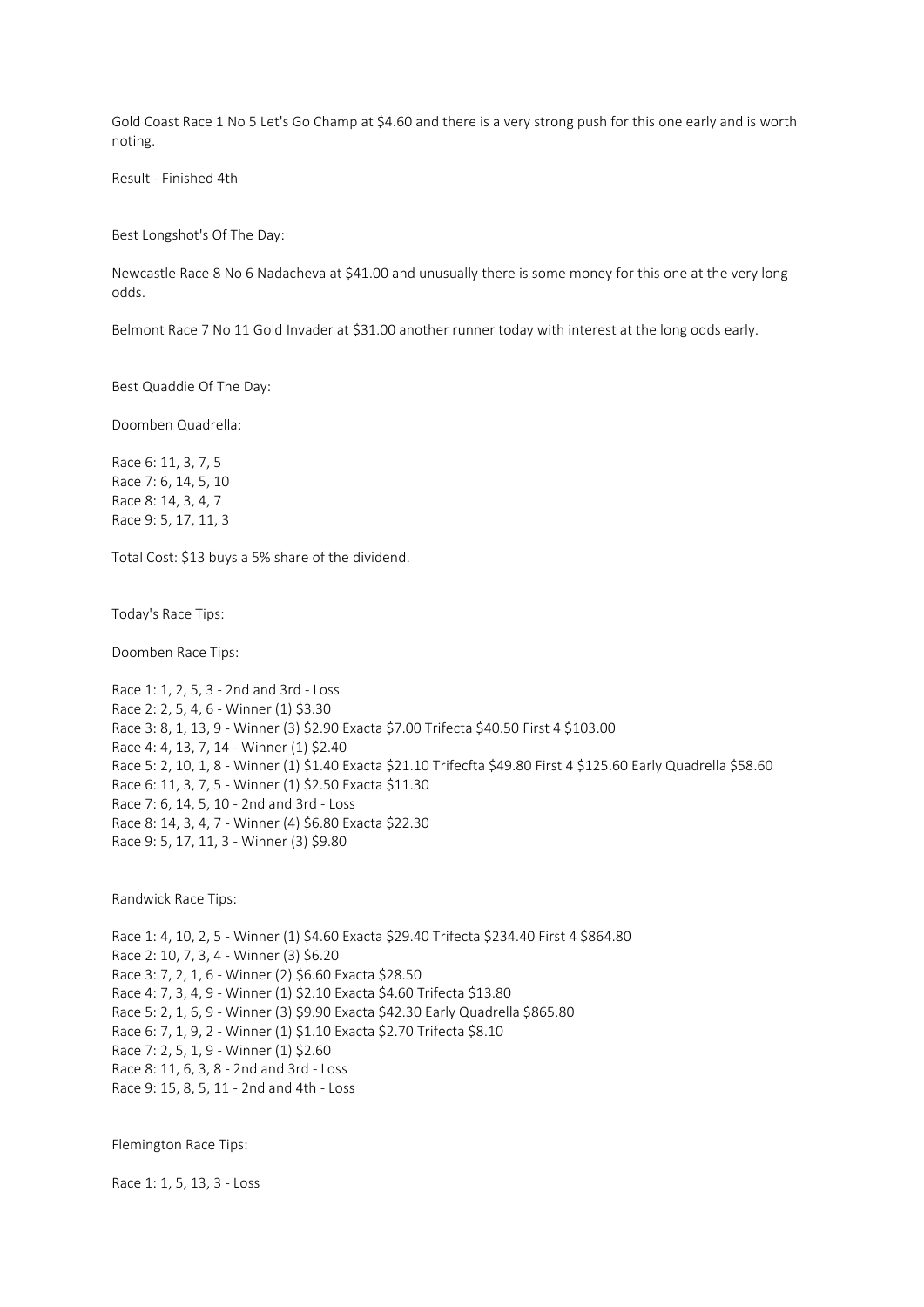Race 2: 1, 4, 7, 3 - Winner (1) \$1.90 Race 3: 12, 6, 4, 14 - Winner (4) \$2.80 Exacta \$9.50 Race 4: 9, 3, 4, 2 - Winner (2) \$4.40 Exacta \$23.20 Race 5: 6, 2, 11, 9 - Winner (1) \$3.30 Exacta \$16.40 Trifecta \$62.70 Early Quadrella \$123.90 Race 6: 11, 5, 1, 3 - 2nd - Loss Race 7: 1, 2, 9, 3 - 2nd and 3rd - Loss Race 8: 1, 13, 6, 12 - Winner (1) \$4.90 Exacta \$22.50 Race 9: 3, 10, 12, 7 - Winner (4) \$7.40

Gold Coast Race Tips:

Race 1: 5, 6, 10, 11 - Winner (2) \$1.60 Race 2: 2, 6, 4, 1 - Winner (3) \$16.50 Exacta \$59.50 Race 3: 7, 5, 1, 4 - Winner (3) \$4.80 Exacta \$16.70 Trifecta \$62.50 Race 4: 2, 5, 6, 4 - Winner (1) \$2.10 Race 5: 3, 11, 14, 8 - Winner (1) \$4.30 Exacta \$20.90 Race 6: 2, 6, 5, 7 - 2nd and 3rd - Loss Race 7: 1, 4, 3, 7 - Winner (2) \$5.10 Exacta \$35.40 Trifecta \$69.30 First 4 \$318.60 Race 8: 8, 7, 10, 2 - Winner (4) \$7.40 Exacta \$39.50

Newcastle Race Tips:

Race 1: 2, 3, 6, 1 - Winner (2) \$3.50 Race 2: 4, 2, 5, 6 - 2nd - Loss Race 3: 8, 5, 4, 3 - Winner (1) \$1.60 Exacta \$5.00 Race 4: 1, 7, 9, 2 - Winner (1) \$2.50 Race 5: 12, 7, 4, 9 - Winner (1) \$2.80 Exacta \$36.10 Race 6: 8, 6, 5, 16 - 3rd and 4th - Loss Race 7: 8, 6, 2, 4 - 2nd and 3rd - Loss Race 8: 4, 6, 11, 14 - Winner (4) \$6.30

Morphettville Race Tips:

Race 1: 1, 5, 6, 2 - Winner (1) \$1.70 Race 2: 2, 3, 1, 4 - Winner (1) \$2.50 Race 3: 4, 5, 1, 3 - Winner (1) \$2.60 Exacta \$16.60 Trifecta \$60.30 Race 4: 11, 1, 8, 6 - 3rd - Loss Race 5: 8, 2, 9, 3 - Winner (3) \$2.90 Exacta \$6.40 Race 6: 2, 7, 4, 9 - Winner (1) \$3.90 Race 7: 1, 3, 9, 12 - Winner (4) \$4.70 Race 8: 4, 9, 10, 12 - Winner (1) \$2.70 Quadrella \$312.10

Wagga Race Tips:

Race 1: 6, 3, 5, 7 - Winner (1) \$3.60 Race 2: 2, 1, 5, 3 - 2nd and 3rd - Loss Race 3: 1, 2, 10, 7 - Winner (1) \$2.20 Exacta \$7.90 Trifecta \$54.10 First 4 \$313.20 Race 4: 7, 5, 12, 11 - Winner (1) \$5.00 Exacta \$26.40 Race 5: 3, 4, 1, 5 - Winner (2) \$8.20 Race 6: 3, 2, 8, 5 - Winner (1) \$2.40 Exacta \$8.30 Quadrella \$440.30

Mackay Race Tips: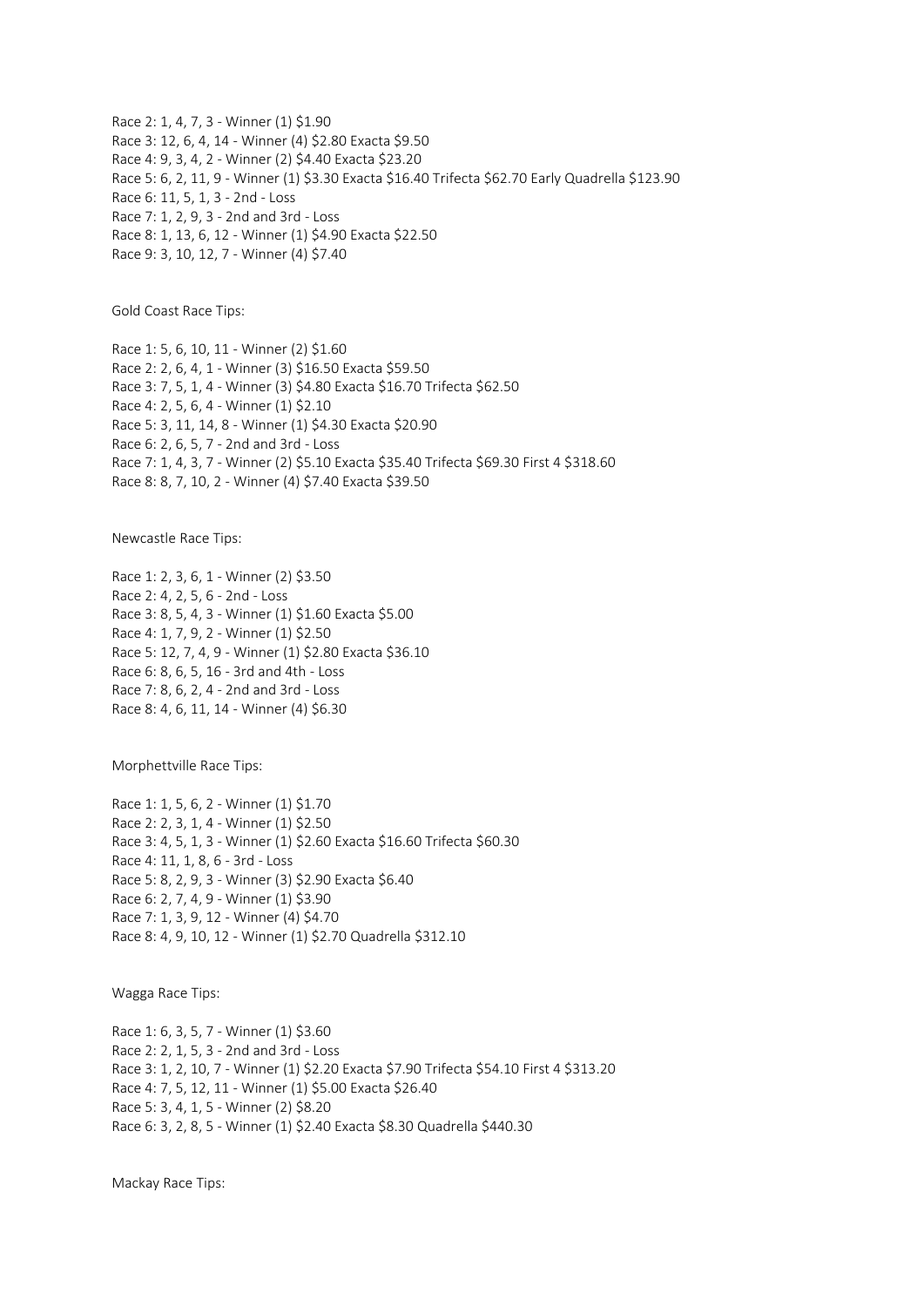Race 1: 1, 5, 3, 2 - Winner (1) \$1.10 Race 2: 2, 4, 1, 3 - Winner (1) \$5.30 Exacta \$7.20 Trifecta \$23.30 First 4 \$32.00 Race 3: 2, 5, 6, 4 - Winner (1) \$2.00 Exacta \$5.60 Race 4: 3, 5, 1, 6 - Winner (3) \$3.30 Race 5: 3, 8, 7, 4 - Winner (1) \$3.80 Race 6: 4, 2, 5, 3 - Winner (2) \$2.80 Race 7: 4, 7, 9, 1 - Winner (1) \$1.80 Race 8: 11, 7, 6, 5 - Winner (1) \$3.00 Exacta \$21.90 Trifecta \$180.00 Quadrella \$169.70

Darwin Race Tips:

Race 1: 1, 6, 7, 3 - 3rd and 4th - Loss Race 2: 5, 1, 6, 7 - Winner (1) \$3.90 Race 3: 3, 1, 2, 5 - Winner (1) \$1.70 Exacta \$15.70 Race 4: 6, 4, 10, 1 - 4th - Loss Race 5: 8, 3, 6, 9 - Winner (3) \$3.90

Carnarvon Race Tips:

Race 1: 7, 4, 3, 10 - Winner (2) \$1.80 Race 2: 5, 3, 4, 9 - Winner (1) \$2.90 Race 3: 1, 12, 6, 3 - 2nd and 4th - Loss Race 4: 3, 1, 6, 8 - Winner (1) \$2.10 Race 5: 6, 10, 8, 4 - Loss Race 6: 9, 8, 11, 12 - 3rd - Loss Race 7: 4, 9, 10, 12 - 3rd and 4th - Loss

Belmont Race Tips:

Race 1: 4, 1, 6, 2 - Winner (4) \$8.30 Exacta \$29.20 Trifecta \$119.00 Race 2: 11, 13, 14, 10 - Winner (1) \$3.90 Race 3: 1, 7, 3, 6 - Winner (1) \$4.30 Exacta \$14.30 Trifecta \$41.00 Race 4: 4, 10, 11, 3 - 2nd - Loss Race 5: 3, 6, 1, 8 - 2nd and 4th - Loss Race 6: 2, 8, 3, 7 - Winner (4) \$6.90 Race 7: 7, 11, 3, 2 - Winner (4) \$5.80 Race 8: 9, 14, 4, 12 - Loss

Saturdays September 9th 2017 Horse Racing Tips:

The results are in...

No horse racing tips were available on September 9th due to a sudden death in the family.

Saturdays September 2nd 2017 Horse Racing Tips:

The results are in...

Saturday The Final Statistics.

1. Top Selection strike rate at 33% out of 99 races.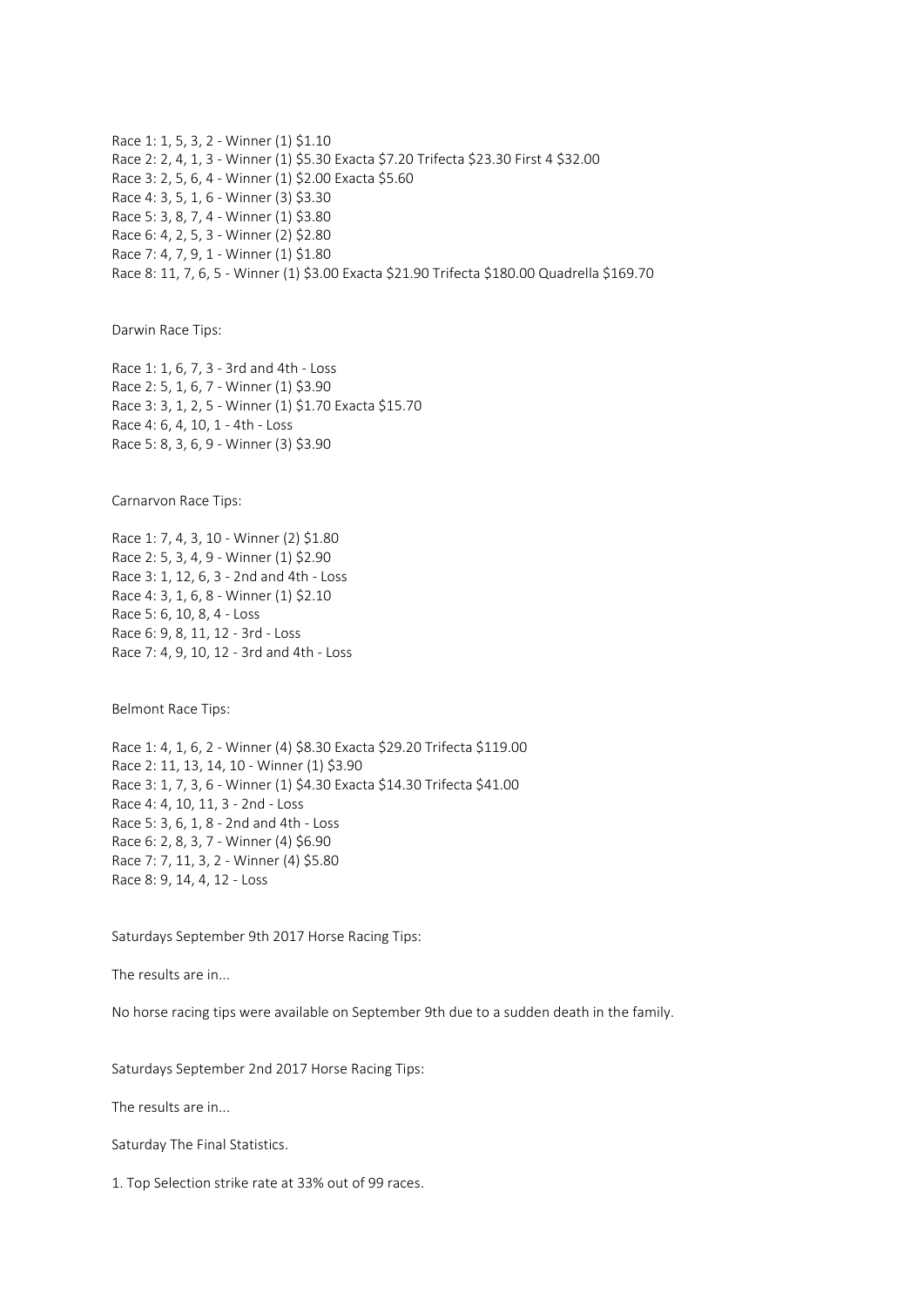- 2. Top 2 Selections strike rate at 52% out of 99 races.
- 3. Exacta strike rate at 41% out of 99 races.
- + Best Top Selection win dividend: \$10.10
- + Best tipped Exacta dividend: \$63.10
- + Best Trifecta dividend: \$348.80
- + Best First 4 dividend: \$329.80
- + Best Quadrella dividend: \$3603.90

The Day In Summary: So let's have a look at the numbers for this Saturdays racing with 99 races covered. For the Exotics there were 41 Exacta's in total which is a strike rate of 41% with the biggest one paying out at \$63.10 with the best tipped Trifecta paying out at \$348.80 and the best tipped First 4 paid out at \$329.80. For Win Bets the best priced Top Selection winner was at \$10.10 with the strike rate for the Top Selection sitting at 33% with the strike rate for the Top 2 Selections sitting at 52% of all races run. With Quadrella's the best today paid out at \$3603.90. And so that wraps up this Saturdays racing on what turned out to be quite an interesting day

Special Suggested Bet Of The Day:

Hawkesbury Race 3 Banker Exacta:

1 / 4, 8, 6

So its 1 for 1st and 4, 8, 6 for 2nd.

Total Cost: \$12 buys a 400% share of the dividend.

Where The Money Is: Those runners which stand out as being well supported early.

Caulfield Race 9 No 16 Divine Mr Artie at \$8.50 and there is a bit of a push for this one early at the odds and may be worth keeping a little eye on.

Best Longshot's Of The Day:

Warracknambeal Race 2 No 2 Dragonglass at \$67.00 well someone likes this one today and I don't know why?

Best Quaddie Of The Day:

Doomben Quadrella:

Race 6: 15, 9, 4, 8 Race 7: 4, 7, 11, 10 Race 8: 2, 5, 1, 8 Race 9: 11, 5, 6, 4

Total Cost: \$13 buys a 5% share of the dividend.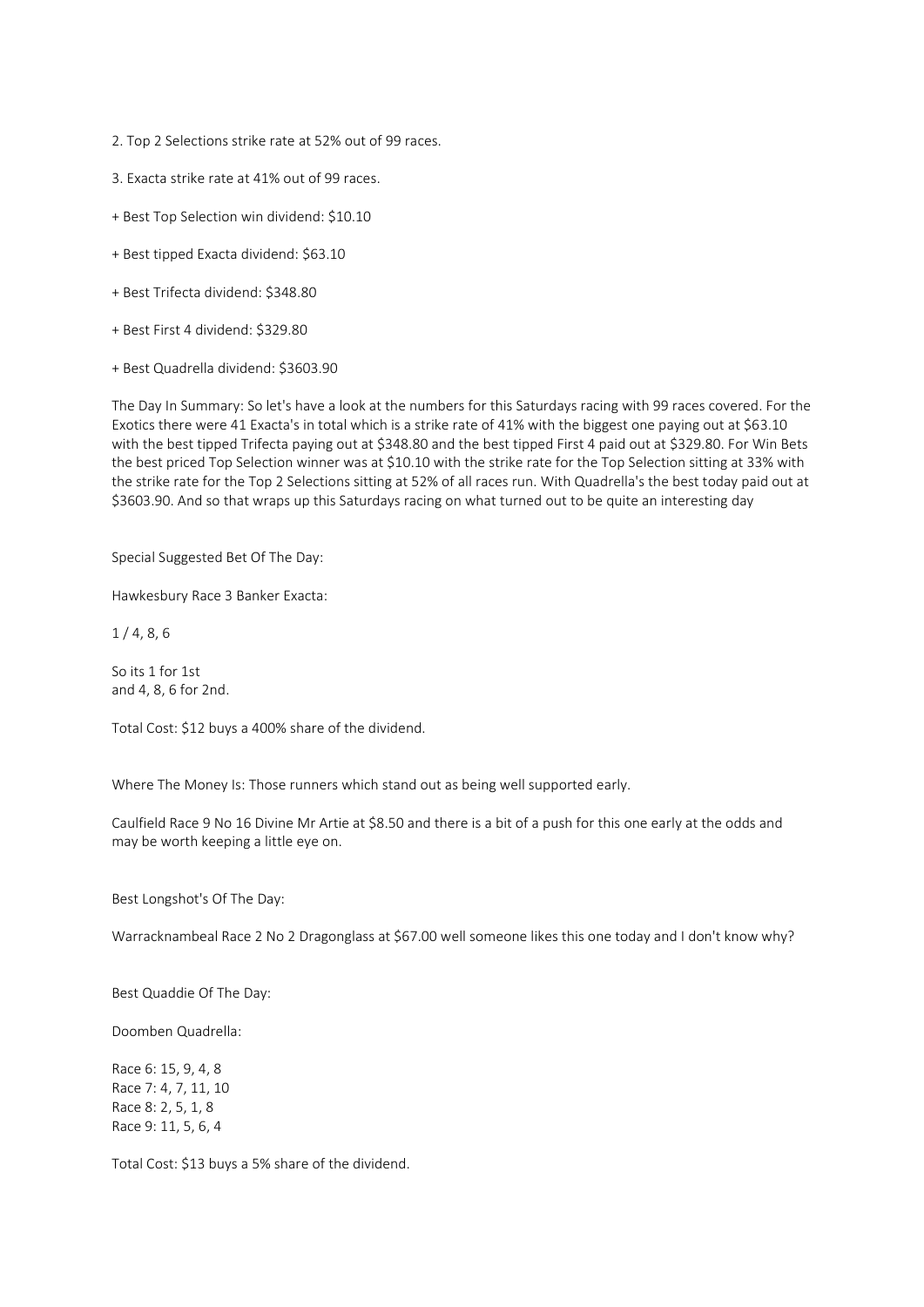Today's Race Tips:

Doomben Race Tips:

Race 1: 4, 1, 10, 7 - Winner (1) \$2.70 Race 2: 5, 2, 3, 4 - Winner (1) \$1.20 Exacta \$6.00 Trifecta \$17.00 First 4 \$25.60 Race 3: 2, 7, 5, 8 - Winner (3) \$6.70 Race 4: 4, 11, 2, 5 - 2nd, 3rd and 4th - Loss Race 5: 3, 15, 14, 12 - 3rd and 4th - Loss Race 6: 15, 9, 4, 8 - Winner (1) \$4.40 Exacta \$12.00 Race 7: 4, 7, 11, 10 - 2nd and 4th - Loss Race 8: 2, 5, 1, 8 - Winner (2) \$4.70 Exacta \$24.50 Trifecta \$96.40 First 4 \$192.20 Race 9: 11, 5, 6, 4 - Winner (1) \$3.50 Exacta \$14.70 Trifecta \$91.90

Randwick Race Tips:

Race 1: 3, 6, 2, 7 - Winner (2) \$3.40 Race 2: 8, 1, 4, 6 - Winner (1) \$1.30 Exacta \$6.80 Trifecta \$34.30 Race 3: 4, 3, 2, 5 - Winner (3) \$7.80 Exacta \$32.70 Race 4: 5, 9, 3, 4 - Winner (4) \$6.80 Race 5: 1, 3, 5, 2 - Winner (1) \$2.20 Exacta \$6.30 Trifecta \$6.50 First 4 \$6.40 Early Quadrella \$517.20 Race 6: 5, 1, 3, 7 - Winner (2) \$2.40 Exacta \$6.00 Trifecta \$52.70 First 4 \$92.60 Race 7: 11, 3, 1, 9 - Winner (1) \$1.10 Race 8: 7, 6, 9, 1 - Winner (4) \$5.80 Exacta \$33.40 Trifecta \$126.20 First 4 \$260.60 Race 9: 7, 4, 9, 10 - Winner (1) \$2.40 Quadrella \$65.30

Caulfield Race Tips:

Race 1: 1, 2, 6, 7 - 2nd and 4th - Loss Race 2: 11, 8, 9, 13 - Winner (2) \$4.30 Exacta \$12.50 Trifecta \$99.40 Race 3: 4, 3, 12, 7 - Winner (2) \$7.80 Exacta \$32.20 Race 4: 2, 3, 10, 11 - Winner (1) \$3.20 Exacta \$15.70 Race 5: 2, 5, 1, 9 - Winner (3) \$14.60 Early Quadrella \$3603.90 Race 6: 4, 2, 8, 11 - Winner (2) \$3.50 Exacta \$28.30 Trifecta \$116.40 First 4 \$269.40 Race 7: 5, 8, 1, 2 - Winner (1) \$2.20 Exacta \$11.30 Race 8: 9, 3, 8, 15 - Winner (1) \$4.80 Race 9: 16, 2, 7, 4 - Winner (1) \$3.60 Exacta \$14.90 Quadrella \$57.10 - L/S No 16.

Gold Coast Race Tips:

Race 1: 6, 2, 1, 4 - Winner (2) \$2.50 Exacta \$13.10 Race 2: 7, 11, 1, 10 - 2nd and 3rd - Loss Race 3: 2, 17, 12, 4 - Winner (4) \$9.80 Exacta \$45.20 Race 4: 7, 5, 1, 4 - 2nd - Loss Race 5: 2, 6, 5, 7 - 3rd and 4th - Loss Race 6: 3, 6, 10, 5 - Winner (1) \$2,50 Race 7: 7, 1, 4, 5 - Winner (1) \$1.70 Exacta \$7.50 Race 8: 3, 7, 6, 10 - Winner (3) \$5.50 Exacta \$17.50 Trifecta \$89.00

Morphettville Race Tips:

Race 1: 1, 5, 2, 3 - Winner (1) \$1.90 Exacta \$5.40 Trifecta \$6.30 First 4 \$7.20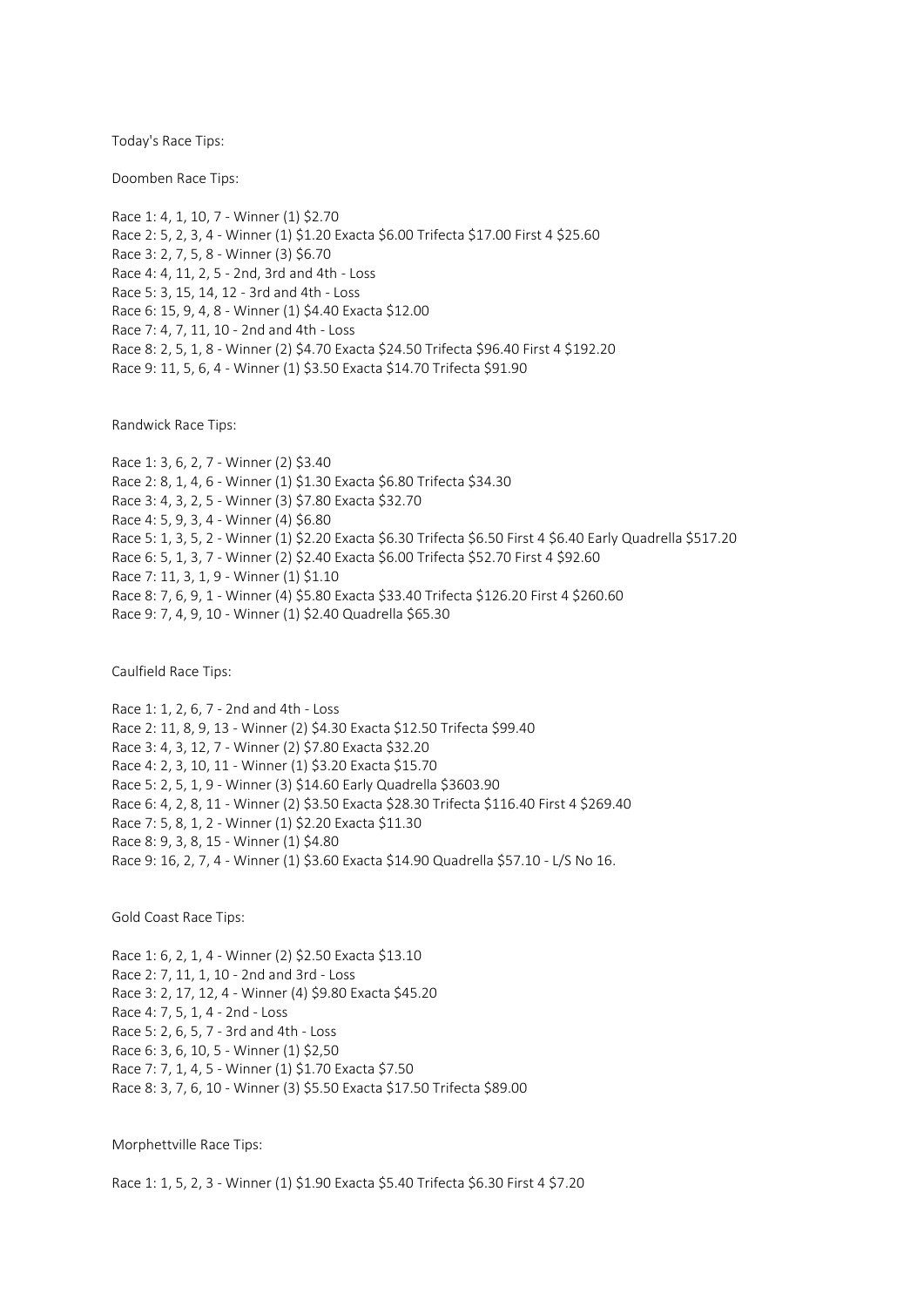Race 2: 2, 4, 3, 5 - 2nd, 3rd and 4th - Loss Race 3: 3, 11, 4, 9 - 2nd and 3rd - Loss Race 4: 1, 3, 2, 4 - Winner (2) \$2.00 Exacta \$17.70 Trifecta \$63.40 Race 5: 5, 7, 10, 9 - Winner (2) \$5.90 Exacta \$19.90 Race 6: 5, 13, 11, 6 - 2nd - Loss Race 7: 3, 5, 4, 2 - 2nd - Loss Race 8: 12, 8, 5, 11 - Winner (1) \$2.20 Exacta \$9.30

Hawkesbury Race Tips:

Race 1: 1, 5, 10, 2 - Winner (1) \$2.20 Exacta \$11.10 Trifecta \$41.70 Race 2: 3, 10, 8, 9 - 4th - Loss Race 3: 1, 4, 8, 6 - Winner (1) \$1.40 Exacta \$4.20 Trifecta \$18.70 First 4 \$55.00 Race 4: 5, 6, 8, 9 - Winner (2) \$2.80 Exacta \$15.70 Race 5: 4, 3, 1, 5 - Winner (3) \$2.00 Race 6: 1, 5, 6, 3 - Winner (1) \$1.60 Exacta \$5.00 Race 7: 8, 5, 7, 6 - 2nd and 3rd - Loss Race 8: 6, 11, 10, 5 - 3rd and 4th - Loss

Warracknabeal Race Tips:

Race 1: 10, 11, 8, 12 - Winner (3) \$7.60 Race 2: 3, 2, 10, 6 - Winner (1) \$10.10 Race 3: 12, 4, 7, 2 - Winner (3) \$12.60 Exacta \$42.20 Race 4: 4, 1, 9, 12 - 3rd - Loss Race 5: 8, 6, 2, 7 - Winner (1) \$8.40 Race 6: 5, 3, 1, 4 - Winner (2) \$2.50 Exacta \$16.90 Race 7: 1, 4, 7, 3 - Loss Race 8: 9, 3, 13, 4 - Winner (2) \$6.60

Grafton Race Tips:

Race 1: 4, 9, 3, 10 - 2nd and 4th - Loss Race 2: 6, 2, 4, 8 - 3rd and 4th - Loss Race 3: 1, 7, 9, 13 - Winner (1) \$1.60 Race 4: 2, 1, 7, 11 - Winner (2) \$6.80 Exacta \$12.50 Race 5: 4, 3, 10, 2 - 2nd, 3rd and 4th - Loss Race 6: 4, 9, 2, 3 - Winner (3) \$4.70 Exacta \$15.10 Trifecta \$202.80

Cairns Race Tips:

Race 1: 3, 5, 2, 9 - Winner (2) \$6.80 Exacta \$7.20 Trifecta \$30.20 First \$175.80 Race 2: 5, 7, 6, 8 - 2nd and 3rd - Loss Race 3: 10, 9, 6, 1 - Winner (4) \$4.70 Race 4: 3, 2, 1, 9 - Winner (1) \$2.20 Race 5: 4, 3, 6, 7 - Winner (1) \$2.20 Exacta \$9.10 Trifecta \$50.90 Race 6: 2, 8, 4, 13 - 2nd, 3rd and 4th - Loss Race 7: 1, 5, 7, 4 - Winner (2) \$8.50 Exacta \$37.60 Trifecta \$140.40 Race 8: 2, 6, 9, 5 - 3rd and 4th - Loss

Birdsville Race Tips: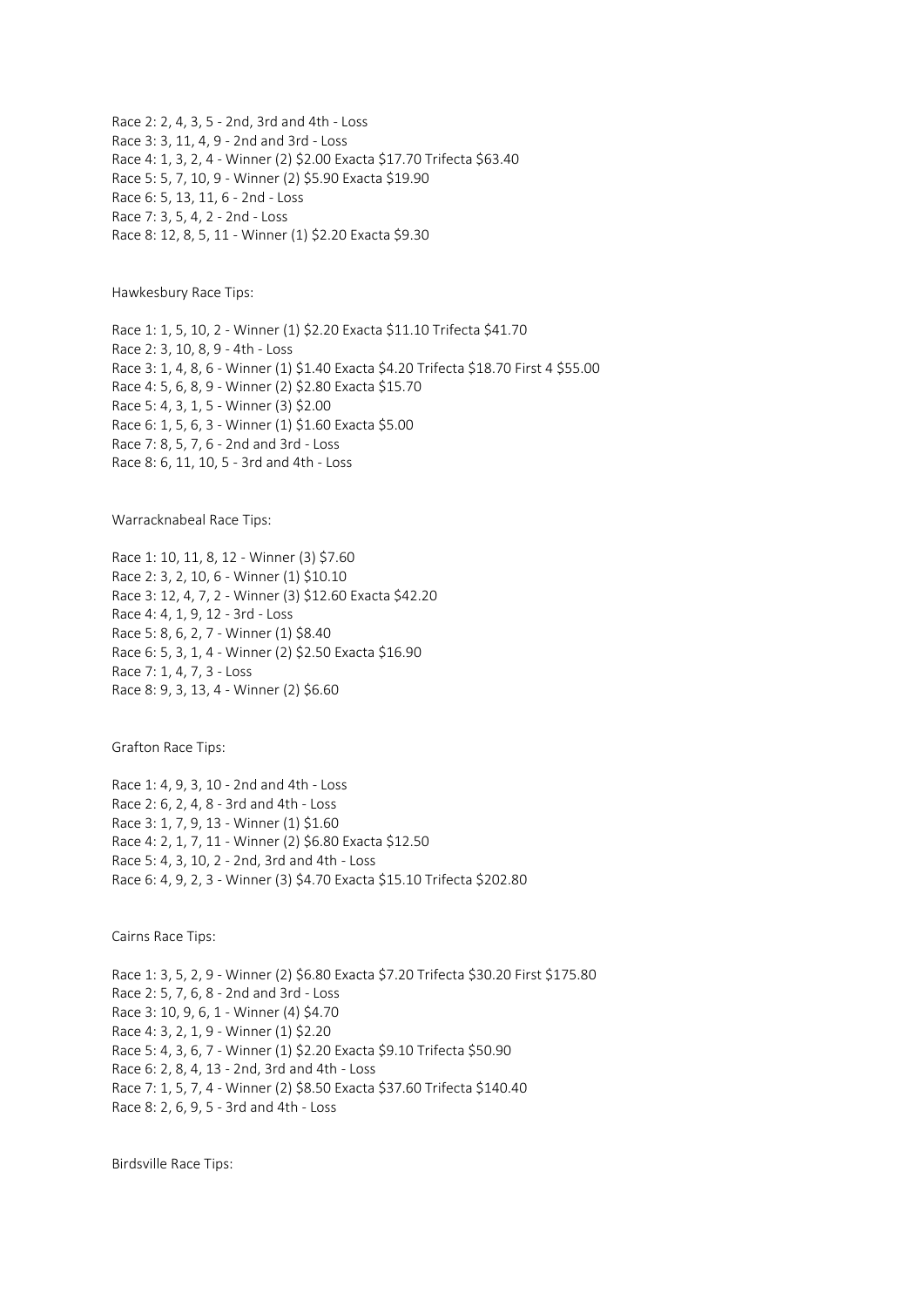Race 1: 9, 1, 4, 7 - 3rd and 4th - Loss Race 2: 4, 6, 1, 2 - Winner (3) \$2.20 Race 3: 2, 5, 4, 3 - Winner (2) \$3.00 Race 4: 2, 4, 1, 5 - Winner (1) \$2.30 Exacta \$4.80 Trifecta \$21.60 Race 5: 7, 8, 4, 5 - 3rd and 4th - Loss Race 6: 8, 5, 7, 1 - Winner (3) \$4.40 Race 7: 8, 9, 2, 3 - 2nd and 3rd - Loss

Darwin Race Tips:

Race 1: 1, 2, 3, 5 - Winner (1) \$2.70 Exacta \$5.60 Race 2: 3, 2, 5, 8 - 2nd and 3rd - Loss Race 3: 1, 2, 8, 5 - Winner (2) \$7.80 Race 4: 2, 1, 5, 10 - Winner (3) \$10.80

Toowoomba Race Tips:

Race 1: 5, 6, 1, 4 - Winner (2) \$8.10 Race 2: 6, 5, 10, 3 - Winner (1) \$2.00 Race 3: 2, 8, 7, 5 - Winner (1) \$1.90 Race 4: 8, 2, 7, 4 - Winner (1) \$1.60 Exacta \$2.30 Trifecta \$17.90 Race 5: 5, 8, 9, 4 - Winner (2) \$3.30 Race 6: 3, 5, 7, 6 - Winner (1) \$2.00 Race 7: 4, 10, 8, 6 - Winner (3) \$2.80 Quadrella \$36.20

Belmont Race Tips:

Race 1: 5, 8, 3, 9 - 2nd - Loss Race 2: 1, 3, 2, 6 - Winner (1) \$1.80 Exacta \$3.60 Race 3: 2, 3, 8, 6 - Winner (1) \$2.10 Exacta \$8.50 Race 4: 7, 5, 2, 3 - 4th - Loss Race 5: 3, 6, 5, 4 - 3rd - Loss Race 6: 5, 11, 4, 9 - Winner (4) \$9.30 Exacta \$63.10 Trifecta \$348.80 Race 7: 10, 1, 5, 2 - Winner (1) \$3.60 Exacta \$20.30 Trifecta \$115.70 First 4 \$329.80 Race 8: 6, 9, 10, 2 - 2nd and 4th - Loss

Saturdays August 26th 2017 Horse Racing Tips:

The results are in...

Saturday The Final Statistics.

1. Top Selection strike rate at 31% out of 86 races.

2. Top 2 Selections strike rate at 49% out of 86 races.

3. Exacta strike rate at 47% out of 86 races.

+ Best Top Selection win dividend: \$8.80

+ Best tipped Exacta dividend: \$73.00

+ Best Trifecta dividend: \$379.60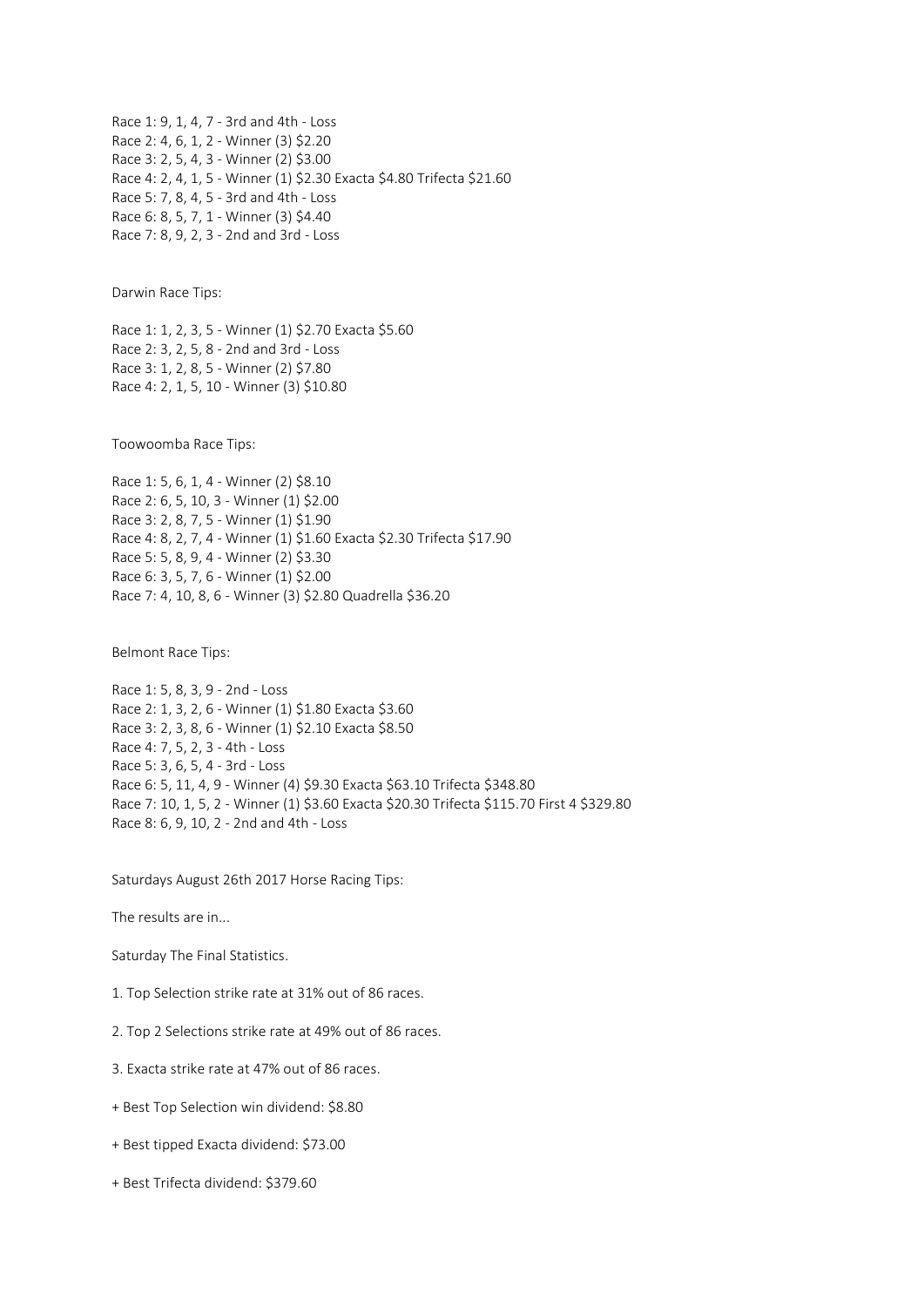+ Best First 4 dividend: \$544.20

+ Best Quadrella dividend: \$4829.00

The Day In Summary: So let's have a look at the numbers for this Saturdays racing with 86 races covered. For the Exotics there were 40 Exacta's in total which is a strike rate of 47% with the biggest one paying out at \$73.00 with the best tipped Trifecta paying out at \$379.60 and the best tipped First 4 paid out at \$544.20. For Win Bets the best priced Top Selection winner was at \$8.80 with the strike rate for the Top Selection sitting at 31% with the strike rate for the Top 2 Selections sitting at 49% of all races run. With Quadrella's the best today paid out at \$4829.00. And so that wraps up this Saturdays racing on what was an intriguing and hard fought day.

Special Suggested Bet Of The Day:

Rosehill Race 1 Banker Exacta:

3 / 2, 7, 1

So its 3 for 1st and 2, 7, 1 for 2nd.

Total Cost: \$12 buys a 400% share of the dividend.

Where The Money Is: Those runners which stand out as being well supported early.

Gold Coast Race 8 No 14 Gypsy Miss at \$6.50 and there is good support for this one early which may bring it under some notice.

Best Longshot's Of The Day:

Rosehill Race 3 No 9 Fly Forward at \$21.00 and there is quite a little bit of support for this one and is resuming from a spell today so who knows.

Donald Race 9 No 2 Full Bore at \$16.00 again quite a bit of support early so might be worth keep a little safe.

Best Quaddie Of The Day:

Gold Coast Quadrella:

Race 6: 5, 6, 11, 13 Race 7: 1, 7, 3, 6 Race 8: 3, 6, 4, 5 Race 9: 14, 4, 5, 11

Total Cost: \$13 buys a 5% share of the dividend.

Today's Race Tips:

Gold Coast Race Tips:

Race 1: 9, 8, 4, 13 - Winner (2) \$2.80 Exacta \$8.10 Race 2: 2, 4, 6, 9 - Winner (4) \$5.10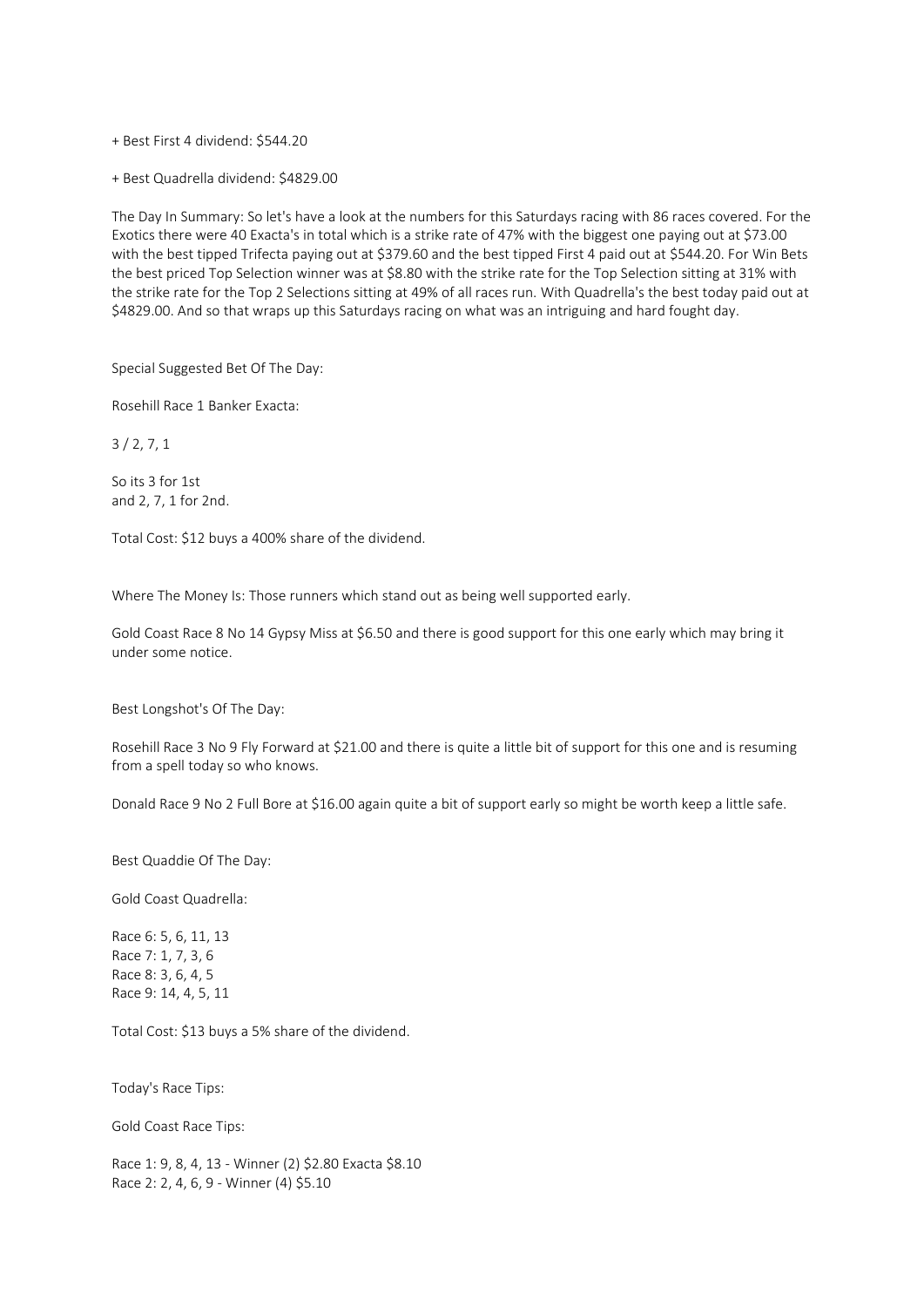Race 3: 3, 12, 9, 5 - 2nd and 4th - Loss Race 4: 4, 7, 3, 1 - Winner (4) \$3.40 Race 5: 11, 18, 2, 5 - Loss Race 6: 5, 6, 11, 13 - Winner (1) \$2.80 Race 7: 1, 7, 3, 6 - Winner (4) \$2.30 Exacta \$5.50 Trifecta \$21.10 Race 8: 3, 6, 4, 5 - 4th - Loss Race 9: 14, 4, 5, 11 - 2nd and 3rd - Loss

Rosehill Race Tips:

Race 1: 3, 2, 7, 1 - Winner (3) \$4.90 Exacta \$35.90 Trifecta \$58.40 Race 2: 1, 8, 2, 5 - Winner (2) \$6.00 Exacta \$21.20 Trifecta \$49.30 First 4 \$116.60 Race 3: 3, 11, 5, 9 - Winner (1) \$4.00 Exacta \$11.70 Race 4: 4, 3, 5, 10 - Winner (1) \$1.60 Exacta \$5.10 Race 5: 2, 9, 7, 1 - 2nd and 4th - Loss Race 6: 2, 7, 5, 9 - Winner (3) \$3.00 Exacta \$11.50 Race 7: 1, 9, 10, 5 - Winner (1) \$2.10 Race 8: 2, 1, 7, 12 - Winner (1) \$4.40 Exacta \$22.40 Race 9: 1, 11, 3, 4 - Winner (1) \$3.80 Exacta \$32.30 Quadrella \$180.20

Moonee Valley Race Tips:

Race 1: 4, 8, 1, 7 - Winner (2) \$3.20 Race 2: 10, 4, 2, 12 - Winner (1) \$3.60 Exacta \$25.40 Trifecta \$218.70 Race 3: 1, 3, 5, 4 - Winner (4) \$6.40 Exacta \$23.00 Race 4: 12, 5, 19, 14 - Winner (4) \$7.00 Exacta \$20.90 Race 5: 6, 10, 4, 2 - Winner (1) \$2.80 Early Quadrella \$966.00 Race 6: 3, 1, 7, 11 - 2nd and 4th - Loss Race 7: 10, 11, 2, 12 - Winner (2) \$6.80 Exacta \$17.80 Trifecta \$105.00 First 4 \$544.20 Race 8: 4, 10, 7, 13 - Winner (4) \$7.10 Race 9: 10, 2, 8, 12 - Winner (3) \$3.00 Exacta \$18.60 Trifecta \$151.20

Morphettville Race Tips:

Race 1: 7, 5, 12, 1 - Winner (1) \$2.20 Race 2: 5, 4, 6, 8 - 3rd and 4th - Loss Race 3: 1, 3, 4, 2 - Winner (1) \$2.90 Exacta \$10.30 Trifecta \$27.50 First 4 \$35.00 Race 4: 3, 5, 11, 10 - 2nd, 3rd and 4th - Loss Race 5: 2, 4, 3, 1 - Winner (2) \$4.30 Exacta \$37.60 Race 6: 4, 5, 3, 7 - Loss Race 7: 1, 9, 10, 4 - Winner (1) \$4.60 Race 8: 6, 2, 11, 1 - Winner (4) \$5.00

Mackay Race Tips:

Race 1: 1, 3, 6, 2 - Winner (2) \$3.90 Exacta \$9.60 Race 2: 2, 1, 4, 6 - Winner (4) \$11.60 Exacta \$35.80 Trifecta \$110.00 First 4 \$131.60 Race 3: 1, 3, 7, 6 - Loss Race 4: 3, 1, 5, 7 - Winner (1) \$3.20 Exacta \$7.20 Race 5: 1, 2, 3, 4 - Winner (1) \$2.30 Race 6: 2, 9, 5, 7 - Winner (1) \$2.70 Exacta \$11.60 Race 7: 1, 3, 6, 7 - Winner (2) \$3.20 Exacta \$8.40 Race 8: 1, 7, 3, 11 - Winner (3) \$4.20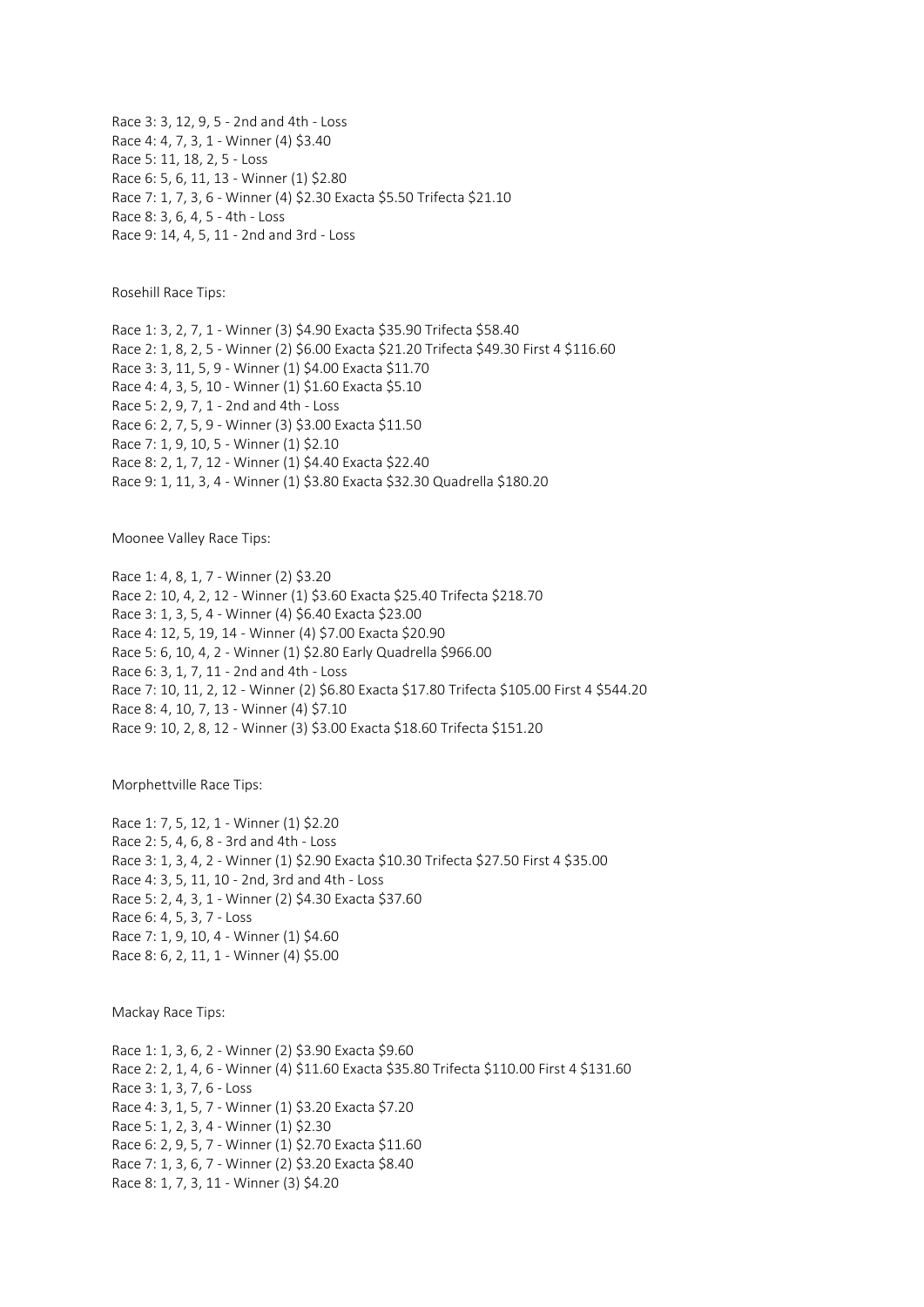Race 9: 6, 10, 7, 9 - Winner (1) \$8.80 Exacta \$52.30 Trifecta \$379.60 Quadrella \$495.20

Newcastle Race Tips:

Race 1: 7, 5, 1, 4 - Winner (3) \$2.50 Race 2: 1, 2, 10, 4 - Winner (1) \$1.80 Race 3: 3, 4, 2, 1 - Winner (2) \$1.90 Exacta \$9.70 Trifecta \$18.80 First 4 \$39.40 Race 4: 2, 5, 1, 7 - Winner (3) \$2.40 Exacta \$9.90 Trifecta \$16.20 Early Quadrella \$30.60 Race 5: 6, 2, 5, 7 - Winner (3) \$6.70 Race 6: 4, 1, 2, 5 - Winner (1) \$5.20 Race 7: 4, 1, 8, 6 - 2nd, 3rd and 4th - Loss Race 8: 3, 8, 4, 1 - Winner (4) \$2.90

Donald Race Tips:

Race 1: 4, 1, 9, 7 - Winner (2) \$2.80 Exacta \$6.80 Race 2: 5, 6, 11, 10 - Winner (4) \$11.50 Exacta \$35.00 Race 3: 11, 8, 10, 1 - Winner (3) \$6.20 Race 4: 10, 5, 9, 6 - Winner (3) \$8.50 Race 5: 11, 5, 9, 2 - Winner (1) \$6.30 Early Quadrella \$4829.00 Race 6: 5, 10, 4, 9 - Winner (3) \$10.30 Race 7: 4, 5, 2, 11 - 2nd, 3rd and 4th - Loss Race 8: 5, 9, 3, 12 - Winner (1) \$7.00 Race 9: 2, 7, 3, 4 - 2nd - Loss

Pt Macquarie Race Tips:

Race 1: 6, 1, 3, 2 - 2nd, 3rd and 4th - Loss Race 2: 1, 4, 5, 8 - Winner (1) \$1.30 Exacta \$3.50 Trifecta \$29.60 Race 3: 2, 3, 1, 4 - Winner (1) \$2.50 Exacta \$24.40 Race 4: 9, 5, 2, 1 - 2nd and 3rd - Loss Race 5: 9, 10, 1, 4 - Winner (2) \$3.10 Race 6: 2, 5, 7, 6 - Winner (2) \$3.20 Exacta \$4.90

Adelaide River Race Tips:

Race 1: 4, 1, 3, 2 - Winner (3) \$3.30 Exacta \$16.20 Race 2: 7, 5, 3, 4 - Winner (1) \$1.50 Race 3: 2, 4, 5, 3 - 3rd and 4th - Loss Race 4: 6, 8, 4, 3 - 4th - Loss

Toowoomba Race Tips:

Race 1: 1, 7, 8, 4 - Winner (2) \$4.30 Exacta \$21.40 Race 2: 5, 3, 8, 2 - 2nd, 3rd and 4th - Loss Race 3: 2, 8, 4, 7 - Winner (2) \$6.00 Exacta \$73.00 Race 4: 4, 5, 6, 7 - 2nd - Loss Race 5: 1, 5, 6, 4 - Winner (1) \$2.00 Exacta \$5.90 Race 6: 2, 6, 5, 4 - Winner (3) \$4.80 Exacta \$22.30 Trifecta \$34.00 First 4 \$96.00 Race 7: 3, 5, 4, 7 - Winner (1) \$2.00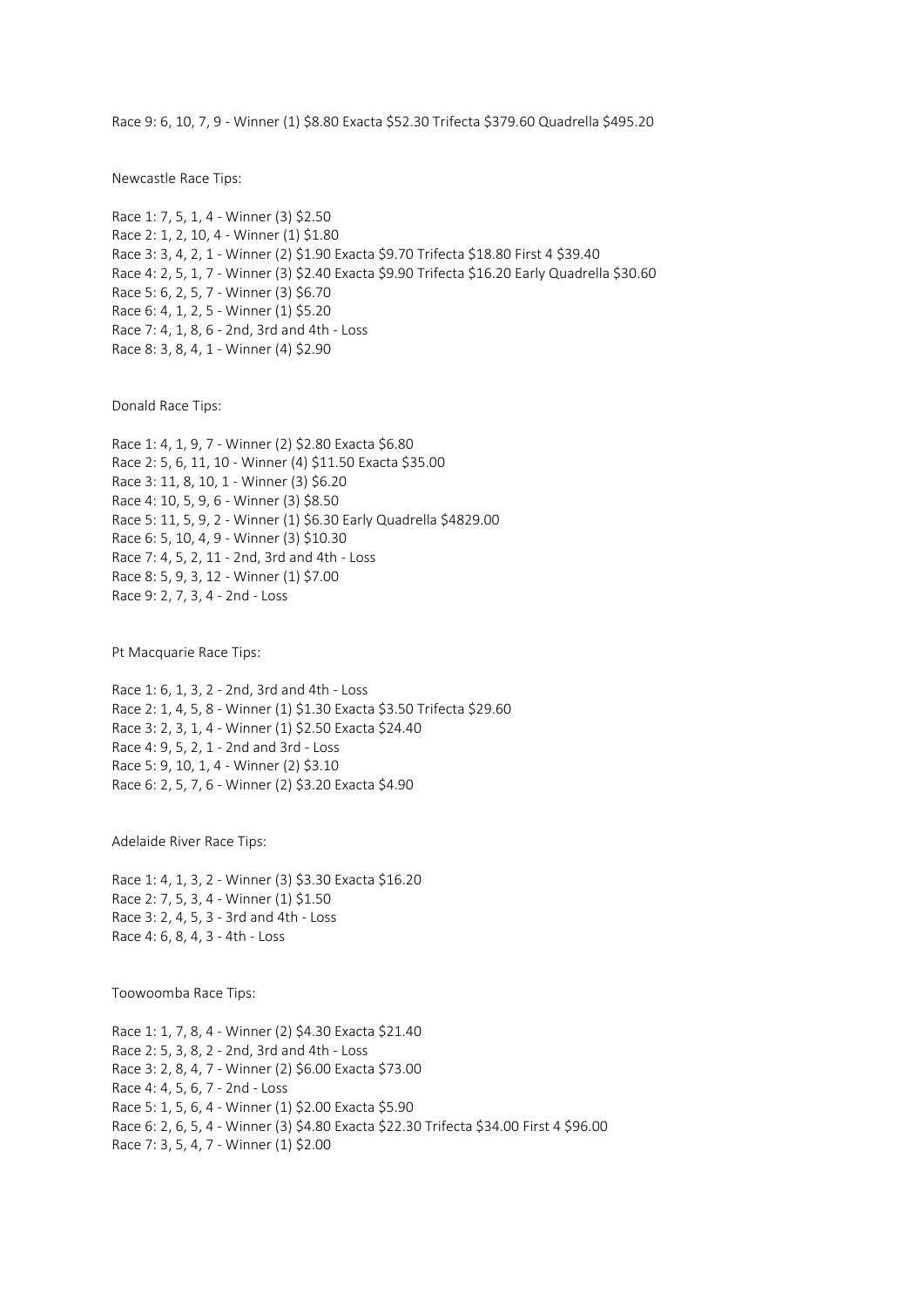Belmont Race Tips:

Race 1: 14, 3, 1, 4 - Winner (2) \$3.10 Race 2: 2, 4, 1, 5 - 2nd - Loss Race 3: 2, 5, 3, 7 - Winner (1) \$3.80 Exacta \$15.00 Trifecta \$46.30 First 4 \$83.40 Race 4: 7, 6, 9, 1 - Winner (1) \$2.10 Exacta \$13.40 Trifecta \$45.10 Race 5: 6, 5, 1, 2 - Winner (2) \$6.50 Exacta \$21.30 Race 6: 8, 6, 9, 4 - Winner (4) \$12.70 Exacta \$72.10 Race 7: 8, 9, 5, 1 - Winner (1) \$2.60 Exacta \$8.90 Race 8: 10, 1, 4, 2 - Winner (4) \$11.10 Exacta \$22.90 Quadrella \$1511.50

Saturdays August 19th 2017 Horse Racing Tips:

The results are in...

Saturday The Final Statistics.

- 1. Top Selection strike rate at 32% out of 107 races.
- 2. Top 2 Selections strike rate at 49% out of 107 races.
- 3. Exacta strike rate at 42% out of 107 races.
- + Best Top Selection win dividend: \$5.70
- + Best tipped Exacta dividend: \$78.80
- + Best Trifecta dividend: \$514.60
- + Best First 4 dividend: \$1177.00
- + Best Quadrella dividend: \$736.50

The Day In Summary: So let's have a look at the numbers for this Saturdays racing with 107 races covered. For the Exotics there were 45 Exacta's in total which is a strike rate of 42% with the biggest one paying out at \$78.80 with the best tipped Trifecta paying out at \$514.60 and the best tipped First 4 paid out at \$1177.00. For Win Bets the best priced Top Selection winner was at \$5.70 with the strike rate for the Top Selection sitting at 32% with the strike rate for the Top 2 Selections sitting at 49% of all races run. With Quadrella's the best today paid out at \$736.50. And so that wraps up this Saturdays racing on what was a really nice and enjoyable day.

Special Suggested Bet Of The Day:

Morphettville Race 1 Banker Exacta:

 $1/6, 4, 2$ 

So its 1 for 1st and 6, 4, 2 for 2nd.

Total Cost: \$12 buys a 400% share of the dividend

Where The Money Is: Those runners which stand out as being well supported early.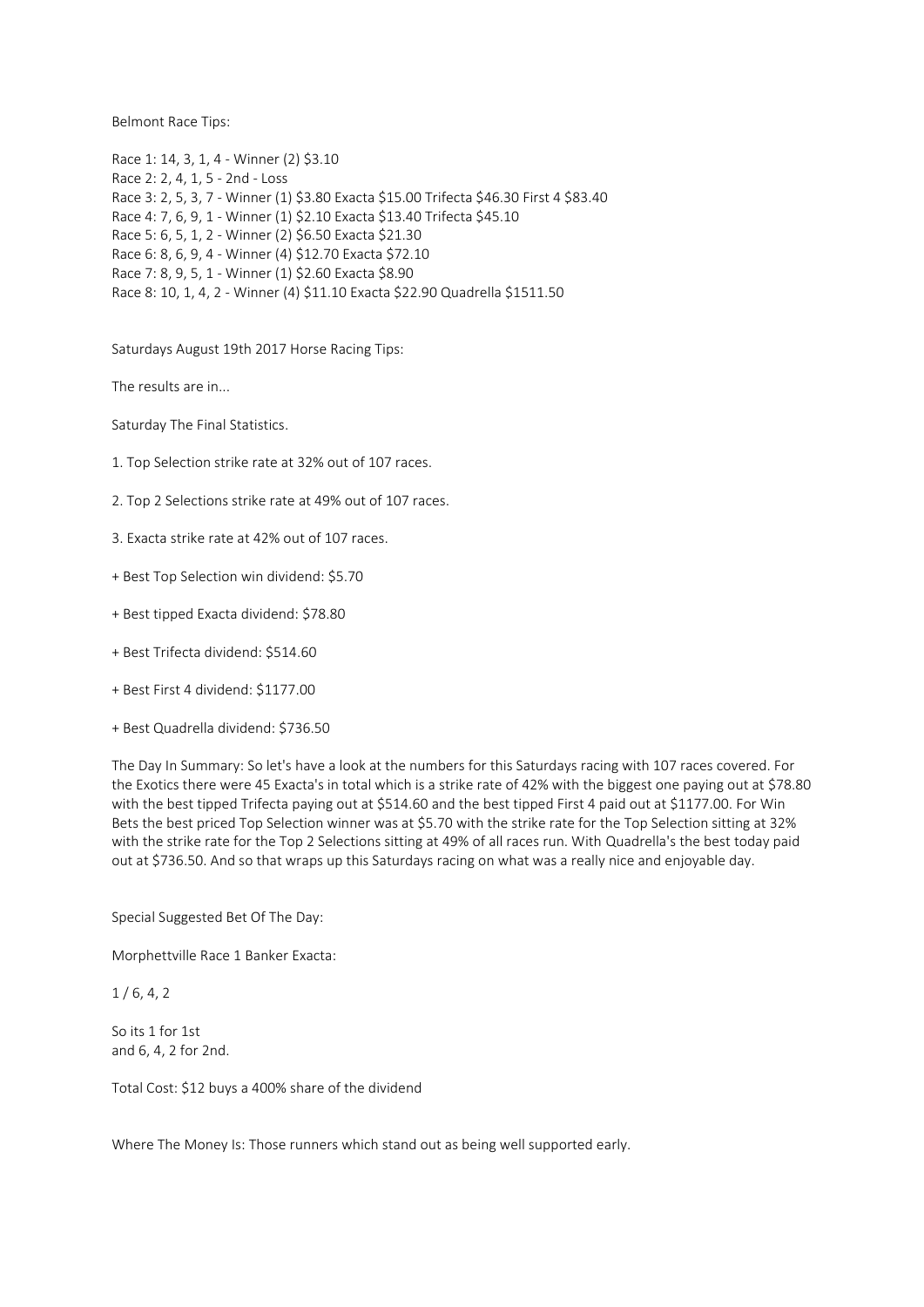Morphettville Race 5 No 6 Miss Joolia at \$12.00 and there is solid support for this one early at the eachway odds.

Seymour Race 3 No 11 Princess Titanic at \$2.90 and I don't normally mention ones this short but this one has been smashed early so might be a good banker in a trifecta or first 4.

Best Longshot's Of The Day:

Morphettville Race 4 No 12 Cash Is Coming at \$17.00 and there is some nice support for this one at the odds.

Best Quaddie Of The Day:

Doomben Quadrella:

Race 6: 6, 13, 10, 1 Race 7: 6, 13, 8, 7 Race 8: 10, 12, 16, 13 Race 9: 14, 6, 5, 7

Total Cost: \$13 buys a 5% share of the dividend.

Today's Race Tips:

Doomben Race Tips:

Race 1: 6, 10, 1, 5 - Winner (4) \$10.70 Exacta \$78.80 Trifecta \$122.80 Race 2: 13, 16, 6, 10 - 2nd and 4th - Loss Race 3: 2, 5, 6, 4 - Winner (4) \$11.60 Race 4: 8, 7, 3, 4 - 2nd and 4th - Loss Race 5: 1, 4, 3, 5 - Winner (3) \$5.80 Exacta \$22.60 Race 6: 6, 13, 10, 1 - Winner (1) \$4.20 Race 7: 6, 13, 8, 7 - 2nd, 3rd and 4th - Loss Race 8: 10, 12, 16, 13 - Winner (1) \$1.90 Race 9: 14, 6, 5, 7 - Winner (1) \$2.30 Exacta \$8.60

Randwick Race Tips:

Race 1: 5, 2, 3, 1 - Winner (2) \$3.20 Exacta \$7.10 Trifecta \$14.60 First 4 \$40.60 Race 2: 1, 3, 6, 4 - 2nd and 3rd - Loss Race 3: 14, 11, 2, 13 - Winner (2) \$4.50 Exacta \$22.60 Trifecta \$166.20 Race 4: 2, 5, 1, 10 - Winner (1) \$3.80 Exacta \$28.20 Trifecta \$209.40 Race 5: 6, 8, 9, 1 - 2nd and 3rd - Loss Race 6: 7, 8, 1, 5 - Winner (1) \$1.10 Exacta \$2.90 Trifecta \$13.60 Race 7: 3, 7, 9, 4 - Winner (4) \$9.40 Exacta \$34.20 Trifecta \$97.60 Race 8: 7, 8, 2, 6 - Winner (4) \$4.10 Race 9: 6, 10, 3, 11 - Winner (4) \$4.10 Quadrella \$273.60

Caulfield Race Tips:

Race 1: 8, 1, 7, 2 - Winner (2) \$6.90 Exacta \$17.70 Trifecta \$67.50 First 4 \$347.60 Race 2: 5, 6, 3, 2 - Winner (3) \$7.10 Exacta \$46.40 Race 3: 16, 13, 9, 7 - Winner (1) \$4.90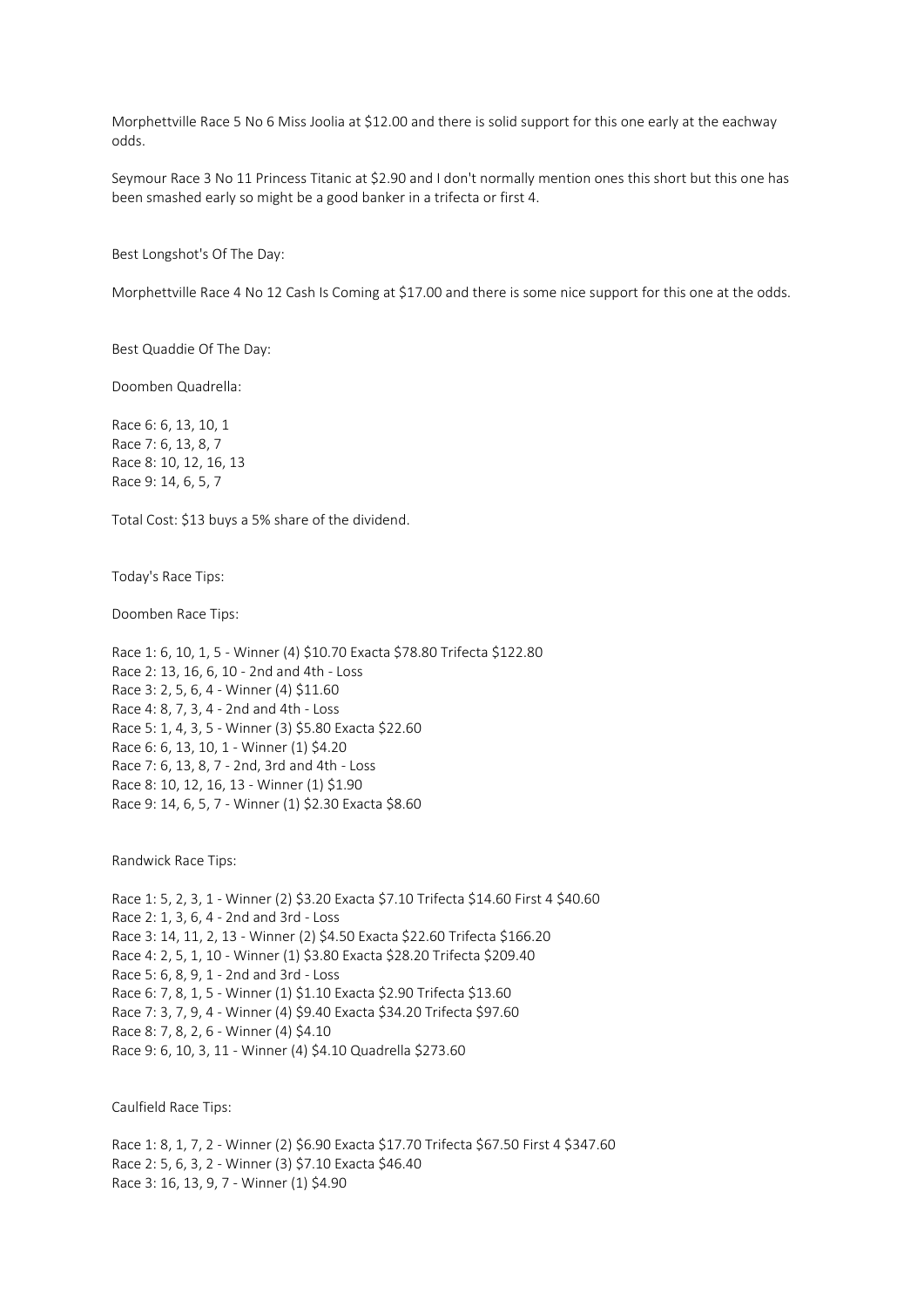Race 4: 4, 3, 1, 6 - Winner (1) \$4.10 Race 5: 1, 7, 8, 5 - Winner (3) \$2.80 Exacta \$12.10 Trifecta \$87.40 Early Quadrella \$736.50 Race 6: 4, 2, 6, 8 - Winner (1) \$2.90 Race 7: 2, 3, 7, 4 - Winner (1) \$2.60 Race 8: 1, 7, 13, 11 - Winner (1) \$2.70 Exacta \$7.80 Trifecta \$67.70 Race 9: 6, 14, 20, 12 - 3rd and 4th - Loss

Morphettville Race Tips:

Race 1: 1, 6, 4, 2 - Winner (4) \$8.20 Exacta \$32.30 Trifecta \$160.80 Race 2: 1, 2, 6, 4 - Winner (1) \$1.70 Race 3: 2, 8, 4, 1 - Winner (1) \$1.90 Race 4: 8, 5, 12, 4 - Winner (1) \$4.80 Exacta \$17.60 Trifecta \$113.00 Early Quadrella \$262.00 Race 5: 6, 14, 3, 7 - Loss Race 6: 6, 3, 12, 4 - Winner (2) \$4.20 Race 7: 1, 6, 7, 13 - Loss Race 8: 14, 4, 7, 10 - Winner (1) \$5.10 Exacta \$38.30 Trifecta \$184.30

Gold Coast Race Tips:

Race 1: 1, 4, 2, 5 - Winner (1) \$1.80 Exacta \$4.50 Trifecta \$3.90 First 4 \$8.20 Race 2: 1, 2, 5, 7 - Winner (2) \$2.60 Race 3: 1, 3, 2, 4 - Winner (3) \$2.80 Exacta \$15.90 Trifecta \$17.00 Race 4: 9, 6, 10, 5 - Winner (1) \$3.30 Exacta \$44.90 Race 5: 10, 4, 13, 7 - Winner (1) \$2.10 Exacta \$11.30 Race 6: 3, 7, 1, 5 - Winner (4) \$2.70 Race 7: 1, 8, 10, 4 - Winner (2) \$4.40 Race 8: 1, 5, 3, 7 - Winner (3) \$11.50 Exacta \$69.60 Trifecta \$101.70 First 4 \$308.00 Quadrella \$456.80

Kembla Grange Race Tips:

Race 1: 1, 2, 5, 4 - Winner (1) \$1.70 Exacta \$2.20 Race 2: 5, 2, 9, 7 - Winner (4) \$8.50 Exacta \$60.40 Trifecta \$305.90 First 4 \$1177.00 Race 3: 5, 4, 6, 1 - Winner (2) \$6.30 Exacta \$51.30 Trifecta \$172.90 First 4 \$298.20 Race 4: 7, 4, 6, 2 - Winner (2) \$5.20 Early Quadrella \$595.10 Race 5: 10, 9, 8, 11 - Winner (2) \$3.30 Exacta \$6.90 Trifecta \$30.80 Race 6: 8, 7, 5, 2 - Winner (3) \$2.60 Exacta \$8.90 Race 7: 4, 3, 1, 2 - Winner (1) \$2.50 Exacta \$11.30 Race 8: 10, 11, 2, 9 - Winner (4) \$3.70 Quadrella \$140.70

Seymour Race Tips:

Race 1: 14, 9, 12, 7 - 2nd and 3rd - Loss Race 2: 10, 12, 11, 8 - Winner (4) \$4.10 Race 3: 11, 7, 6, 10 - 4th - Loss Race 4: 12, 13, 6, 3 - Winner (2) \$7.20 Race 5: 3, 5, 4, 6 - 2nd, 3rd and 4th - Loss Race 6: 6, 11, 12, 4 - Loss Race 7: 3, 10, 1, 7 - 2nd and 4th - Loss Race 8: 15, 1, 16, 8 - Winner (3) \$12.70 Exacta \$40.30 Trifecta \$514.60

Gilgandra Race Tips: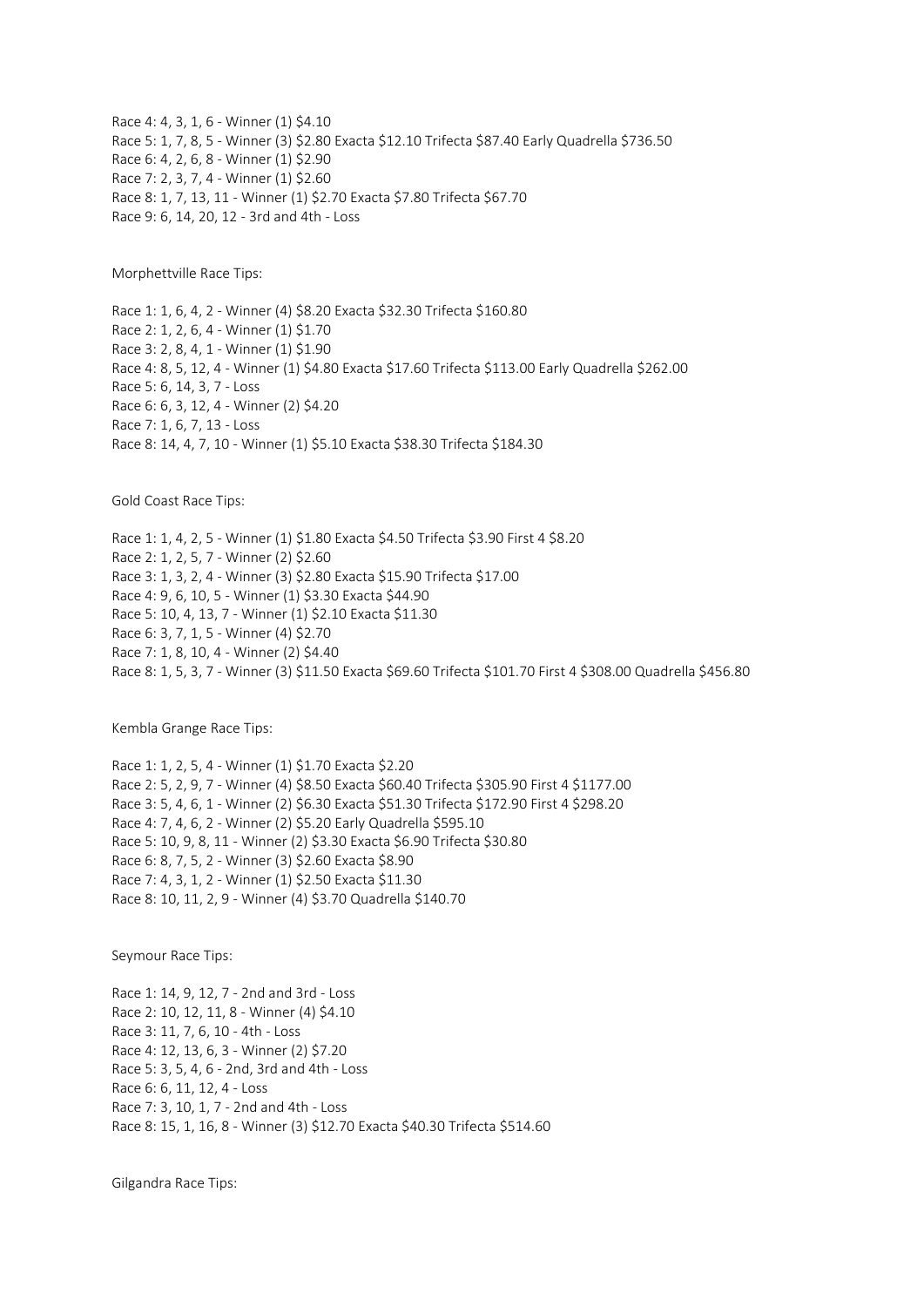Race 1: 10, 3, 12, 5 - Winner (1) \$5.60 Race 2: 9, 13, 5, 12 - 2nd and 4th - Loss Race 3: 3, 5, 12, 10 - Winner (1) \$3.10 Race 4: 6, 12, 5, 10 - 4th - Loss Race 5: 7, 10, 3, 2 - 3rd and 4th - Loss Race 6: 4, 6, 5, 2 - Winner (1) \$4.30 Exacta \$49.40 Race 7: 1, 10, 8, 5 - 3rd and 4th - Loss

Narrandera Race Tips

Race 1: 2, 6, 11, 4 - Winner (4) \$9.80 Race 2: 1, 4, 10, 7 - 3rd and 4th - Loss Race 3: 3, 4, 6, 10 - Winner (2) \$2.90 Exacta \$21.10 Trifecta \$37.30 Race 4: 8, 5, 4, 1 - 3rd and 4th - Loss Race 5: 1, 2, 5, 4 - Winner (3) \$4.00 Exacta \$12.30 Trifecta \$40.40 First 4 \$56.40 Race 6: 6, 5, 10, 13 - Winner (2) \$7.60

Kilcoy Race Tips:

Race 1: 3, 9, 2, 7 - 2nd and 3rd - Loss Race 2: 2, 1, 3, 5 - Winner (4) \$3.20 Exacta \$43.80 Trifecta \$116.60 Race 3: 2, 3, 4, 6 - Winner (1) \$2.40 Race 4: 2, 3, 7, 8 - 3rd and 4th - Loss Race 5: 1, 4, 3, 9 - 2nd and 3rd - Loss Race 6: 3, 7, 1, 4 - Winner (2) \$5.60 Exacta \$45.40

Darwin Race Tips:

Race 1: 1, 5, 4, 2 - Winner (1) \$1.40 Exacta \$5.30 Trifecta \$22.10 First 4 \$32.60 Race 2: 5, 4, 2, 3 - Winner (1) \$5.30 Race 3: 1, 3, 2, 7 - Winner (1) \$3.30 Exacta \$6.80 Trifecta \$36.00 First 4 \$210.00 Race 4: 4, 2, 6, 9 - Winner (2) \$1.70 Exacta \$9.20 Race 5: 3, 4, 6, 7 - Winner (3) \$9.50 Quadrella \$199.90

Toowoomba Race Tips:

Race 1: 1, 3, 5, 2 - Winner (1) \$1.80 Exacta \$7.80 Race 2: 2, 9, 8, 1 - Winner (4) \$4.50 Exacta \$37.00 Race 3: 1, 2, 4, 3 - Winner (1) \$1.80 Exacta \$7.00 Race 4: 6, 3, 4, 1 - Winner (1) \$3.70 Exacta \$50.10 Race 5: 1, 3, 2, 5 - Winner (2) \$3.90 Exacta \$8.10 Trifecta \$30.10 First 4 \$161.60 Race 6: 1, 3, 4, 5 - 2nd, 3rd and 4th - Loss Race 7: 3, 5, 4, 1 - Winner (3) \$10.70 Exacta \$23.60

Broome Race Tips:

Race 1: 2, 1, 4, 6 - Winner (1) \$2.90 Race 2: 3, 2, 4, 5 - Winner (1) \$3.80 Race 3: 2, 3, 9, 8 - Winner (2) \$2.40 Exacta \$12.30 Trifecta \$50.40 Race 4: 2, 1, 9, 4 - Winner (4) \$6.60 Exacta \$27.10 Trifecta \$64.30 Race 5: 1, 4, 2, 3 - Winner (1) \$2.10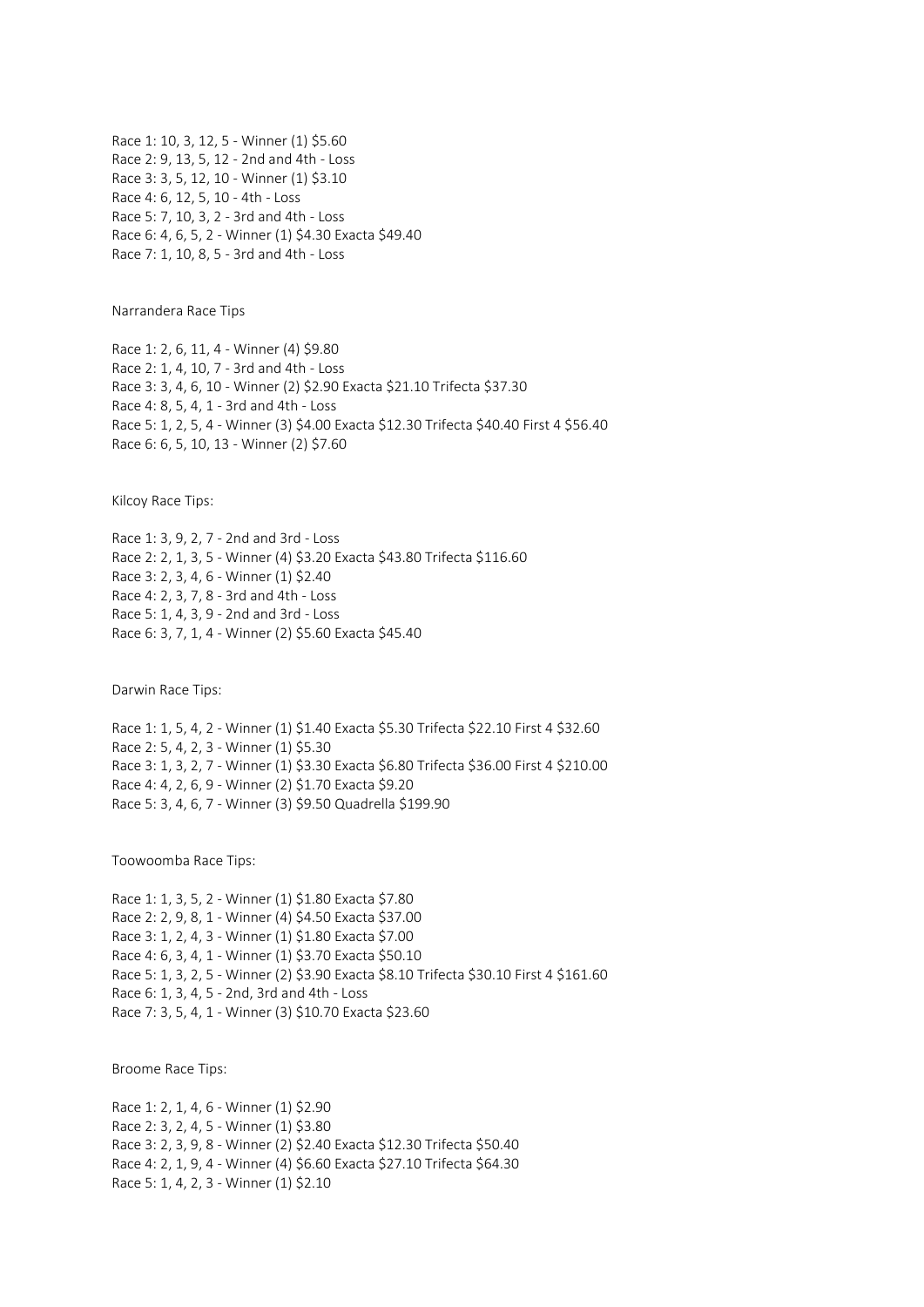Race 6: 1, 3, 7, 9 - Winner (2) \$6.40 Race 7: 1, 6, 3, 2 - Winner (1) \$2.80 Exacta \$23.60 Race 8: 8, 3, 12, 7 - 3rd - Loss Race 9: 7, 4, 11, 12 - Winner (3) \$7.10

Belmont Race Tips:

Race 1: 1, 5, 4, 3 - 2nd and 4th - Loss Race 2: 1, 7, 3, 9 - 3rd - Loss Race 3: 3, 1, 9, 5 - Winner (4) \$6.90 Race 4: 4, 1, 9, 7 - Winner (1) \$5.70 Exacta \$16.60 Race 5: 1, 3, 9, 11 - 3rd - Loss Race 6: 4, 7, 5, 1 - 3rd - Loss Race 7: 3, 6, 4, 7 - Winner (2) \$5.80 Race 8: 8, 12, 5, 6 - 3rd and 4th - Loss

Saturdays August 12th 2017 Horse Racing Tips:

The results are in...

Saturday The Final Statistics.

1. Top Selection strike rate at 26% out of 101 races.

2. Top 2 Selections strike rate at 43% out of 101 races.

3. Exacta strike rate at 46% out of 101 races.

+ Best Top Selection win dividend: \$9.10

+ Best tipped Exacta dividend: \$248.00

+ Best Trifecta dividend: \$175.20

+ Best First 4 dividend: \$116.60

+ Best Quadrella dividend: \$331.90

The Day In Summary: So let's have a look at the numbers for this Saturdays racing with 101 races covered. For the Exotics there were 46 Exacta's in total which is a strike rate of 46% with the biggest one paying out at \$248.00 with the best tipped Trifecta paying out at \$175.20 and the best tipped First 4 paid out at \$116.60. For Win Bets the best priced Top Selection winner was at \$9.10 with the strike rate for the Top Selection sitting at 26% with the strike rate for the Top 2 Selections sitting at 43% of all races run. With Quadrella's the best today paid out at \$331.90. And so that wraps up this Saturday racing on what was a nice and really enjoyable day.

Special Suggested Bet Of The Day:

Doomben Race 6 Banker Exacta:

12 / 3, 2, 8

So its 12 for 1st and 3, 2, 8 for 2nd.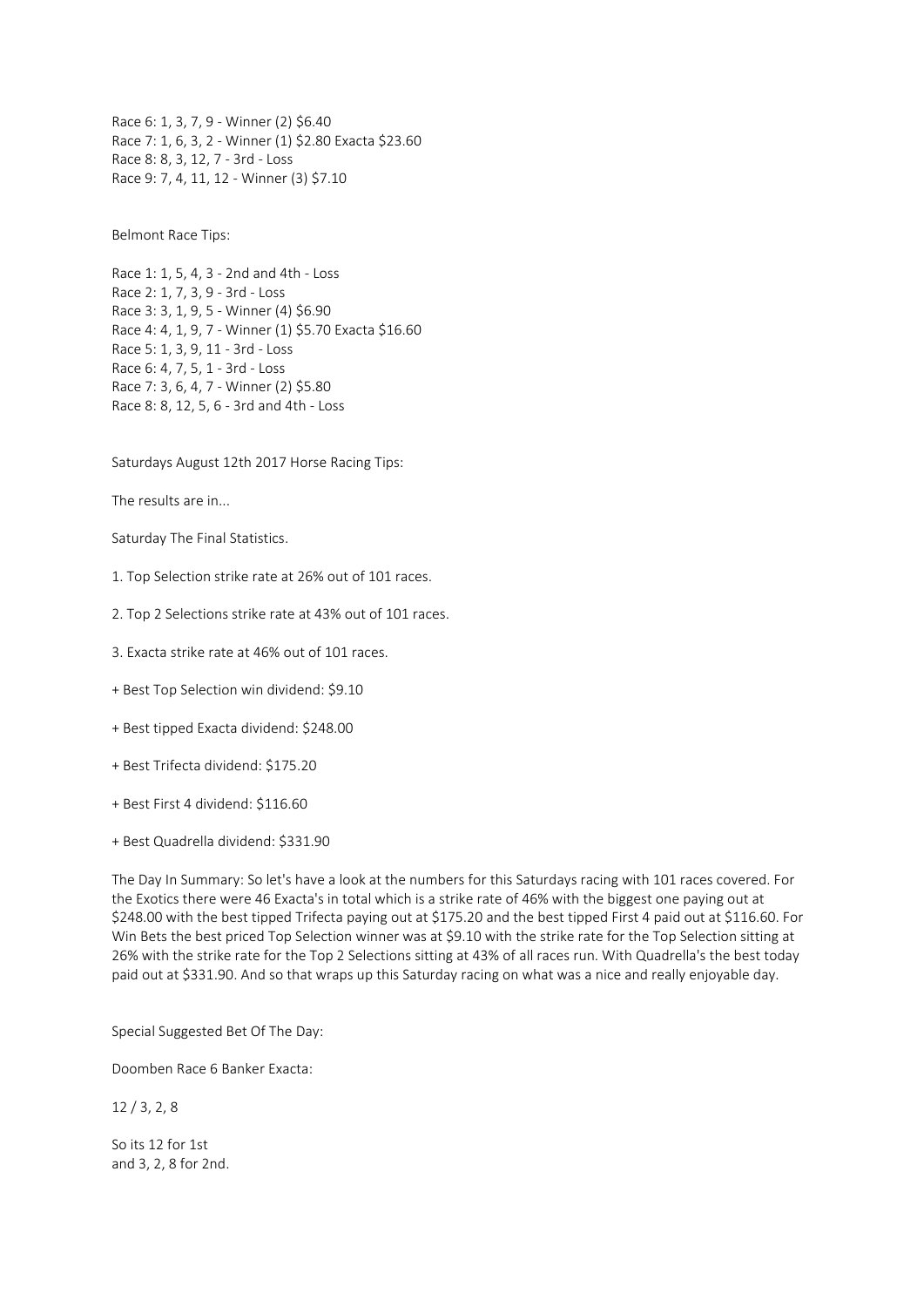Total Cost\$12 buys a 400% share of the dividend.

Result - A win and paid out at \$49.60 for 400%

Where The Money Is: Those runners which stand out as being well supported early.

Doomben Race 9 No 9 Final Zero at \$7.50 and there is an early push for this one at decent odds today.

Result - Finished 2nd.

Gold Coast Race 4 No 13 Teyssier at \$4.80 and there is very solid support for this one. Watch.

Result - Unplaced

Best Longshot's Of The Day:

Rosehill Race 7 No 8 Etymology at \$17.00 and there is some money early for this one at the odds.

Result - Finished 3rd

Best Quaddie Of The Day:

Rosehill Quadrella:

Race 6: 3, 4. 2. 6 Race 7: 7, 4, 8, 3 Race 8: 8, 6, 11, 4 Race 9: 8, 4, 11, 3

Total Cost: \$13 buys a 5% share of the dividend.

Today's Race Tips:

Doomben Race Tips:

Race 1: 1, 3, 2, 4 - Winner (2) \$2.80 Exacta \$5.10 Trifecta \$17.20 Race 2: 10, 15, 7, 13 - 2nd and 3rd - Loss Race 3: 7, 15, 11, 2 - Winner (3) \$2.70 Race 4: 5, 1, 7, 3 - Winner (2) \$2.10 Exacta \$6.40 Race 5: 12, 10, 11, 19 - Winner (3) \$4.20 Race 6: 12, 3, 2, 8 - Winner (1) \$1.80 Exacta \$12.40 Race 7: 8, 11, 3, 17 - Winner (3) \$20.30 Race 8: 9, 16, 7, 4 - Winner (2) \$12.00 Exacta \$137.90 Race 9: 9, 1, 5, 4 - 2nd and 3rd - Loss

Rosehill Race Tips:

Race 1: 10, 1, 6, 9 - Winner (1) \$2.90 Exacta \$9.70 Race 2: 1, 6, 2, 5 - Winner (4) \$9.00 Exacta \$105.20 Race 3: 7, 3, 5, 6 - Winner (1) \$1.80 Race 4: 7, 4, 2, 3 - Winner (2) \$3.40 Exacta \$22.90 Race 5: 4, 7, 6, 2 - Winner (2) \$2.50 Early Quadrella \$331.90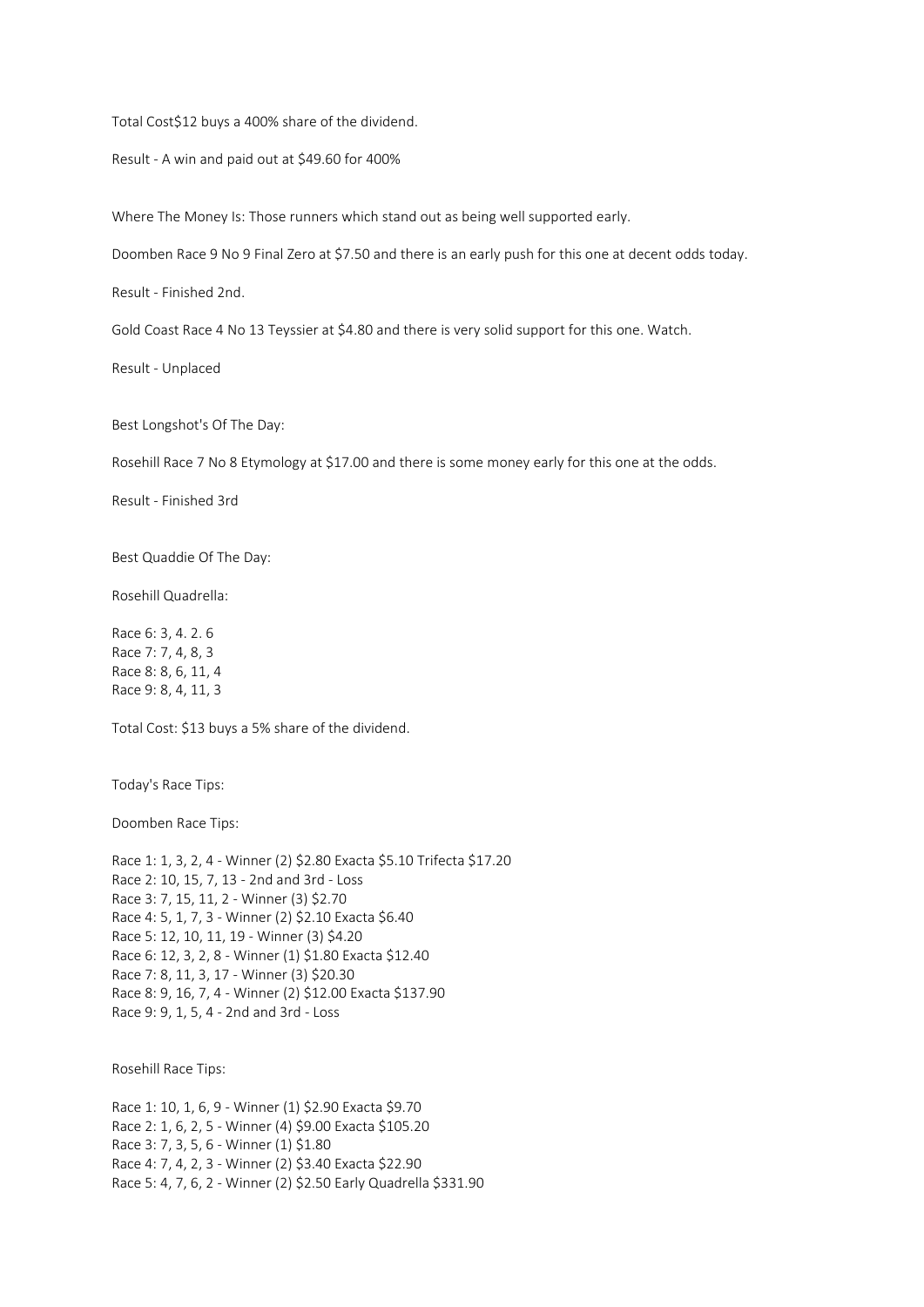Race 6: 3, 4. 2. 6 - Winner (3) \$4.00 Exacta \$13.30 Trifecta \$31.70 Race 7: 7, 4, 8, 3 - 2nd, 3rd and 4th - Loss Race 8: 8, 6, 11, 4 - 2nd and 4th - Loss Race 9: 8, 4, 11, 3 - Winner (2) \$2.70

Flemington Race Tips:

Race 1: 3, 5, 2, 6 - 2nd - Loss Race 2: 2, 3, 4, 1 - Winner (2) \$3.50 Exacta \$9.40 Race 3: 2, 5, 3, 1 - Winner (1) \$2.20 Exacta \$9.00 Trifecta \$36.00 First 4 \$78.40 Race 4: 5, 11, 4, 3 - Winner (2) \$3.50 Exacta \$15.00 Race 5: 2, 5, 3, 6 - Winner (4) \$4.70 Exacta \$11.50 Trifecta \$46.10 Early Quadrella \$186.80 Race 6: 11, 13, 9, 7 - Winner (2) \$3.90 Race 7: 1, 5, 7, 2 - Winner (1) \$5.00 Exacta \$29.80 Race 8: 1, 9, 16, 13 - Winner (3) \$5.30 Race 9: 7, 11, 1, 5 - 2nd - Loss

Morphettville Race Tips:

Race 1: 1, 4, 3, 2 - 2nd and 3rd - Loss Race 2: 2, 4, 6, 1 - Winner (4) \$17.10 Exacta \$68.40 Trifecta \$118.40 Race 3: 1, 4, 9, 6 - Winner (3) \$3.70 Race 4: 1, 7, 6, 8 - Winner (1) \$1.80 Exacta \$4.10 Trifecta \$11.80 First 4 \$36.40 Race 5: 5, 2, 6, 7 - 2nd and 4th - Loss Race 6: 3, 6, 9, 11 - Winner (3) \$3.10 Exacta \$19.20 Race 7: 9, 7, 4, 14 - Winner (1) \$1.40 Race 8: 11, 9, 1, 4 - 2nd, 3rd and 4th - Loss

Gold Coast Race Tips:

Race 1: 1, 2, 4, 7 - Winner (1) \$1.40 Race 2: 2, 1, 3, 7 - Winner (1) \$3.70 Exacta \$14.10 Trifecta \$90.50 Race 3: 2, 9, 15, 7 - Winner (3) \$21.00 Exacta \$248.00 Race 4: 13, 2, 10, 8 - 3rd - Loss Race 5: 6, 4, 2, 5 - Winner (3) \$2.10 Race 6: 2, 5, 7, 6 - Winner (2) \$6.80 Race 7: 4, 2, 6, 7 - Winner (3) \$8.60 Exacta \$158.70 Race 8: 13, 1, 8, 2 - 2nd and 3rd - Loss

Newcastle Race Tips:

Race 1: 6, 7, 4, 3 - Winner (1) \$2.10 Exacta \$4.00 Trifecta \$15.40 First 4 \$24.00 Race 2: 3, 2, 5, 1 - Winner (1) \$5.90 Exacta \$13.10 Trifecta \$59.30 First 4 \$100.20 Race 3: 4, 6, 2, 5 - Winner (1) \$2.00 Exacta \$3.80 Trifecta \$10.00 Race 4: 1, 9, 7, 6 - Winner (3) \$1.60 Early Quadrella \$64.10 Race 5: 5, 6, 3, 8 - 2nd and 4th - Loss Race 6: 2, 3, 5, 6 - Winner (1) \$2.20 Exacta \$15.50 Race 7: 1, 5, 7, 6 - Winner (4) \$10.30 Race 8: 12, 8, 4, 6 - 4th - Loss

Coleraine Race Tips: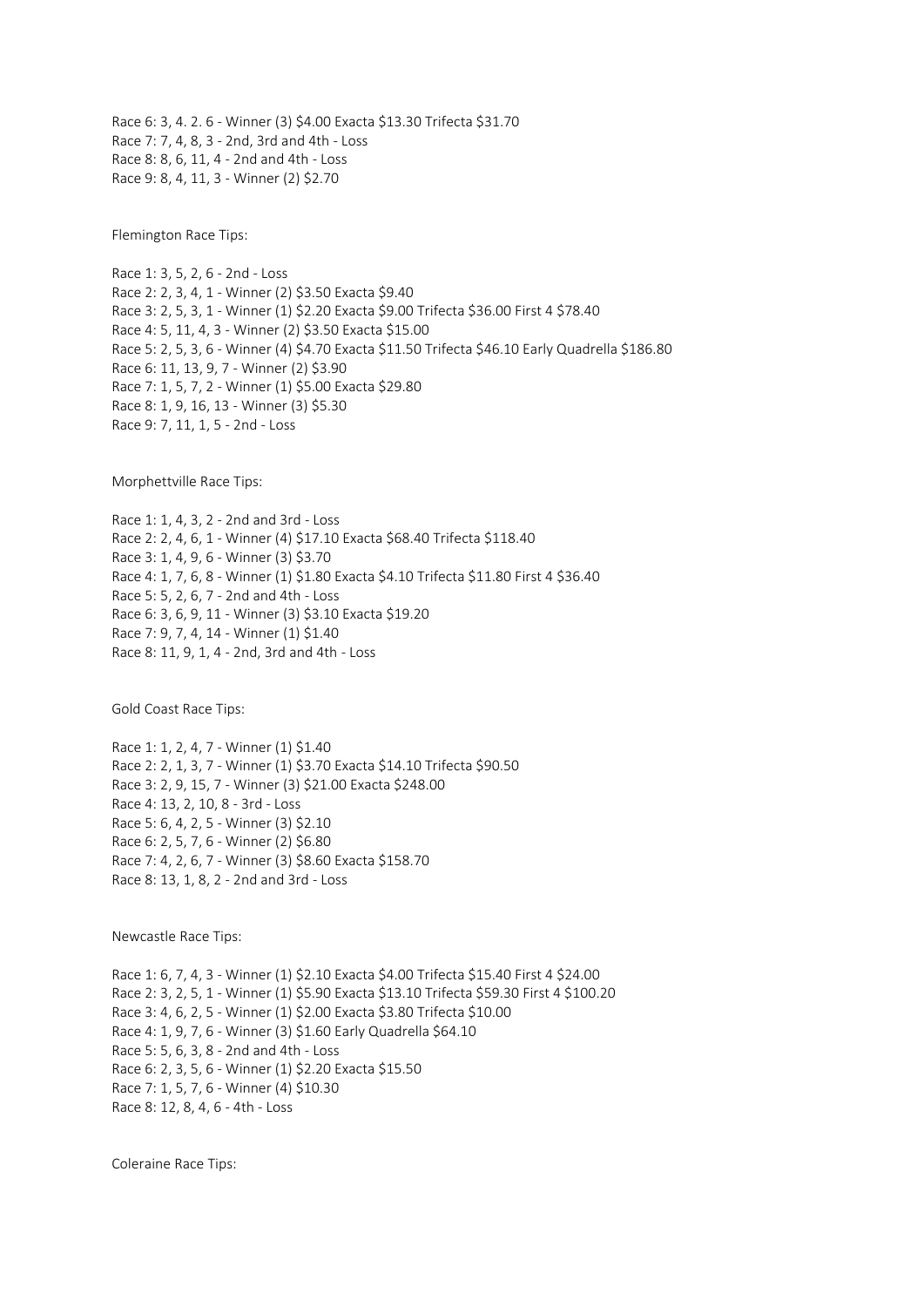Race 1: 8, 10, 6, 3 - 2nd and 3rd - Loss Race 2: 5, 12, 1, 11 - 2nd - Loss Race 3: 3, 10, 6, 11 - Winner (1) \$6.20 Exacta \$26.70 Race 4: 11, 7, 10, 8 - Winner (2) \$3.40 Race 5: 10, 7, 4, 1 - 4th - Loss Race 6: 6, 7, 9, 4 - Winner (1) \$4.40 Race 7: 6, 3, 7, 1 - Winner (4) \$2.70 Exacta \$41.70 Race 8: 8, 7, 12, 1 - 2nd and 3rd - Loss

Casino Race Tips:

Race 1: 6, 5, 4, 8 - 2nd and 4th - Loss Race 2: 2, 10, 11, 8 - Winner (1) \$1.70 Exacta \$10.30 Race 3: 4, 5, 6, 3 - 2nd, 3rd and 4th - Loss Race 4: 3, 4, 7, 5 - Winner (2) \$3.40 Race 5: 16, 7, 6, 5 - Winner (1) \$9.10 Exacta \$25.30 Race 6: 14, 4, 2, 5 - 3rd - Loss Race 7: 9, 7, 5, 8 - Winner (3) \$4.20

Cairns Race Tips:

Race 1: 2, 3, 5, 8 - Winner (1) \$1.90 Exacta \$6.20 Trifecta \$85.40 Race 2: 10, 5, 8, 1 - Winner (3) \$4.30 Exacta \$10.30 Race 3: 5, 7, 2, 1 - Winner (1) \$3.20 Exacta \$7.50 Race 4: 4, 2, 7, 6 - Winner (1) \$2.30 Exacta \$10.10 Race 5: 4, 7, 8, 10 - 2nd - Loss Race 6: 7, 8, 9, 3 - 2nd - Loss Race 7: 2, 3, 6, 9 - Winner (2) \$11.50 Race 8: 2, 8, 4, 12 - Winner (1) \$1.50

Katherine Race Tips:

Race 1: 4, 2, 1 - Winner (3) \$2.50 Exacta \$4.30 Trifecta \$6.20 Race 2: 3, 1, 5, 2 - Winner (4) \$3.60 Exacta \$6.70 Trifecta \$9.40 Race 3: 3, 2, 1, 4 - Winner (2) \$3.80 Exacta \$18.80 Trifecta \$18.10 First 4 \$34.40 Race 4: 4, 2, 1, 3 - Winner (3) \$5.20 Exacta \$13.90 Trifecta \$29.10 Race 5: 4, 5, 2, 1 - 2nd, 3rd and 4th - Loss Race 6: 3, 1, 5, 6 - Winner (3) \$5.90 Exacta \$68.70 Trifecta \$31.60 First 4 \$116.60

Toowoomba Race Tips:

Race 1: 5, 4, 12, 2 - Winner (1) \$2.00 Exacta \$8.30 Race 2: 5, 4, 2, 1 - Winner (4) \$2.00 Exacta \$11.40 Trifecta \$25.00 First 4 \$96.20 Race 3: 2, 1, 4, 3 - 2nd, 3rd and 4th - Loss Race 4: 1, 4, 2, 5 - Winner (4) \$3.40 Race 5: 1, 2, 3, 4 - Winner (1) \$2.20 Race 6: 2, 1, 6, 4 - Winner (1) \$1.60 Exacta \$7.70 Race 7: 2, 1, 3, 4 - Winner (1) \$1.70 Exacta \$2.10 Trifecta \$8.80 First 4 \$9.00 Quadrella \$64.10

Carnarvon Race Tips:

Race 1: 1, 5, 3, 2 - Winner (3) \$3.30 Exacta \$16.70 Trifecta \$27.50 First 4 \$91.60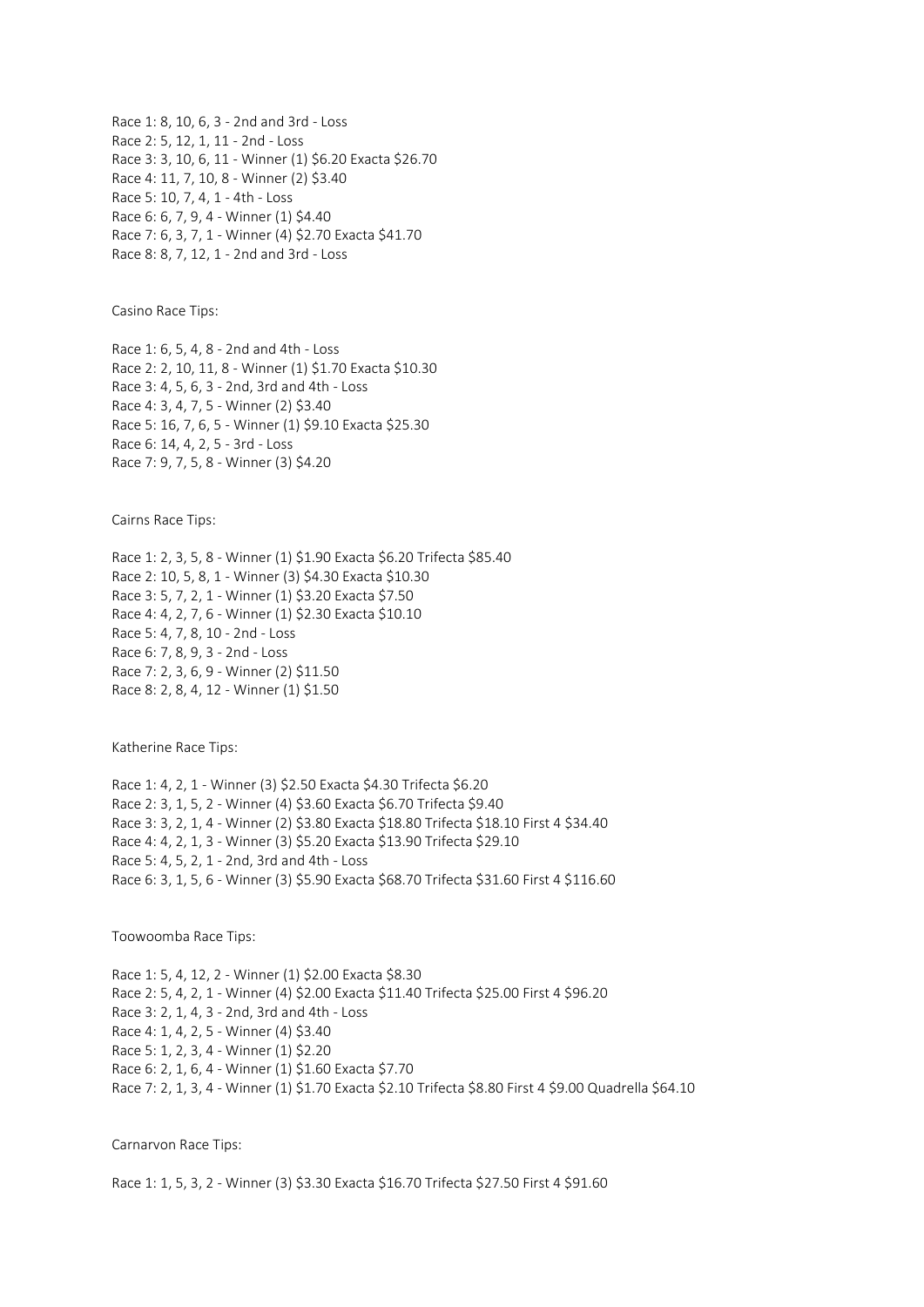Race 2: 1, 3, 4, 5 - Winner (3) \$8.20 Race 3: 9, 6, 4, 5 - Winner (3) \$3.50 Exacta \$24.40 Race 4: 1, 4, 7, 8 - 3rd and 4th - Loss Race 5: 2, 1, 3, 8 - Winner (1) \$2.40 Exacta \$3.80 Trifecta \$16.40 First 4 \$51.60 Race 6: 2, 9, 5, 11 - Winner (2) \$9.10

Belmont Race Tips:

Race 1: 1, 5, 10, 3 - 2nd - Loss Race 2: 1, 6, 8, 5 - 2nd, 3rd and 4th - Loss Race 3: 2, 7, 6, 3 - Winner (4) \$12.30 Exacta \$31.20 Trifecta \$175.20 Race 4: 4, 3, 13, 5 - 3rd and 4th - Loss Race 5: 4, 5, 9, 10 - 2nd and 3rd - Loss Race 6: 2, 6, 3, 8 - Winner (2) \$5.40 Exacta \$22.20 Race 7: 6, 8, 5, 1 - Winner (2) \$3.60 Exacta \$21.50 Trifecta \$67.20 Race 8: 9, 8, 7, 13 - 2nd, 3rd and 4th - Loss

Saturdays August 5th 2017 Horse Racing Tips:

The results are in...

Saturday The Final Statistics.

1. Top Selection strike rate at 25% out of 101 races.

2. Top 2 Selections strike rate at 42% out of 101 races.

3. Exacta strike rate at 48% out of 101 races.

+ Best Top Selection win dividend: \$5.10

+ Best tipped Exacta dividend: \$403.00

+ Best Trifecta dividend: \$828.80

+ Best First 4 dividend: \$1540.60

+ Best Quadrella dividend: \$362.20

The Day In Summary: So let's have a look at the numbers for this Saturdays racing with 101 races covered. For the Exotics there were 48 Exacta's in total which is a strike rate of 48% with the biggest one paying out at \$403.00 with the best tipped Trifecta paying out at \$828.80 and the best tipped First 4 paid out at \$1540.60. For Win Bets the best priced Top Selection winner was at \$5.10 with the strike rate for the Top Selection sitting at 25% with the strike rate for the Top 2 Selections sitting at 42% of all races run. With Quadrella's the best today paid out at \$362.20. And so that wraps up this Saturdays racing on what was a nice and enjoyable day.

Special Suggested Bet Of The Day:

Randwick Race 5 Banker Exacta:

3 / 12, 8, 10

So its 3 for 1st and 12, 8, 10 for 2nd.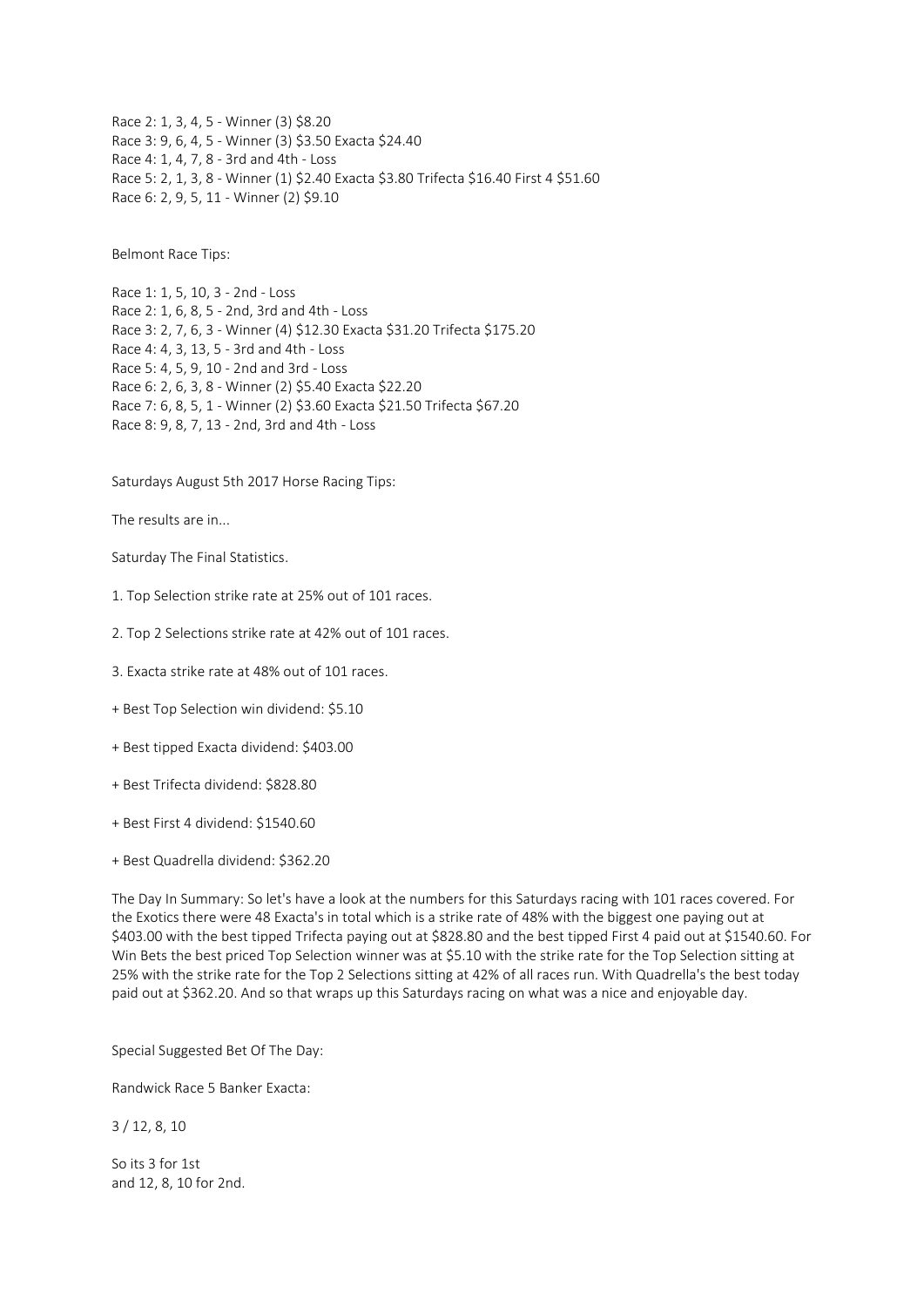Total Cost: \$12 buys a 400% share of the dividend.

Where The Money Is: Those runners which stand out as being well supported early.

Doomben Race 6 No 13 Pleased at \$6.00 and there is good support flowing early for this one.

Result - Finished 1st

Darwin Race 4 No 5 Olivares at \$4.60 a good strong push for this one early.

Result - Finished 1st

Best Longshot's Of The Day:

Moe Race 2 No 17 Miss Maranello at \$41.00 some money for this one early but is up against an odds on favorite so a place ticket at the long odds might be best.

Result - Finished 4th

Moe Race 7 No 15 Crafty Eva at \$21.00 some money also this one and may be worth watching.

Best Quaddie Of The Day:

Flemington Quadrella:

Race 7: 13, 14, 4, 10 Race 8: 2, 11, 4, 5 Race 9: 12, 13, 17, 5 Race 10: 12, 1, 14, 3

Total Cost: \$13 buys a 5% share of the dividend.

Today's Race Tips:

Doomben Race Tips:

Race 1: 5, 4, 2, 1 - Winner (3) \$4.60 Race 2: 2, 6, 3, 5 - Winner (3) \$7.80 Exacta \$28.40 Trifecta \$42.60 First 4 \$231.80 Race 3: 1, 3, 5, 7 - 3rd and 4th - Loss Race 4: 2, 5, 4, 10 - Winner (3) \$6.50 Exacta \$36.50 Trifecta \$318.10 Race 5: 5, 2, 7, 6 - Winner (2) \$2.80 Exacta \$7.50 Race 6: 13, 15, 3, 5 - Winner (1) \$4.80 Exacta \$12.90 Race 7: 4, 11, 2, 7 - Winner (4) \$4.60 Exacta \$11.30 Race 8: 1, 14, 7, 10 - Winner (1) \$2.70 Exacta \$6.90 Trifecta \$28.80 Race 9: 7, 10, 1, 9 - Winner (2) \$3.40 Exacta \$17.00 Trifecta \$171.50 First 4 \$580.20 Quadrella \$331.60

Randwick Race Tips:

Race 1: 2, 4, 3, 5 - Winner (4) \$13.10 Exacta \$47.30 Race 2: 4, 5, 3, 2 - Winner (4) \$6.00 Race 3: 3, 5, 8, 7 - Winner (2) \$3.00 Exacta \$9.40 Trifecta \$26.70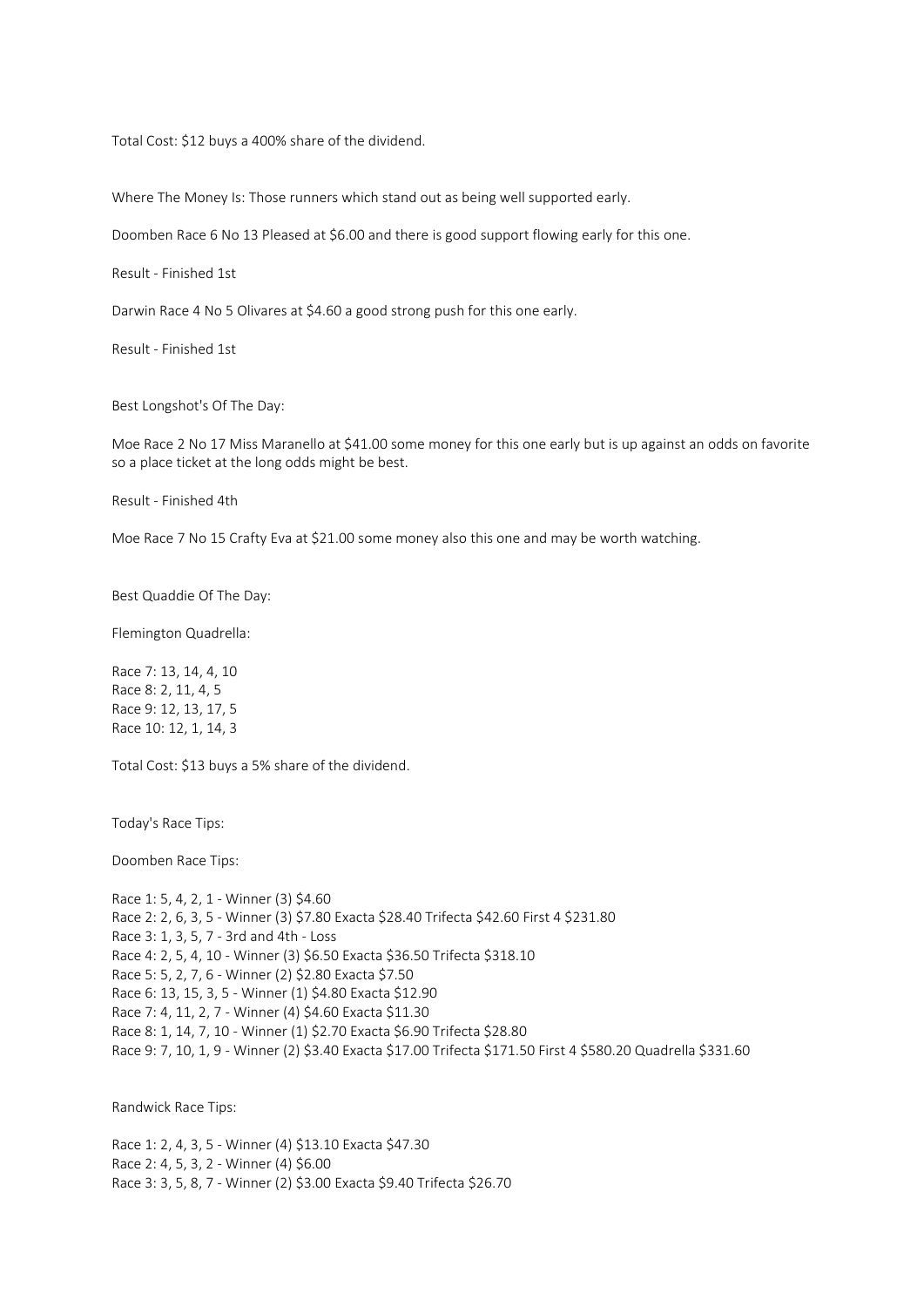Race 4: 2, 4, 8, 1 - Winner (1) \$1.90 Exacta \$8.30 Trifecta \$74.40 Race 5: 3, 12, 8, 10 - Winner (1) \$4.50 Early Quadrella \$177.90 Race 6: 11, 1, 2, 8 - Winner (1) \$3.10 Exacta \$20.00 Race 7: 1, 7, 8, 3 - Winner (3) \$5.90 Exacta \$13.20 Trifecta \$75.80 Race 8: 3, 13, 4, 10 - 2nd and 3rd - Loss Race 9: 4, 10, 12, 16 - 2nd - Loss

Flemington Race Tips:

Race 1: 3, 2, 4, 1 - Winner (4) \$4.60 Exacta \$28.60 Trifecta \$51.90 Race 2: 2, 1, 7, 3 - Winner (2) \$5.30 Exacta \$23.50 Trifecta \$124.10 First 4 \$348.80 Race 3: 1, 2, 3, 6 - Winner (3) \$3.10 Exacta \$12.10 Trifecta \$20.40 Race 4: 2, 3, 11, 5 - Winner (4) \$4.50 Race 5: 9, 7, 6, 3 - 2nd, 3rd and 4th - Loss Race 6: 7, 8, 2, 16 - Winner (1) \$3.30 Exacta \$7.90 Race 7: 13, 14, 4, 10 - 2nd and 4th - Loss Race 8: 2, 11, 4, 5 - Winner (3) \$8.00 Exacta \$37.60 Race 9: 12, 13, 17, 5 - 3rd - Loss Race 10: 12, 1, 14, 3 - 2nd and 3rd - Loss

Morphettville Race Tips:

Race 1: 4, 6, 2, 3 - Winner (2) \$2.40 Exacta \$7.60 Race 2: 3, 6, 5, 4 - 2nd - Loss Race 3: 4, 2, 5, 1 - Winner (1) \$1.90 Exacta \$10.80 Race 4: 1, 4, 5, 3 - 2nd and 3rd - Loss Race 5: 3, 10, 1, 7 - Winner (1) \$2.40 Exacta \$14.80 Trifecta \$53.80 First 4 \$162.20 Race 6: 3, 5, 2, 7 - 2nd, 3rd and 4th - Loss Race 7: 1, 5, 4, 2 - 2nd - Loss Race 8: 9, 6, 2, 1 - Winner (2) \$4.40

Gold Coast Race Tips:

Race 1: 9, 6, 4, 1 - 2nd and 4th - Loss Race 2: 5, 1, 4, 8 - Winner (3) \$5.30 Race 3: 2, 8, 6, 1 - Winner (1) \$2.60 Exacta \$8.60 Trifecta \$92.30 Race 4: 3, 6, 8, 5 - 2nd and 4th - Loss Race 5: 8, 10, 12, 15 - Winner (1) \$2.10 Exacta \$9.00 Race 6: 5, 3, 10, 8 - 2nd Loss Race 7: 2, 1, 9, 6 - 2nd - Loss Race 8: 4, 13, 5, 1 - Winner (4) \$5.00

Kembla Grange Race Tips:

Race 1: 7, 4, 6, 2 - Winner (4) \$9.70 Exacta \$18.50 Trifecta \$171.90 Race 2: 3, 5, 4, 6 - Winner (1) \$1.30 Exacta \$7.10 Race 3: 3, 4, 6, 1 - Winner (3) \$1.80 Exacta \$4.50 Trifecta \$6.00 Race 4: 1, 4, 5, 2 - Winner (1) \$1.80 Exacta \$7.30 Trifecta \$11.00 First 4 \$20.40 Early Quadrella \$78.00 Race 5: 3, 1, 6, 4 - Winner (1) \$2.60 Exacta \$9.50 Race 6: 1, 3, 4, 7 - Winner (2) \$8.10 Exacta \$25.90 Race 7: 9, 8, 2, 4 - 2nd and 4th - Loss Race 8: 5, 4, 1, 3 - Winner (3) \$3.90 Exacta \$25.20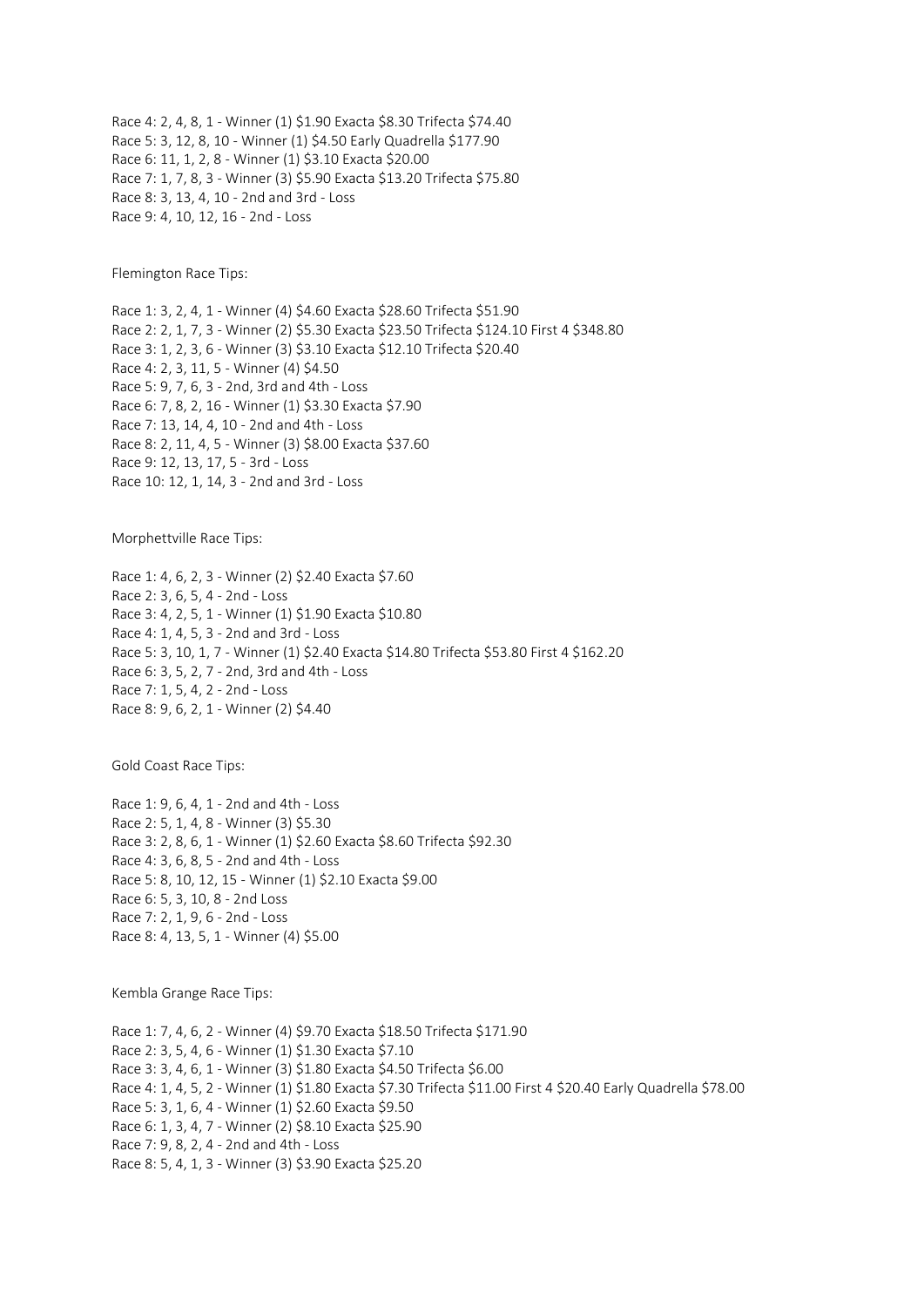Moe Race Tips:

Race 1: 8, 11, 9, 5 - 3rd - Loss Race 2: 7, 2, 3, 17 - Winner (1) \$1.30 Race 3: 12, 13, 8, 4 - 3rd - Loss Race 4: 12, 10, 6, 4 - Winner (1) \$3.10 Exacta \$9.70 Race 5: 6, 5, 11, 9 - Winner (2) \$13.30 Exacta \$332.40 Race 6: 3, 8, 10, 18 - 2nd and 4th - Loss Race 7: 15, 11, 6, 10 - Winner (4) \$9.60 Exacta \$25.50

Kempsey Race Tips:

Race 1: 2, 7, 5, 1 - Winner (1) \$1.60 Exacta \$5.70 Race 2: 6, 3, 2, 5 - Winner (2) \$2.30 Exacta \$7.50 Race 3: 6, 9, 8, 12 - Winner (2) \$2.60 Exacta \$47.10 Race 4: 4, 7, 1, 6 - Loss Race 5: 6, 9, 8, 3 - 4th - Loss Race 6: 3, 8, 4, 9 - 4th - Loss

Cairns Race Tips:

Race 1: 4, 8, 1, 5 - Winner (2) \$2.80 Exacta \$10.70 Trifecta \$29.10 Race 2: 3, 6, 5, 1 - Winner (2) \$6.30 Race 3: 2, 9, 7, 10 - Winner (2) \$5.60 Race 4: 1, 3, 7, 4 - Winner (4) \$7.90 Exacta \$54.70 Race 5: 2, 6, 1, 4 - Winner (1) \$2.50 Race 6: 3, 4, 11, 2 - Winner (2) \$4.70 Exacta \$19.50 Race 7: 6, 2, 7, 4 - 3rd and 4th - Loss

Darwin Race Tips:

Race 1: 2, 5, 1, 3 - Winner (1) \$4.00 Race 2: 4, 7, 5, 2 - Winner (3) \$10.90 Exacta \$165.10 Race 3: 1, 4, 9, 2 - 3rd - Loss Race 4: 5, 1, 8, 4 - Winner (1) \$5.10 Race 5: 3, 5, 1, 7 - 2nd and 4th - Loss Race 6: 1, 12, 9, 2 - 3rd and 4th - Loss Race 7: 2, 1, 6, 7 - Winner (2) \$2.80 Exacta \$26.20

Toowoomba Race Tips:

Race 1: 1, 10, 2, 9 - 3rd - Loss Race 2: 3, 4, 5, 8 - Winner (1) \$2.50 Race 3: 2, 3, 1, 7 - Winner (2) \$5.40 Exacta \$403.00 Trifecta \$828.80 Race 4: 9, 4, 3, 6 - Winner (3) \$7.60 Race 5: 1, 3, 2, 5 - Winner (4) \$23.80 Exacta \$118.30 Trifecta \$219.30 First 4 \$1540.60 Race 6: 8, 4, 5, 9 - 3rd and 4th - Loss Race 7: 1, 4, 5, 2 - Winner (3) \$3.90 Exacta \$4.00- L/S No 4

Broome Race Tips: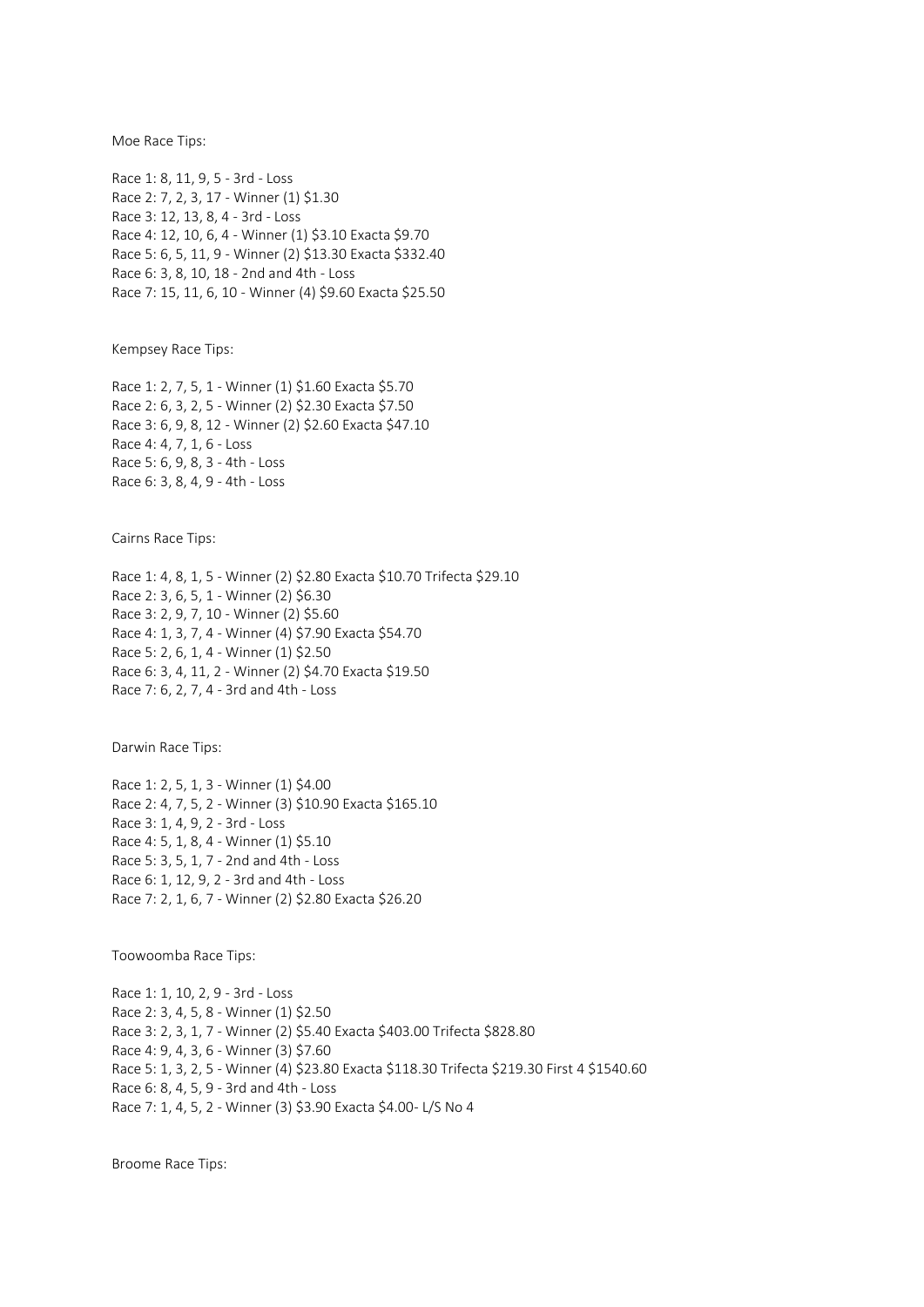Race 1: 2, 5, 4, 1 - Winner (3) \$5.50 Exacta \$29.90 Race 2: 2, 4, 3, 5 - Winner (1) \$2.60 Exacta \$5.80 Trifecta \$9.40 First 4 \$11.00 Race 3: 1, 4, 3, 6 - Winner (1) \$1.70 Race 4: 2, 1, 4, 3 - Winner (2) \$2.70 Race 5: 1, 2, 7, 5 - Winner (1) \$1.80 Race 6: 1, 4, 7, 8 - Winner (3) \$6.40 Exacta \$15.60 Race 7: 1, 2, 8, 9 - Winner (1) \$1.50 Quadrella \$190.50

Belmont Race Tips:

Race 1: 6, 7, 3, 4 - 3rd - Loss Race 2: 1, 6, 4, 9 - 2nd, 3rd and 4th - Loss Race 3: 2, 3, 9, 8 - 3rd and 4th - Loss Race 4: 6, 4, 8, 3 - 2nd - Loss Race 5: 2, 1, 8, 5 - Winner (1) \$4.70 Exacta \$39.20 Race 6: 7, 5, 1, 6 - Winner (3) \$4.60 Race 7: 4, 8, 10, 2 - Winner (4) \$3.30 Exacta \$54.90 Race 8: 1, 5, 4, 8 - Winner (3) \$3.20 Quadrella \$362.20

Saturdays July 29th 2017 Horse Racing Tips:

The results are in...

Saturday The Final Statistics.

1. Top Selection strike rate at 33% out of 89 races.

2. Top 2 Selections strike rate at 49% out of 89 races.

3. Exacta strike rate at 37% out of 89 races.

+ Best Top Selection win dividend: \$6.60

+ Best tipped Exacta dividend: \$208.60

+ Best Trifecta dividend: \$929.90

+ Best First 4 dividend: \$4111.60

+ Best Quadrella dividend: \$2625.40

The Day In Summary: So let's have a look at the numbers for this Saturday with 89 races covered. For the Exotics there were 33 Exacta's in total which is a strike rate of 37% with the biggest one paying out at \$208.60 with the best tipped Trifecta paying out at \$929.90 with the best tipped First 4 paying out at \$4111.60. For Win Bets the best priced Top Selection winner was at \$6.60 with the strike rate for the Top Selection sitting at 33% with the strike rate for the Top 2 Selections sitting at 49% of all races run. With Quadrella's the best today paid out at \$2625.40. And so that wraps up this Saturdays racing on what was an excellent day and it was all quite a bit of fun.

Special Suggested Bet Of The Day:

Caulfield Race 2 Multi Exacta:

8, 1 / 8, 1, 2, 10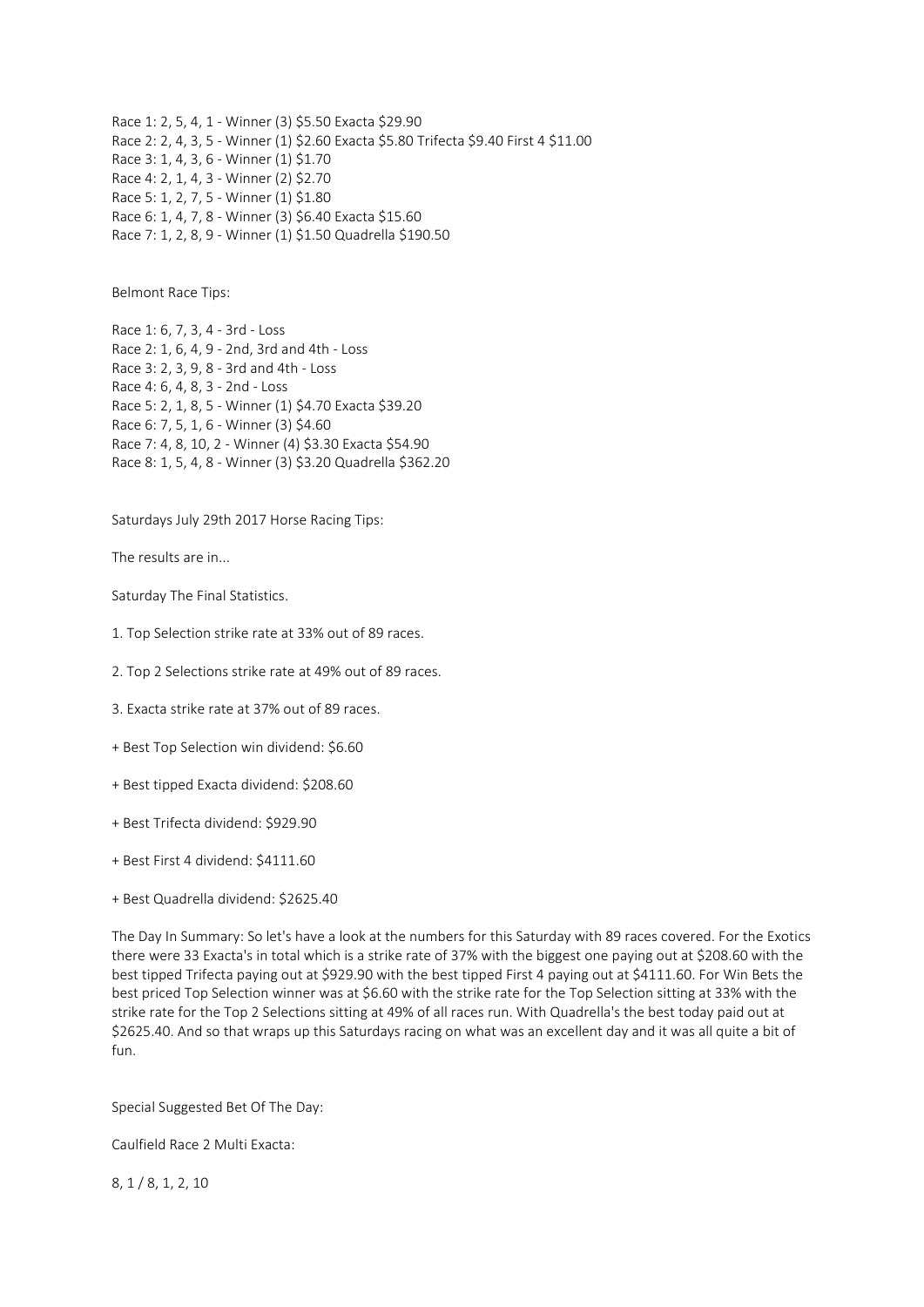So its 8 and 1 for 1st and 8, 1, 2, 10 for 2nd.

Total Cost: \$12 buys a 200% share of the dividend.

Where The Money Is: Those runners which stand out as being well supported early.

Nothing to report.

Best Longshot's Of The Day:

Morphettvile Race 2 No 10 Duqessa at \$17.00 some money floating around for this one early and be worth a small gamble eachway at the odds.

Best Quaddie Of The Day:

Rosehill Quadrella:

Race 6: 6, 13, 8, 7 Race 7: 1, 10, 2, 5 Race 8: 3, 2, 6, 13 Race 9: 5, 12, 8, 1

Total Cost: \$13 buys a 5% share of the dividend.

Today's Race Tips:

Doomben Race Tips:

Race 1: 7, 4, 16, 13 - Winner (3) \$8.00 Race 2: 2, 5, 16, 3 - Winner (3) \$17.20 Exacta \$208.60 Race 3: 1, 2, 4, 14 - 2nd and 4th - Loss Race 4: 6, 2, 1, 7 - Winner (2) \$2.90 Exacta \$14.00 Race 5: 15, 8, 13, 6 - 2nd and 4th - Loss Race 6: 5, 3, 6, 8 - 2nd and 4th - Loss Race 7: 5, 7, 1, 4 - Winner (2) \$3.50 Race 8: 4, 1, 3, 6 - Winner (2) \$3.70 Exacta \$12.80 Race 9: 2, 1, 4, 15 - Winner (2) \$2.40 Exacta \$4.30 Race 10: 17, 7, 5, 3 - Loss

Rosehill Race Tips:

Race 1: 4, 6, 2, 8 - Winner (1) \$1.60 Exacta \$5.80 Race 2: 4, 8, 5, 3 - Winner (1) \$3.90 Race 3: 2, 1, 7, 6 - Winner (2) \$3.90 Exacta \$18.40 Trifecta \$95.50 Race 4: 8, 14, 10, 1 - Winner (1) \$4.80 Exacta \$28.30 Race 5: 4, 9, 2, 3 - WInner (4) \$8.00 Exacta \$32.60 Trifecta \$109.80 Early Quadrella \$708.70 Race 6: 6, 13, 8, 7 - Winner (2) \$2.80 Race 7: 1, 10, 2, 5 - Winner (4) \$6.90 Race 8: 3, 2, 6, 13 - 2nd - Loss Race 9: 5, 12, 8, 1 - Winner (1) \$6.10 Exacta \$25.00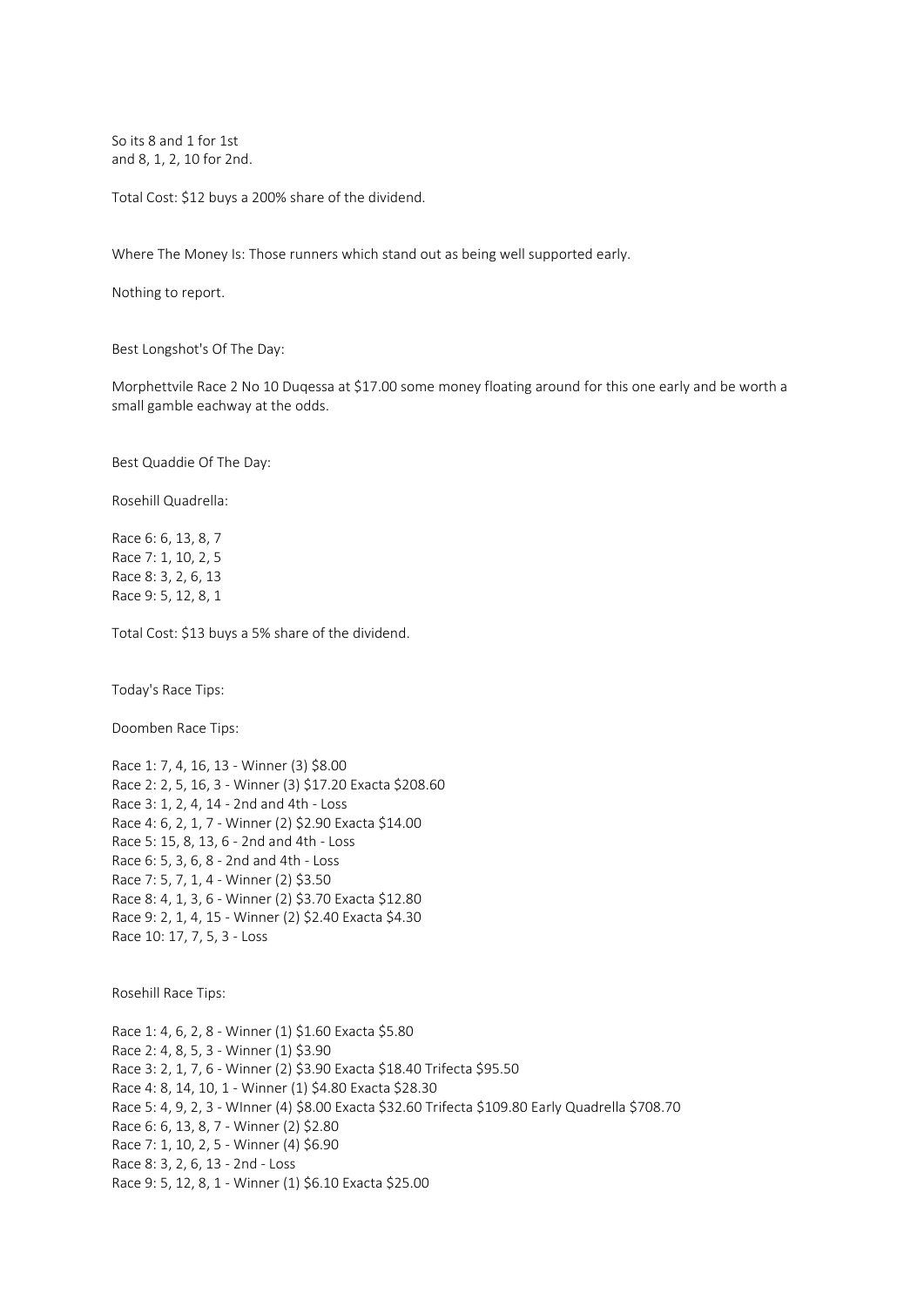Caulfield Race Tips:

Race 1: 3, 6, 1, 2 - 2nd, 3rd and 4th - Loss Race 2: 8, 1, 2, 10 - Winner (1) \$1.80 Race 3: 1, 3, 5, 11 - Winner (4) \$9.80 Race 4: 2, 10, 13, 11 - Winner (3) \$8.80 Race 5 onwards abandoned.

Townsville Race Tips:

Race 1: 1, 2, 6, 3 - Winner (1) \$4.10 Race 2: 1, 5, 2, 6 - Winner (2) \$4.50 Exacta \$12.50 Race 3: 8, 6, 1, 4 - Winner (3) \$3.60 Race 4: 8, 5, 1, 10 - 4th - Loss Race 5: 9, 2, 14, 10 - 3rd - Loss Race 6: 13, 8, 15, 12 - 3rd - Loss Race 7: 6, 16, 5, 1 - Winner (1) \$3.60 Race 8: 6, 13, 12, 1 - Winner (2) \$11.20

Gosford Race Tips:

Race 1: 1, 5, 6, 2 - 2nd, 3rd and 4th - Loss Race 2: 1, 3, 4, 2 - Winner (1) \$1.40 Race 3: 2, 4, 5, 6 - Winner (2) \$3.00 Exacta \$8.10 Trifecta \$28.90 Race 4: 4, 7, 6, 1 - Winner (4) \$4.50 Exacta \$12.80 Trifecta \$27.10 First 4 \$54.60 Race 5: 1, 4, 2, 7 - Winner (4) \$33.60 Race 6: 6, 7, 4, 1 - Winner (1) \$1.40 Exacta \$6.50 Trifecta \$23.80 Race 7: 5, 6, 4, 2 - Winner (4) \$3.00 Exacta \$8.80 Trifecta \$41.40 Race 8: 5, 1, 3, 2 - Winner (4) \$4.90 Exacta \$22.90 Trifecta \$58.90 Quadrella \$2625.40

Morphettville Race Tips:

Race 1: 5, 4, 7, 2 - 2nd and 4th - Loss Race 2: 4, 10, 9, 2 - Winner (3) \$5.50 Race 3: 2, 4, 3, 7 - Winner (1) \$4.80 Exacta \$42.40 Race 4: 6, 8, 1, 11 - 2nd, 3rd and 4th - Loss Race 5: 2, 4, 5, 1 - Winner (2) \$3.90 Exacta \$18.60 Race 6: 8, 10, 2, 13 - Winner (1) \$2.30 Exacta \$31.30 Race 7: 14, 15, 3, 8 - Winner (2) \$5.10 Race 8: 11, 12, 18, 1 - 3rd - Loss

Coonabarabran Race Tips:

Race 1: 10, 12, 7, 1 - 2nd and 4th - Loss Race 2: 4, 6, 15, 11 - Winner (2) \$11.20 Race 3: 10, 12, 8, 9 - Winner (1) \$4.20 Race 4: 3, 11, 8, 16 - 2nd and 4th - Loss Race 5: 7, 8, 10, 16 - Winner (1) \$4.70 Exacta \$43.70 Trifecta \$155.00 First 4 \$4111.60 Race 6: 12, 15, 16, 5 - Winner (1) \$6.60 Exacta \$35.30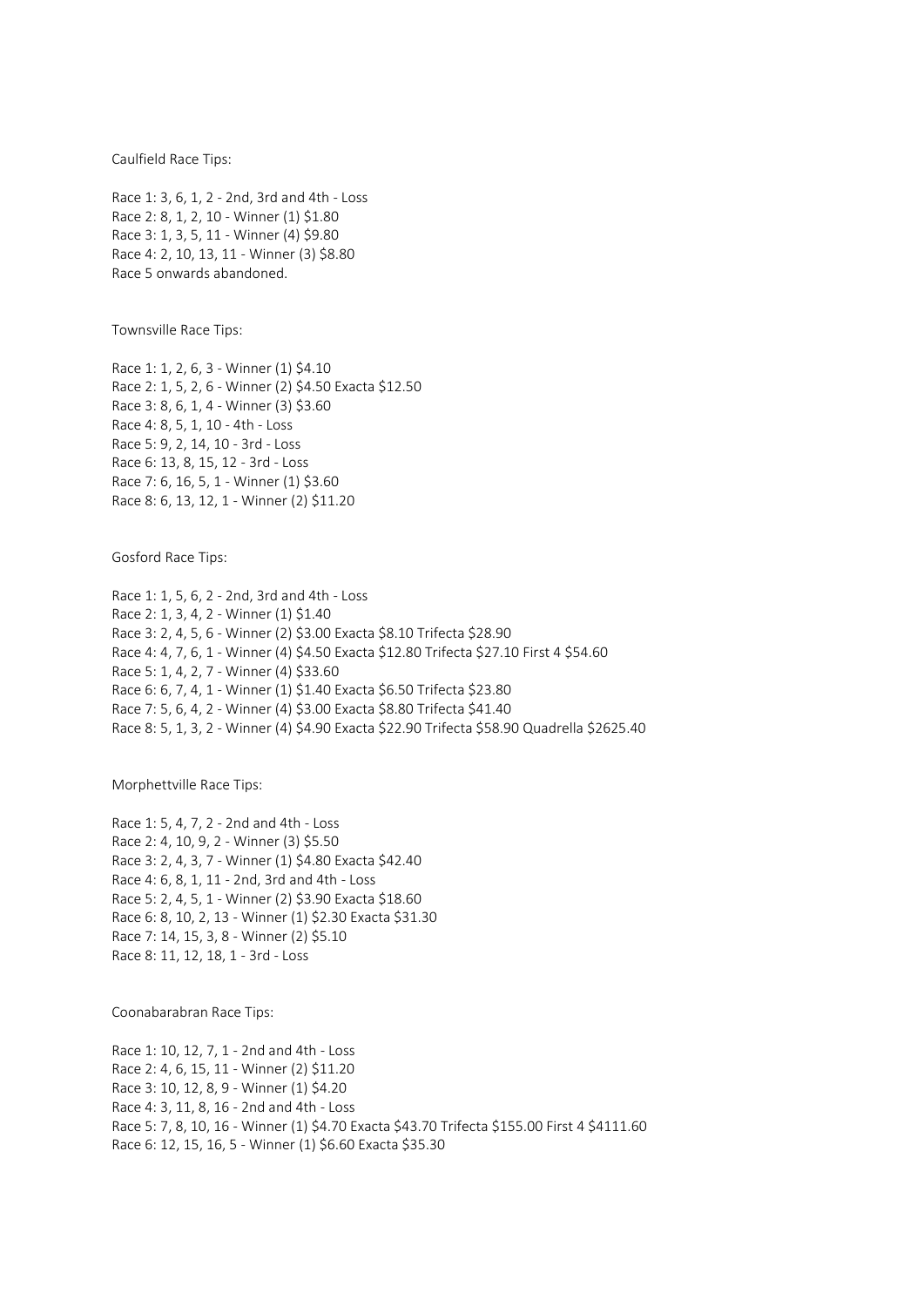Beaudesert Race Tips:

Race 1: 3, 1, 4, 2 - Winner (1) \$1.80 Exacta \$5.90 Trifecta \$12.00 First 4 \$9.00 Race 2: 1, 8, 9, 3 - Winner (1) \$3.40 Race 3: 10, 12, 6, 7 - Loss Race 4: 3, 2, 6, 5 - 2nd and 3rd - Loss Race 5: 3, 4, 6, 1 - 3rd - Loss Race 6: 7, 8, 1, 10 - 2nd - Loss Race 7: 5, 9, 8, 3 - 2nd and 3rd - Loss

Roma Race Tips:

Race 1: 1, 7, 5, 4 - Winner (2) \$4.90 Exacta \$7.40 Race 2: 2, 3, 6, 1 - Winner (1) \$2.00 Race 3: 2, 5, 7, 4 - Winner (1) \$1.70 Exacta \$4.80 Trifecta \$26.20 First 4 \$53.60 Race 4: 1, 9, 2, 4 - Winner (4) \$3.50 Exacta \$15.00 Trifecta \$97.50 First 4 \$402.80 Race 5: 2, 4, 5, 1 - 2nd, 3rd and 4th - Loss Race 6: 2, 6, 3, 9 - Loss

Darwin Race Tips:

Race 1: 1, 3, 5, 4 - Winner (1) \$2.40 Race 2: 3, 1, 6, 5 - 2nd and 4th - Loss Race 3: 4, 3, 2, 5 - Winner (1) \$2.00 Race 4: 10, 5, 2, 3 - Winner (2) \$2.80 Race 5: 2, 5, 3, 1 - Winner (1) \$2.20 Exacta \$14.00 Trifecta \$67.40 First 4 \$171.40 Race 6 1, 6, 7, 3 - Winner (1) \$2.30 Exacta \$9.90 Trifecta \$39.90 Race 7: 7, 3, 4, 1 - Winner (4) \$8.20 Race 8: 3, 4, 1, 8- Winner (1) \$5.00 Quadrella \$178.20

Roebourne Race Tips:

Race 1: 3, 4, 5, 1 - Winner (1) \$2.70 Exacta \$11.80 Trifecta \$18.50 First 4 \$33.00 Race 2: 1, 5, 9, 2 - Loss Race 3: 2, 4, 8, 5 - Winner (1) \$2.10 Exacta \$14.60 Trifecta \$69.20 Race 4: 3, 2, 5, 4 - 2nd and 3rd - Loss Race 5: 2, 4, 7, 3 - Winner (1) \$2.20 Race 6: 6, 9, 10, 4 - Winner (2) \$15.80 Race 7: 8, 10, 4, 6 - 2nd - Loss

Belmont Race Tips:

Race 1: 2, 1, 6, 7 - Winner (1) \$2.60 Exacta \$19.90 Race 2: 8, 7, 2, 4 - Winner (3) \$2.80 Exacta \$11.00 Race 3: 4, 8, 9, 2 - Winner (1) \$2.20 Race 4: 11, 10, 3, 9 - 2nd, 3rd and 4th - Loss Race 5: 9, 8, 11, 12 - Winner (1) \$2.20 Exacta \$6.50 Race 6: 5, 1, 2, 6 - Winner (4) \$4.40 Exacta \$23.50 Race 7: 1, 2, 5, 3 - 3rd and 4th - Loss Race 8: 8, 12, 5, 16 - Winner (3) \$7.90 Exacta \$42.10 Trifecta \$929.90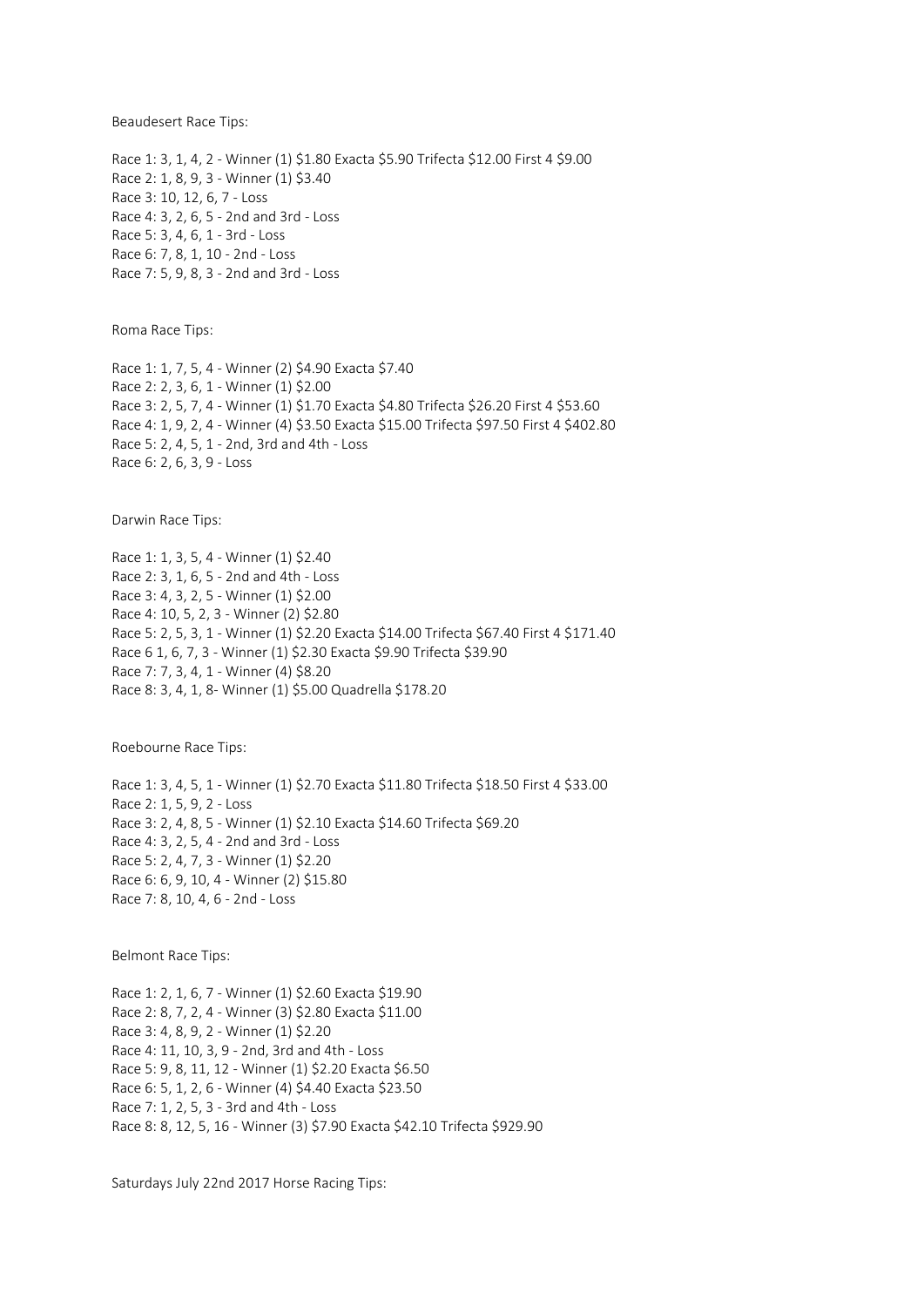The results are in...

Saturday The Final Statistics.

- 1. Top Selection strike rate at 24% out of 102 races.
- 2. Top 2 Selections strike rate at 40% out of 102 races.
- 3. Exacta strike rate at 33% out of 102 races.
- + Best Top Selection win dividend: \$4.20
- + Best tipped Exacta dividend: \$252.10
- + Best Trifecta dividend: \$956.70
- + Best First 4 dividend: \$1576.80
- + Best Quadrella dividend: \$1992.10

The Day In Summary: So let's have a look at the numbers for this Saturday with 102 races covered. For the Exotics there were 34 Exacta's in total which is a strike rate of 33% with the biggest one paying out at \$252.10 with the best tipped Trifecta paying out at \$956.70 and the best tipped First 4 paid out at \$1576.80. For Win Bets the best priced Top Selection winner was at \$4.20 with the strike rate for the Top Selection sitting at 24% with the strike rate for the Top 2 Selections sitting at 40% of all races run. With Quadrella's the best on-site today paid out at \$1992.10. And so that wraps up this Saturdays racing and it was an OK day but the results were a bit mixed.

Special Suggested Bet Of The Day:

Flemington Race 3 Banker Exacta:

 $4 / 3, 2, 7$ 

So its 4 for 1st and 3, 2, 7 for 2nd.

Total Cost: \$12 buys a 400% share of the dividend.

Result - A win and paid out at \$23.60 for 400%

Where The Money Is: Those runners which stand out as being well supported early.

Morphettville Race 3 No 14 Triage at \$7.00 and there is enough early money around for this one to bring it under a little notice.

Best Longshot's Of The Day:

Nothing to report today.

Best Quaddie Of The Day: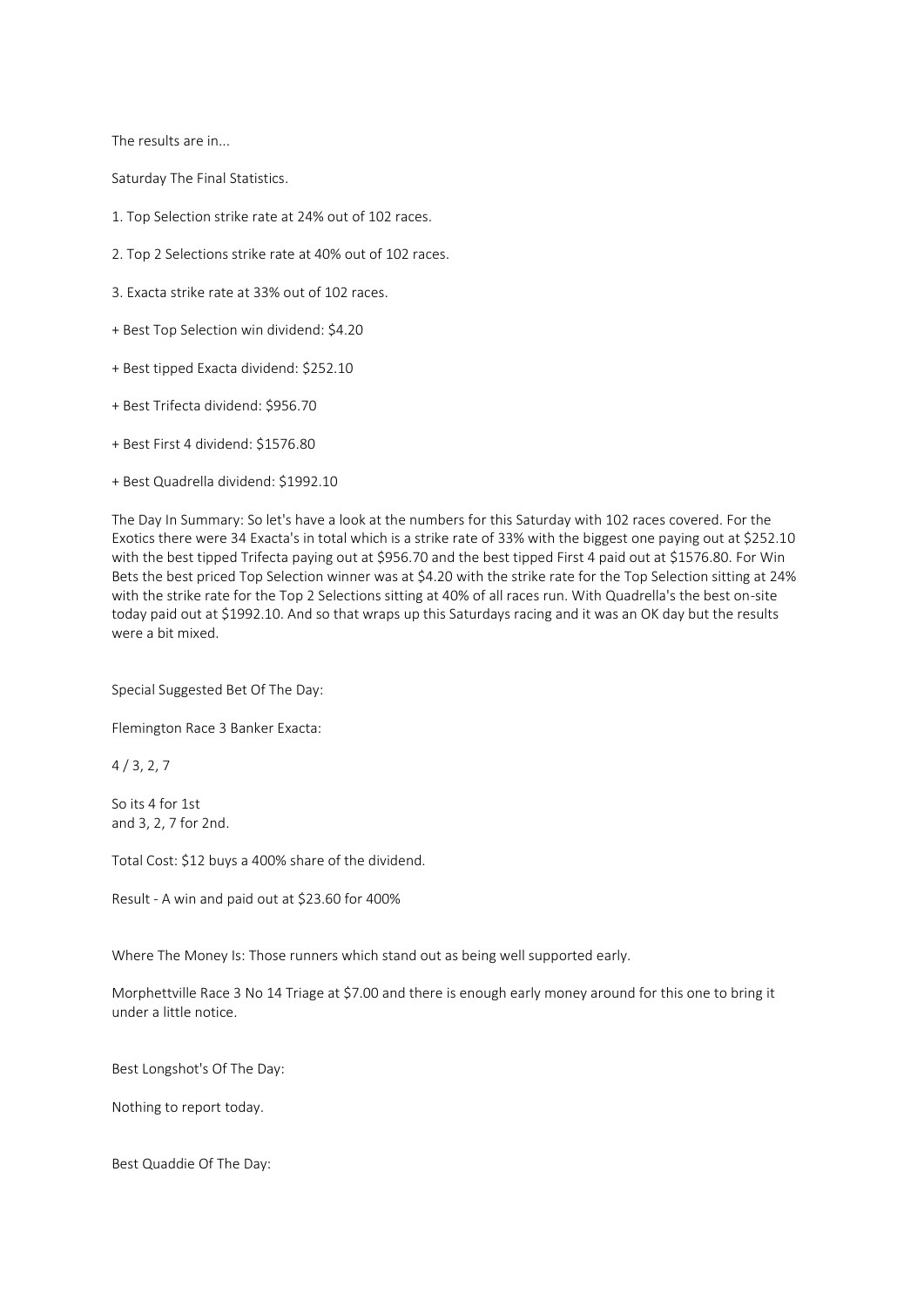Randwick Quadrella:

Race 6: 3, 6, 8, 4 Race 7: 2, 4, 3, 1 Race 8: 8, 6, 7, 3 Race 9: 15, 13, 2, 11

Total Cost: \$13 buys a 5% share of the dividend.

Today's Race Tips:

Doomben Race Tips:

Race 1: 4, 3, 8, 7 - Winner (1) \$3.90 Exacta \$24.80 Trifecta \$160.70 Race 2: 3, 1, 6, 11 - Winner (4) \$8.20 Exacta \$42.50 Trifecta \$192.20 Race 3: 13, 3, 5, 6 - Winner (3) \$8.70 - L/S No 13 Race 4: 7, 3, 6, 13 - Winner (1) \$2.40 Exacta \$8.40 Race 5: 7, 1, 12, 8 - Winner (2) \$2.40 Exacta \$14.80 Early Quadrella \$1600.00 Race 6: 4, 5, 1, 8 - 2nd, 3rd and 4th - Loss Race 7: 2, 3, 4, 5 - Winner (2) \$3.90 Exacta \$44.20 Trifecta \$199.80 Race 8: 12, 6, 4, 9 - 2nd and 3rd - Loss Race 9: 4, 11, 2, 12 - Winner (1) \$2,50

Randwick Race Tips:

Race 1: 3, 6, 4, 1 - 2nd, 3rd and 4th - Loss Race 2: 4, 7, 9, 1 - Winner (1) \$2.50 Race 3: 7, 1, 5, 3 - Winner (2) \$3.80 Exacta \$10.30 Race 4: 5, 9, 3, 4 - 2nd and 4th - Loss Race 5: 2, 10, 11, 5 - Winner (4) \$11.90 Exacta \$39.50 Trifecta \$29.00 First 4 \$873.00 Race 6: 3, 6, 8, 4 - 2nd, 3rd and 4th - Loss Race 7: 2, 4, 3, 1 - Winner (3) \$7.80 Race 8: 8, 6, 7, 3 - Winner (1) \$1.80 Race 9: 15, 13, 2, 11 - 3rd - Loss

Flemington Race Tips:

Race 1: 2, 5, 8, 6 - 2nd and 4th - Loss Race 2: 6, 1, 5, 3 - Winner (4) \$5.30 Exacta \$19.40 Tfrifecta \$79.60 Race 3: 4, 3, 2, 7 - Winner (1) \$1.20 Exacta \$5.90 Trifecta \$30.20 First 4 \$101.20 Race 4: 8, 4, 11, 1 - Winner (1) \$2.00 Race 5: 7, 10, 5, 6 - Winner (4) \$7.70 Early Quadrella \$177.00 Race 6: 8, 2, 6, 10 - 3rd - Loss Race 7: 4, 1, 8, 2 - Winner (3) \$4.70 Race 8: 1, 4, 2, 11 - 2nd, 3rd and 4th - Loss Race 9: 3, 2, 11, 7 - Winner (4) \$8.90 Exacta \$38.70

Gold Coast Race Tips:

Race 1: 3, 2, 8, 9 - 4th - Loss Race 2: 5, 1, 7, 8 - Winner (4) \$4.50 Race 3: 7, 4, 10, 6 - Winner (1) \$2.00 Exacta \$10.50 Race 4: 2, 10, 9, 1 - Winner (4) \$2.60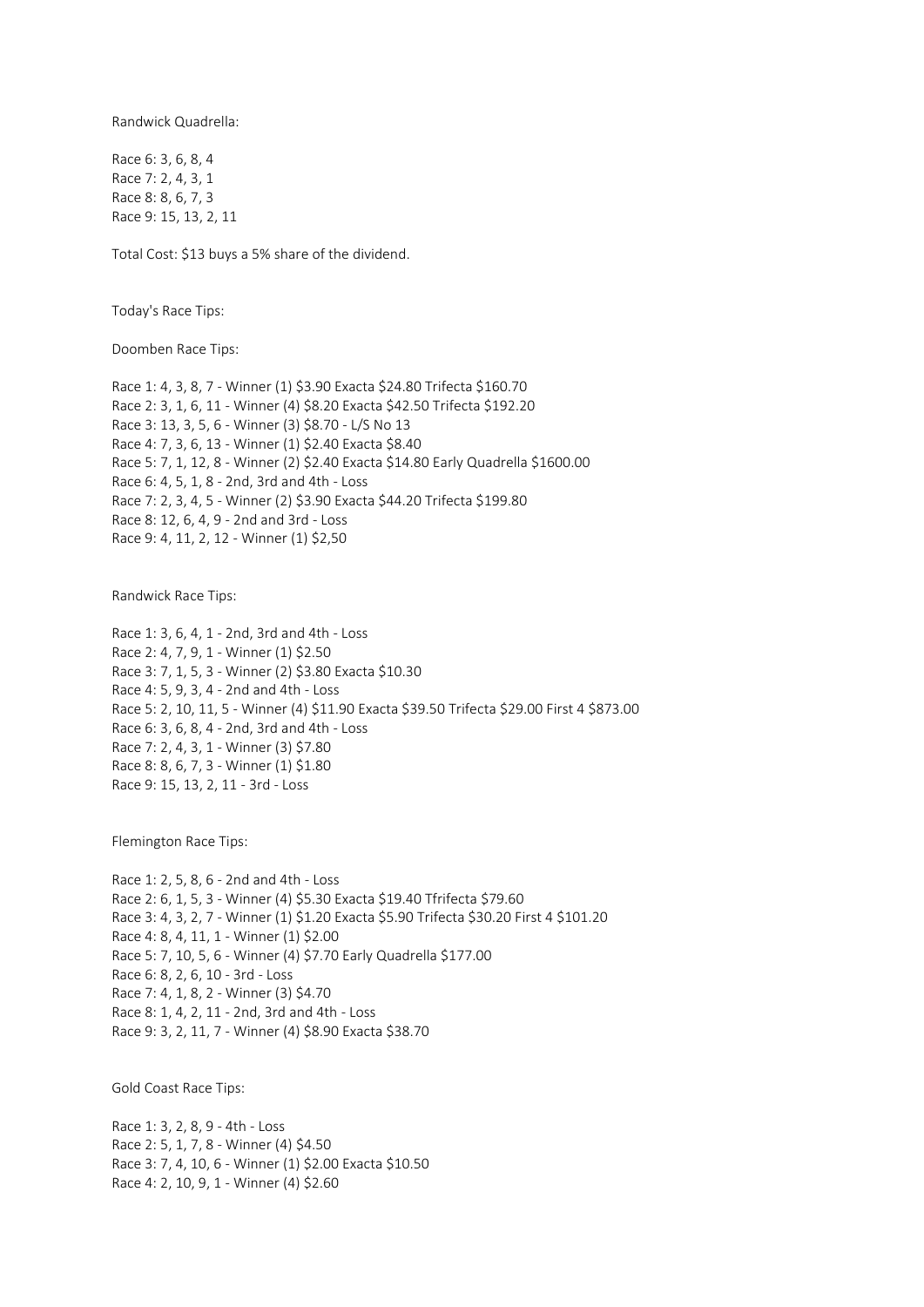Race 5: 3, 7, 12, 9 - Winner (3) \$6.00 Exacta \$31.00 Race 6: 6, 3, 4, 5 - Winner (1) \$2.40 Race 7: 9, 5, 7, 10 - 3rd and 4th - Loss Race 8: 11, 9, 3, 12 - Winner (2) \$3.20

Kembla Grange Race Tips:

Race 1: 1, 4, 2, 3 - Winner (2) \$1.80 Exacta \$3.30 - L/S No 1 Race 2: 14, 9, 13, 12 - 2nd and 3rd - Loss Race 3: 5, 9, 3, 7 - Winner (1) \$1.40 Exacta \$16.20 Trifecta \$106.60 First 4 \$298.40 Race 4: 1, 2, 3, 8 - Winner (2) \$3.50 Exacta \$21.60 Trifecta \$35.00 Race 5: 8, 9, 6, 3 - Winner (2) \$2.00 Exacta \$7.80 Trifecta \$18.70 First 4 \$55.00 Race 6: 4, 3, 6, 1 - Winner (4) \$3.30 Race 7: 16, 9, 6, 4 - 2nd and 3rd - Loss Race 8: 7, 10, 12, 5 - Winner (1) \$3.20 Exacta \$39.10 Trifecta \$211.90

Wodonga Race Tips:

Race 1: 10, 11, 7, 1 - Loss Race 2: 11, 5, 12, 13 - Winner (1) \$4.20 Exacta \$14.80 Race 3: 10, 8, 13, 2 - 4th - Loss Race 4: 1, 9, 2, 12 - Winner (3) \$13.20 Exacta \$56.40 Race 5: 4, 12, 11, 5 - Winner (3) \$4.30 Race 6: 8, 3, 7, 2 - 4th - Loss Race 7: 7, 4, 1, 6 - Winner (3) \$5.80 Exacta \$55.10 Trifecta \$268.70 Race 8: 4, 2, 3, 5 - Winner (2) \$4.80 Race 9: 12, 10, 11, 6 - Winner (4) \$2.90 Race 10: 10, 8, 9, 12 - 4th - Loss

Morphettville Race Tips:

Race 1: 4, 9, 2, 5 - Winner (3) \$4.10 Race 2: 2, 7, 4, 1 - 3rd and 4th - Loss Race 3: 14, 8, 4, 12 - 2nd and 3rd - Loss Race 4: 6, 1, 11, 7 - 4th - Loss Race 5: 3, 12, 8, 13 - Winner (1) \$3.70 Race 6: 2, 10, 8, 7 - Winner (1) \$3.70 Race 7: 7, 9, 12, 4 - Winner (3) \$4.90 Race 8: 11, 8, 7, 6 - 2nd - Loss

Lismore Race Tips:

Race 1: 1, 8, 7, 6 - Loss Race 2: 5, 8, 6, 10 - Winner (3) \$7.10 Race 3: 2, 4, 1, 5 - 2nd and 4th - Loss Race 4: 2, 10, 13, 8 - 2nd - Loss Race 5: 1, 5, 12, 9 - Winner (2) \$4.70 Race 6: 8, 9, 7, 3 - 2nd - Loss

Townsville Race Tips:

Race 1: 2, 3, 10, 8 - 2nd - Loss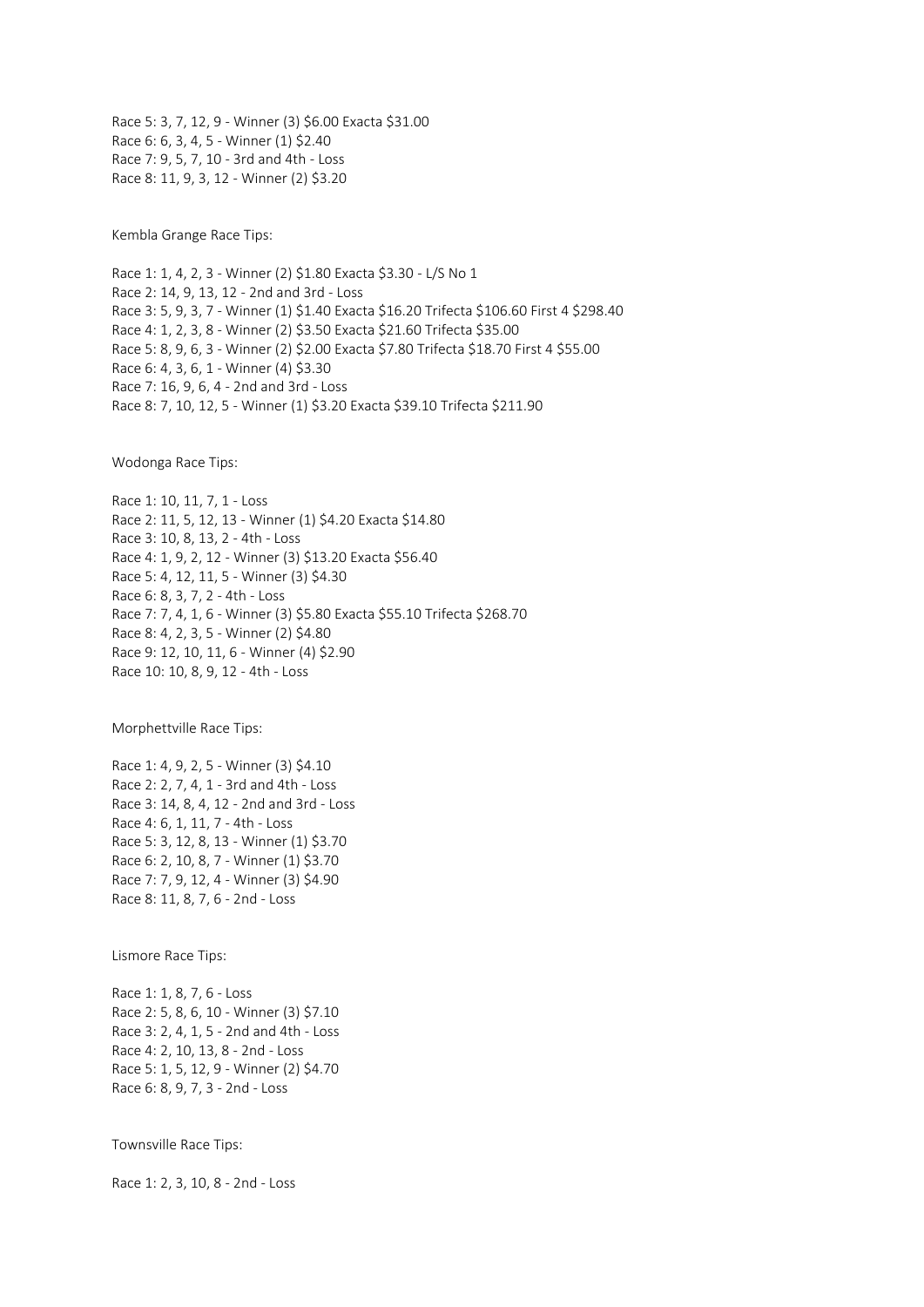Race 2: 3, 5, 1, 9 - Winner (3) \$4.10 Exacta \$8.70 Trifecta \$51.50 Race 3: 9, 5, 7, 11 - 2nd - Loss Race 4: 1, 4, 6, 3 - Winner (3) \$3.10 Exacta \$8.50 Race 5: 2, 5, 7, 6 - Winner (2) \$16.40 Exacta \$164.60 Trifecta \$251.00 Race 6: 7, 8, 9, 13 - 4th - Loss Race 7: 6, 1, 3, 11 - 3rd and 4th - Loss

Darwin Race Tips:

Race 1: 1, 6, 7, 2 - Winner (1) \$4.00 Race 2: 3, 5, 2, 4 - Winner (2) \$1.60 Exacta \$7.30 Trifecta \$39.90 Race 3: 1, 6, 8, 5 - Winner (2) \$3.00 Race 4: 7, 2, 3, 5 - Winner (1) \$1.50 Race 5: 1, 3, 7, 6 - Winner (1) \$2.50 Exacta \$26.00 Race 6: 1, 5, 4, 6 - Winner (1) \$2.50 Race 7: 6, 9, 4, 1 - 2nd and 3rd - Loss

Toowoomba Race Tips:

Race 1: 6, 4, 9, 8 - Winner (1) \$2.50 Race 2: 2, 6, 7, 5 - Winner (1) \$3.10 Race 3: 2, 8, 7, 6 - Winner (1) \$1.80 Race 4: 1, 5, 2, 3 - Winner (1) \$3.80 Exacta \$12.20 Trifecta \$51.80 Race 5: 1, 6, 2, 3 - Winner (1) \$2.10 Race 6: 2, 1, 5, 3 - Winner (2) \$5.00 Exacta \$12.50 Race 7: 7, 4, 6, 5 - Winner (1) \$1.60 Exacta \$4.70

Carnarvon Race Tips:

Race 1: 2, 9, 4, 1 - 2nd, 3rd and 4th - Loss Race 2: 2, 1, 5, 3 - Winner (2) \$2.50 Exacta \$252.10 Trifecta \$117.30 First 4 \$151.20 Race 3: 1, 5, 2, 4 - 2nd, 3rd and 4th - Loss Race 4: 4, 2, 1, 5 - Winner (2) \$4.70 Exacta \$11.00 Race 5: 3, 6, 4, 2 - Winner (2) \$11.70 Exacta \$98.00 Trifecta \$956.70 First 4 \$1394.00 Race 6: 7, 5, 1, 4 - 2nd and 3rd - Loss

Belmont Race Tips:

Race 1: 1, 4, 2, 7 - Winner (4) \$4.30 Race 2: 2, 9, 8, 5 - Winner (3) \$8.50 Exacta \$65.90 Trifecta \$290.10 First 4 \$1576.80 Race 3: 8, 1, 2, 10 - Winner (2) \$4.90 Exacta \$11.60 Race 4: 6, 10, 2, 4 - Winner (3) \$6.80 Exacta \$32.20 Early Quadrella \$1992.10 Race 5: 2, 5, 7, 4 - Winner (3) \$9.50 Race 6: 4, 10, 5, 6 - 2nd and 4th - Loss Race 7: 1, 2, 4, 10 - Winner (3) \$9.70 Race 8: 7, 9, 1, 6 - 2nd, 3rd and 4th - Loss

Saturdays July 15th 2017 Horse Racing Tips:

The results are in...

Saturday The Final Statistics.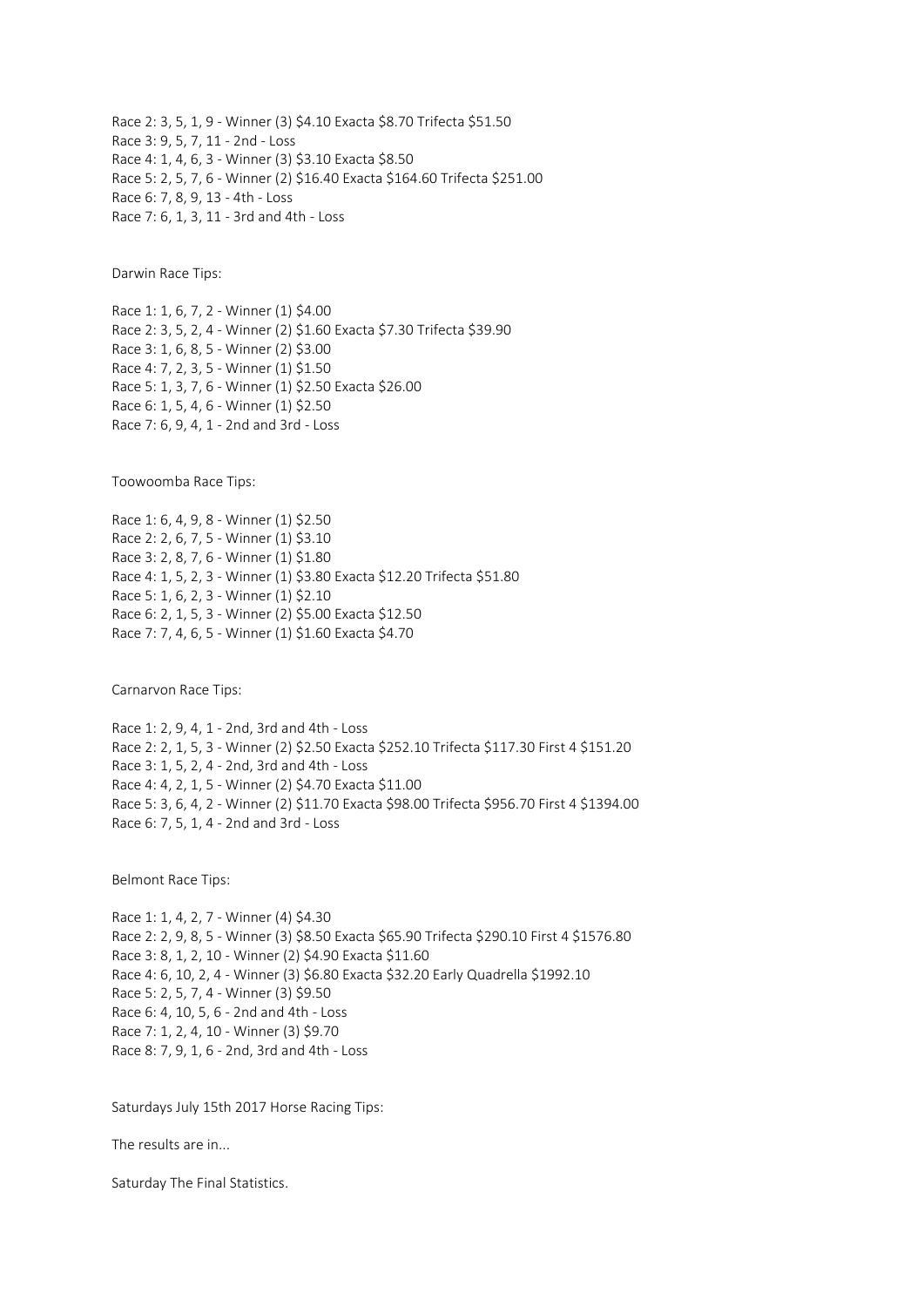- 1. Top Selection strike rate at 30% out of 102 races.
- 2. Top 2 Selections strike rate at 48% out of 102 races.
- 3. Exacta strike rate at 40% out of 102 races.
- + Best Top Selection win dividend: \$10.00
- + Best tipped Exacta dividend: \$318.50
- + Best Trifecta dividend: \$404.90
- + Best First 4 dividend: \$817.60
- + Best Quadrella dividend: \$5575.00

The Day In Summary: So let's have a look at the numbers for this Saturdays racing with 102 races covered. For the Exotics there were 41 Exacta's in total which is a strike rate of 40% with the biggest one paying at \$318.50 with the best tipped Trifecta paying out at \$404.90 and the best tipped First 4 paid out at \$817.60. For Win Bets the best priced Top Selection winner was at \$10.00 with the strike rate for the Top Selection sitting at 30% with the strike rate for the Top 2 Selections sitting at 48% of all races run. With Quadrella's the best on-site today paid out at \$5575.00. And so that wraps up this Saturdays racing and it was a fun and really enjoyable day.

Special Suggested Bet Of The Day:

Sunshine Coast Race 3 Multi Exacta:

9, 7 / 9, 7, 10, 2

So its 9 and 7 for 1st and 9, 7, 10, 2 for 2nd.

Total Cost: \$12 buys a 200% share of the dividend.

Where The Money Is: Those runners which stand out as being well supported early.

Nothing to report.

Best Longshot's Of The Day:

Nothing to report.

Best Quaddie Of The Day:

Sunshine Coast Quadrella:

Race 6: 4, 6, 13, 7 Race 7: 4, 8, 7, 3 Race 8: 2, 10, 1, 4 Race 9: 10, 12, 7, 11

Total Cost: \$13 buys a 5% share of the dividend.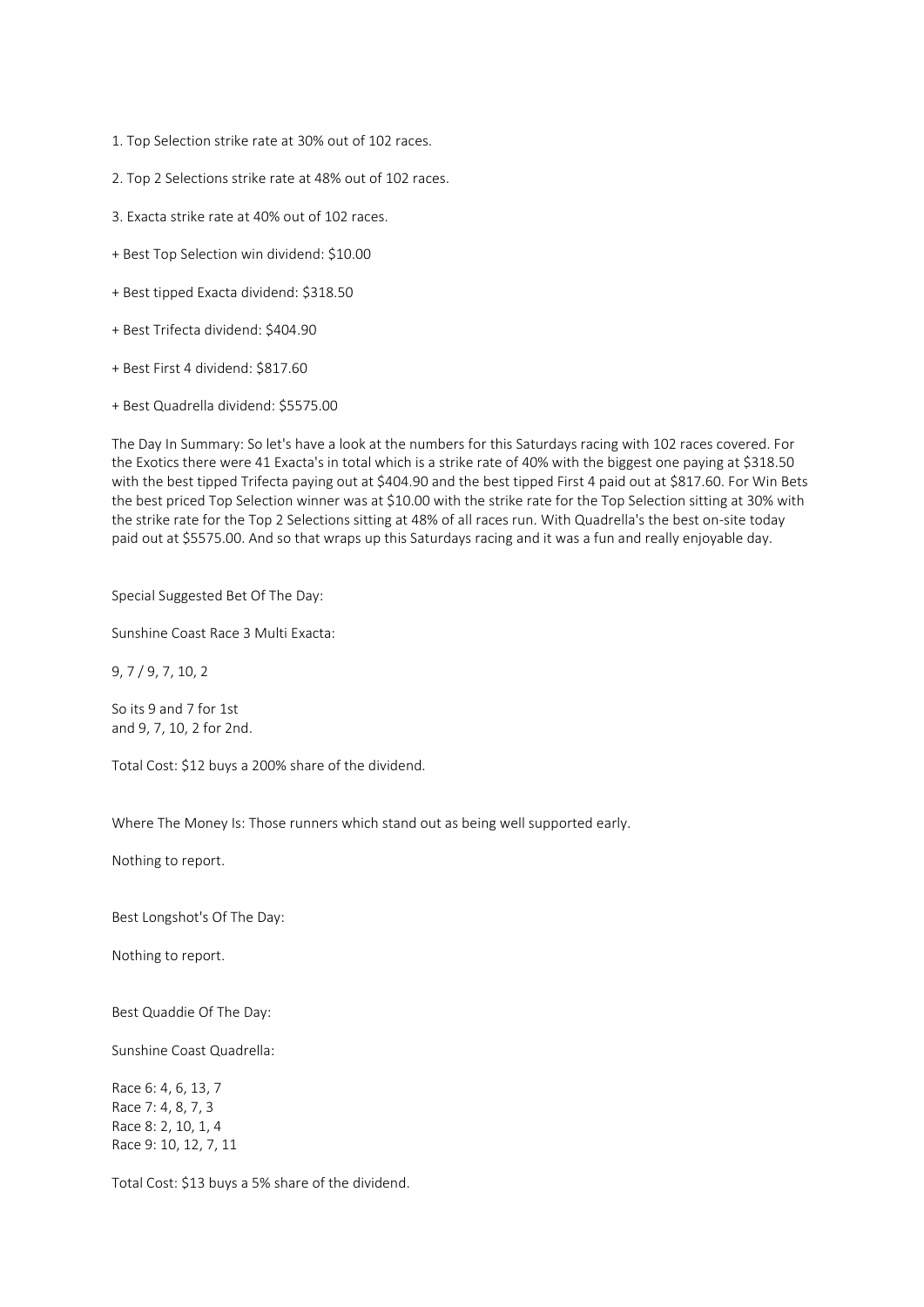Result - A winner and paid out at \$1804.10 for 100%

Today's Race Tips:

Sunshine Coast Race Tips:

Race 1: 2, 1, 7, 5 - Winner (1) \$2.40 Exacta \$4.50 Trifecta \$17.90 Race 2: 10, 1, 12, 11 - Winner (2) \$5.00 Exacta \$30.80 Trifecta \$82.80 Race 3: 9, 7, 10, 2 - 2nd and 4th - Loss Race 4: 1, 3, 13, 11 - Winner (1) \$1.70 Race 5: 7, 11, 12, 9 - 3rd - Loss Race 6: 4, 6, 13, 7 - Winner (1) \$3.20 Exacta \$15.90 Race 7: 4, 8, 7, 3 - Winner (4) \$11.00 Exacta \$44.90 Trifecta \$404.90 Race 8: 2, 10, 1, 4 - Winner (2) \$5.00 Race 9: 10, 12, 7, 11 - Winner (1) \$10.00 Exacta \$68.90 Quadrella \$1804.10

Rosehill Race Tips:

Race 1: 4, 2, 6, 3 - Winner (1) \$2.30 Exacta \$5.50 Trifecta \$17.10 First 4 \$45.60 Race 2: 1, 4, 6, 3 - Winner (2) \$4.00 Exacta \$14.50 Trifecta \$73.90 Race 3: 2, 5, 11, 6 - Winner (4) \$10.10 Exacta \$81.20 Race 4: 1, 4, 2, 8 - 2nd and 4th - Loss Race 5: 1, 9, 4, 6 - 4th - Loss Race 6: 11, 8, 9, 10 - Winner (2) \$6.90 Exacta \$15.30 Race 7: 1, 13, 3, 9 - 4th - Loss Race 8: 3, 9, 6, 2 - Winner (1) \$5.90 Race 9: 2, 4, 13, 10 - 3rd - Loss

Caulfield Race Tips:

Race 1: 3, 5, 13, 9 - Winner (2) \$5.60 Exacta \$34.70 Race 2: 1, 10, 7, 4 - Winner (3) \$4.80 Exacta \$24.00 Trifecta \$64.90 Race 3: 3, 1, 6, 7 - Winner (1) \$2.70 Exacta \$15.00 Trifecta \$66.20 Race 4: 1, 2, 4, 11 - Winner (4) \$17.60 Race 5: 5, 12, 3, 14 - Winner (4) \$8.50 Exacta \$31.00 Trifecta \$146.40 Early Quadrella \$5575.00 Race 6: 1, 6, 9, 5 - 2nd - Loss Race 7: 7, 1, 4, 5 - Winner (1) \$1.70 Exacta \$13.10 Trifecta \$85.80 Race 8: 2, 9, 6, 1 - 2nd and 3rd - Loss Race 9: 8, 12, 3, 2 - Winner (1) \$2.50

Gold Coast Race Tips:

Race 1: 7, 1, 3, 9 - Winner (1) \$3.60 Exacta \$21.30 Trifecta \$53.70 Race 2: 4, 5, 1, 6 - Winner (1) \$2.40 Race 3: 10, 2, 8, 11 - 2nd and 3rd - Loss Race 4: 9, 5, 15, 6 - Winner (1) \$2.80 Race 5: 2, 8, 3, 4 - Winner (3) \$3.90 Race 6: 8, 5, 3, 9 - Winner (2) \$11.40 Race 7: 1, 5, 3, 4 - Winner (2) \$3.60 Race 8: 1, 11, 8, 3 - Winner (1) \$2.70 Quadrella \$1097.80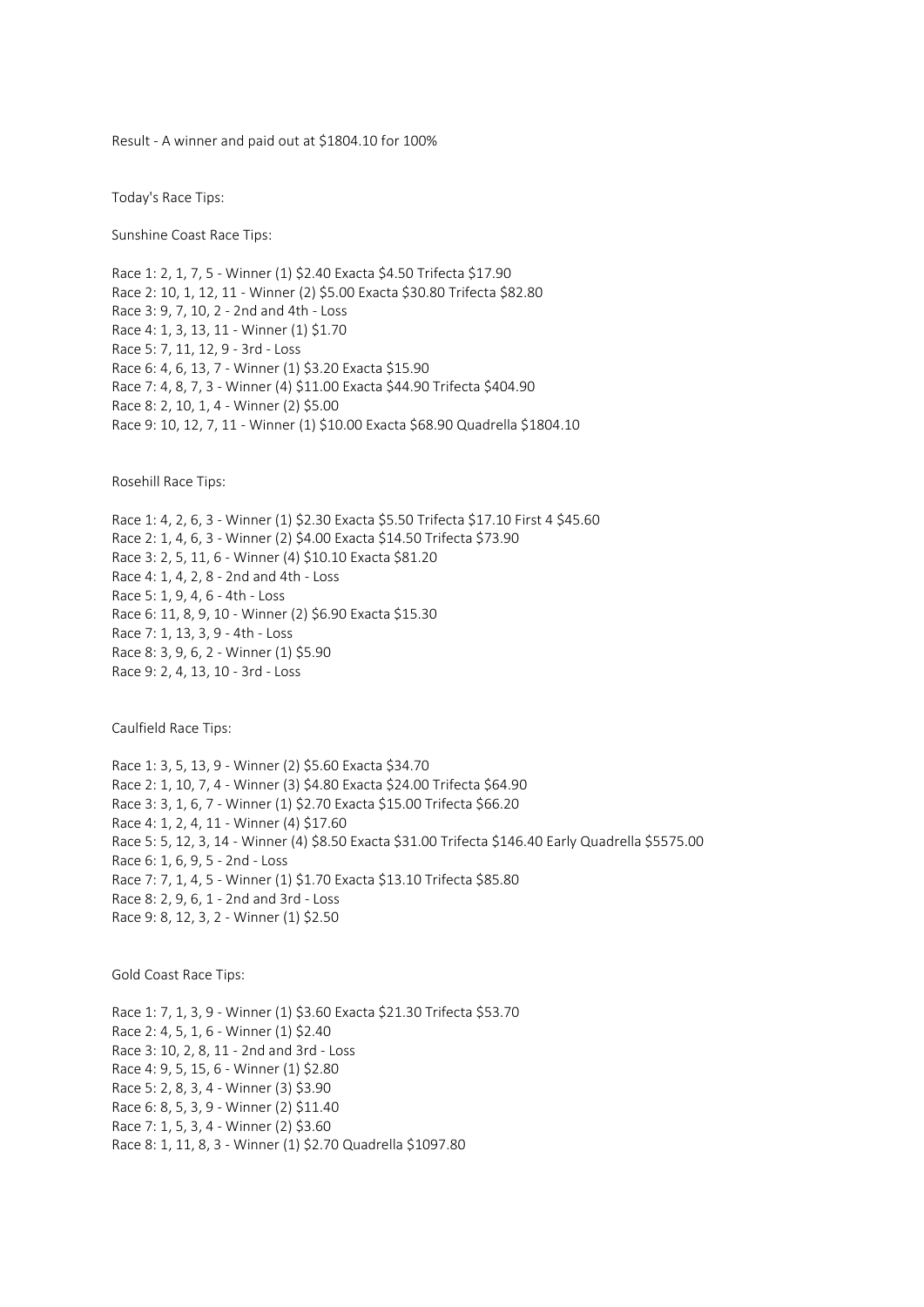Newcastle Race Tips:

Race 1: 2, 1, 6, 3 - Winner (1) \$2.30 Exacta \$4.00 Race 2: 9, 1, 7, 4 - Winner (4) \$2.50 Race 3: 9, 8, 5, 4 - 2nd and 3rd - Loss Race 4: 3, 6, 7, 5 - Winner (2) \$3.10 Exacta \$11.20 Trifecta \$43.40 Race 5: 7, 9, 4, 3 - Winner (4) \$8.80 Exacta \$32.70 Race 6: 2, 8, 1, 4 - Winner (4) \$14.10 Race 7: 6, 1, 8, 7 - Winner (3) \$7.80 Race 8: 2, 6, 9, 5 - 3rd and 4th - Loss

Moe Race Tips:

Race 1: 10, 11, 3, 14 - 2nd and 3rd - Loss Race 2: 11, 6, 8, 10 - Winner (3) \$7.60 Race 3: 7, 8, 5, 13 - Winner (3) \$9.10 Race 4: 2, 4, 12, 10 - 2nd and 3rd - Loss Race 5: 5, 3, 2, 6 - Winner (2) \$4.40 Exacta \$21.50 Race 6: 5, 2, 4, 12 - Winner (2) \$11.20 Exacta \$47.80 Trifecta \$284.20 Race 7: 4, 11, 14, 9 - 2nd - Loss Race 8: 2, 8, 4, 7 - Winner (4) \$10.70 Race 9: 9, 6, 8, 1 - Winner (3) \$6.40 Exacta \$56.90 Race 10: 1, 10, 9, 7 - Winner (1) \$4.80

Morphettville Race Tips:

Race 1: 1, 3, 2, 4 - Winner (2) \$4.80 Exacta \$19.80 Trifecta \$61.80 Race 2: 2, 1, 5, 4 - Winner (3) \$3.40 Race 3: 3, 2, 1, 5 - Winner (4) \$7.00 Exacta \$42.90 Trifecta \$87.00 Race 4: 4, 9, 3, 8 - 2nd, 3rd and 4th - Loss Race 5: 4, 5, 7, 9 - Winner (1) \$2.20 Exacta \$11.40 Trifecta \$18.00 Race 6: 10, 3, 12, 6 - Winner (3) \$5.50 Exacta \$18.80 Race 7: 2, 7, 9, 6 - Winner (4) \$8.90 Race 8: 3, 14, 8, 7 - Loss

Cowra Race Tips:

Race 1: 9, 11, 2, 10 - Winner (2) \$16.70 Race 2: 7, 8, 5, 2 - 3rd and 4th - Loss Race 3: 10, 4, 6, 11 - 2nd and 3rd - Loss Race 4: 2, 9, 12, 11 - Loss Race 5: 1, 10, 11, 4 - 3rd and 4th - Loss Race 6: 6, 8, 11, 7 - Winner (1) \$3.80

Pt Macquarie Race Tips:

Race 1: 3, 4, 7, 5 - Winner (1) \$1.40 Race 2: 2, 3, 10, 11 - Winner (3) \$3.10 Race 3: 12, 3, 5, 1 - Winner (2) \$16.40 Exacta \$36.60 Trifecta \$213.70 Race 4: 1, 2, 7, 5 - Winner (2) \$6.30 Exacta \$20.40 Race 5: 1, 4, 9, 8 - 2nd - Loss Race 6: 9, 7, 4, 6 - 3rd - Loss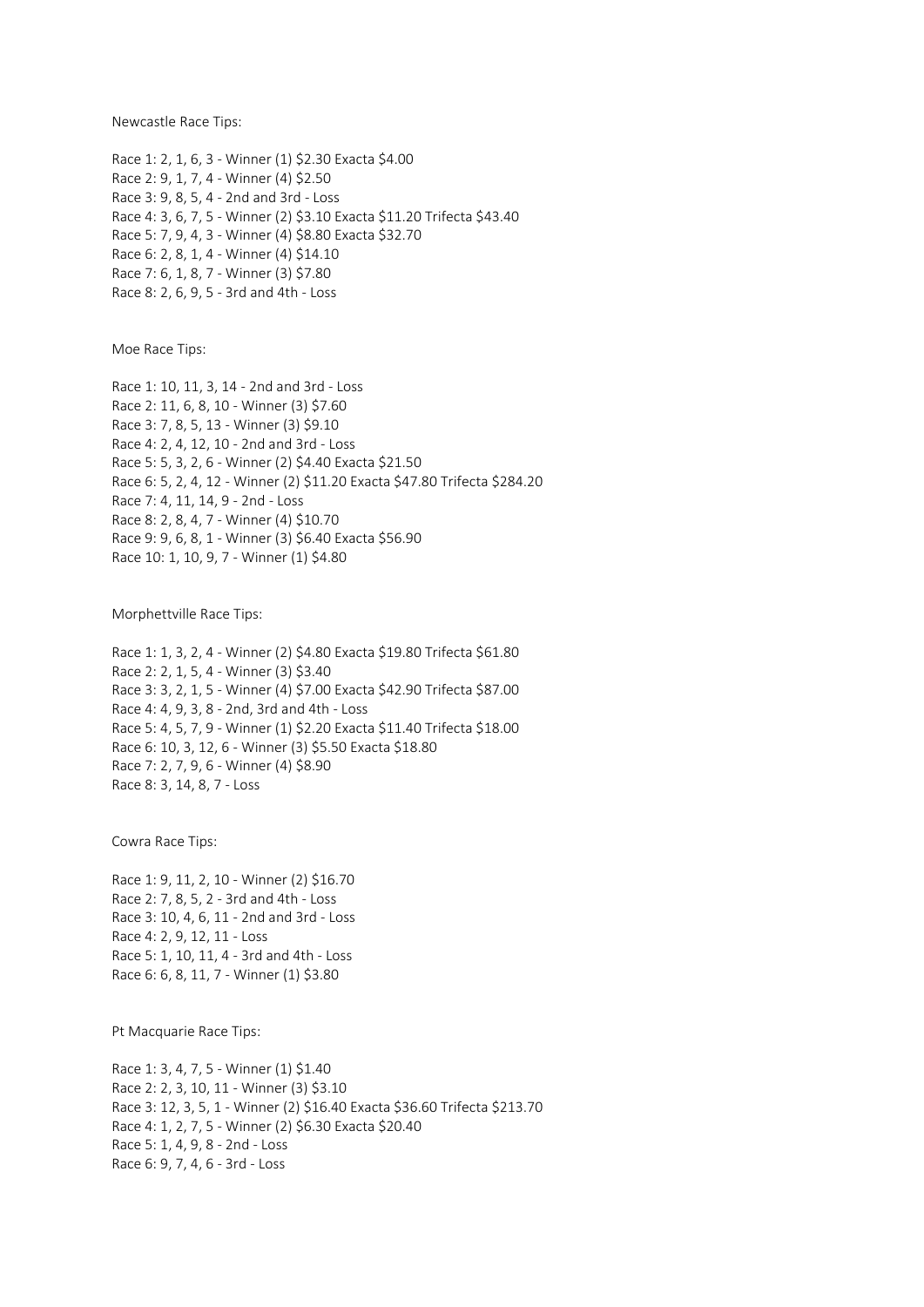Townsville Race Tips:

Race 1: 1, 11, 6, 4 - Winner (1) \$3.40 Race 2: 2, 9, 1, 10 - Winner (1) \$2.30 Exacta \$4.00 Trifecta \$38.00 First 4 \$142.60 Race 3: 2, 1, 5, 4 - 4th - Loss Race 4: 7, 6, 2, 5 - Winner (2) \$2.80 Exacta \$8.30 Race 5: 7, 13, 3, 1 - Winner (2) \$18.30 Exacta \$318.50 Race 6: 1, 3, 7, 8 - Winner (1) \$1.80 Exacta \$7.10 Race 7: 8, 7, 3, 6 - Winner (1) \$4.30 Exacta \$11.00 Quadrella \$672.10

Darwin Race Tips:

Race 1: 2, 1, 4, 3 - Winner (1) \$2.60 Race 2: 8, 4, 5, 1 - 2nd and 4th - Loss Race 3: 6, 4, 11, 10 - 4th - Loss Race 4: 4, 1, 5, 2 - Winner (1) \$3.10 Exacta \$13.50 Race 5: 2, 3, 6, 1 - Winner (1) \$1.70 Exacta \$5.20 Race 6: 6, 7, 2, 4 - Winner (1) \$6.30 Exacta \$107.10 Trifecta \$380.30 First 4 \$817.60 Race 7: 8, 4, 6, 12 - 2nd and 3rd - Loss

Broome Race Tips:

Race 1: 1, 7, 5, 2 - Winner (1) \$2.00 Race 2: 2, 3, 1, 4 - Winner (3) \$2.80 Exacta \$6.40 Race 3: 4, 2, 8, 5 - Winner (2) \$8.50 Race 4: 4, 9, 3, 7 - Winner (4) \$11.20 Race 5: 2, 6, 4, 12 - 2nd and 3rd - Loss Race 6: 7, 5, 9, 4 - 2nd - Loss Race 7: 1, 6, 5, 10 - Winner (1) \$3.50 Exacta \$67.00

Belmont Race Tips:

Race 1: 3, 1, 4, 5 - Winner (1) \$2.30 Exacta \$8.10 Trifecta \$13.30 Race 2: 7, 1, 9, 2 - Winner (1) \$2.90 Exacta \$13.40 Trifecta \$47.20 Race 3: 4, 1, 5, 8 - Winner (2) \$4.10 Exacta \$24.70 Race 4: 4, 5, 9, 2 - 3rd and 4th - Loss Race 5: 9, 3, 8, 5 - 2nd and 4th - Loss Race 6: 7, 6, 12, 5 - Winner (3) \$10.70 Exacta \$64.00 Trifecta \$136.30 Race 7: 7, 11, 4, 6- Winner (1) \$5.00 Race 8: 11, 3, 9, 4 - Winner (3) \$3.50

Saturdays July 8th 2017 Horse Racing Tips:

The results are in...

Saturday The Final Statistics.

1. Top Selection strike rate at 27% out of 104 races.

2. Top 2 Selections strike rate at 42% out of 104 races.

3. Exacta strike rate at 33% out of 104 races.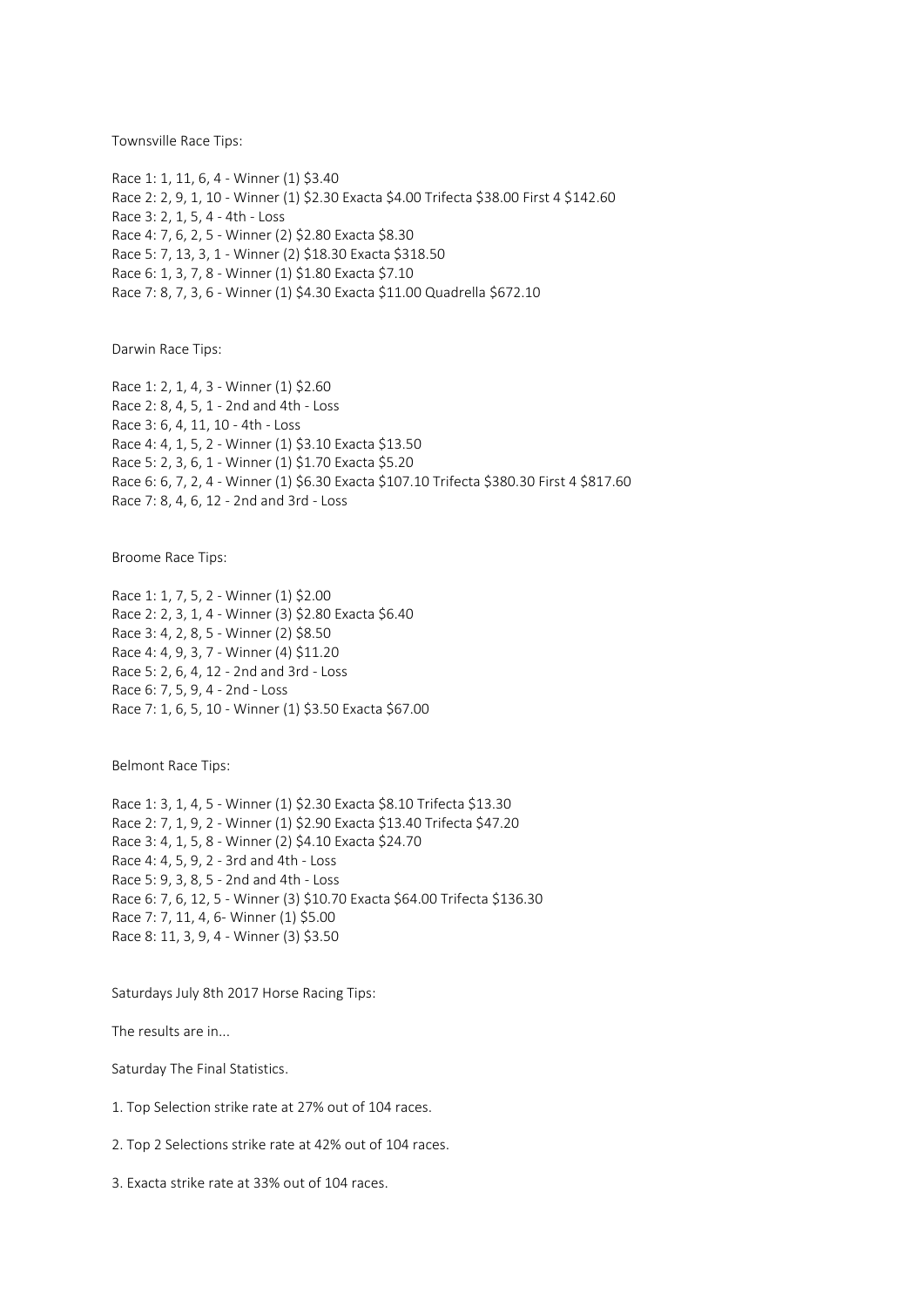- + Best Top Selection win dividend: \$11.10
- + Best tipped Exacta dividend: \$158.90
- + Best Trifecta dividend: \$326.80
- + Best First 4 dividend: \$328.20
- + Best Quadrella dividend: \$1009.70

The Day In Summary: So let's have a look at the numbers for this Saturday with 104 races covered. For the Exotics there were 34 Exacta's in total which is a strike rate of 33% with the biggest one paying out at \$158.90 with the best tipped Trifecta paying out at \$326.80 and the best tipped First 4 paid out at \$328.20. For Win Bets the best priced Top Selection winner was at \$11.10 with the strike rate for the Top Selection sitting at 27% with the strike rate for the Top 2 Selections sitting at 42% of all races run. With Quadrella's the best on-site today paid out at \$1009.70. And so that wraps up this Saturdays racing on what was a good day but let's be honest there quite a few bad beats so it could have always been better.

Special Suggested Bet Of The Day:

Gawler Race 3 Multi Exacta:

10, 8 / 10, 8, 11, 13

So its 10 and 8 for 1st and 10, 8, 11, 13 for 2nd.

Total Cost: \$12 buys a 200% share of the dividend.

Where The Money Is: Those runners which stand out as being well supported early.

Doomben Race 9 No 5 Raja Ampat at \$8.00 and there is a good strong early money move for this one.

Best Longshot's Of The Day:

Nothing to report.

Best Quaddie Of The Day:

Flemington Quadrella:

Race 6: 4, 8, 5, 12 Race 7: 1, 6, 8, 9 Race 8: 7, 5, 3, 1 Race 9: 1, 5, 6, 9

Total Cost: \$13 buys a 5% share of the dividend.

Today's Race Tips:

Doomben Race Tips: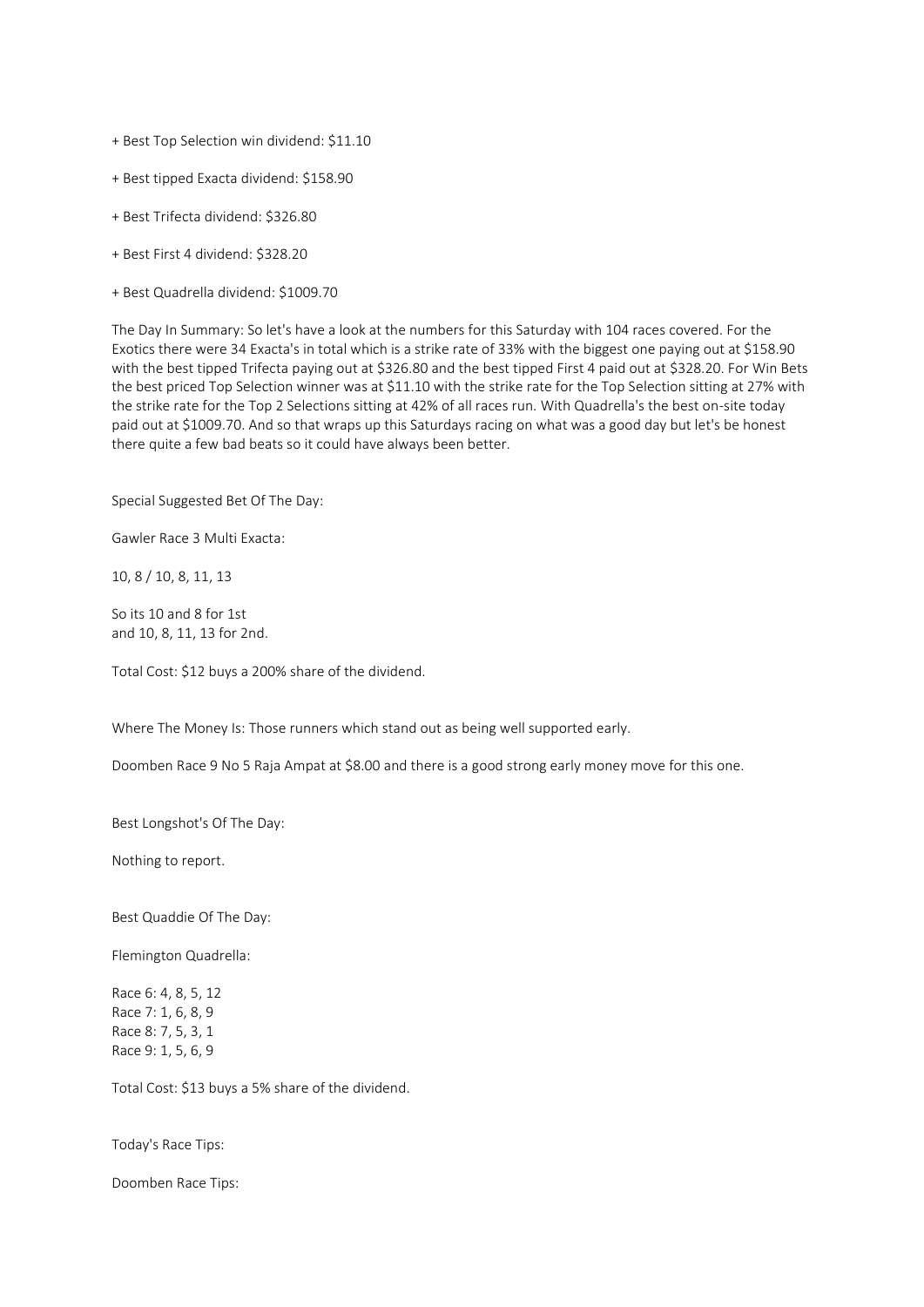Race 1: 5, 2, 7, 3 - Winner (2) \$8.10 Exacta \$25.80 Race 2: 11, 9, 6, 7 - Winner (4) \$6.80 Race 3: 5, 2, 7, 1 - Winner (2) \$5.90 Race 4: 4, 1, 6, 7 - Winner (1) \$3.20 Race 5: 2, 4, 7, 6 - Winner (2) \$3.80 Exacta \$31.50 Trifecta \$66.10 First 4 \$176.80 Early Quadrella \$829.20 Race 6: 1, 9, 7, 8 - Winner (1) \$2.80 Exacta \$21.20 Race 7: 4, 10, 11, 5 - Winner (2) \$9.20 Race 8: 5, 9, 4, 12 - Winner (2) \$4.80 Exacta \$43.80 Race 9: 5, 14, 3, 1 - Winner (3) \$6.10 Quadrella \$1009.70

Warwick Farm Race Tips:

Race 1: 5, 3, 1, 9 - Winner (4) \$14.00 Exacta \$158.90 Trifecta \$299.00 Race 2: 4, 1, 7, 2 - Loss Race 3: 2, 1, 5, 4 - Winner (1) \$2.70 Race 4: 1, 2, 3, 8 - Winner (3) \$4.20 Exacta \$36.30 Race 5: 2, 1, 6, 5 - Winner (2) \$9.20 Exacta \$25.70 Race 6: 2, 10, 9, 12 - Winner (3) \$5.10 Exacta \$24.50 Trifecfta \$187.80 Race 7: 3, 2, 4, 7 - Winner (1) \$3.10 Exacta \$11.90 Trifecta \$34.00 Race 8: 2, 5, 4, 7 - 2nd and 3rd - Loss Race 9: 14, 9, 7, 6 - 3rd and 4th - Loss

Flemington Race Tips:

Race 1: 4, 9, 1, 2 - Winner (2) \$7.40 Exacta \$30.10 Race 2: 1, 2, 8, 6 - 2nd and 4th - Loss Race 3: 5, 1, 2, 4 - Winner (1) \$2.70 Race 4: 1, 2, 6, 9 - Winner (1) \$1.40 Exacta \$7.70 Trifecta \$24.40 Race 5: 2, 12, 1, 4 - Winner (4) \$12.90 Race 6: 4, 8, 5, 12 - 2nd and 3rd - Loss Race 7: 1, 6, 8, 9 - 2nd, and 3rd - Loss Race 8: 7, 5, 3, 1 - Winner (1) \$2.80 Race 9: 1, 5, 6, 9 - 2nd - Loss

Gold Coast Race Tips:

Race 1: 1, 4, 3, 5 - 3rd and 4th - Loss Race 2: 9, 2, 16, 12 - 2nd and 3rd - Loss Race 3: 4, 1, 12, 9 - Winner (1) \$2.80 Exacta \$5.90 Trifecta \$31.50 Race 4: 2, 1, 4, 10 - Winner (1) \$1.80 Race 5: 3, 10, 11, 1 - Winner (4) \$4.10 Exacta \$36.20 Trifecta \$41.40 Race 6: 10, 8, 4, 6 - 2nd and 4th - Loss Race 7: 8, 13, 2, 1 - Winner (2) \$11.00 Race 8: 11, 5, 10, 4 - Winner (1) \$2.60

Kembla Grange Race Tips:

Race 1: 6, 8, 9, 10 - Winner (2) \$3.40 Race 2: 14, 2, 5, 13 - Winner (2) \$5.70 Race 3: 1, 3, 4, 6 - Winner (4) \$4.30 Exacta \$34.50 Trifecta \$55.80 First 4 \$80.00 Race 4: 7, 2, 3, 5 - 3rd - Loss Race 5: 7, 13, 8, 10 - 2nd and 4th - Loss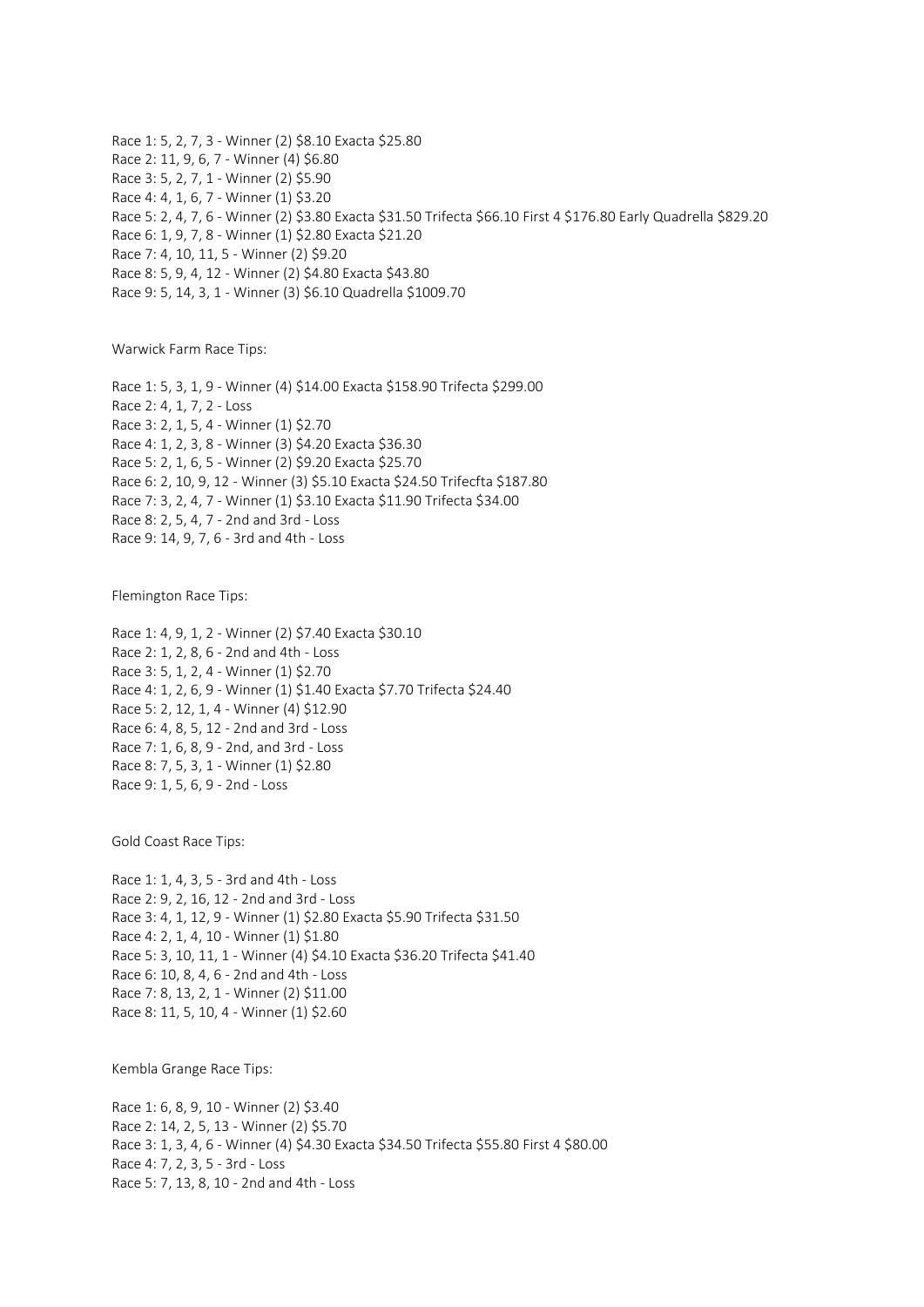Race 6: 1, 7, 10, 9 - Winner (1) \$2.00 Race 7: 7, 2, 5, 3 - Winner (3) \$3.20 Exacta \$15.10 Trifecta \$48.10 Race 8: 8, 4, 9, 10 - 3rd - Loss

Donald Race Tips:

Race 1: 3, 7, 6, 4 - Winner (3) \$2.90 Exacta \$14.70 Race 2: 7, 10, 12, 11 - Winner (1) \$5.40 Exacta \$24.70 Race 3: 3, 1, 6, 5 - 2nd and 3rd - Loss Race 4: 2, 11, 8, 9 - Winner (3) \$5.80 Exacta \$23.20 Race 5: 1, 8, 6, 12 - Winner (1) \$2.80 Race 6: 1, 4, 6, 8 - Winner (1) \$3.40 Race 7: 3, 8, 2, 7 - 2nd and 4th - Loss Race 8: 5, 6, 8, 10 - 2nd and 3rd - Loss

Gawler Race Tips:

Race 1: 1, 4, 3, 5 - Winner (3) \$3.90 Race 2: 8, 3, 1, 4 - 2nd, 3rd and 4th - Loss Race 3: 10, 8, 11, 13 - 4th - Loss Race 4: 3, 11, 9, 5 - Winner (4) \$3.90 Race 5: 6, 1, 8, 5 - 2nd - Loss Race 6: 2, 6, 4, 5 - Winner (4) \$7.70 Race 7: 7, 8, 2, 11 - 3rd - Loss Race 8: 1, 10, 8, 16 - Winner (1) \$2.50 Exacta \$8.30 Trifecta \$31.60 First 4 \$112.00

Dubbo Race Tip:

Race 1: 3, 4, 5, 9 - Winner (2) \$2.30 Exacta \$16.10 Trifecta \$30.00 Race 2: 12, 7, 14, 10 - Winner (1) \$11.10 Exacta \$90.10 Trifecta \$326.80 Race 3: 5, 6, 7, 13 - Loss Race 4: 8, 2, 10,. 13 - Winner (2) 3.30 Race 5: 7, 2, 16, 12 - Winner (1) \$6.00 Race 6: 2, 4, 8, 10 - 2nd - Loss Race 7: 1, 5, 6, 8 - 2nd and 4th - Loss

Mackay Race Tips:

Race 1: 1, 2, 4, 5 - Winner (2) \$2.40 Exacta \$11, 20 Trifecta \$26.00 Race 2: 1, 4, 2, 5 - Winner (4) \$4.20 Exacta \$17.20 Race 3: 1, 4, 8, 7 - Winner (2) \$8.60 Race 4: 1, 2, 9, 6 - Winner (1) \$1.50 Exacta \$5.60 Trifecta \$23.80 Race 5: 6, 9, 3, 7 - 4th - Loss Race 6: 5, 7, 3, 9 - Winner (3) \$20.20 Race 7: 8, 1, 13, 7 - 3rd - Loss

Darwin Race Tips:

Race 1: 4, 2, 5, 1 - Winner (1) \$1.70 Race 2: 2, 4, 3, 6 - Winner (1) \$2.30 Exacta \$7.50 Race 3: 8, 3, 2, 5 - 4th - Loss Race 4: 3, 4, 5, 1 - 3rd - Loss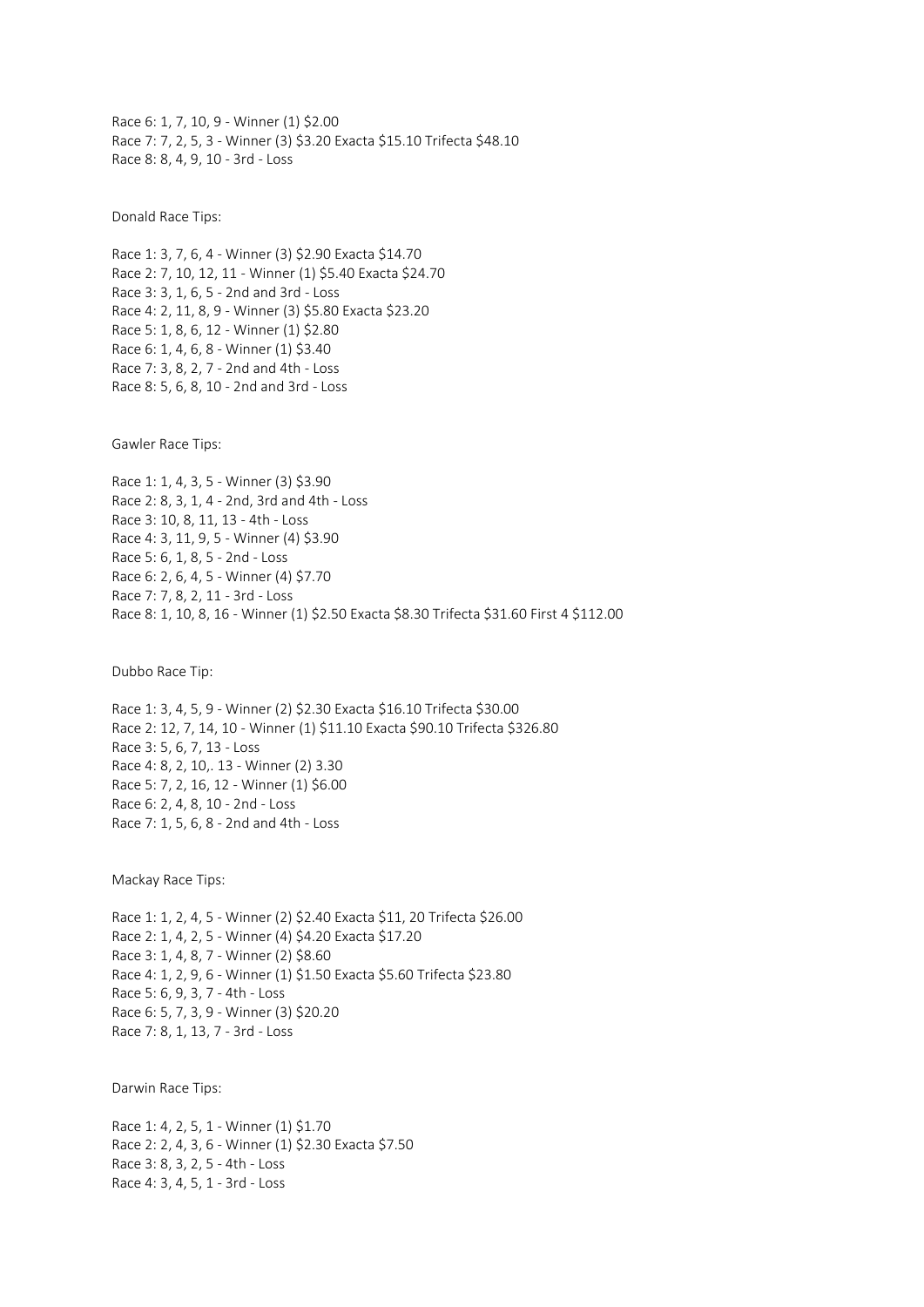Race 5: 3, 1, 4, 9 - 2nd and 4th - Loss Race 6: 9, 1, 11, 8 - 2nd - Loss Race 7: 4, 2, 9, 7 - Winner (2) \$3.00 Race 8: 9, 2, 11, 4 - Winner (1) \$4.20 Exacta \$34.40 Race 9: 7, 10, 2, 9 - 2nd - Loss

Broome Race Tips:

Race 1: 2, 1, 5, 6 - 2nd, 3rd and 4th - Loss Race 2: 3, 5, 2, 7 - Winner (1) \$1.70 Exacta \$22.90 Race 3: 1, 6, 4, 3 - 2nd and 3rd - Loss Race 4: 4, 5, 8, 7 - 2nd and 4th - Loss Race 5: 8, 9, 2, 11 - 2nd and 3rd- Loss Race 6: 5, 3, 7, 6 - Winner (1) \$2.40 Race 7: 4, 6, 5, 9 - 4th - Loss

Toowoomba Race Tips:

Race 1: 1, 2, 7, 5 - Winner (1) \$2.10 Race 2: 1, 2, 10, 5 - Winner (3) \$6.00 Exacta \$37.80 Trifecta \$74.00 First 4 \$272.00 Race 3: 2, 3, 4, 9 - 3rd and 4th - Loss Race 4: 1, 7, 5, 3 - 3rd and 4th - Loss Race 5: 2, 9, 3, 8 - 3rd - Loss Race 6: 1, 7, 8, 5 - Winner (1) \$1.90 Exacta \$5.80 Trifecta \$25.00 Race 7: 4, 6, 11, 3 - Winner (1) \$1.70 Exacta \$8.90

Belmont Race Tips:

Race 1: 1, 9, 2, 5 - Winner (1) \$6.70 Exacta \$27.70 Trifecta \$88.30 First 4 \$328.20 Race 2: 1, 10, 6, 2 - Winner (3) \$5.00 Race 3: 2, 3, 10, 5 - Winner (1) \$5.90 Exacta \$44.30 Trifecta \$264.00 Race 4: 2, 6, 10, 4 - 2nd, 3rd and 4th - Loss Race 5: 1, 12, 8, 4 - 4th - Loss Race 6: 2, 1, 3, 6 - Winner (2) \$2.10 Exacta \$13,30 Trifecta \$63.60 First 4 \$118.80 Race 7: 7, 8, 3, 4 - Winner (3) \$2.90 Race 8: 10, 8, 11, 1 - Winner (4) \$5.20 Exacta \$36.00

Saturdays July 1st 2017 Horse Racing Tips:

The results are in...

Saturday The Final Statistics.

1. Top Selection strike rate at 24% out of 88 races.

2. Top 2 Selections strike rate at 35% out of 88 races.

- 3. Exacta strike rate at 38% out of 88 races.
- + Best Top Selection win dividend: \$6.30
- + Best tipped Exacta dividend: \$206.50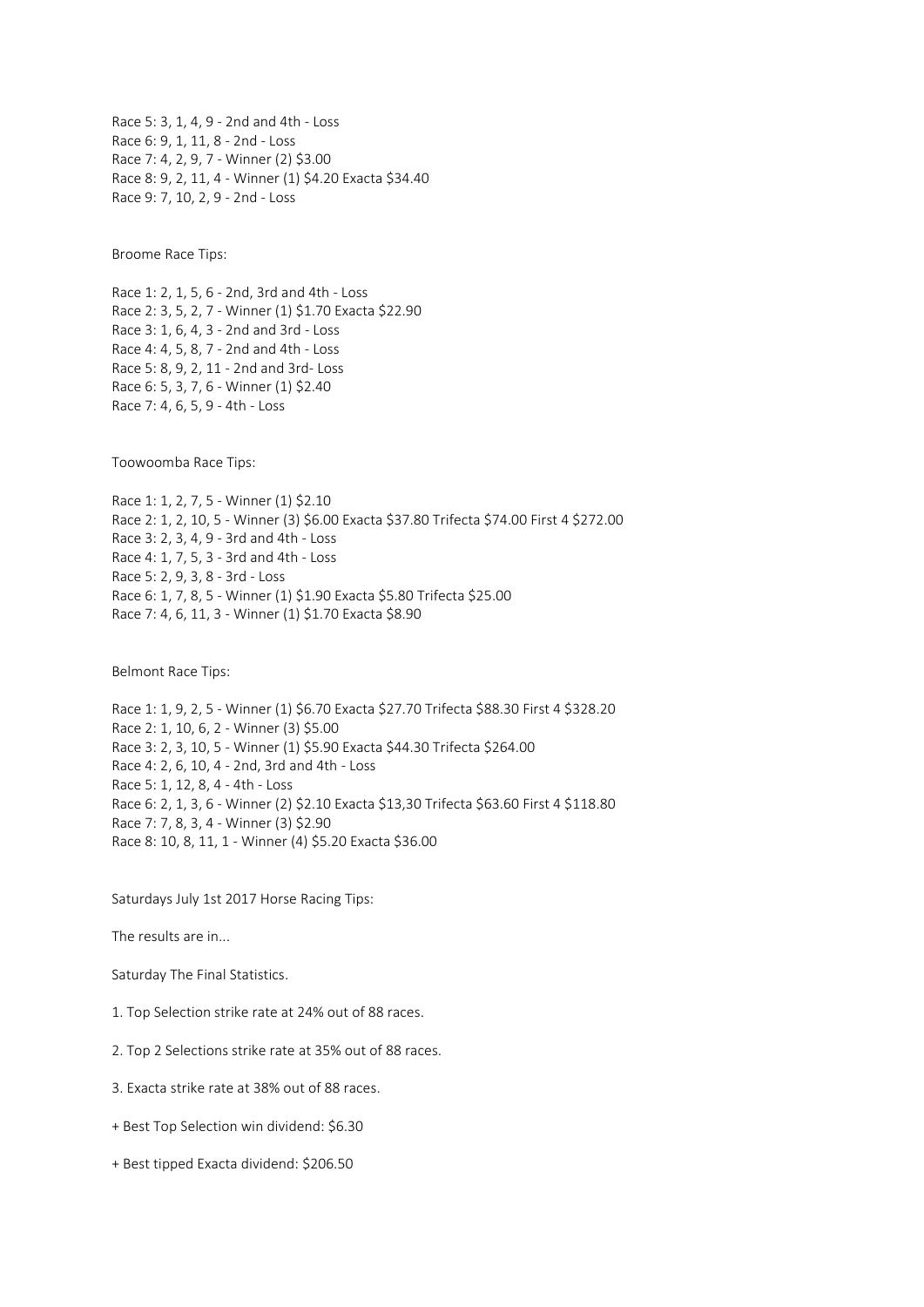+ Best Trifecta dividend: \$499.30

+ Best First 4 dividend: \$566.60

+ Best Quadrella dividend: \$1864.00

So let's have a look at the numbers for this Saturday with 88 races covered. For the Exotics there were 33 Exacta's in total which is a strike rate of 38% with the biggest one paying out at \$206.50 with the best tipped Trifecta paying out at \$499.30 and the best tipped First 4 paid out at \$566.60. For Win Bets the best priced Top Selection winner was at \$6.30 with the strike rate for the Top Selection sitting at 24% with the strike rate for the Top 2 Selections sitting at 35% of all races run. With Quadrella's the best today paid out at \$1864.00. And so that wraps up this Saturdays racing and the 1st half of the day was excellent but then the results started to fall away in the 2nd half.

Special Suggested Bet Of The Day:

Caulfield Race 2 Multi Exacta:

2, 4 / 2, 4, 8, 5

So its 2 and 4 for 1st and 2, 4, 8, 5 for 2nd.

Total Cost: \$12 buys a 200% share of the dividend.

Where The Money Is: Those runners which stand out as being well supported early.

Caulfield Race 5 No 5 Snake Charmer at \$7.00 a nice bit of early money support for this one today.

Best Longshot's Of The Day:

Caulfield Race 9 No 3 Jacquinot Bay at \$19.00 some support for this one early so may well be worth keeping safe.

Best Quaddie Of The Day:

Caulfield Quadrella:

Race 6: 8, 1, 2, 6 Race 7: 14, 3, 17, 8 Race 8: 10, 9, 2, 5 Race 9: 5, 12, 3, 7

Total Cost: \$13 buys a 5% share of the dividend.

Today's Race Tips:

Sunshine Coast Race Tips:

Race 1: 2, 3, 7, 1 - Winner (1) \$2.80 Exacta \$9.50 Race 2: 4, 1, 3, 5 - Winner (1) \$3.30 Exacta \$8.00 Race 3: 15, 11, 2, 5 - 4th - Loss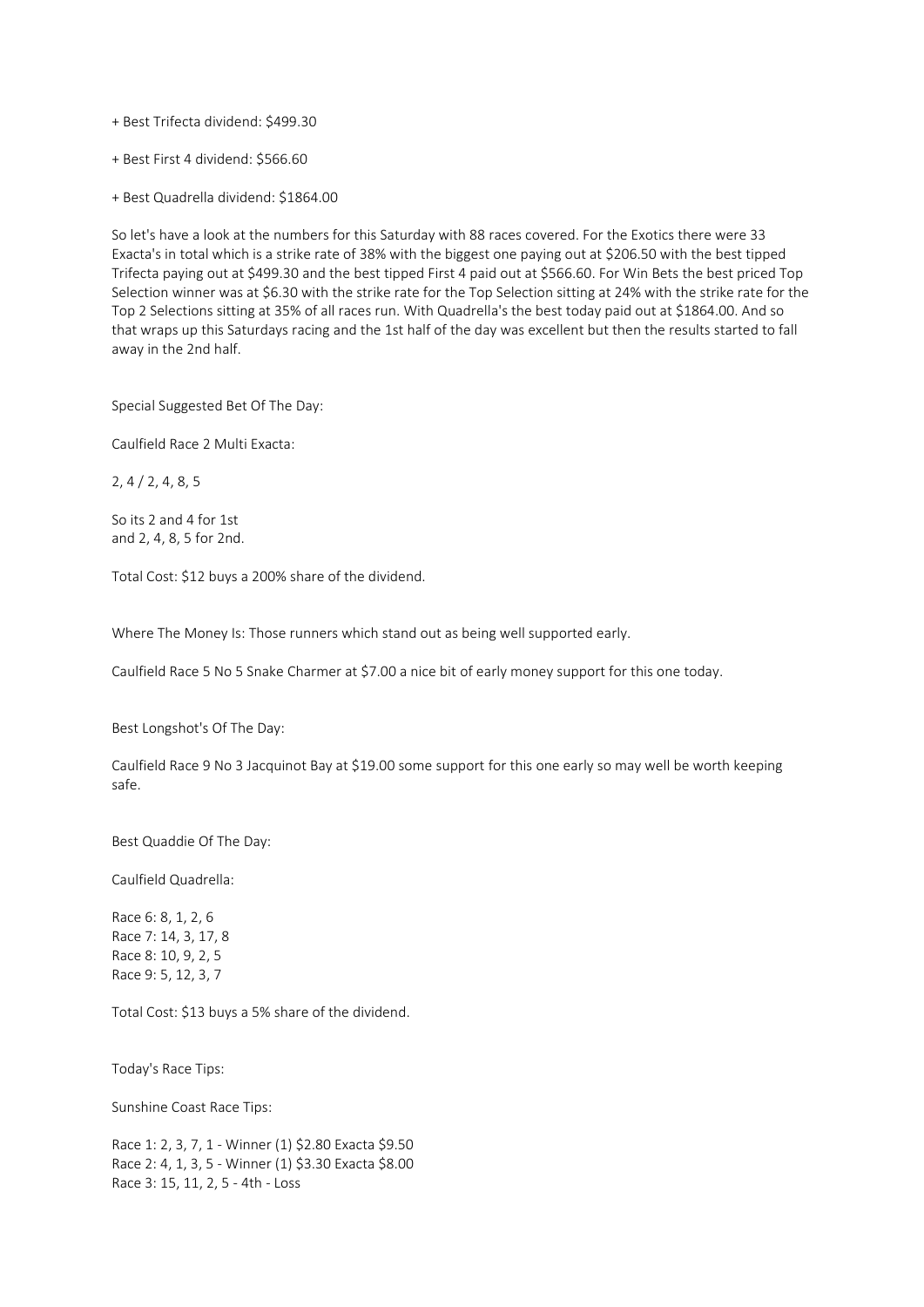Race 4: 4, 3, 11, 2 - Winner (2) \$3.70 Exacta \$16.40 Trifecta \$151.00 First 4 \$566.60 Race 5: 8, 3, 9, 2 - 2nd, 3rd and 4th - Loss Race 6: 2, 3, 4, 1 - Winner (2) \$3.70 Race 7: 5, 4, 6, 12 - Loss Race 8: 1, 5, 4, 13 - Winner (3) \$6.80 Exacta \$35.60 Race 9: 8, 3, 12, 6 - Winner (1) \$6.30

Rosehill Race Tips:

Race 1: 2, 3, 10, 4 - Winner (1) \$2.80 Exacta \$14.10 Trifecta \$31.40 First 4 \$147.00 Race 2: 2, 3, 4, 6 - Winner (4) \$5.40 Exacta \$14.90 Trifecta \$46.10 First 4 \$128.80 Race 3: 2, 10, 9, 4 - Winner (4) \$15.30 Exacta \$83.10 Race 4: 12, 5, 2, 3 - Winner (2) \$7.20 Race 5: 3, 1, 6, 9 - Winner (1) \$2.10 Exacta \$7.00 Trifecta \$28.00 First 4 \$96.20 Early Quadrella \$1864.00 Race 6: 3, 2, 5, 1 - 2nd - Loss Race 7: 8, 2, 3, 11 - Winner (2) \$5.50 Race 8: 10, 3, 11, 4 - Winner (3) \$3.50 Exacta \$8.70 Race 9: 7, 10, 8, 11 - Winner (3) \$12.90

Caulfield Race Tips:

Race 1: 3, 1, 11, 2 - Winner (1) \$3.10 Race 2: 2, 4, 8, 5 - Winner (1) \$2.60 Race 3: 5, 1, 14, 2 - Winner (2) \$5.80 Race 4: 1, 3, 5, 8 - Winner (4) \$9.50 Race 5: 5, 2, 8, 6 - Winner (4) \$7.30 Early Quadrella \$1670.70 Race 6: 8, 1, 2, 6 - 2nd, 3rd and 4th - Loss Race 7: 14, 3, 17, 8 - Loss Race 8: 10, 9, 2, 5 - 3rd and 4th - Loss Race 9: 5, 12, 3, 7 - 2nd - Loss

Gold Coast Race Tips:

Race 1: 2, 4, 1, 3 - Winner (1) \$3.00 Exacta \$6.90 Trifecta \$13.70 First 4 \$20.20 Race 2: 9, 11, 1, 5 - 2nd and 4th - Loss Race 3: 11, 7, 2, 3 - Winner (3) \$14.40 Exacta \$73.40 Trifecta \$499.30 Race 4: 6, 3, 7, 5 - Winner (3) \$8.40 Exacta \$28.70 Trifecta \$103.80 Race 5: 3, 4, 5, 7 - 3rd and 4th - Loss Race 6: 1, 3, 5, 6 - 2nd and 3rd - Loss Race 7: 1, 3, 5, 10 - 3rd and 4th - Loss Race 8: 8, 2, 9, 1 - Winner (1) \$3.30 Exacta \$17.00 Race 9: 2, 5, 9, 7 - Winner (4) \$14.40

Newcastle Race Tips:

Race 1: 3, 2, 1, 7 - 2nd, 3rd and 4th - Loss Race 2: 7, 8, 2, 6 - Winner (4) \$5.40 Exacta \$19.60 Trifecta \$31.40 Race 3: 7, 4, 9, 1 - 2nd, 3rd and 4th - Loss Race 4: 2, 6, 1, 7 - Winner (3) \$2.20 Exacta \$6.50 Race 5: 4, 6, 8, 1 - Winner (2) \$3.50 Race 6: 3, 6, 7, 2 - Winner (2) \$4.00 Race 7: 3, 4, 9, 7 - Winner (1) \$2.90 Exacta \$8.10 Trifecta \$34.60 Race 8: 8, 5, 6, 7 - 2nd and 4th - Loss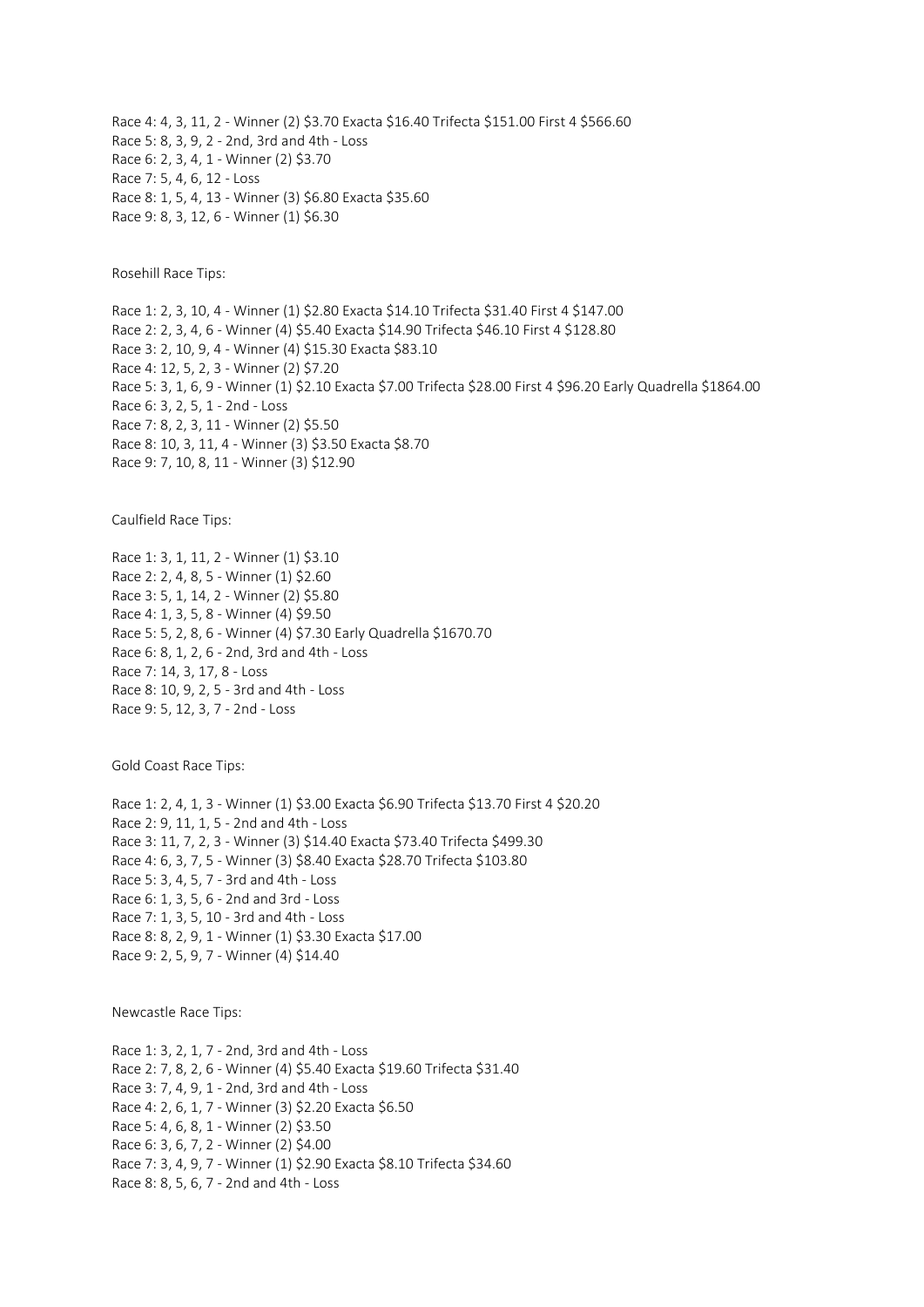Casterton Race Tips:

Race 1: 8, 2, 1, 4 - Winner (1) \$2.40 Exacta \$11.80 Trifecta \$44.20 Race 2: 2, 3, 4, 1 - Winner (3) \$2.10 Exacta \$9.70 Race 3: 3, 1, 4, 5 - Winner (2) \$2.60 Race 4: 2, 4, 6, 5 - Winner (4) \$7.10 Exacta \$22.80 Trifecta \$99.60 First 4 \$154.80 Quadrella \$235.50 Race 5: 7, 4, 11, 10 - 2nd and 3rd - Loss Race 6: 4, 17, 2, 12 - Winner (1) \$3.30 Exacta \$23.30 Race 7: 7, 12, 9, 8 - 2nd - Loss

Morphettville Race Tips:

Race 1: 4, 7, 1, 5 - 4th - Loss Race 2: 7, 1, 9, 12 - Winner (3) \$13.40 Race 3: 2, 3, 1, 6 - 2nd, 3rd and 4th - Loss Race 4: 7, 3, 4, 6 - Winner (1) \$2.10 Exacta \$22.70 Trifecta \$122.50 Race 5: 5, 1, 3, 7 - 2nd and 4th - Loss Race 6: 5, 8, 14, 12 - 4th - Loss Race 7: 3, 7, 1, 8 - Winner (3) \$2.20 Exacta \$7.20 Race 8: 12, 5, 11, 9 - Loss

Gundagai Race Tips:

Race 1: 1, 4, 5, 7 - Winner (1) \$1.80 Exacta \$5.60 Trifecta \$17.30 First 4 \$74.00 Race 2: 10, 13, 3, 7 - 3rd and 4th - Loss Race 3: 3, 5, 9, 6 - Winner (4) \$7.40 Race 4: 15, 3, 4, 9 - 2nd, 3rd and 4th - Loss Race 5: 2, 4, 10, 6 - Winner (4) \$8.70 Race 6: 10, 3, 7, 11 - 2nd - Loss

Mackay Race Tips:

Race 1: 1, 3, 2, 5 - Winner (1) \$3.60 Exacta \$7.70 Trifecta \$42.90 Race 2: 3, 1, 5, 6 - 2nd, 3rd and 4th - Loss Race 3: 3, 4, 2, 7 - Winner (1) \$3.30 Exacta \$206.50 Race 4: 4, 2, 8, 7 - Winner (3) \$10.80 Race 5: 9, 14, 5, 11 - Winner (3) \$7.20 Race 6: 1, 2, 6, 3 - Winner (4) \$13.00 Exacta \$167.20 Race 7: 7, 1, 10, 4 - Winner (4) \$10.00 Race 8: 13, 2, 6, 1 - 3rd and 4th - Loss

Darwin Race Tips:

Race 1: 10, 7, 3, 8 - 2nd and 4th - Loss Race 2: 2, 10, 5, 4 - 2nd and 3rd - Loss Race 3: 2, 3, 5, 12 - 2nd and 4th - Loss Race 4: 5, 10, 8, 9 - 2nd - Loss Race 5: 3, 2, 4, 1 - Winner (1) \$3.70 Exacta \$27.40 Trifecta \$133.00 Race 6: 6, 1, 4, 2 - Winner (2) \$2.00 Race 7: 5, 12, 2, 10 - 2nd - Loss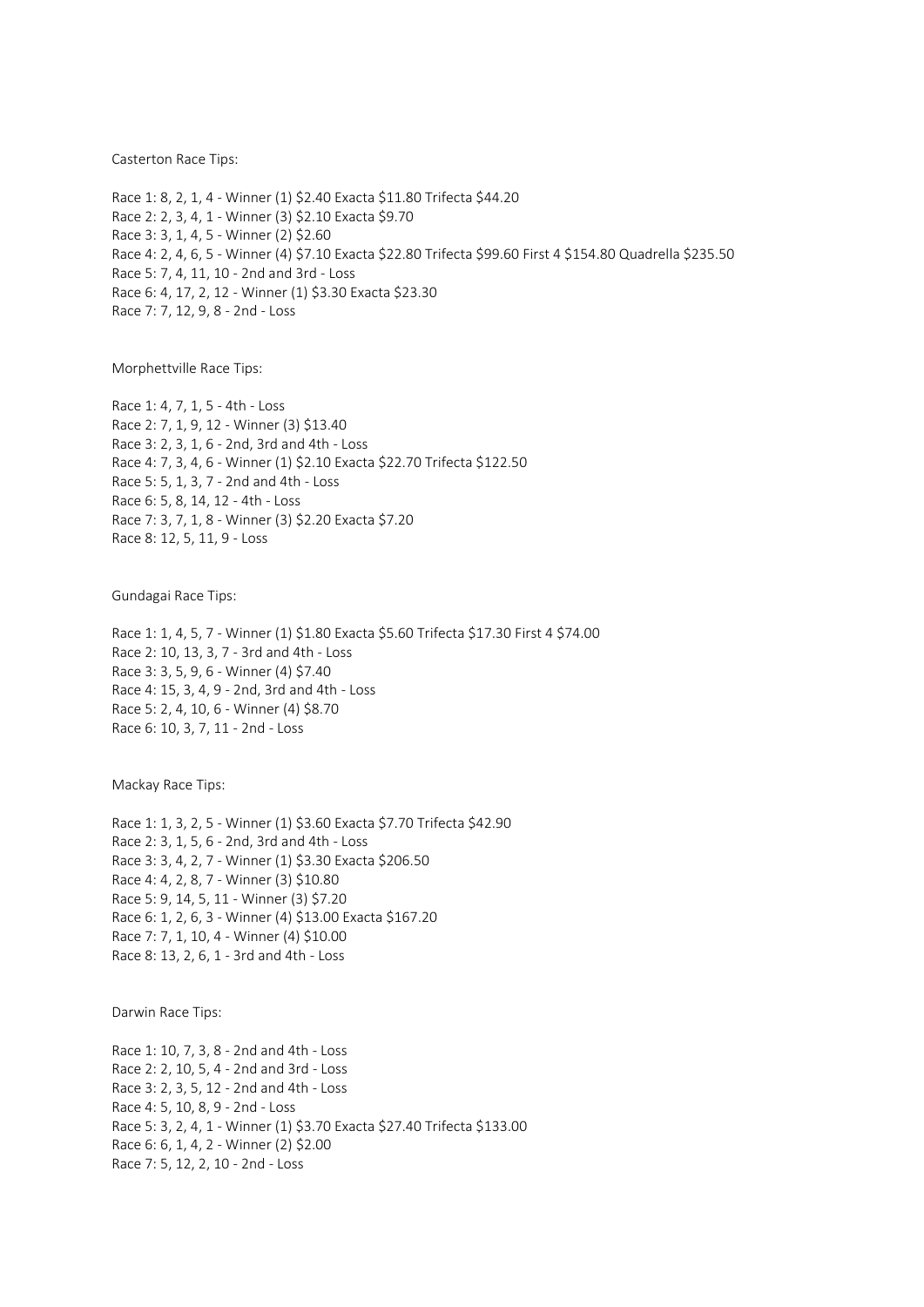Belmont Race Tips:

Race 1: 8, 1, 3, 5 - Winner (2) \$6.20 Exacta \$26.60 Race 2: 5, 1, 3, 2 - Winner (1) \$3.10 Exacta \$13.70 Race 3: 5, 9, 4, 2 - Winner (1) \$1.40 Exacta \$3.60 Race 4: 1, 3, 4, 9 - Winner (4) \$10.80 Exacta \$94.00 Trifecta \$165.40 Early Quadrella \$450.30 Race 5: 8, 3, 5, 2 - Winner (1) \$2.70 Exacta \$12.10 Trifecta \$47.20 Race 6: 12, 9, 7, 4 - 4th - Loss Race 7: 1, 3, 7, 8 - Winner (1) \$1.20 Race 8: 6, 13, 11, 2 - Winner (2) \$5.70 Exacta \$10.10

Saturdays June 24th 2017 Horse Racing Tips:

The results are in...

Saturday The Final Statistics.

- 1. Top Selection strike rate at 29% out of 111 races.
- 2. Top 2 Selections strike rate at 40% out of 111 races.
- 3. Exacta strike rate at 34% out of 111 races.
- + Best Top Selection win dividend: \$6.20
- + Best tipped Exacta dividend: \$172.00
- + Best Trifecta dividend: \$579.20
- + Best First 4 dividend: \$709.00
- + Best Quadrella dividend: \$9670.90

So let's have a look at the numbers for this Saturdays racing with 111 races covered. For the Exotics there were 38 Exacta's in total which is a strike rate of 34% with the best one paying out at \$172.00 with the best tipped Trifecta paying out at \$579.20 and the best tipped First 4 paid out at \$709.00. For Win Bets the best priced Top Selection winner was at \$6.20 with the strike rate for the Top Selection sitting at 29% with the strike rate for the Top 2 Selections sitting at 40% of all races run. With Quadrella's the best today paid out at \$9670.90. And so that wraps up this Saturdays racing and although the stats seemed to line up fairly well it still was a pretty mixed day.

Special Suggested Bet Of The Day:

Doomben Race 1 Multi Exacta:

13, 15 / 13, 15, 6, 12

So its 13 and 15 for 1st and 13, 15, 6, 12 for 2nd.

Total Cost: \$12 buys a 200% share of the dividend.

Result - A win and paid out at \$76.40 for 200%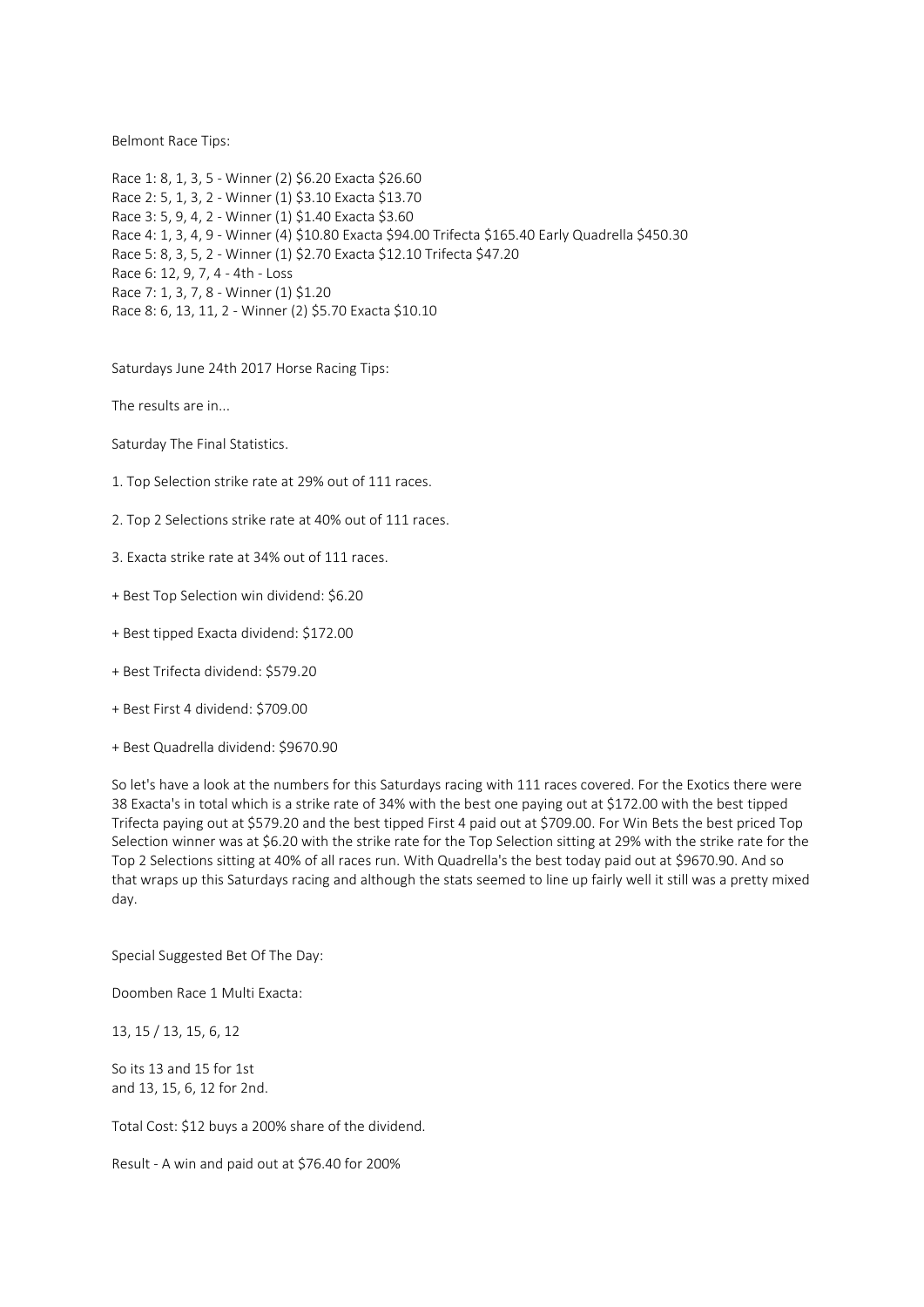Where The Money Is: Those runners which stand out as being well supported early.

Nothing to report.

Best Longshot's Of The Day:

Nothing to report.

Best Quaddie Of The Day:

Flemington Quadrella:

Race 6: 15, 3, 6, 5 Race 7: 6, 7, 2, 5 Race 8: 2, 9, 6, 1 Race 9: 3, 2, 10, 1

Total Cost: \$13 buys a 5% share of the dividend.

Today's Race Tips:

Doomben Race Tips:

Race 1: 15, 13, 12, 6 - Winner (1) \$4.30 Exacta \$38.20 Race 2: 12, 7, 3, 2 - Winner (4) \$6.10 Race 3: 5, 6, 3, 2 - Winner (4) \$3.90 Race 4: 6, 4, 12, 1 - Winner (3) \$4.70 Early Quadrella \$652.40 Race 5: 1, 3, 7, 4 - Winner (1) \$2.60 Race 6: 1, 3, 5, 2 - Winner (1) \$2.80 Exacta \$17.80 Trifecta \$63.20 Race 7: 3, 12, 14, 8 - 2nd and 3rd - Loss Race 8: 2, 4, 5, 1 - 3rd and 4th - Loss

Randwick Race Tips:

Race 1: 4, 9, 5, 8 - Winner (4) \$5.10 Exacta \$23.00 Trifecta \$52.10 First 4 \$286.00 Race 2: 3, 4, 8, 10 - Winner (2) \$2.70 Exacta \$26.10 Trifecta \$107.40 Race 3: 2, 1, 5, 7 - 2nd, 3rd and 4th - Loss Race 4: 5, 4, 6, 2 - Winner (1) \$2.70 Exacta \$23.60 Race 5: 4, 2, 7, 5 - Winner (1) \$2.30 Race 6: 7, 9, 5, 6 - 3rd and 4th - Loss Race 7: 9, 5, 7, 8 - 2nd and 4th - Loss Race 8: 2, 10, 7, 14 - 3rd and 4th - Loss Race 9: 2, 6, 15, 3 - Loss

Flemington Race Tips:

Race 1: 2, 6, 13, 10 - Winner (1) \$1.90 Race 2: 4, 2, 1, 6 - Winner (4) \$6.00 Exacta \$16.80 Race 3: 5, 4, 8, 2 - Winner (1) \$4.00 Race 4: 5, 10, 14, 1 - 2nd and 4th - Loss Race 5: 10, 1, 6, 8 - Winner (1) \$4.50 Exacta \$27.70 Trifecta \$151.60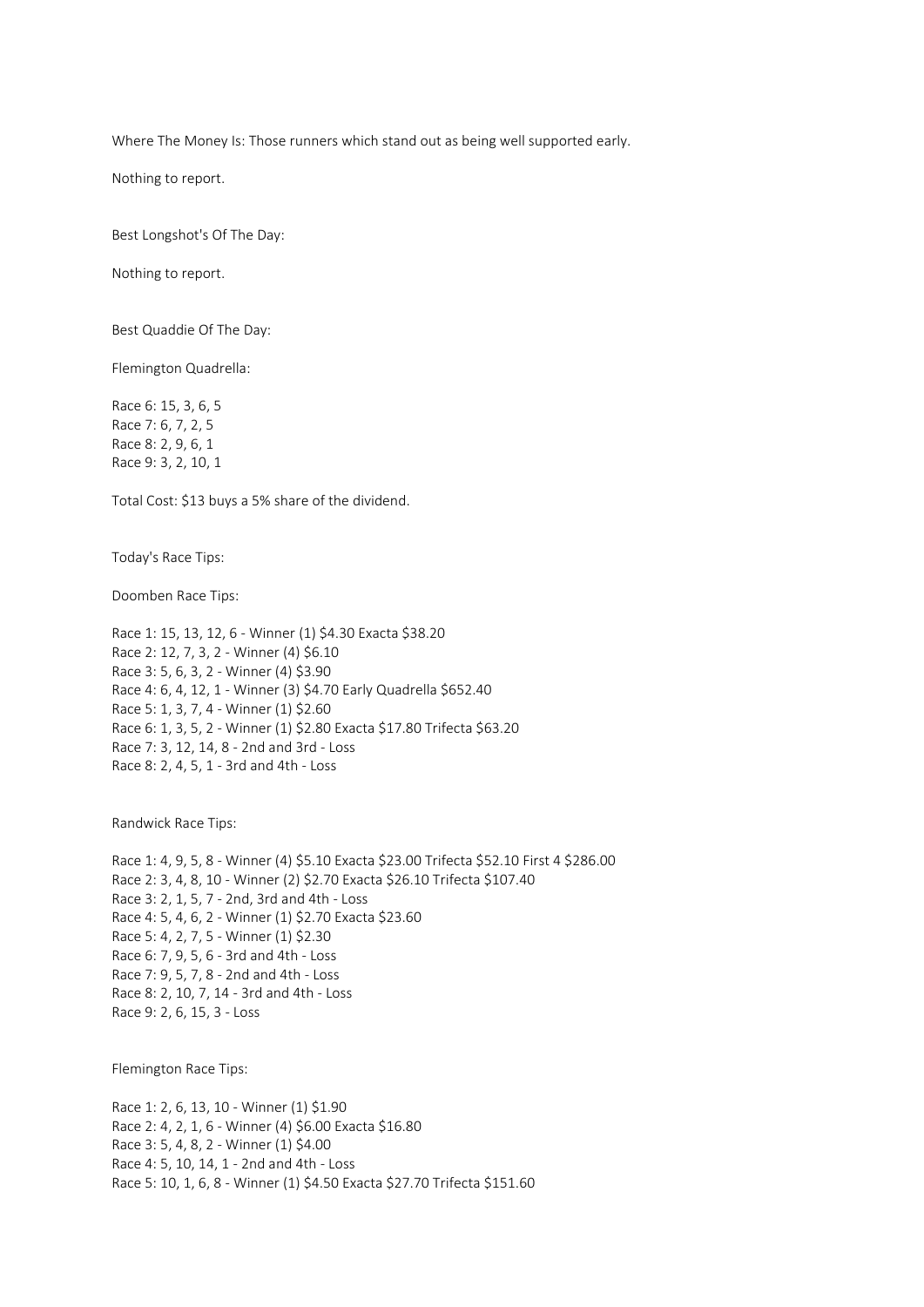Race 6: 15, 3, 6, 5 - Winner (1) \$3.70 Exacta \$33.80 Race 7: 6, 7, 2, 5 - 3rd and 4th - Loss Race 8: 2, 9, 6, 1 - Winner (2) \$2.60 Race 9: 3, 2, 10, 1 - 4th - Loss

Beaudesert Race Tips:

Race 1: 9, 1, 6, 2 - 4th - Loss Race 2: 4, 2, 8, 6 - Winner (4) \$4.20 Exacta \$22.30 Race 3: 6, 8, 4, 1 - 2nd and 3rd - Loss Race 4: 2, 8, 4, 7 - 2nd and 3rd - Loss Race 5: 3, 8, 4, 7 - Winner (2) \$5.40 Exacta \$35.80 Race 6: 3, 4, 8, 2 - Winner (2) \$3.50 Exacta \$20.90 Race 7: 3, 11, 9, 5 - 2nd and 3rd - Loss

Kembla Grange Race Tips:

Race 1: 5, 4, 7, 6 - Winner (1) \$2.30 Race 2: 5, 2, 7, 4 - Winner (3) \$4.40 Race 3: 9, 10, 4, 1 - 3rd - Loss Race 4: 4, 5, 9, 6 - Winner (1) \$1.60 Race 5: 3, 9, 6, 2 - 2nd - Loss Race 6: 4, 6, 5, 2 - 3rd - Loss Race 7: 7, 3, 2, 6 - Winner (2) \$2.30 Exacta \$13.70 Trifecta \$55.70 Race 8: 10, 6, 5, 8 - 3rd - Loss

Moe Race Tips:

Race 1: 1, 9, 14, 8 - Winner (1) \$2.30 Race 2: 1, 13, 12, 4 - 3rd - Loss Race 3: 10, 9, 12, 5 - Winner (4) \$13.40 Race 4: 3, 9, 13, 2 - Winner (1) \$2.30 Exacta \$11.00 Race 5: 12, 1, 13, 9 - 4th - Loss Race 6: 2, 7, 4, 6 - Loss Race 7: 5, 8, 6, 2 - Winner (2) \$5.20 Race 8: 9, 13, 2, 8 - Winner (3) \$7.70 Race 9: 9, 5, 12, 14 - Winner (4) \$7.70

Morphettville Race Tips:

Race 1: 3, 14, 7, 11 - 3rd - Loss Race 2: 7, 1, 4, 10 - Winner (4) \$9.90 Race 3: 2, 6, 8, 4 - Winner (1) \$1.70 Exacta \$3.30 Trifecta \$17.00 Race 4: 7, 6, 3, 1 - Winner (1) \$3.70 Exacta \$10.90 Race 5: 7, 4, 6, 8 - Winner (3) \$8.70 Exacta \$53.50 Trifecta \$200.60 First 4 \$709.00 Race 6: 2, 3, 6, 5 - 3rd and 4th - Loss Race 7: 8, 10, 2, 5 - Winner (2) \$2.50 Race 8: 2, 3, 6, 7 - Winner (1) \$6.20 Exacta \$35.40 Trifecta \$107.60

Tamworth Race Tips:

Race 1: 3, 4, 7, 10 - 4th - Loss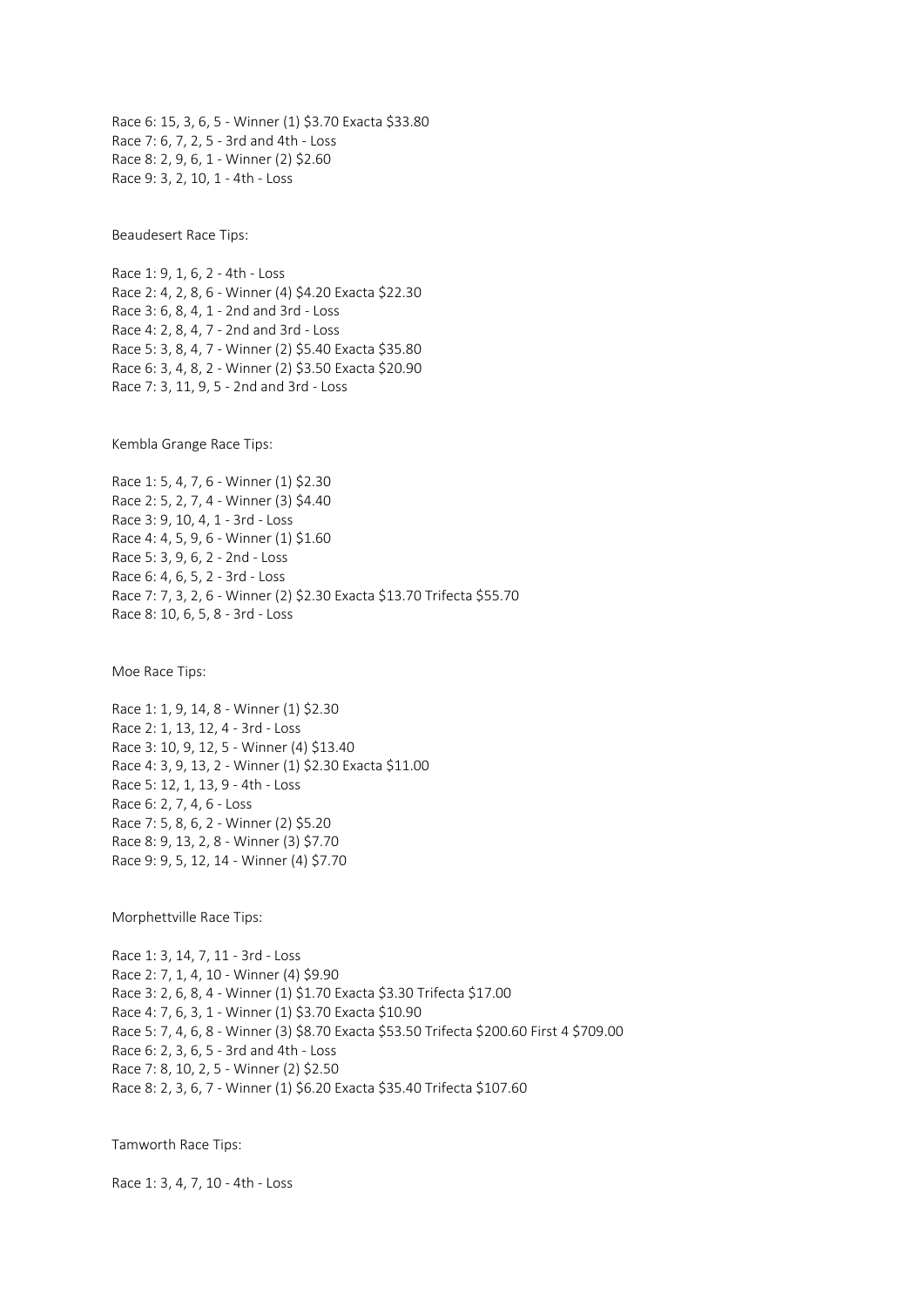Race 2: 4, 9, 7, 11 - 3rd and 4th - Loss Race 3: 3, 9, 10, 6 - Winner (1) \$1.60 Exacta \$10.70 Race 4: 4, 12, 10, 8 - 2nd - Loss Race 5: 6, 9, 8, 5 - Winner (1) \$3.60 Exacta \$73.70 Race 6: 4, 2, 8, 10 - 2nd and 4th - Loss Race 7: 13, 7, 2, 14 - 2nd and 3rd - Loss

Devonport Race Tips:

Race 1: 14, 7, 12, 1 - Winner (4) \$5.60 Exacta \$22.50 Trifecta \$82.50 Race 2: 5, 6, 7, 10 - Winner (1) \$2.80 Exacta \$13.90 Race 3: 1, 5, 3, 7 - Winner (2) \$2.80 Race 4: 1, 4, 5, 6 - Winner (3) \$6.80 Exacta \$23.30 Race 5: 2, 7, 8, 1 - Winner (3) \$9.10 Race 6: 4, 2, 3, 6 - Winner (1) \$2.60 Exacta \$8.50 Race 7: 1, 3, 9, 5 - Winner (2) \$24.50 Exacta \$84.10 Race 8: 1, 8, 6, 4 - Winner (4) \$12.90 Exacta \$47.10 Race 9: 7, 2, 3, 4 - 2nd, 3rd and 4th - Loss

Rockhampton Race Tips:

Race 1: 3, 2, 5, 6 - 3rd and 4th - Loss Race 2: 5, 2, 6, 4 - Winner (2) \$2.90 Exacta \$7.60 Trifecta \$20.20 Race 3: 1, 6, 3, 4 - Winner (1) \$3.10 Race 4: 4, 7, 6, 9 - Winner (4) \$4.90 Exacta \$44.40 Trifecta \$579.20 Race 5: 2, 8, 5, 3 - Winner (4) \$2.90 Exacta \$32.20 Race 6: 2, 1, 3, 12 - Winner (2) \$7.90 Exacta \$34.80 Race 7: 2, 6, 1, 9 - Winner (3) \$9.00 Exacta \$80.50 Race 8: 9, 12, 7, 10 - Winner (4) \$20.70 Exacta \$172.00 Quadrella \$9670.90

Darwin Race Tips:

Race 1: 1, 6, 7, 8 - Winner (1) \$2.50 Race 2: 2, 3, 5, 1 - Winner (3) \$5.40 Exacta \$29.50 Trifecta \$58.10 First 4 \$231.80 Race 3: 2, 7, 4, 6 - 4th - Loss Race 4: 6, 3, 1, 7 - Winner (3) \$4.30 Race 5: 5, 2, 4, 6 - 3rd - Loss Race 6: 12, 4, 11, 9 - Winner (1) \$1.50 Race 7: 3, 6, 7, 1 - Winner (1) \$2.50 Exacta \$5.10

Toowoomba Race Tips:

Race 1: 2, 8, 9, 7 - Winner (1) \$2.10 Exacta \$13.30 Race 2: 1, 11, 10, 5 - Winner (4) \$16.60 Race 3: 8, 2, 7, 9 - Winner (1) \$1.70 Race 4: 8, 1, 6, 5 - 2nd and 3rd - Loss Race 5: 4, 7, 8, 2 - 2nd - Loss Race 6: 5, 11, 6, 10 - 2nd and 4th - Loss Race 7: 7, 9, 6, 10 - Winner (1) \$1.70 Exacta \$32.80

Broome Race Tips: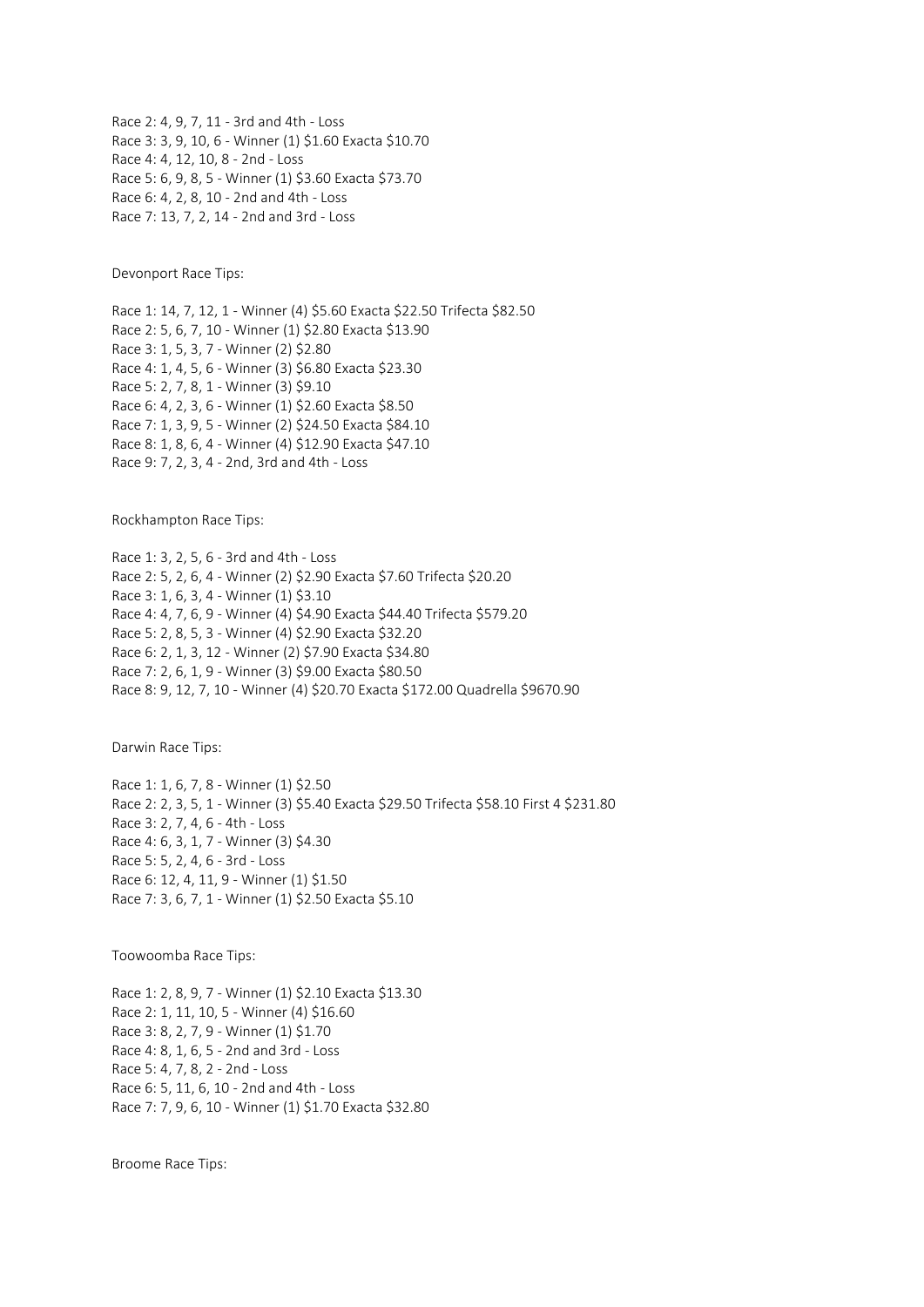Race 1: 8, 2, 4, 1 - Winner (1) \$2.20 Exacta \$12.70 Trifecta \$17.70 Race 2: 7, 6, 1, 3 - Winner (2) \$5.10 Exacta \$45.30 Race 3: 3, 4, 1, 5 - 2nd and 4th - Loss Race 4: 4, 6, 3, 1 - 2nd and 3rd - Loss Race 5: 1, 3, 7, 5 - 2nd and 3rd - Loss Race 6: 1, 5, 6, 7 - 4th - Loss Race 7: 7, 6, 1, 2 - 4th - Loss

Belmont Race Tips:

Race 1: 9, 5, 1, 2 - 2nd and 4th - Loss Race 2: 5, 2, 6, 4 - 2nd - Loss Race 3: 4, 3, 11, 5 - Winner (1) \$4.50 Exacta \$42.50 Race 4: 11, 6, 4, 5 - Winner (1) \$4.10 Race 5: 4, 14, 7, 1 - Winner (3) \$6.50 Race 6: 6, 10, 9, 4 - Winner (1) \$4.70 Race 7: 1, 6, 15, 7 - Winner (1) \$2.50 Race 8: 10, 5, 1, 4 - 2nd and 4th - Loss

Saturdays June 17th 2017 Horse Racing Tips:

The results are in...

Saturday The Final Statistics.

1. Top Selection strike rate at 28% out of 98 races.

2. Top 2 Selections strike rate at 36% out of 98 races.

3. Exacta strike rate at 32% out of 98 races.

+ Best Top Selection win dividend: \$7.10

+ Best tipped Exacta dividend: \$189.40

+ Best Trifecta dividend: \$185.00

+ Best First 4 dividend: \$238.40

+ Best Quadrella dividend: \$1422.90

So let's have a look at the numbers for this Saturdays racing with 98 races covered. For the Exotics there were 31 Exacta's in total which is a strike rate of 32% with the best one paying out at \$189.40 with the best tipped Trifecta paying out at \$185.00 and the best tipped First 4 paid out at \$238.40. For Win Bets the best priced Top Selection winner was at \$7.10 with the strike rate for the Top Selection sitting at 28% with the strike rate for the Top 2 Selections sitting at 36% of all races run. With Quadrella's the best today paid out at \$1422.90. And so that wraps up this Saturdays racing on what could be deemed an interesting day but it could have bit a little more interesting.

Special Suggested Bet Of The Day:

Ipswich Race 3 Multi Exacta:

6, 8 / 6, 8, 2, 13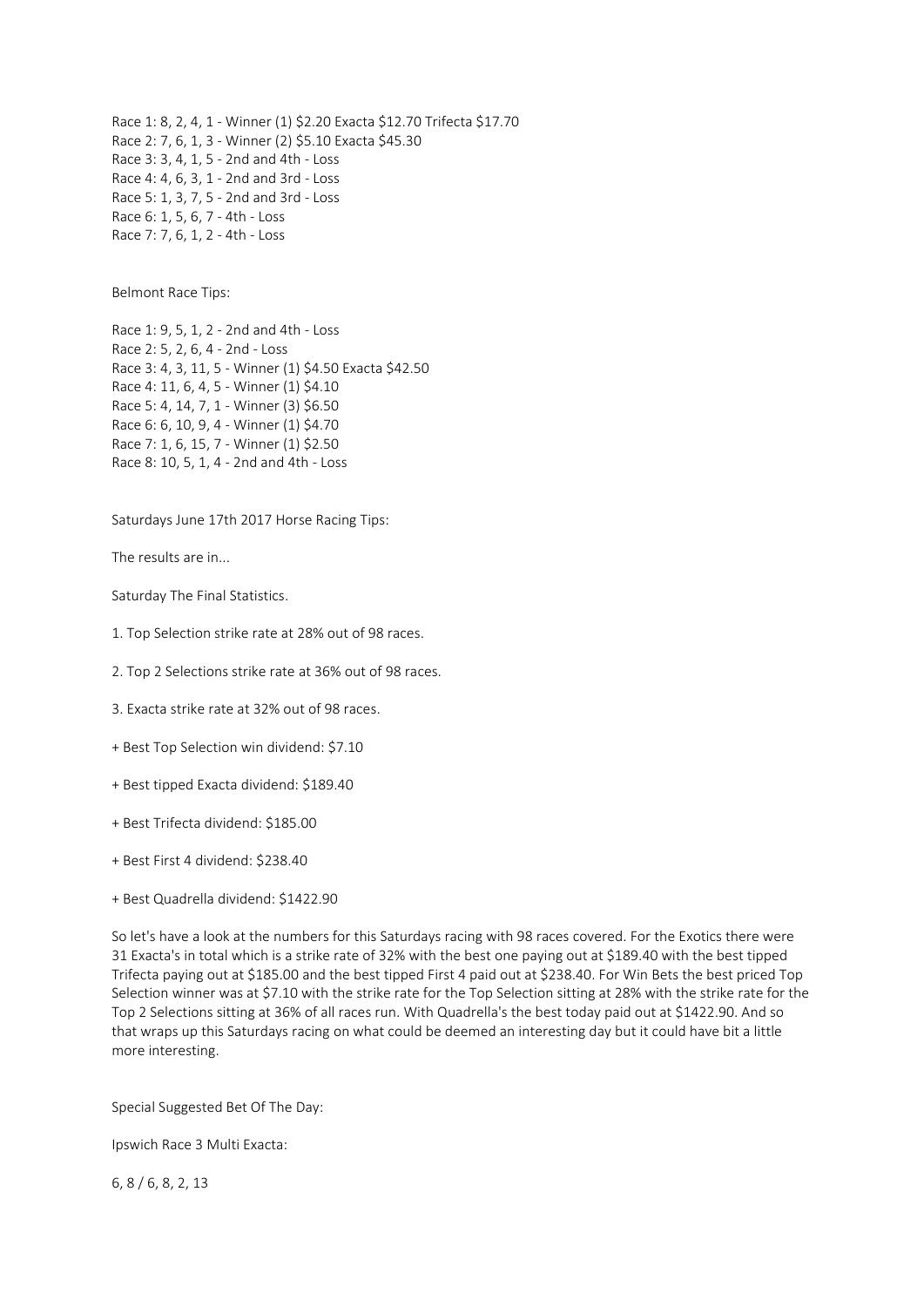So its 6 and 8 for 1st and 6, 8, 2, 13 for 2nd.

Total Cost: \$12 buys a 200% share of the dividend.

Where The Money Is: Those runners which stand out as being well supported early.

Nothing to really report today.

Best Longshot's Of The Day:

Morphettville Race 8 No 8 Cash Is Coming at \$17.00 a strong push in early betting which does bring this one under more notice than would normally be given.

Best Quaddie Of The Day:

Moonee Valley Quadrella:

Race 6: 4, 7, 6, 3 Race 7: 11, 8, 2, 13 Race 8: 8, 14, 4, 2 Race 9: 4, 7, 5, 1

Total Cost: \$13 buys a 5% share of the dividend.

Today's Race Tips:

Ipswich Race Tips:

Race 1: 8, 9, 15, 7 - 2nd - Loss Race 2: 6, 13, 16, 4 - Winner (1) \$5.20 Race 3: 8, 6, 2, 13 - Winner (3) \$7.20 Race 4: 6, 2, 5, 9 - Winner (1) \$3.80 Race 5: 2, 4, 10, 9 - 2nd, 3rd and 4th - Loss Race 6: 2, 9, 6, 10 - Winner (3) \$7.90 Race 7: 1, 3, 2, 6 - Winner (4) \$3.20 Exacta \$14.00 Trifecta \$55.90 Race 8: 6, 12, 10, 1 - Loss Race 9: 1, 2, 17, 3 - 2nd and 4th - Loss

Rosehill Race Tips:

Race 1: 2, 1, 5, 3 - Winner (1) \$2.60 Exacta \$7.40 Race 2: 5, 1, 3, 2 - Winner (3) \$7.00 Race 3: 2, 4, 10, 5 - Winner (1) \$2.60 Race 4: 6, 2, 10, 12 - Winner (1) \$2.60 Race 5: 2, 4, 12, 3 - Winner (2) \$5.60 Exacta \$14.30 Early Quadrella \$383.10 Race 6: 4, 6, 7, 11 - Winner (2) \$3.70 Exacta \$15.60 Race 7: 3, 4, 11, 12 - 2nd, 3rd and 4th - Loss Race 8: 7, 6, 12, 10 - Winner (3) \$6.50 Exacta \$23.10 Race 9: 14, 2, 6, 18 - Winner (2) \$7.30 Exacta \$37.40 Trifecta \$123.70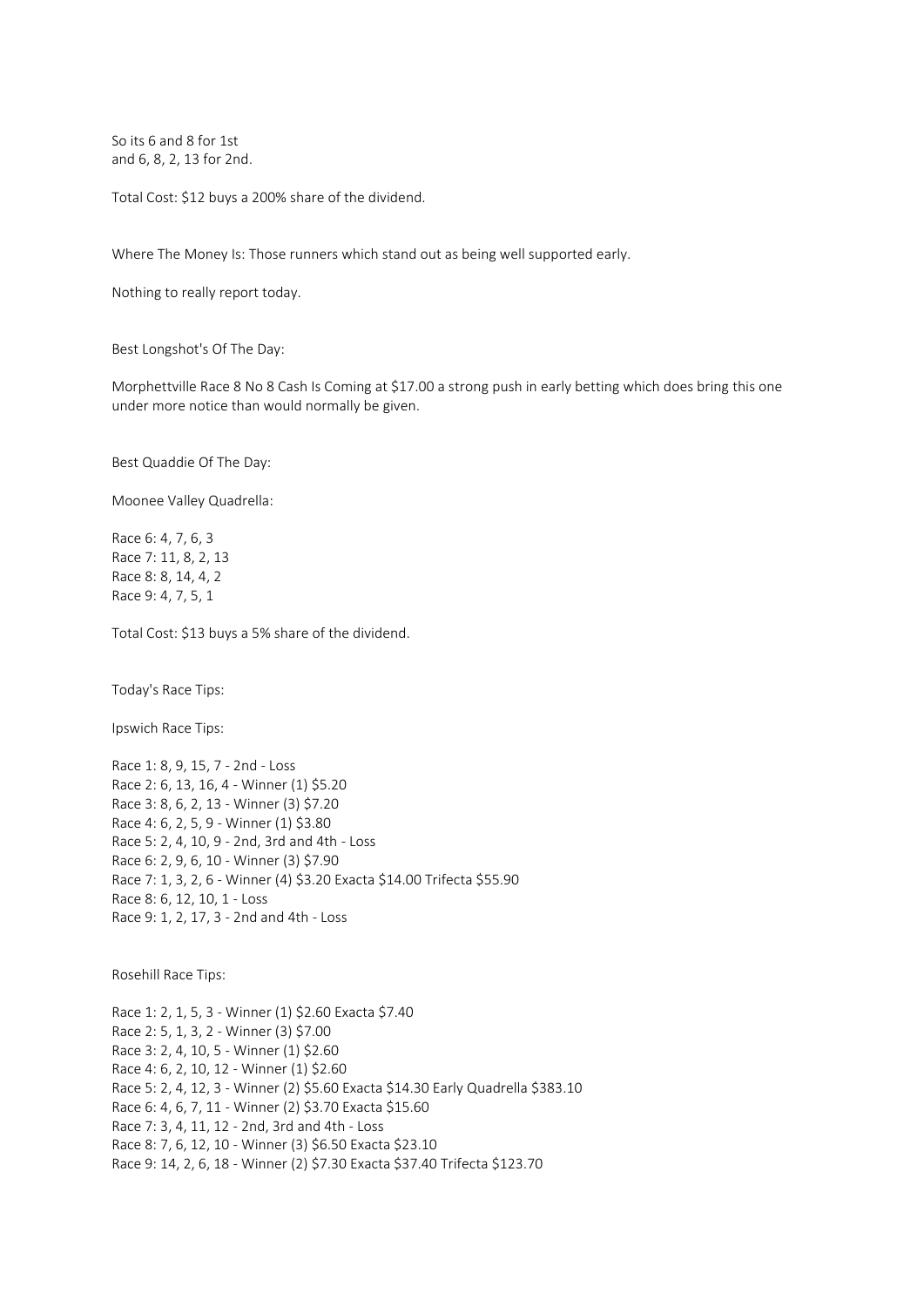Moonee Valley Race Tips:

Race 1: 4, 3, 9, 6 - 3rd and 4th - Loss Race 2: 1, 5, 6, 9 - Winner (4) \$5.10 Race 3: 3, 5, 2, 11 - Winner (4) \$8.40 Exacta \$27.10 Race 4: 11, 3, 8, 9 - 2nd and 3rd - Loss Race 5: 2, 1, 5, 4 - Winner (1) \$5.00 Race 6: 4, 7, 6, 3 - 2nd and 3rd - Loss Race 7: 11, 8, 2, 13 - 2nd - Loss Race 8: 8, 14, 4, 2 - 3rd - Loss Race 9: 4, 7, 5, 1 - Winner (3) \$13.60

Gold Coast Race Tips:

Race 1: 6, 3, 7, 12 - Winner (1) \$3.20 Exacta \$10.40 Race 2: 1, 10, 3, 2 - Winner (1) \$2.60 Race 3: 9, 12, 7, 13 - Winner (4) \$8.50 Exacta \$26.00 Trifecta \$83.90 Race 4: 6, 7, 4, 1 - 2nd, 3rd and 4th - Loss Race 5: 2, 6, 4, 10 - Winner (4) \$10.40 Exacta \$28.00 Race 6: 3, 5, 2, 6 - Winner (1) \$2.20 Race 7: 6, 4, 7, 5 - Winner (3) \$5.90 Race 8: 7, 6, 4, 10 - Winner (1) \$4.00 Exacta \$21.50 Trifecta \$185.00 Quadrella \$1422.90

Newcastle Race Tips:

Race 1: 1, 2, 10, 7 - 3rd - Loss Race 2: 5, 2, 6, 8 - Winner (1) \$3.80 Exacta \$7.10 Race 3: 8, 2, 6, 12 - 2nd - Loss Race 4: 5, 2, 4, 10 - Winner (4) \$13.40 Exacta \$189.40 Race 5: 11, 3, 6, 10 - Winner (1) \$7.10 Race 6: 1, 4, 2, 6 - 2nd, 3rd and 4th - Loss Race 7: 8, 10, 16, 9 - 3rd - Loss Race 8: 9, 2, 13, 4 - Winner (2) \$10.30 Exacta \$21.50 Trifecta \$121.60

Wodonga Race Tips:

Race 1: 3, 6, 1, 4 - Winner (3) \$5.50 Exacta \$11.50 Race 2: 5, 1, 4, 9 - Winner (1) \$4.70 Race 3: 5, 9, 2, 6 - Winner (2) \$4.50 Race 4: 10, 8, 5, 7 - 4th - Loss Race 5: 9, 8, 4, 15 - Winner (3) \$6.40 Race 6: 5, 2, 12, 7 - 2nd and 4th - Loss Race 7: 3, 7, 12, 4 - 2nd - Loss Race 8: 7, 8, 3, 12 - 4th - Loss

Morphettville Race Tips:

Race 1: 1, 5, 3, 7 - Winner (3) \$2.10 Exacta \$5.80 Trifecta \$22.70 Race 2: 2, 4, 1, 6 - Winner (2) \$2.60 Exacta \$29.60 Race 3: 6, 4, 3, 7 - Winner (1) \$2.50 Exacta \$6.60 Race 4: 5, 10, 6, 9 - Winner (4) \$6.30 Early Quadrella \$140.50 Race 5: 9, 2, 3, 8 - 2nd - Loss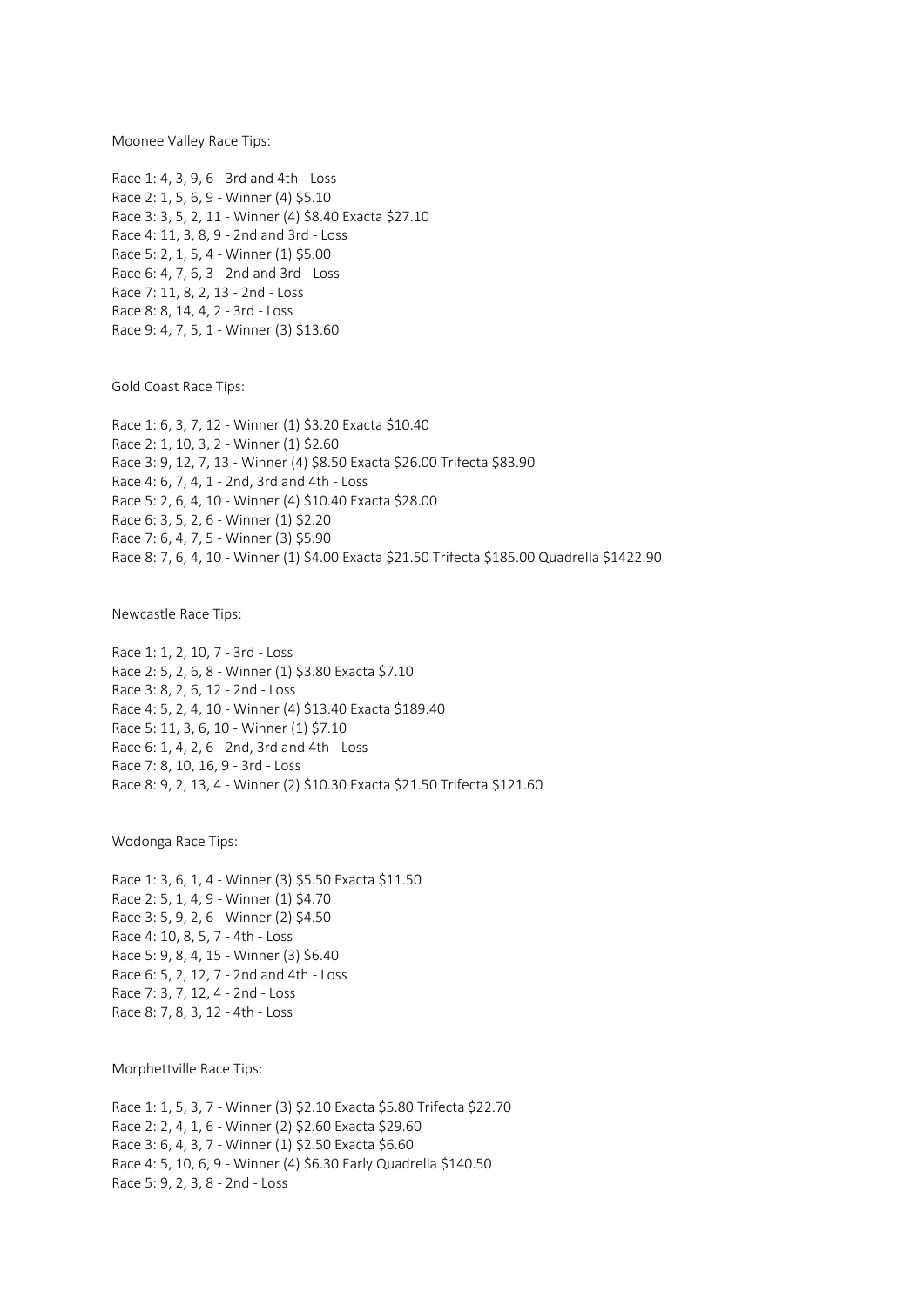Race 6: 5, 4, 10, 8 - Winner (3) \$4.10 Exacta \$15.70 Race 7: 2, 5, 4, 9 - Winner (3) \$4.30 Exacta \$14.50 Race 8: 8, 12, 11, 13 - Winner (4) \$9.80

Narrandera Race Tips:

Race 1: 5, 3, 11, 10 - 2nd and 4th - Loss Race 2: 10, 1, 12, 9 - Loss Race 3: 1, 6, 10, 9 - Winner (1) \$3.90 Exacta \$33.30 Trifecta \$171.10 Race 4: 3, 1, 11, 13 - Winner (2) \$4.90 Race 5: 9, 3, 4, 1 - 2nd and 3rd - Loss Race 6: 5, 6, 2, 4 - Winner (1) \$4.70 Exacta \$32.20

Kilcoy Race Tips:

Race 1: 5, 4, 3, 6 - Winner (1) \$1.80 Exacta \$4.50 Trifecta \$35.70 Race 2: 3. 10, 4, 7 - 2nd and 3rd - Loss Race 3: 1, 3, 5, 4 - 2nd, 3rd and 4th - Loss Race 4: 3, 8, 4, 2 - 2nd and 3rd - Loss Race 5: 4, 5, 6, 7 - Winner (3) \$5.40 Race 6: 1, 2, 3, 4 - Race abandoned Race 7: 10, 6, 3, 11 - 3rd and 4th - Loss

Rockhampton Race Tips:

Race 1: 3, 2, 8, 9 - Winner (1) \$3.50 Race 2: 1, 3, 2, 7 - 3rd and 4th - Loss Race 3: 6, 7, 3, 8 - Winner (1) \$5.10 Race 4: 3, 1, 11, 4 - Winner (1) \$1.80 Exacta \$7.30 Race 5: 5, 1, 7, 6 - Winner (1) \$4.40 Race 6: 7, 2, 9, 11 - 2nd - Loss

Darwin Race Tips:

Race 1: 6, 4, 8, 7 - 2nd and 4th - Loss Race 2: 2, 5, 6, 1 - 2nd and 3rd - Loss Race 3: 5, 2, 6, 3 - Winner (1) \$1.90 Exacta \$4.30 Race 4: 8, 7, 4, 9 - Winner (1) \$2.60 Race 5: 1, 6, 11, 4 - Winner (4) \$3.60 Race 6: 6, 4, 7, 3 - 2nd - Loss

Broome Race Tips:

Race 1: 1, 9, 10, 5 - 2nd and 4th - Loss Race 2: 3, 2, 8, 5 - 2nd and 3rd - Loss Race 3: 4, 10, 9, 5 - Loss Race 4: 6, 9, 4, 1 - Winner (3) \$9.40 Exacta \$61.20 Race 5: 6, 2, 10, 8 - Winner (4) \$4.10 Exacta \$7.90 Race 6: 2, 7, 5, 3 - Winner (1) \$2.10 Exacta \$6.30 Race 7: 5, 8, 2, 11 - Winner (1) \$2.10 Quadrella \$242.10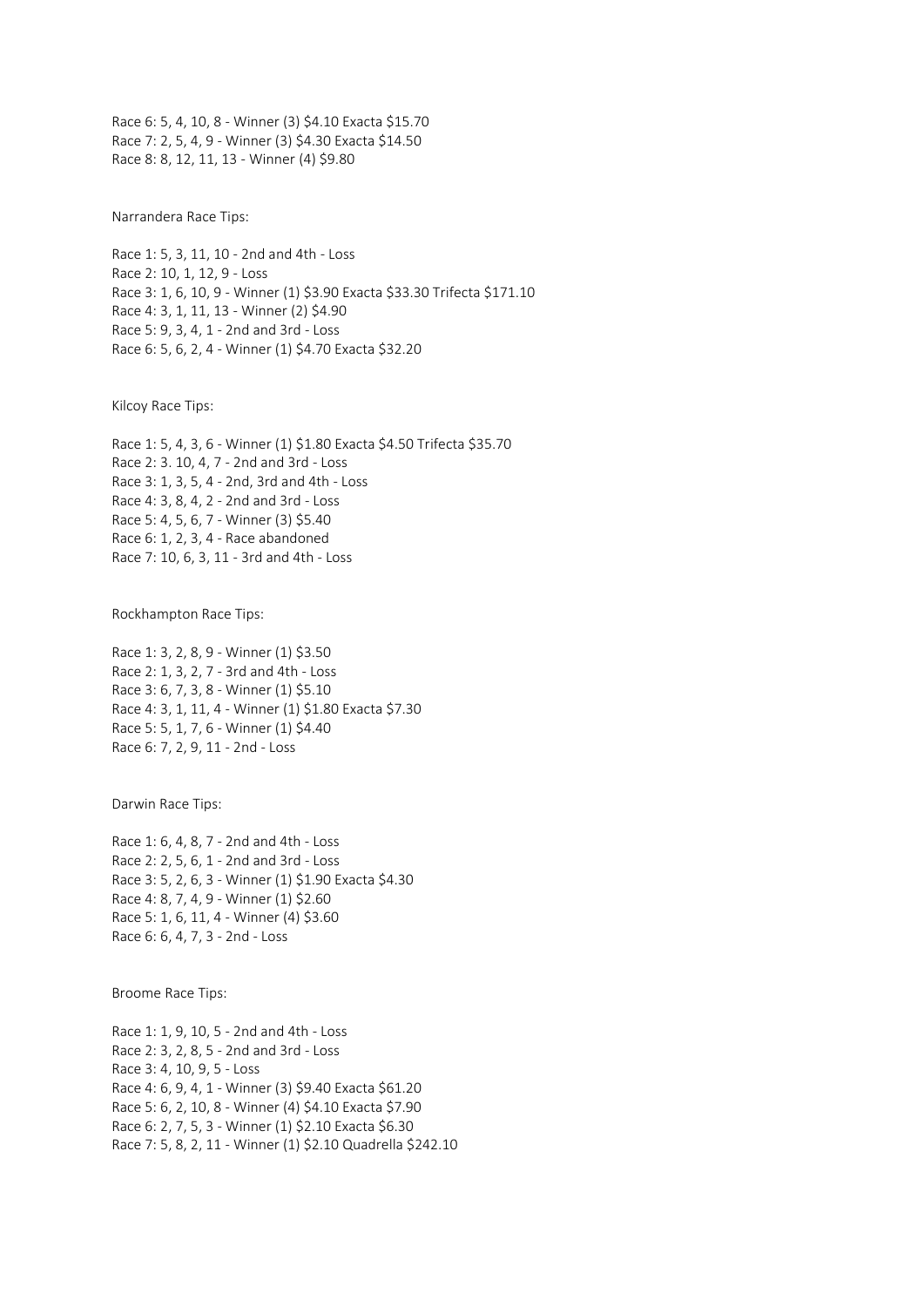Belmont Race Tips:

Race 1: 8, 1, 6, 2 - Winner (4) \$4.70 Exacta \$13.40 Race 2: 9, 2, 5, 4 - Winner (4) \$15.40 Race 3: 10, 3, 5, 2 - Winner (1) \$3.00 Exacta \$11.10 Trifecta \$120.90 First 4 \$238.40 Race 4: 1, 5, 4, 9 - 2nd and 4th - Loss Race 5: 5, 6, 8, 2 - 2nd - Loss Race 6: 5, 2, 8, 7 - Winner (3) \$4.20 Race 7: 1, 3, 6, 8 - Winner (1) \$1.40 Race 8: 8, 11, 12, 4 - Winner (2) \$4.00 Exacta \$49.40

Saturdays June 10th 2017 Horse Racing Tips:

The results are in...

Saturday The Final Statistics.

- 1. Top Selection strike rate at 24% out of 95 races.
- 2. Top 2 Selections strike rate at 42% out of 95 races.
- 3. Exacta strike rate at 36% out of 95 races.
- + Best Top Selection win dividend: \$4.60
- + Best tipped Exacta dividend: \$55.40
- + Best Trifecta dividend: \$153.40
- + Best First 4 dividend: \$736.20
- + Best Quadrella dividend: \$245.00

So let's have a look at the numbers for this Saturday with 95 races covered. For the Exotics there were 34 Exacta's in total which is a strike rate of 36% with the best one paying out at \$55.40 with the best tipped Trifecta paying out at \$153.40 and the best tipped First 4 paid out at \$736.20. For Win Bets the best priced Top Selection winner was at \$4.60 with the strike rate for the Top Selection sitting at 24% with the strike rate for the Top 2 Selections sitting at 42% of all races run. With Quadrella's the best today paid out at \$245.00. And that wrap up this Saturdays racing and I personally found it to be an enjoyable Stradbroke day and hopefully it turned out this way for everyone.

Special Suggested Bet Of The Day:

Morphettville Race 2 Multi Exacta:

10, 7 / 10, 7, 12, 13

So its 10 and 7 for 1st and 10, 7, 12, 13 for 2nd.

Total Cost: \$12 buys a 200% share of the dividend.

Where The Money Is: Those runners which stand out as being well supported early.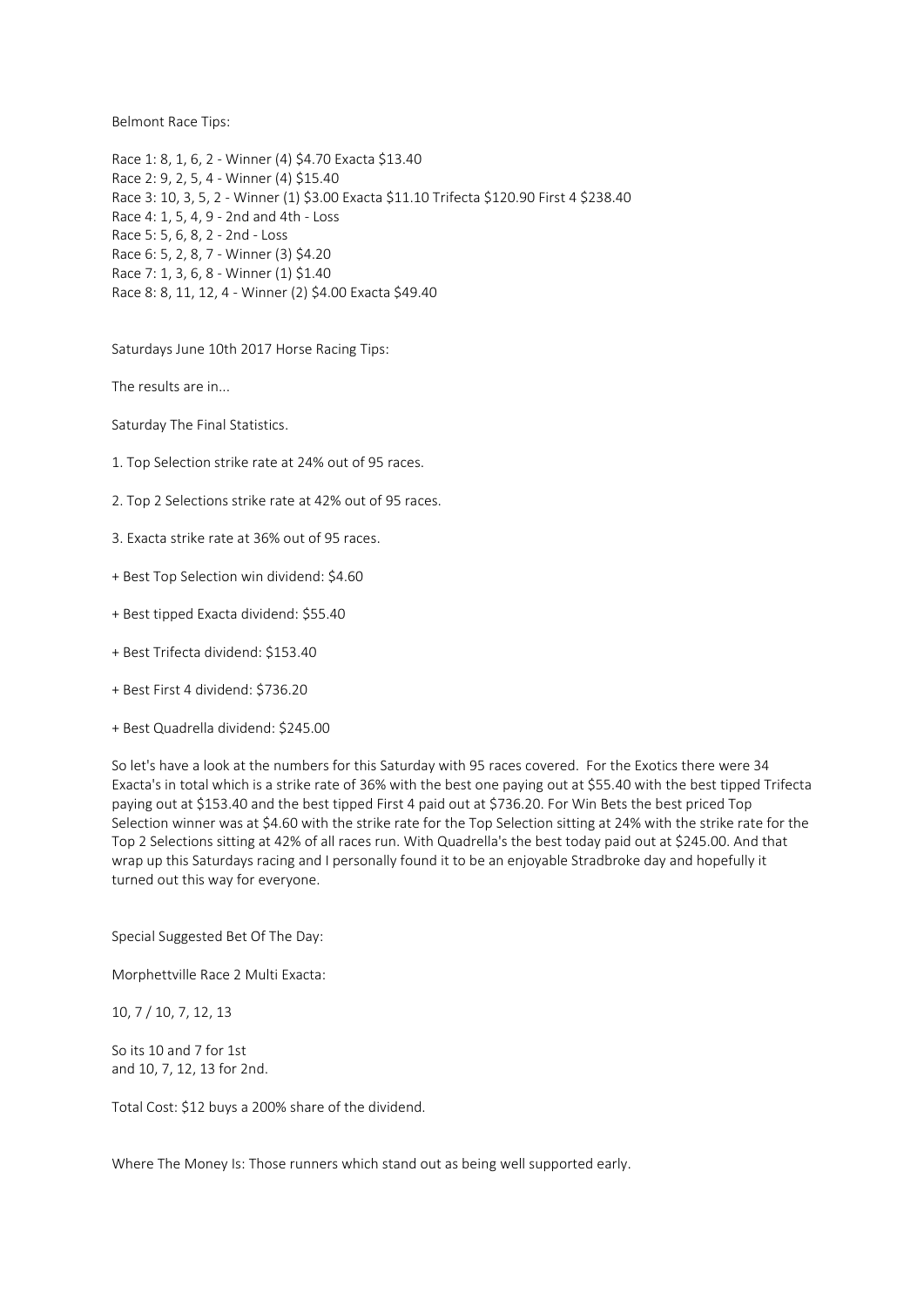Morphettville Race 8 No 8 Tycoon Sofie at \$7.50 a good early push for this one at the decent odds.

Best Longshot's Of The Day:

Rockhampton Race 7 No 8 Bentles at \$21.00 there is enough early money support to bring this one under notice today.

Gold Coast Race 10 No 13 Witches Wit at \$19.00 another one today which has attracted decent support early and brings it under some notice.

Belmont Race 8 No 12 Magic Rocket at \$17.00 another one today which is attracting support early at the long odds.

Best Quaddie Of The Day:

Flemington Quadrella:

Race 6: 2, 4, 14, 12 Race 7: 6, 7, 8, 10 Race 8: 3, 5, 4, 9 Race 9: 6, 14, 10, 5

Total Cost: \$13 buys a 5% share of the dividend.

Today's Race Tips:

Doomben Race Tips:

Race 1: 14, 2, 1, 4 - Winner (1) \$4.20 Exacta \$16.50 Race 2: 5, 11, 4, 7 - Winner (2) \$3.60 Exacta \$25.00 Race 3: 1, 6, 3, 4 - Winner (1) \$3.40 Race 4: 7, 9, 12, 13 - Winner (3) \$4.80 Race 5: 4, 2, 5, 12 - 3rd - Loss Race 6: 13, 3, 1, 2 - Winner (2) \$13.30 Race 7: 2, 6, 1, 16 - Winner (1) \$3.10 Race 8: 1, 8, 10, 4 - 3rd and 4th - Loss Race 9: 4, 11, 5, 2 - Loss

Randwick Race Tips:

Race 1: 4, 5, 6, 2 - Winner (1) \$1.90 Exacta \$2.10 Trifecta \$5.30 First 4 \$4.60 Race 2: 3, 4, 7, 8 - 2nd and 4th - Loss Race 3: 3, 2, 6, 7 - Winner (1) \$1.70 Race 4: 2, 1, 4, 3 - 2nd and 3rd - Loss Race 5: 5, 9, 7, 6 - 2nd and 4th - Loss Race 6: 3, 4, 9, 6 - Winner (2) \$3.40 Exacta \$15.60 Race 7: 7, 1, 2, 8 - Winner (3) \$7.80 Exacta \$38.40 Trifecta \$90.40 Race 8: 2, 11, 12, 5 - 3rd and 4th - Loss Race 9: 8, 2, 7, 14 - Winner (3) \$9.90

Flemington Race Tips: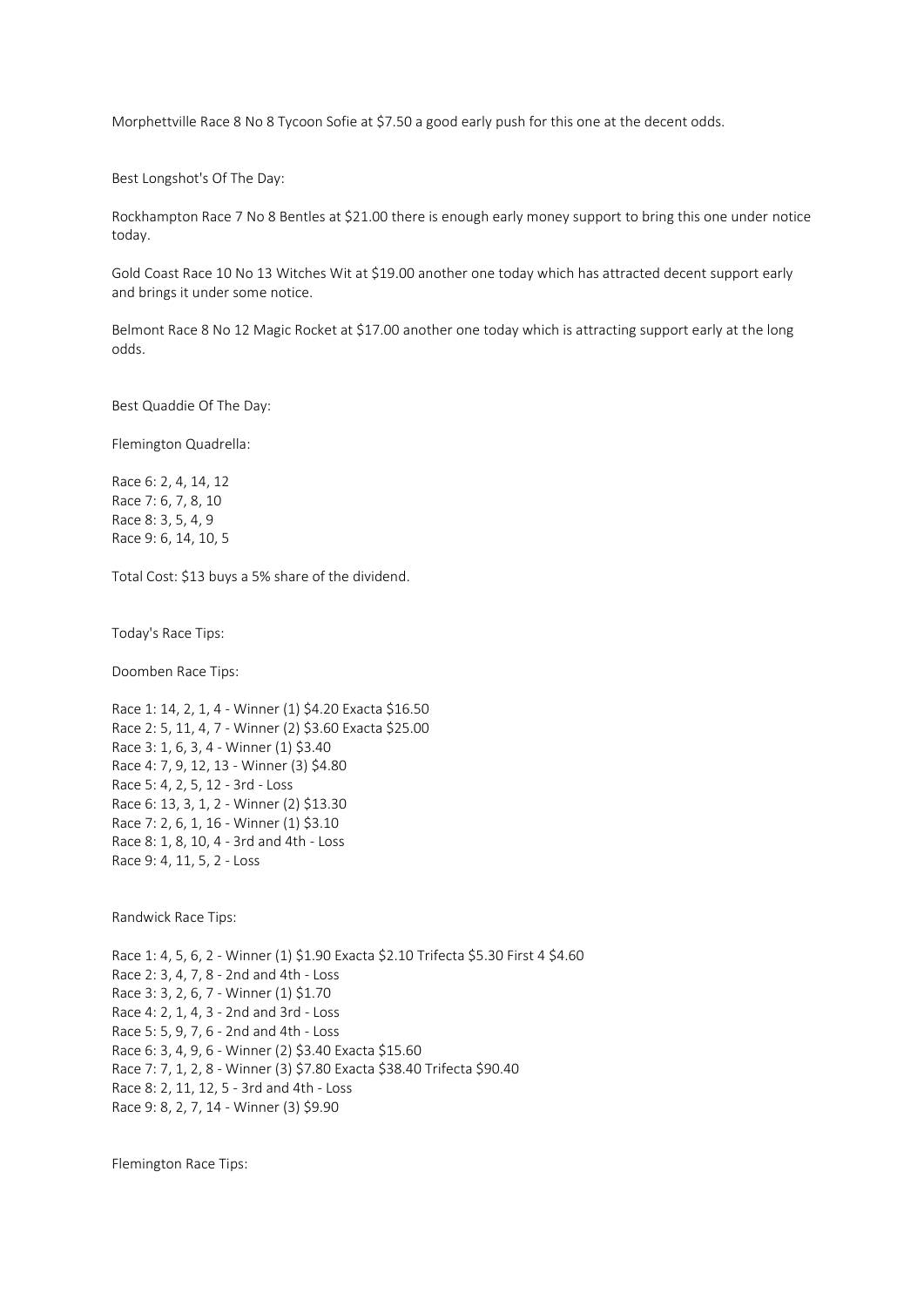Race 1: 2, 10, 5, 1 - Winner (4) \$4.70 Race 2: 1, 2, 8, 7 - Winner (2) \$3.30 Exacta \$7.60 Race 3: 4, 5, 2, 1 - 4th - Loss Race 4: 5, 9, 4, 8 - 2nd and 4th - Loss Race 5: 11, 1, 6, 8 - 2nd, 3rd and 4th - Loss Race 6: 2, 4, 14, 12 - 2nd - Loss Race 7: 6, 7, 8, 10 - Winner (2) \$3.90 Race 8: 3, 5, 4, 9 - Winner (3) \$9.30 Exacta \$55.40 Race 9: 6, 14, 10, 5 - Winner (3) \$7.20 Exacta \$42.90

Gold Coast Race Tips:

Race 1: 4, 1, 11, 7 - Winner (2) \$2.10 Exacta \$13.40 Race 2: 7, 1, 3, 5 - Winner (2) \$3.40 Race 3: 4, 8, 1, 11 - Winner (1) \$1.50 Exacta \$3.40 Race 4: 1, 5, 8, 9 - 2nd and 3rd - Loss Race 5: 14, 10, 1, 5 - 3rd and 4th - Loss Race 6: 1, 7, 4, 3 - 2nd and 3rd - Loss Race 7: 4, 5, 6, 7 - Winner (3) \$5.60 Exacta \$39.20 Trifecta \$66.20 Race 8: 9, 5, 7, 10 - Winner (1) \$1.60 Exacta \$19.90 Race 9: 3, 8, 12, 5 - 2nd, 3rd and 4th - Loss Race 10: 13, 3, 4, 2 - Winner (3) \$3.80 Exacta \$9.50

Kembla Grange Race Tips:

Race 1: 7, 6, 3, 2 - Winner (1) \$1.60 Exacta \$5.70 Race 2: 3, 4, 1, 7 - Winner (1) \$2.00 Exacta \$5.60 Race 3: 1, 8, 6 - Winner (3) \$3.80 Exacta \$13.40 Trifecta \$5.60 Race 4: 8, 3, 6, 10 - Winner (1) \$3.40 Exacta \$21.10 Trifecta \$45.40 First 4 \$96.20 Early Quadrella \$126.10 Race 5: 6, 8, 5, 11 - 2nd and 4th - Loss Race 6: 10, 5, 7, 6 - Winner (1) \$4.10 Exacta \$10.20 Race 7: 2, 4, 1, 5 - 2nd, 3rd and 4th - Loss Race 8: 4, 7, 10, 6 - Winner (3) \$8.40

Swan Hill Race Tips:

Race 1: 3, 5, 2, 6 - Winner (1) \$1.70 Race 2: 4, 1, 7, 17 - 2nd and 4th - Loss Race 3: 5, 1, 11, 6 - Winner (1) \$3.50 Exacta \$13.30 Race 4: 8, 5, 3, 1 - Winner (4) \$5.10 Race 5: 8, 4, 10, 5 - 2nd - Loss Race 6: 9, 2, 7, 4 - Winner (4) \$8.60 Race 7: 6, 8, 14, 13 - 3rd - Loss Race 8: 12, 14, 9, 1 - 2nd and 3rd - Loss

Morphettville Race Tips:

Race 1: 1, 5, 6, 3 - Winner (1) \$2.00 Race 2: 10, 7, 12, 13 - 2nd and 4th - Loss Race 3: 1, 5, 4, 3 - Winner (3) \$5.00 Exacta \$42.40 Trifecta \$78.10 First 4 \$736.20 Race 4: 7, 3, 8, 1 - 2nd and 3rd - Loss Race 5: 2, 4, 12, 9 - Winner (2) \$7.00 Exacta \$43.60 Trifecta \$90.80 Race 6: 3, 7, 6, 11 - Winner (1) \$1.90 Exacta \$8.10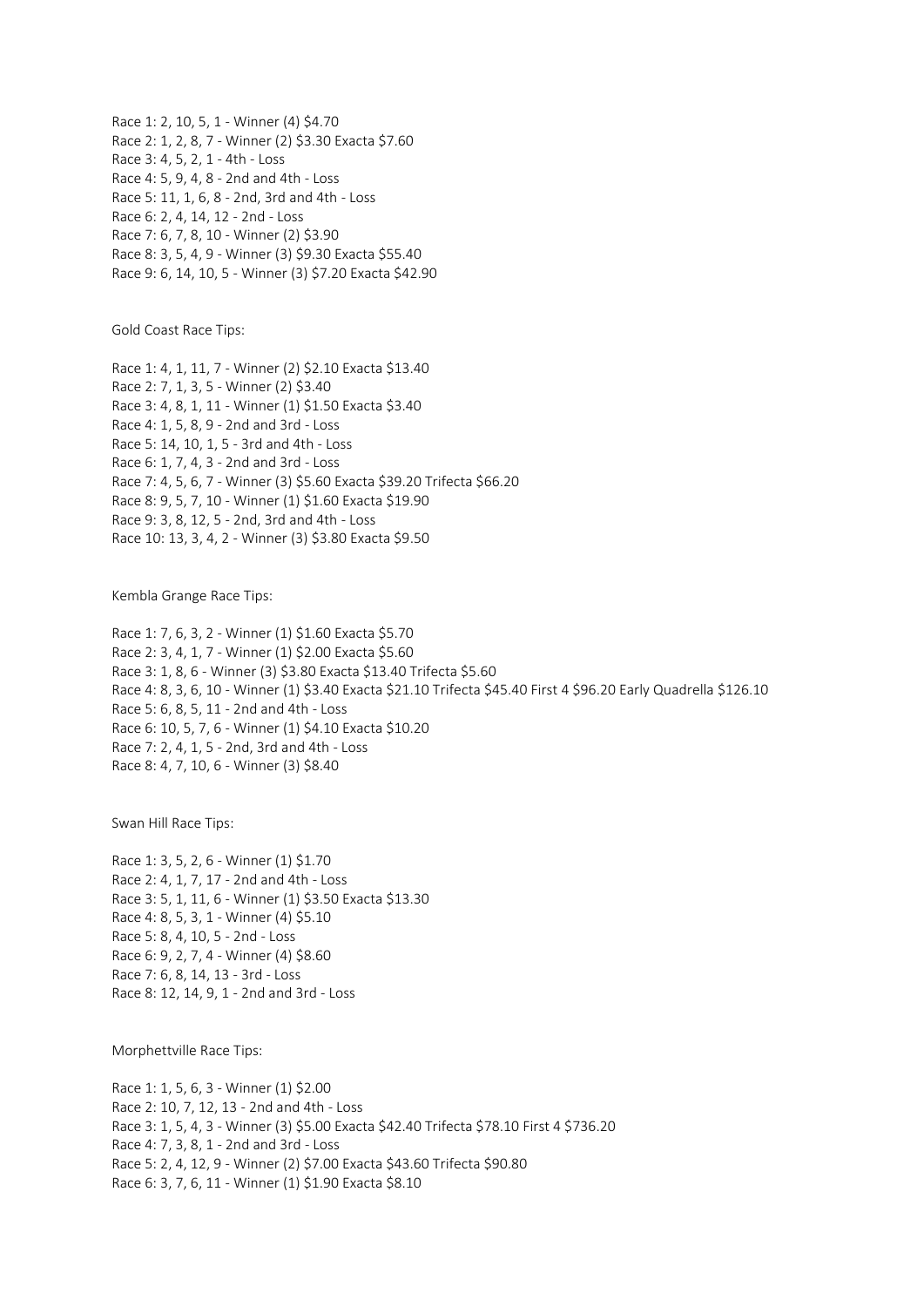Race 7: 2, 7, 6, 9 - Winner (1) \$2.40 Exacta \$3.50 Trifecta \$7.30 First 4 \$19.00 Race 8: 8, 14, 12, 7 - Winner (2) \$4.70 Quadrella \$174.90

Rockhampton Race Tips:

Race 1: 2, 1, 4, 5 - 2nd, 3rd and 4th - Loss Race 2: 2, 1, 4, 3 - Winner (3) \$8.60 Exacta \$33.00 Trifecta \$60.70 Race 3: 1, 3, 2, 4 - 2nd and 3rd - Loss Race 4: 5, 2, 4, 11 - 2nd and 3rd - Loss Race 5: 2, 1, 8, 3 - Winner (1) \$2.60 Exacta \$3.80 Trifecta \$9.00 First 4 \$15.80 Race 6: 3, 2, 6, 7 - 2nd - Loss Race 7: 8, 2, 4, 9 - 2nd and 4th - Loss

Darwin Race Tips:

Race 1: 1, 3, 4, 6 - Winner (2) \$3.20 Race 2: 5, 1, 2, 3 - Winner (4) \$6.30 Exacta \$44.70 Trifecta \$41.10 First 4 \$32.80 Race 3: 6, 4, 3, 5 - Winner (1) \$1.50 Exacta \$6.40 Race 4: 1, 4, 5, 9 - 2nd and 4th - Loss Race 5: 1, 4, 7, 6 - Winner (3) \$9.00 Race 6: 1, 5, 4, 3 - Winner (3) \$4.80 Exacta \$14.60

Toowoomba Race Tips:

Race 1: 3, 1, 5, 7 - Winner (2) \$2.20 Race 2: 4, 2, 3, 7 - 2nd, 3rd and 4th - Loss Race 3: 2, 4, 5, 6 - Winner (1) \$1.10 Exacta \$8.20 Trifecta \$49.60 Race 4: 4, 3, 7, 8 - Winner (1) \$1.70 Exacta \$5.60 Trifecta \$13.40 Race 5: 2, 6, 7, 3 - 2nd and 4th - Loss Race 6: 2, 1, 3, 7 - Winner (2) \$3.30 Race 7: 1, 3, 4, 2 - 2nd, 3rd and 4th - Loss

Carnarvon Race Tips:

Race 1: 4, 1, 7, 6 - Winner (4) \$2.90 Race 2: 2, 1, 4, 7 - Winner (2) \$4.80 Exacta \$11.50 Race 3: 4, 3, 5, 6 - Winner (2) \$2.60 Exacta \$15.40 Race 4: 1, 5, 7, 4 - Winner (1) \$4.60 Race 5: 2, 3, 6, 5 - Winner (4) \$4.20 Race 6: 3, 6, 11, 10 - 3rd and 4th - Loss

Belmont Race Tips:

Race 1: 3, 2, 5, 1 - Winner (1) \$1.80 Race 2: 8, 10, 3, 1 - Winner (1) \$2.80 Race 3: 4, 7, 6, 8 - Winner (2) \$7.50 Exacta \$21.10 Trifecta \$153.40 Race 4: 5, 4, 6, 1 - Winner (2) \$2.70 Early Quadrella \$245.00 Race 5: 4, 7, 5, 6 - Winner (3) \$7.20 Exacta \$27.20 Trifecta \$103.10 Race 6: 12, 7, 11, 1 - 2nd, 3rd and 4th - Loss Race 7: 3, 7, 5, 11 - 2nd and 3rd - Loss Race 8: 12, 1, 2, 5 - Winner (2) \$7.90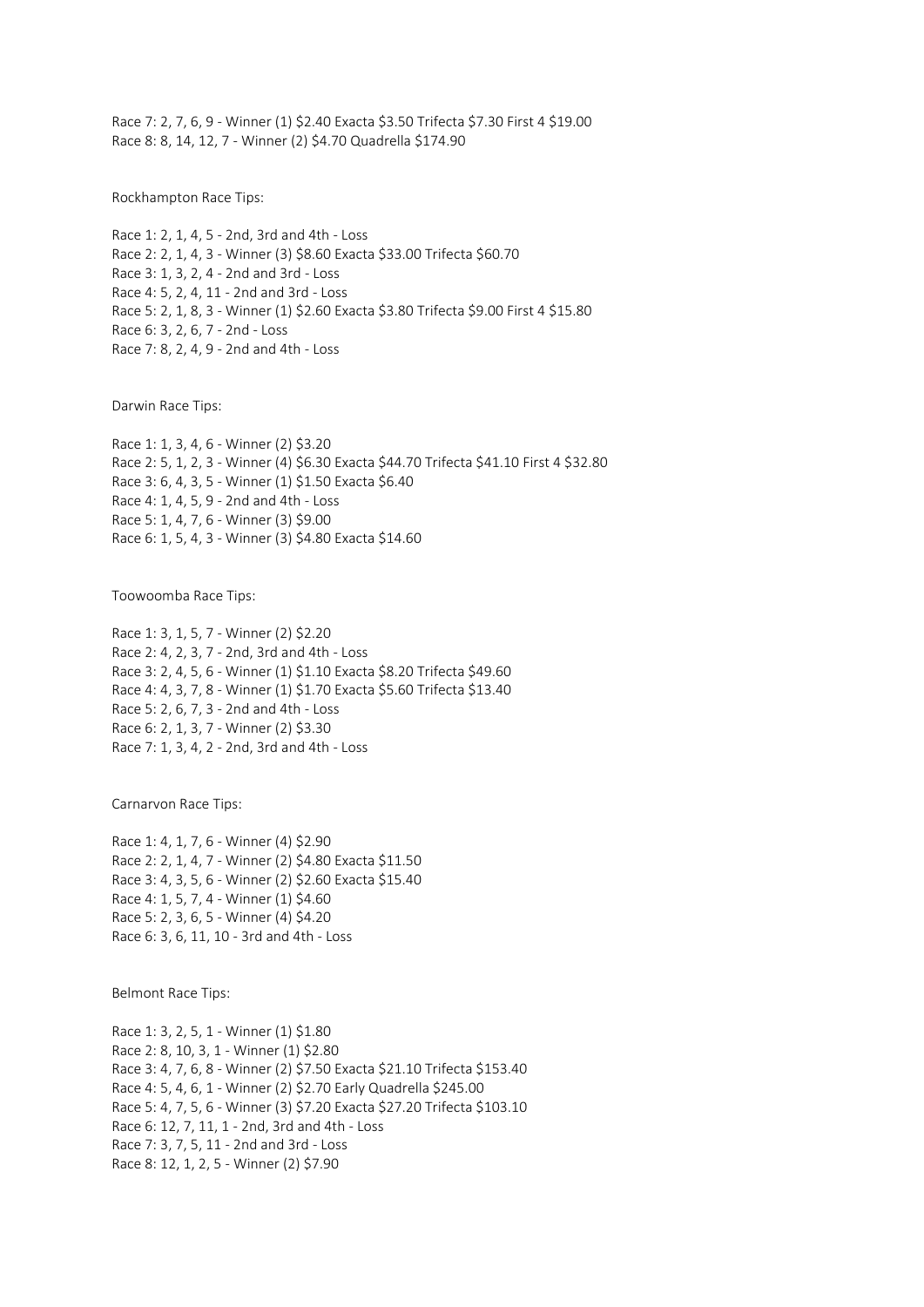Saturdays June 3rd 2017 Horse Racing Tips:

The results are in...

Saturday The Final Statistics.

- 1. Top Selection strike rate at 33% out of 91 races.
- 2. Top 2 Selections strike rate at 48% out of 91 races.
- 3. Exacta strike rate at 38% out of 91 races.
- + Best Top Selection win dividend: \$8.20
- + Best tipped Exacta dividend: \$110.10
- + Best Trifecta dividend: \$428.00
- + Best First 4 dividend: \$75.20
- + Best Quadrella dividend: \$4394.90

So let's have a look at the numbers for this Saturday with 91 races covered. For the Exotics there were 35 Exacta's in total which is a strike rate of 38% with the highest one paying out at \$110.10 with the best tipped Trifecta paying out at \$428.00 and the best tipped First 4 paid out at \$75.20. For Win Bets the best priced Top Selection winner was at \$8.20 with the strike rate for the Top Selection sitting at 33% with the strike rate for the Top 2 Selections sitting at 48% of all races run. With Quadrella's the best today paid out at \$4394.90. And that wraps up this Saturdays racing on what I personally found to be a great day and I hope everyone else had this same feeling as well.

Special Suggested Bet Of The Day:

Morphettville Race 2 Multi Exacta:

4, 3 / 4, 3, 5, 8

So its 4 and 3 for 1st and 4, 3, 5, 8 for 2nd.

Total Cost: \$12 buys a 200% share of the dividend.

Result - A small loss as paid out at \$11.20 for 200%

Where The Money Is: Those runners which stand out as being well supported early.

Nothing to report.

Best Longshot's Of The Day:

Morphettvile Race 8 No 15 House Of Wax at \$17.00 a little bit of early money support so may be worth a tiny bit of interest at the odds.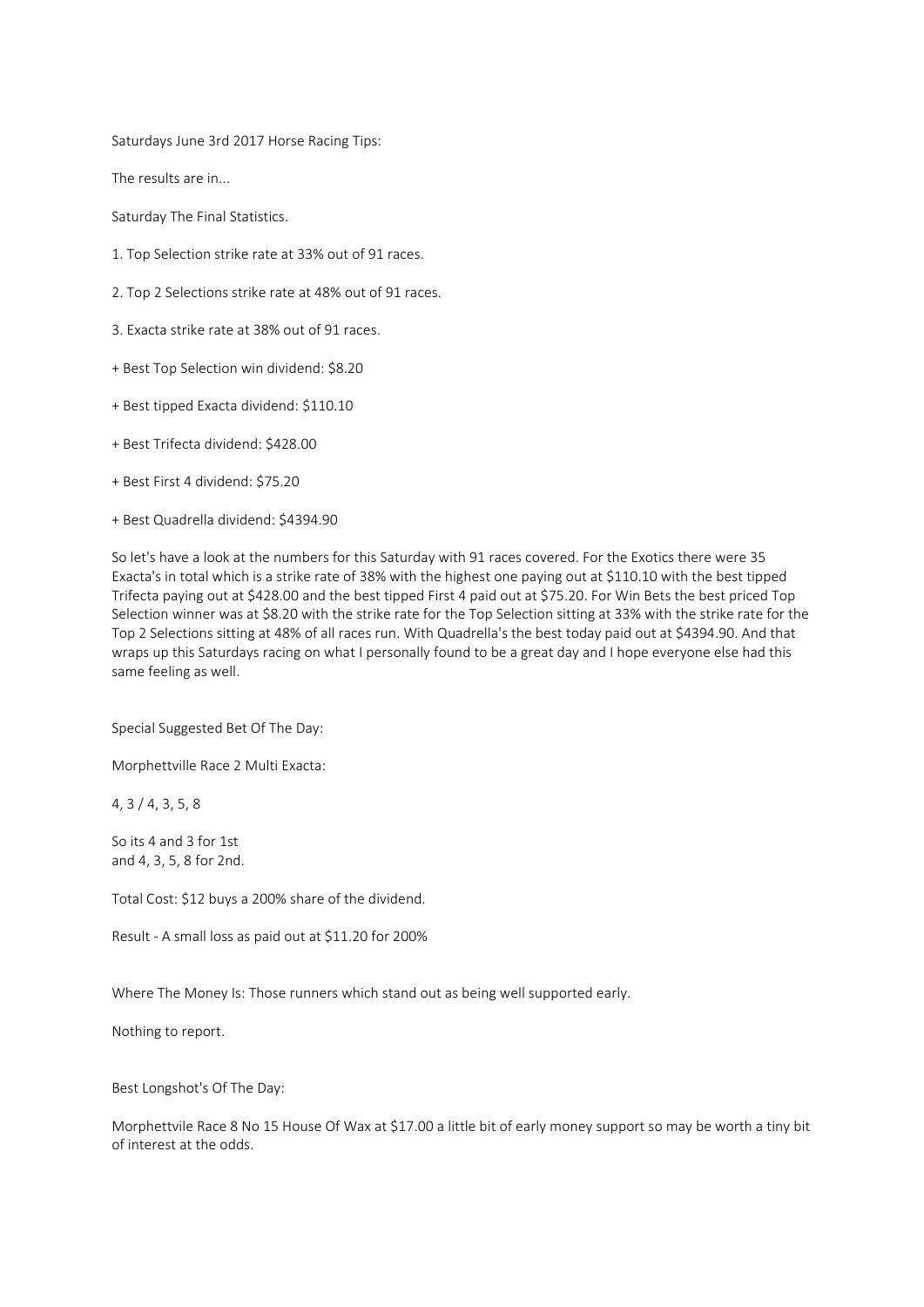Bendigo Race 8 No 11 Caves at \$21.00 again a little support for this one early at the odds and might be worth a small sneaky eachway bet.

Best Quaddie Of The Day:

Moonee Valley Quadrella:

Race 6: 2, 14, 3, 11 Race 7: 6, 11, 7, 3 Race 8: 15, 12, 2, 9 Race 9: 2, 11, 1, 3

Total Cost: \$13 buys a 5% share of the dividend.

Today's Race Tips:

Doomben Race Tips:

Race 1: 4, 1, 9, 11 - Winner (2) \$3.70 Exacta \$18.90 Race 2: 4, 6, 15, 10 - Winner (1) \$5.90 Exacta \$33.40 Race 3: 1, 13, 4, 2 - Winner (2) \$4.90 Race 4: 1, 3, 5, 4 - Winner (3) \$2.90 Exacta \$13.00 Trifecta \$38.30 First 4 \$73.00 Early Quadrella \$404.00 Race 5: 14, 5, 11, 6 - Winner (1) \$3.80 Race 6: 8, 6, 1, 10 - Winner (4) \$5.00 Exacta \$31.50 Race 7: 2, 3, 1, 4 - Winner (1) \$3.20 Race 8: 8, 12, 5, 4 - Winner (1) \$2.00 Quadrella \$133.40

Rosehill Race Tips:

Race 1: 11, 7, 5, 8 - 2nd and 4th - Loss Race 2: 1, 7, 10, 3 - Winner (3) \$14.70 Exacta \$76.20 Trifecta \$428.00 Race 3: 1, 3, 5, 4 - Winner (4) \$15.60 Race 4: 3, 5, 2, 6 - Winner (1) \$3.30 Race 5: 7, 8, 4, 11 - Winner (1) \$5.20 Early Quadrella \$3583.20 Race 6: 8, 6, 11, 2 - Winner (3) \$3.40 Exacta \$15.90 Race 7: 10, 4, 11, 2 - Winner (3) \$2.90 Exacta \$32.90 Race 8: 6, 4, 9, 7 - 2nd - Loss Race 9: 11, 14, 3, 16 - Winner (1) \$8.20

Moonee Valley Race Tips:

Race 1: 1, 3, 9, 6 - Winner (2) \$4.60 Exacta \$36.40 Trifecta \$87.30 Race 2: 1, 5, 6, 4 - Winner (1) \$5.70 Race 3: 7, 2, 9, 11 - Winner (3) \$4.90 Race 4: 4, 1, 7, 3 - Winner (4) \$4.10 Exacta \$16.50 Race 5: 4, 11, 3, 8 - 3rd and 4th - Loss Race 6: 2, 14, 3, 11 - 4th - Loss Race 7: 6, 11, 7, 3 - Winner (1) \$3.80 Race 8: 15, 12, 2, 9 - Winner (2) \$3.10 Race 9: 2, 11, 1, 3 - Winner (2) \$4.30 Exacta \$35.40

Gold Coast Race Tips: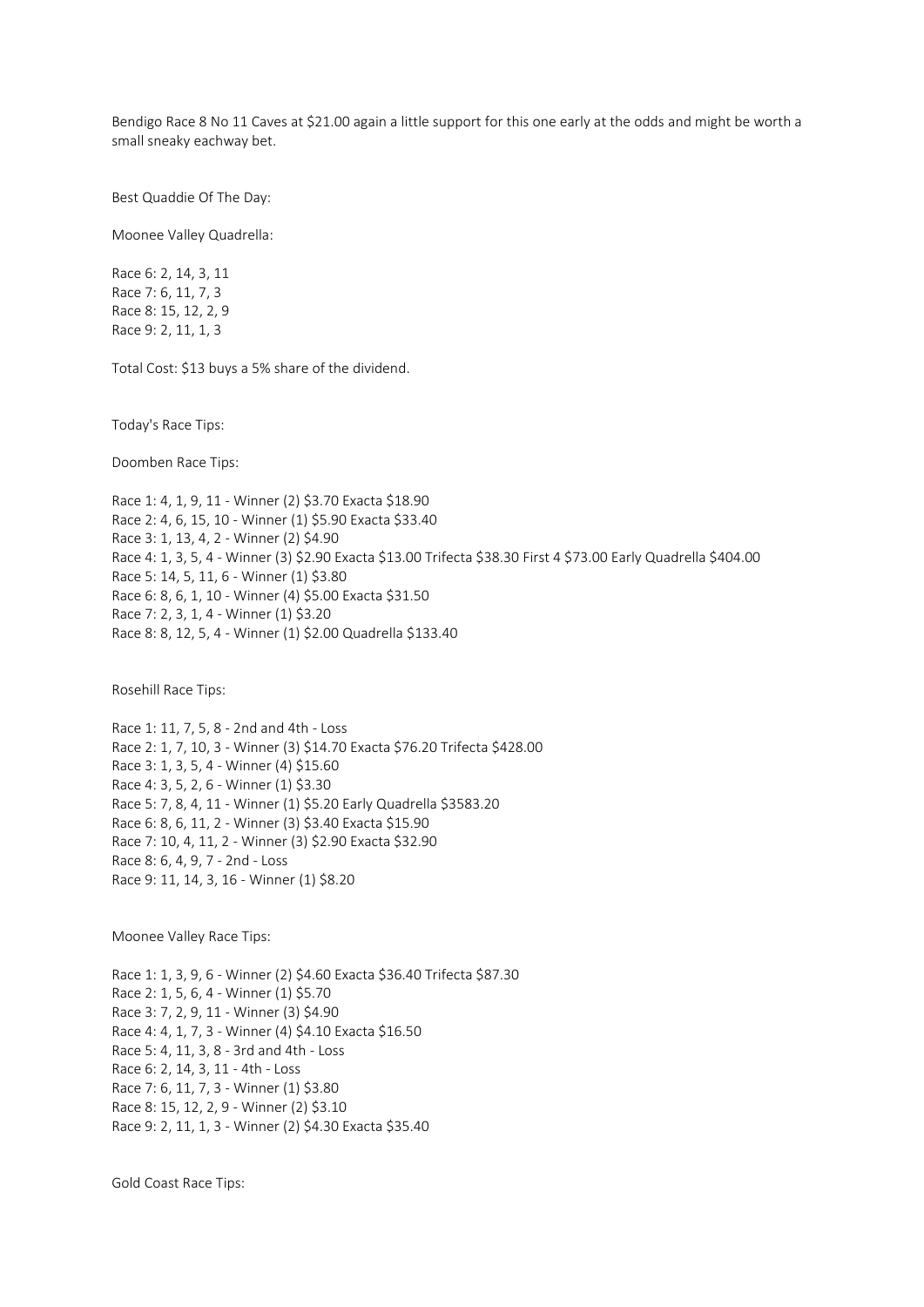Race 1: 1, 3, 2, 4 - Winner (1) \$2.80 Race 2: 4, 2, 1, 3 - Winner (1) \$2.00 Exacta \$5.50 Race 3: 12, 7, 5, 3 - 2nd and 3rd - Loss Race 4: 8, 4, 1, 10 - Winner (3) \$5.40 Exacta \$29.70 Race 5: 9, 6, 1, 2 - 3rd and 4th - Loss Race 6: 1, 6, 4, 2 - 2nd and 3rd - Loss Race 7: 5, 6, 1, 2 - Winner (3) \$2.20 Race 8: 11, 7, 4, 6 - Winner (1) \$2.10

Kembla Grange Race Tips:

Race 1: 4, 6, 1, 8 - Winner (1) \$2.50 Exacta \$17.80 Trifecta \$67.80 Race 2: 2, 4, 8, 6 - 3rd and 4th - Loss Race 3: 8, 2, 1, 7 - Winner (3) \$4.40 Exacta \$16.70 Race 4: 7, 6, 8, 4 - Winner (1) \$1.40 Exacta \$5.00 Race 5: 6, 8, 3, 5 - Winner (2) \$11.80 Exacta \$48.70 Race 6: 4, 5, 6, 3 - Loss Race 7: 5, 6, 8, 7 - Winner (2) \$16.10 Race 8: 7, 2, 3, 1 - 2nd and 4th - Loss

Bendigo Race Tips:

Race 1: 4, 8, 2, 9 - Winner (1) \$2.80 Exacta \$14.90 Race 2: 3, 8, 7, 2 - Winner (1) \$2.20 Race 3: 11, 5, 4, 7 - 2nd and 3rd - Loss Race 4: 2, 12, 4, 8 - Winner (4) \$4.50 Race 5: 4, 10, 3, 12 - 3rd and 4th - Loss Race 6: 4, 6, 2, 10 - Winner (1) \$2.20 Race 7: 4, 3, 9, 10 - Winner (1) \$3.30 Race 8: 4, 10, 11, 8 - Winner (1) \$3.10

Morphettville Race Tips:

Race 1: 4, 5, 6, 7 - Winner (1) \$2.20 Exacta \$4.30 Race 2: 4, 3, 5, 8 - Winner (2) \$2.60 Exacta \$5.60 Race 3: 11, 3, 4, 10 - Winner (1) \$2.50 Race 4: 6, 4, 3, 2 - Winner (1) \$8.20 Early Quadrella \$131.30 Race 5: 5, 6, 7, 4 - Winner (1) \$1.70 Race 6: 4, 2, 7, 3 - Winner (4) \$8.20 Race 7: 4, 3, 9, 8 - Winner (3) \$4.50 Exacta \$27.40 Race 8: 6, 1, 7, 15 - Winner (3) \$6.80 Quadrella \$619.80

Coffs Harbour Race Tips:

Race 1: 5, 10, 11, 2 - Winner (1) \$3.60 Race 2: 10, 8, 6, 12 - 3rd and 4th - Loss Race 3: 10, 7, 4, 3 - 2nd and 4th - Loss Race 4: 1, 9, 6, 2 - Winner (1) \$1.70 Exacta \$6.40 Trifecta \$27.00 Race 5: 6, 7, 3, 5 - Winner (2) \$5.10 Race 6: 3, 10, 2, 7 - Winner (2) \$5.20 Exacta \$65.90